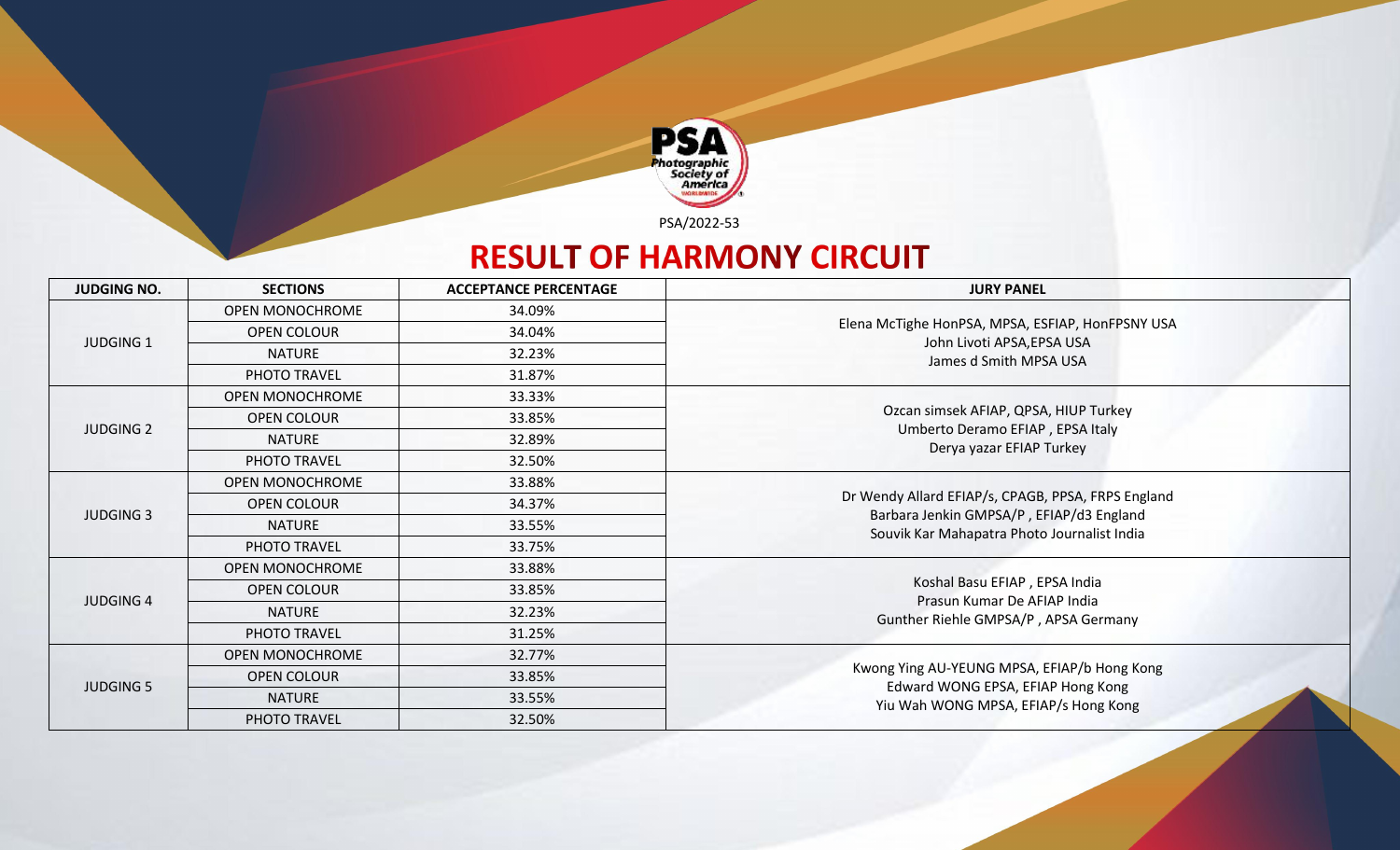|                          | <b>AWARD LIST</b>     |                                                                                                                                                                                                                                                                                                                                                                       |                                           |                                        |  |  |  |
|--------------------------|-----------------------|-----------------------------------------------------------------------------------------------------------------------------------------------------------------------------------------------------------------------------------------------------------------------------------------------------------------------------------------------------------------------|-------------------------------------------|----------------------------------------|--|--|--|
|                          |                       | <b>JUDGING 1</b><br><b>Image Title</b><br><b>Prize</b><br><b>Country</b><br><b>OPEN MONOCHROME (PIDM)(DIGITAL)</b><br><b>UNIVERSITY STOP 1</b><br>Australia<br>PSA Gold Medal<br><b>MOTARDS</b><br>Circuit Gold Medal<br>France<br>India<br><b>KEEPER OF GOAT</b><br><b>Circuit Silver Medal</b><br><b>Circuit Bronze Medal</b><br>Germany<br><b>HARNESS RACING 2</b> |                                           |                                        |  |  |  |
| <b>Last Name</b>         | <b>First Name</b>     |                                                                                                                                                                                                                                                                                                                                                                       |                                           |                                        |  |  |  |
|                          |                       |                                                                                                                                                                                                                                                                                                                                                                       |                                           |                                        |  |  |  |
| <b>OYSTON</b>            | <b>ROB</b>            |                                                                                                                                                                                                                                                                                                                                                                       |                                           |                                        |  |  |  |
| <b>DUMANGIN</b>          | <b>JACKY</b>          |                                                                                                                                                                                                                                                                                                                                                                       |                                           |                                        |  |  |  |
| <b>MITRA</b>             | <b>PIYALI</b>         |                                                                                                                                                                                                                                                                                                                                                                       |                                           |                                        |  |  |  |
| <b>SCHWEDEN</b>          | <b>WOLFGANG</b>       |                                                                                                                                                                                                                                                                                                                                                                       |                                           |                                        |  |  |  |
| <b>DEDONATO</b>          | <b>DONALD</b>         | <b>USA</b>                                                                                                                                                                                                                                                                                                                                                            | <b>ANTIQUE BARBER SHOP</b>                | <b>Electronic certificate of Merit</b> |  |  |  |
| <b>SETIADI</b>           | <b>AJAR</b>           | Indonesia                                                                                                                                                                                                                                                                                                                                                             | SITTING GEISHA                            | <b>Electronic certificate of Merit</b> |  |  |  |
| SANCANDI                 | <b>IVANA</b>          | Italy                                                                                                                                                                                                                                                                                                                                                                 | <b>OLD SAGE</b>                           | Electronic certificate of Merit        |  |  |  |
|                          |                       |                                                                                                                                                                                                                                                                                                                                                                       | <b>OPEN COLOUR (PIDC)(DIGITAL)</b>        |                                        |  |  |  |
| <b>DUONG</b>             | <b>BAN</b>            | <b>USA</b>                                                                                                                                                                                                                                                                                                                                                            | <b>TUFA SUNRISE</b>                       | PSA Gold Medal                         |  |  |  |
| <b>SALINAS D ANGLADA</b> | <b>JOAQUIN</b>        | Spain                                                                                                                                                                                                                                                                                                                                                                 | <b>PATRICIA</b>                           | Circuit Gold Medal                     |  |  |  |
| <b>CHEN</b>              | <b>CHIDI</b>          | Taiwan                                                                                                                                                                                                                                                                                                                                                                | <b>BREAK OUT</b>                          | <b>Circuit Silver Medal</b>            |  |  |  |
| <b>TAN</b>               | <b>LEE ENG</b>        | Singapore                                                                                                                                                                                                                                                                                                                                                             | <b>CHOMPHUNUT 1</b>                       | <b>Circuit Bronze Medal</b>            |  |  |  |
| <b>DEDONATO</b>          | <b>DONALD</b>         | <b>USA</b>                                                                                                                                                                                                                                                                                                                                                            | <b>TIMID WOLF PUP</b>                     | Electronic certificate of Merit        |  |  |  |
| <b>HIGUERAS GARCIA</b>   | <b>JUAN FRANCISCO</b> | Spain                                                                                                                                                                                                                                                                                                                                                                 | <b>MANZANA MUSICAL</b>                    | <b>Electronic certificate of Merit</b> |  |  |  |
| <b>DUMANGIN</b>          | <b>JACKY</b>          | France                                                                                                                                                                                                                                                                                                                                                                | <b>ELABORATION</b>                        | <b>Electronic certificate of Merit</b> |  |  |  |
|                          |                       |                                                                                                                                                                                                                                                                                                                                                                       | <b>NATURE (ND)(DIGITAL)</b>               |                                        |  |  |  |
| <b>SETIADI</b>           | <b>AJAR</b>           | Indonesia                                                                                                                                                                                                                                                                                                                                                             | <b>HAPPY MATTING</b>                      | PSA Gold Medal                         |  |  |  |
| <b>PRESTON</b>           | <b>BURR</b>           | <b>USA</b>                                                                                                                                                                                                                                                                                                                                                            | <b>EMPEROR PENGUIN PARENTS WITH CHICK</b> | <b>Circuit Gold Medal</b>              |  |  |  |
| <b>MITCHELL</b>          | <b>IAN</b>            | Scotland                                                                                                                                                                                                                                                                                                                                                              | MALE KESTREL PRESENTING PREY              | <b>Circuit Silver Medal</b>            |  |  |  |
| <b>HALVAS-NIELSEN</b>    | <b>HERDIS</b>         | Germany                                                                                                                                                                                                                                                                                                                                                               | LION ON THE LOG 2                         | <b>Circuit Bronze Medal</b>            |  |  |  |
| <b>TO</b>                | <b>NGOCAN</b>         | <b>USA</b>                                                                                                                                                                                                                                                                                                                                                            | <b>PARENTING 5</b>                        | <b>Electronic certificate of Merit</b> |  |  |  |
| <b>NG</b>                | <b>CHI FUN FANNY</b>  | <b>Hong Kong</b>                                                                                                                                                                                                                                                                                                                                                      | <b>TOO BUSY EATING</b>                    | <b>Electronic certificate of Merit</b> |  |  |  |
| <b>HOLMBERG</b>          | <b>KENT</b>           | Sweden                                                                                                                                                                                                                                                                                                                                                                | FEMALE LION 20190525_200525               | <b>Electronic certificate of Merit</b> |  |  |  |
|                          |                       |                                                                                                                                                                                                                                                                                                                                                                       | <b>PHOTO TRAVEL (PTD)(DIGITAL)</b>        |                                        |  |  |  |
| <b>PRESTON</b>           | <b>BURR</b>           | <b>USA</b>                                                                                                                                                                                                                                                                                                                                                            | BURMA MANDALAY SANDAMUNI PAGODA 2         | PSA Gold Medal                         |  |  |  |
| <b>TO</b>                | <b>NGOCAN</b>         | <b>USA</b>                                                                                                                                                                                                                                                                                                                                                            | <b>GREEN TERRACES 2</b>                   | <b>Circuit Gold Medal</b>              |  |  |  |
| <b>DI PANFILO</b>        | <b>VINCENZO</b>       | Italy                                                                                                                                                                                                                                                                                                                                                                 | <b>PYRES</b>                              | <b>Circuit Silver Medal</b>            |  |  |  |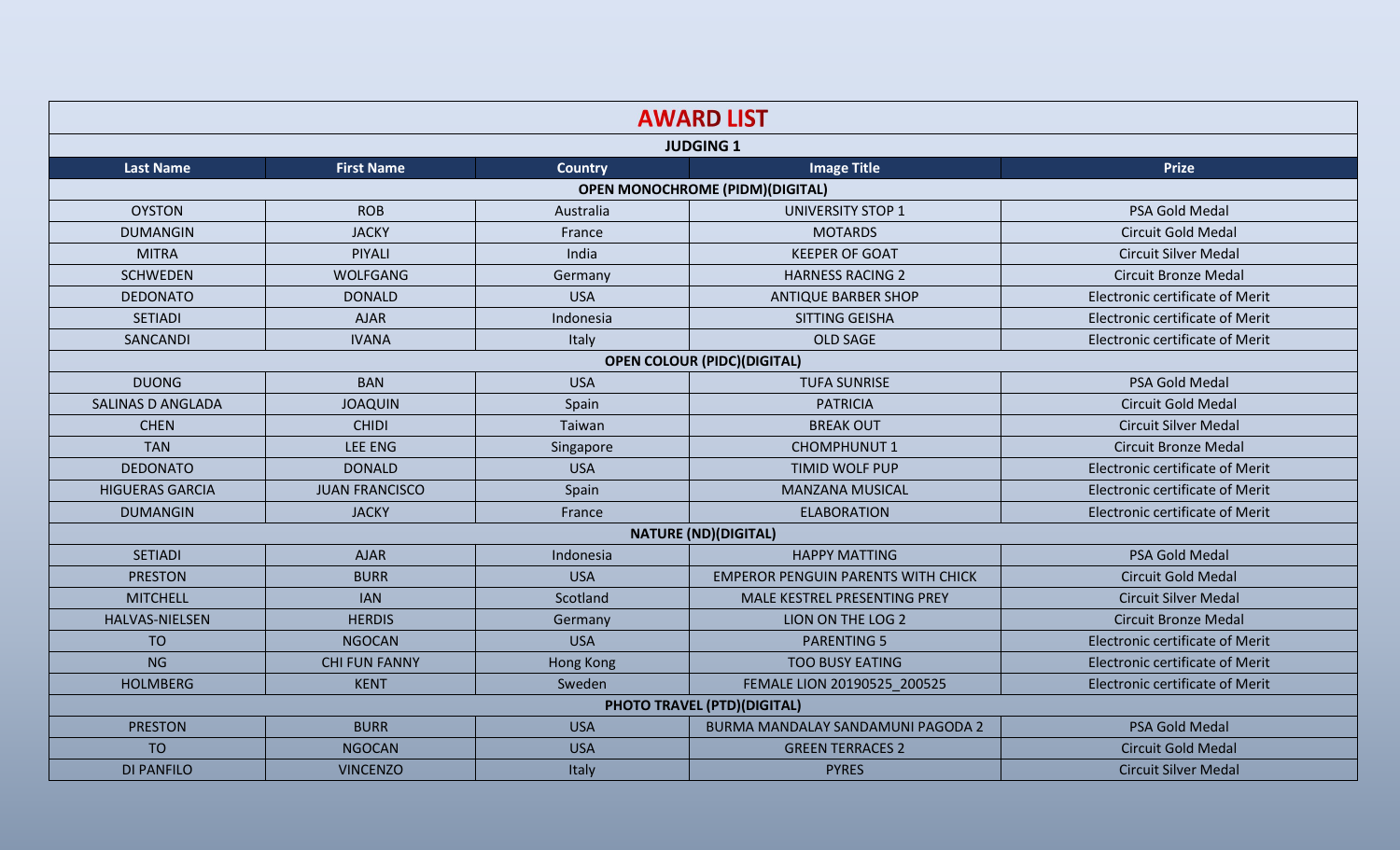| <b>SETIADI</b>                         | <b>AJAR</b>          | Indonesia                   | <b>BANYUWANGI BEACH</b>                   | <b>Circuit Bronze Medal</b>            |  |  |  |  |  |
|----------------------------------------|----------------------|-----------------------------|-------------------------------------------|----------------------------------------|--|--|--|--|--|
| SANCANDI                               | <b>IVANA</b>         | Italy                       | MOUNT OF THE WITCH                        | <b>Electronic certificate of Merit</b> |  |  |  |  |  |
| REGHURAJAN                             | <b>MANU</b>          | <b>United Arab Emirates</b> | <b>SHARJAH MOSQUE</b>                     | <b>Electronic certificate of Merit</b> |  |  |  |  |  |
| <b>TAN</b>                             | <b>LEE ENG</b>       | Singapore                   | <b>TRADITIONAL GROUNDING 2</b>            | <b>Electronic certificate of Merit</b> |  |  |  |  |  |
|                                        |                      |                             | <b>JUDGING 2</b>                          |                                        |  |  |  |  |  |
| <b>OPEN MONOCHROME (PIDM)(DIGITAL)</b> |                      |                             |                                           |                                        |  |  |  |  |  |
| AHMED                                  | <b>SIKDER</b>        | Bangladesh                  | <b>EMPTYNESS C</b>                        | PSA Gold Medal                         |  |  |  |  |  |
| <b>YE</b>                              | WEI                  | China                       | DONG OLD WOMAN 03                         | <b>Circuit Gold Medal</b>              |  |  |  |  |  |
| <b>DI PANFILO</b>                      | <b>VINCENZO</b>      | Italy                       | <b>MIO FRATELLO</b>                       | <b>Circuit Silver Medal</b>            |  |  |  |  |  |
| <b>CHEN</b>                            | <b>SUE</b>           | Australia                   | <b>DEEP IN THOUGHTS</b>                   | <b>Circuit Bronze Medal</b>            |  |  |  |  |  |
| <b>MITRA</b>                           | PIYALI               | India                       | <b>COUNTERFEIT</b>                        | <b>Electronic certificate of Merit</b> |  |  |  |  |  |
| YE                                     | <b>DANLEI</b>        | Canada                      | <b>CUBAN LIFESTYLE54</b>                  | <b>Electronic certificate of Merit</b> |  |  |  |  |  |
| <b>WOODS</b>                           | <b>TREVOR</b>        | England                     | FACE OF BRITAIN 0599                      | <b>Electronic certificate of Merit</b> |  |  |  |  |  |
|                                        |                      |                             | <b>OPEN COLOUR (PIDC)(DIGITAL)</b>        |                                        |  |  |  |  |  |
| AHMED                                  | <b>SIKDER</b>        | Bangladesh                  | WORLD OF COLOR C                          | PSA Gold Medal                         |  |  |  |  |  |
| <b>WANG</b>                            | <b>YICHI</b>         | China                       | MOVIES IN THE COUNTRYSIDE                 | <b>Circuit Gold Medal</b>              |  |  |  |  |  |
| <b>CHIU</b>                            | <b>BOB</b>           | <b>USA</b>                  | <b>JUNGLE LIFESTYLE23</b>                 | <b>Circuit Silver Medal</b>            |  |  |  |  |  |
| <b>OBRIEN</b>                          | PETER JOHN           | Australia                   | <b>ITALO IN FULL SWING</b>                | <b>Circuit Bronze Medal</b>            |  |  |  |  |  |
| <b>PRICE</b>                           | <b>DAVID</b>         | England                     | <b>STAMP SALESMAN</b>                     | <b>Electronic certificate of Merit</b> |  |  |  |  |  |
| <b>YE</b>                              | WEI                  | China                       | 2019 HARVEST MAP                          | <b>Electronic certificate of Merit</b> |  |  |  |  |  |
| <b>SALINAS D ANGLADA</b>               | <b>JOAQUIN</b>       | Spain                       | ANABEL 10                                 | <b>Electronic certificate of Merit</b> |  |  |  |  |  |
|                                        |                      |                             | <b>NATURE (ND)(DIGITAL)</b>               |                                        |  |  |  |  |  |
| <b>NG</b>                              | <b>CHI FUN FANNY</b> | <b>Hong Kong</b>            | <b>FAMILY OF FOUR</b>                     | PSA Gold Medal                         |  |  |  |  |  |
| <b>PRESTON</b>                         | <b>BURR</b>          | <b>USA</b>                  | <b>EMPEROR PENGUIN PARENTS WITH CHICK</b> | <b>Circuit Gold Medal</b>              |  |  |  |  |  |
| <b>CHEN</b>                            | <b>SUE</b>           | Australia                   | <b>KING PENGUINS</b>                      | <b>Circuit Silver Medal</b>            |  |  |  |  |  |
| <b>JENZER</b>                          | <b>URS</b>           | Switzerland                 | C3 OKAVANGO 3 041                         | <b>Circuit Bronze Medal</b>            |  |  |  |  |  |
| <b>CIRINCIONE</b>                      | <b>LISA</b>          | <b>USA</b>                  | <b>TURTLE DUO</b>                         | <b>Electronic certificate of Merit</b> |  |  |  |  |  |
| <b>MEYERHOEFER</b>                     | <b>GABRIELE</b>      | Germany                     | <b>MASKENWEBER</b>                        | <b>Electronic certificate of Merit</b> |  |  |  |  |  |
| <b>OBRIEN</b>                          | PETER JOHN           | Australia                   | <b>DEATH THROWS</b>                       | Electronic certificate of Merit        |  |  |  |  |  |
|                                        |                      |                             | <b>PHOTO TRAVEL (PTD)(DIGITAL)</b>        |                                        |  |  |  |  |  |
| <b>HANSEN</b>                          | <b>BJARNE JUHL</b>   | <b>Denmark</b>              | <b>COLOSSEUM ROME 3</b>                   | <b>PSA Gold Medal</b>                  |  |  |  |  |  |
| YE                                     | <b>WEI</b>           | China                       | ZHAOXING DONG VILLAGE 02                  | <b>Circuit Gold Medal</b>              |  |  |  |  |  |
| <b>CHIU</b>                            | <b>BOB</b>           | <b>USA</b>                  | THE WAILING WALL4                         | <b>Circuit Silver Medal</b>            |  |  |  |  |  |
| <b>TO</b>                              | <b>NGOCAN</b>        | <b>USA</b>                  | <b>GREEN TERRACES 2</b>                   | <b>Circuit Bronze Medal</b>            |  |  |  |  |  |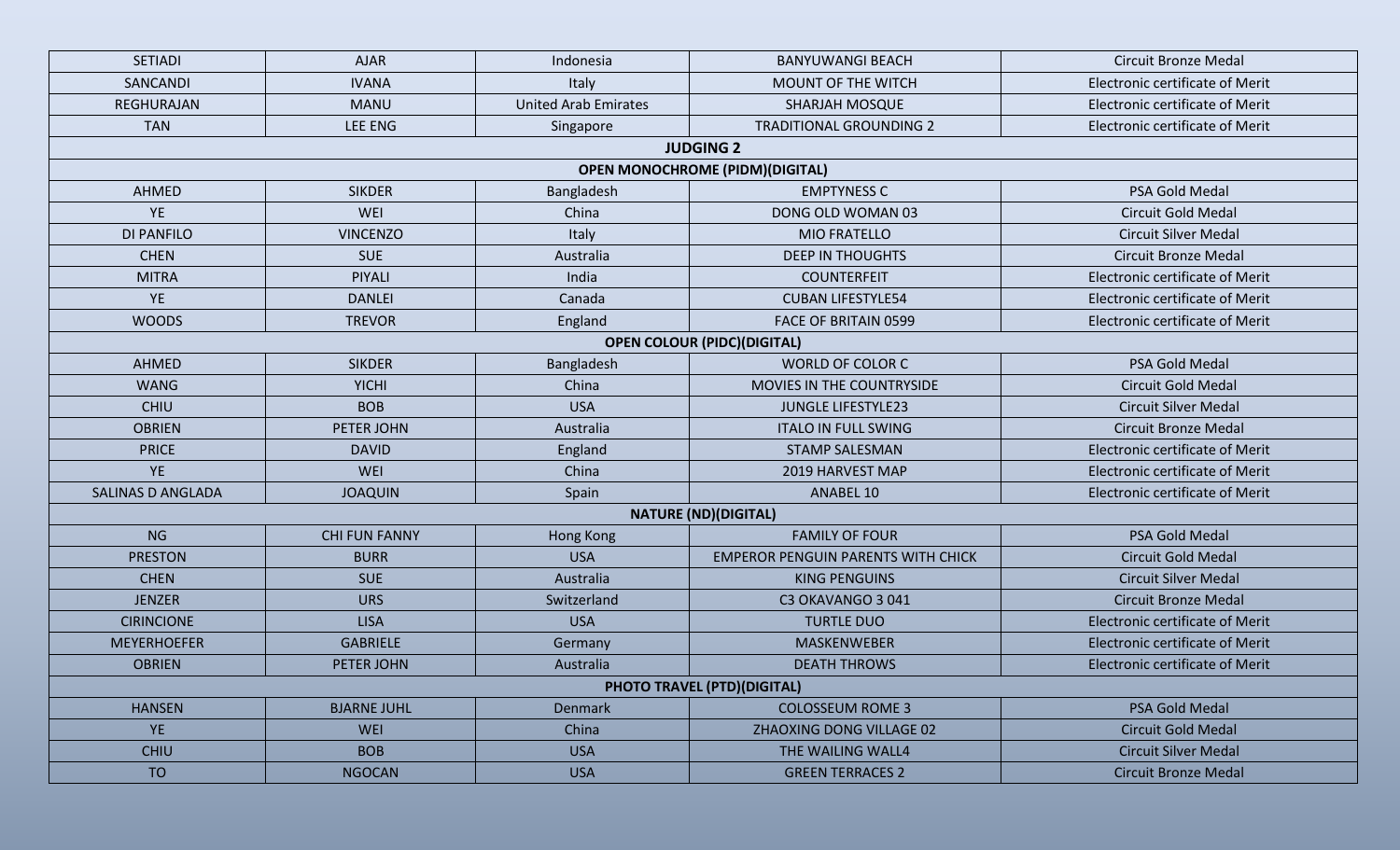| <b>PRESTON</b>           | <b>BURR</b>       | <b>USA</b>                  | PRAYING AT PHA THAT LUANG VIENTIANE       | <b>Electronic certificate of Merit</b> |
|--------------------------|-------------------|-----------------------------|-------------------------------------------|----------------------------------------|
| <b>CIRINCIONE</b>        | <b>LISA</b>       | <b>USA</b>                  | <b>IRON LADY GAZE</b>                     | <b>Electronic certificate of Merit</b> |
| SANCANDI                 | <b>IVANA</b>      | Italy                       | <b>BOAT IN ICE LAGOON</b>                 | <b>Electronic certificate of Merit</b> |
|                          |                   |                             | <b>JUDGING 3</b>                          |                                        |
|                          |                   |                             | <b>OPEN MONOCHROME (PIDM)(DIGITAL)</b>    |                                        |
| <b>HALVAS-NIELSEN</b>    | <b>HERDIS</b>     | Germany                     | <b>TWO ARABIANS</b>                       | PSA Gold Medal                         |
| <b>CHEN</b>              | <b>CHIDI</b>      | Taiwan                      | A HEAVY PUNCH                             | <b>Circuit Gold Medal</b>              |
| <b>MITRA</b>             | PIYALI            | India                       | <b>COUNTERFEIT</b>                        | <b>Circuit Silver Medal</b>            |
| <b>TAN</b>               | LEE ENG           | Singapore                   | <b>EARTHY LILY 7</b>                      | <b>Circuit Bronze Medal</b>            |
| <b>MOLERO GUTIERREZ</b>  | <b>FLORENTINO</b> | Spain                       | <b>BEA Y LOS CUADROS</b>                  | <b>Electronic certificate of Merit</b> |
| <b>REGHURAJAN</b>        | <b>MANU</b>       | <b>United Arab Emirates</b> | <b>GOING BEYOND</b>                       | <b>Electronic certificate of Merit</b> |
| <b>OBRIEN</b>            | PETER JOHN        | Australia                   | <b>EARLY MORNING SURF</b>                 | <b>Electronic certificate of Merit</b> |
|                          |                   |                             | <b>OPEN COLOUR (PIDC)(DIGITAL)</b>        |                                        |
| <b>WANG</b>              | <b>YICHI</b>      | China                       | <b>WILD</b>                               | PSA Gold Medal                         |
| <b>GAO</b>               | <b>FENG</b>       | China                       | WATCH THE WIND AND RAIN QUIETLY           | <b>Circuit Gold Medal</b>              |
| <b>CHEN</b>              | <b>CHIDI</b>      | Taiwan                      | <b>BREAK OUT</b>                          | <b>Circuit Silver Medal</b>            |
| <b>TO</b>                | <b>NGOCAN</b>     | <b>USA</b>                  | SAIL IN THE FOG                           | <b>Circuit Bronze Medal</b>            |
| <b>OBRIEN</b>            | PETER JOHN        | Australia                   | <b>ITALO IN FULL SWING</b>                | <b>Electronic certificate of Merit</b> |
| <b>SETIADI</b>           | <b>AJAR</b>       | Indonesia                   | <b>DRINKING</b>                           | <b>Electronic certificate of Merit</b> |
| <b>MOLERO GUTIERREZ</b>  | <b>FLORENTINO</b> | Spain                       | <b>RECUPERADO</b>                         | <b>Electronic certificate of Merit</b> |
|                          |                   |                             | <b>NATURE (ND)(DIGITAL)</b>               |                                        |
| <b>SETIADI</b>           | <b>AJAR</b>       | Indonesia                   | YELLOW KING FISHER                        | PSA Gold Medal                         |
| <b>PRESTON</b>           | <b>BURR</b>       | <b>USA</b>                  | <b>EMPEROR PENGUIN PARENTS WITH CHICK</b> | <b>Circuit Gold Medal</b>              |
| <b>TO</b>                | <b>NGOCAN</b>     | <b>USA</b>                  | <b>FOOD EXCHANGE 2</b>                    | <b>Circuit Silver Medal</b>            |
| <b>SCHMITZ</b>           | WILLI             | Germany                     | <b>COLORFUL WINTER</b>                    | <b>Circuit Bronze Medal</b>            |
| <b>WOODS</b>             | <b>TREVOR</b>     | England                     | <b>GREAT CRESTED GREBE 5202</b>           | <b>Electronic certificate of Merit</b> |
| <b>OBRIEN</b>            | PETER JOHN        | Australia                   | <b>DEATH THROWS</b>                       | <b>Electronic certificate of Merit</b> |
| <b>JENZER</b>            | <b>URS</b>        | Switzerland                 | C2 OKAVANGO 3 123                         | <b>Electronic certificate of Merit</b> |
|                          |                   |                             | <b>PHOTO TRAVEL (PTD)(DIGITAL)</b>        |                                        |
| <b>DUONG</b>             | <b>BAN</b>        | <b>USA</b>                  | <b>MACHU PICCHU CIRCLE</b>                | PSA Gold Medal                         |
| <b>MITRA</b>             | <b>PIYALI</b>     | India                       | <b>GOD SUPPORT</b>                        | <b>Circuit Gold Medal</b>              |
| <b>TO</b>                | <b>NGOCAN</b>     | <b>USA</b>                  | <b>GREEN TERRACES 2</b>                   | <b>Circuit Silver Medal</b>            |
| <b>SALINAS D ANGLADA</b> | <b>JOAQUIN</b>    | Spain                       | <b>AMANECER ENTRE DOS LUCES</b>           | <b>Circuit Bronze Medal</b>            |
| <b>CHEN</b>              | <b>CHIDI</b>      | Taiwan                      | <b>BEIGANG MAZU CARNIVAL</b>              | <b>Electronic certificate of Merit</b> |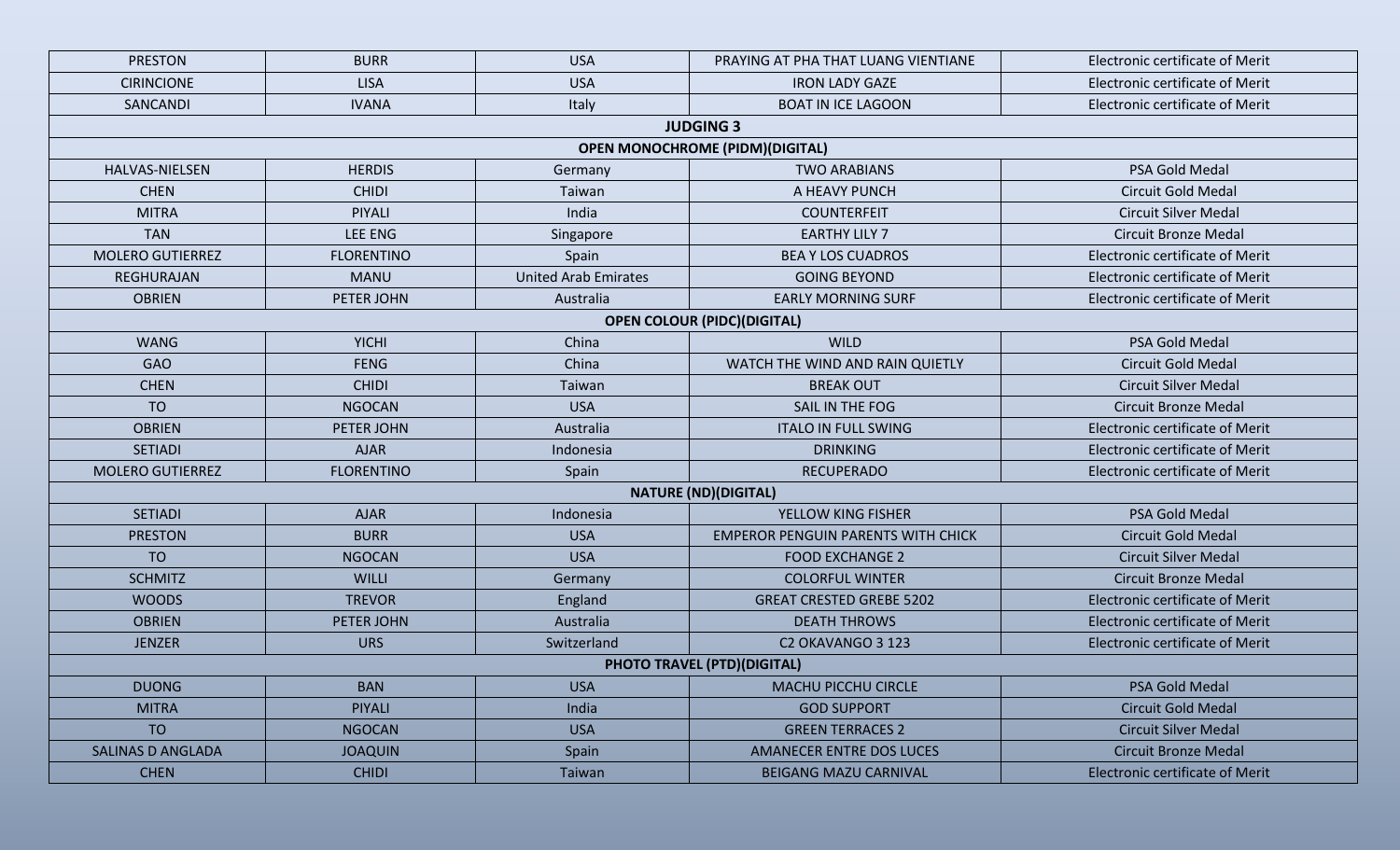| <b>JENZER</b>          | <b>URS</b>            | Switzerland                 | <b>D2 VENEDIG REGATTA 3</b>             | <b>Electronic certificate of Merit</b> |
|------------------------|-----------------------|-----------------------------|-----------------------------------------|----------------------------------------|
| <b>NG</b>              | <b>CHI FUN FANNY</b>  | Hong Kong                   | <b>CRACKS ON ICE</b>                    | <b>Electronic certificate of Merit</b> |
|                        |                       |                             | <b>JUDGING 4</b>                        |                                        |
|                        |                       |                             | <b>OPEN MONOCHROME (PIDM) (DIGITAL)</b> |                                        |
| <b>PRESTON</b>         | <b>BURR</b>           | <b>USA</b>                  | PIER 24 PHOTO MUSEUM 1                  | PSA Gold Medal                         |
| <b>CHEUK</b>           | SHU                   | <b>USA</b>                  | <b>JUMP FOR JOY</b>                     | <b>Circuit Gold Medal</b>              |
| <b>CHEN</b>            | <b>SUE</b>            | Australia                   | <b>DEEP IN THOUGHTS</b>                 | <b>Circuit Silver Medal</b>            |
| <b>MITRA</b>           | PIYALI                | India                       | <b>KEEPER OF GOAT</b>                   | <b>Circuit Bronze Medal</b>            |
| <b>TAN</b>             | LEE ENG               | Singapore                   | <b>CHOMPHUNUT</b>                       | Electronic certificate of Merit        |
| <b>AHMED</b>           | <b>SIKDER</b>         | Bangladesh                  | <b>EMPTYNESS C</b>                      | <b>Electronic certificate of Merit</b> |
| <b>WILSON</b>          | <b>DAVID</b>          | South Africa                | <b>RHINOS AT NIGHT</b>                  | <b>Electronic certificate of Merit</b> |
|                        |                       |                             | <b>OPEN COLOUR (PIDC)(DIGITAL)</b>      |                                        |
| YE                     | WEI                   | China                       | 2019 HARVEST MAP                        | PSA Gold Medal                         |
| <b>GAO</b>             | <b>FENG</b>           | China                       | WATCH THE WIND AND RAIN QUIETLY         | <b>Circuit Gold Medal</b>              |
| <b>WANG</b>            | <b>YICHI</b>          | China                       | <b>SNOWY MORNING</b>                    | <b>Circuit Silver Medal</b>            |
| <b>DUONG</b>           | <b>BAN</b>            | <b>USA</b>                  | <b>YOSEMITE</b>                         | <b>Circuit Bronze Medal</b>            |
| <b>SCHMITZ</b>         | <b>WILLI</b>          | Germany                     | <b>COLORFUL WINTERTIME</b>              | <b>Electronic certificate of Merit</b> |
| <b>TAN</b>             | LEE ENG               | Singapore                   | <b>ANGEL AND HORSE 19</b>               | <b>Electronic certificate of Merit</b> |
| LEDGARD                | <b>IAN</b>            | Wales                       | POPPY AND BUD                           | <b>Electronic certificate of Merit</b> |
|                        |                       |                             | <b>NATURE (ND)(DIGITAL)</b>             |                                        |
| <b>CHEN</b>            | <b>SUE</b>            | Australia                   | <b>SLAPPING TAIL</b>                    | PSA Gold Medal                         |
| <b>HOLMBERG</b>        | <b>KENT</b>           | Sweden                      | FEMALE LION 20190525_200525             | <b>Circuit Gold Medal</b>              |
| <b>SETIADI</b>         | <b>AJAR</b>           | Indonesia                   | A LOT OF KIDS                           | <b>Circuit Silver Medal</b>            |
| <b>SCHMITZ</b>         | <b>WILLI</b>          | Germany                     | <b>BLACKBIRD IN WINTERTIME</b>          | <b>Circuit Bronze Medal</b>            |
| HALVAS-NIELSEN         | <b>HERDIS</b>         | Germany                     | LION ON THE LOG 2                       | <b>Electronic certificate of Merit</b> |
| <b>TO</b>              | <b>NGOCAN</b>         | <b>USA</b>                  | <b>LABOR OF LOVE 5</b>                  | <b>Electronic certificate of Merit</b> |
| <b>REGHURAJAN</b>      | <b>MANU</b>           | <b>United Arab Emirates</b> | <b>MANTODEA</b>                         | <b>Electronic certificate of Merit</b> |
|                        |                       |                             | <b>PHOTO TRAVEL (PTD)(DIGITAL)</b>      |                                        |
| <b>CHEN</b>            | <b>CHIDI</b>          | Taiwan                      | <b>OLD CASTLE FIREWORKS</b>             | PSA Gold Medal                         |
| <b>NG</b>              | <b>CHI FUN FANNY</b>  | <b>Hong Kong</b>            | <b>CRACKS ON ICE</b>                    | <b>Circuit Gold Medal</b>              |
| <b>HIGUERAS GARCIA</b> | <b>JUAN FRANCISCO</b> | Spain                       | ATARDECER EN EL MOLINO                  | <b>Circuit Silver Medal</b>            |
| <b>WOODS</b>           | <b>TREVOR</b>         | England                     | <b>ATLANTIC COAST 7096</b>              | <b>Circuit Bronze Medal</b>            |
| <b>JENZER</b>          | <b>URS</b>            | Switzerland                 | <b>D2 VENEDIG REGATTA 3</b>             | <b>Electronic certificate of Merit</b> |
| <b>MAZANSKY</b>        | <b>CYRIL</b>          | <b>USA</b>                  | OCULUS SEP 21-3                         | <b>Electronic certificate of Merit</b> |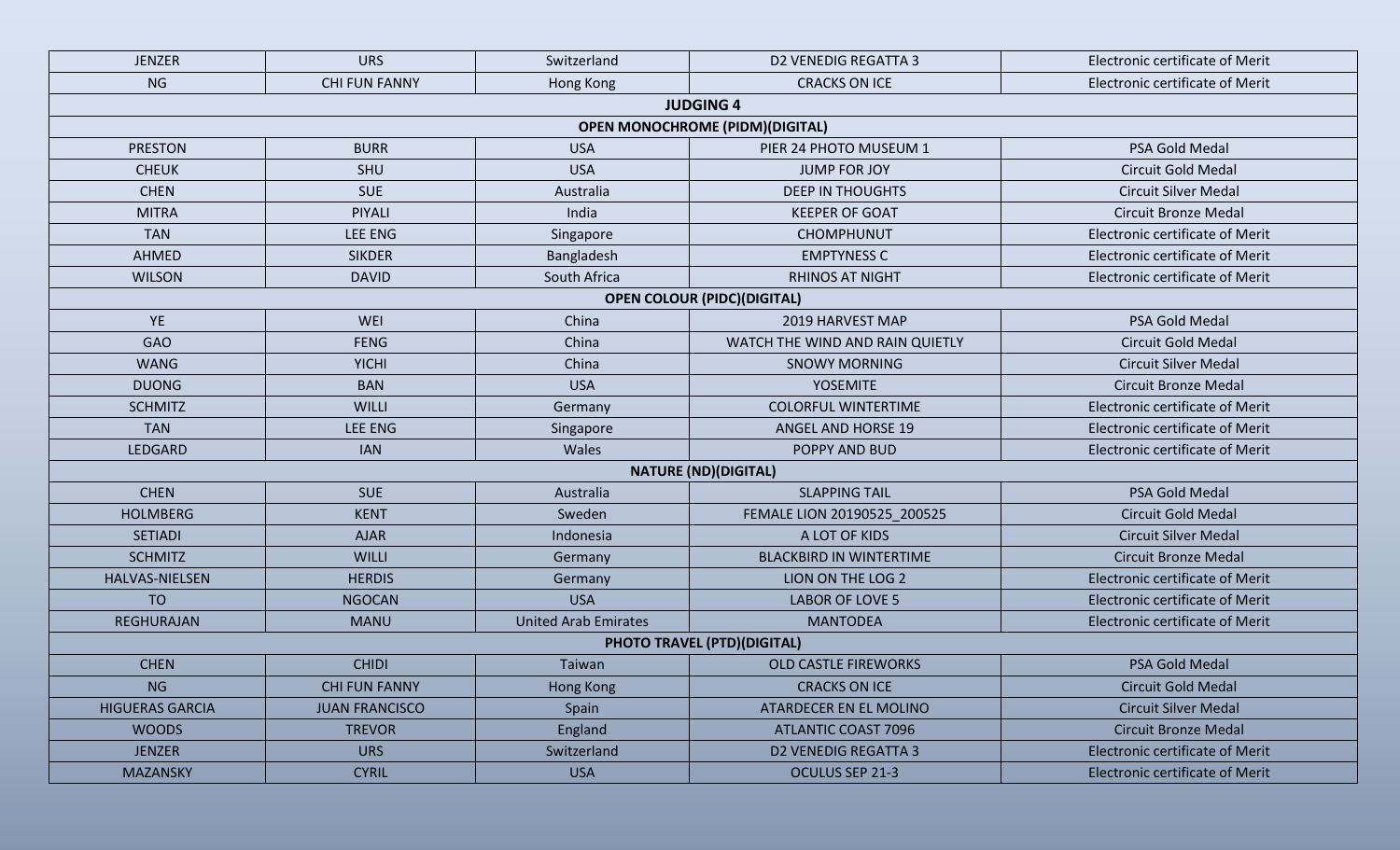| <b>IRINCIONE</b>        | <b>LISA</b>       | <b>USA</b> | <b>IRON LADY GAZE</b>                     | <b>Electronic certificate of Merit</b> |
|-------------------------|-------------------|------------|-------------------------------------------|----------------------------------------|
|                         |                   |            | <b>JUDGING 5</b>                          |                                        |
|                         |                   |            | <b>OPEN MONOCHROME (PIDM)(DIGITAL)</b>    |                                        |
| <b>TAN</b>              | <b>LEE ENG</b>    | Singapore  | <b>FUTURISTIC 5</b>                       | PSA Gold Medal                         |
| <b>MITRA</b>            | PIYALI            | India      | PLAYING WITH SKULL                        | <b>Circuit Gold Medal</b>              |
| YE                      | <b>WEI</b>        | China      | SNOWY DAYS IN ABA 09                      | <b>Circuit Silver Medal</b>            |
| <b>CHEN</b>             | <b>CHIDI</b>      | Taiwan     | <b>TAKE THE LEAD</b>                      | <b>Circuit Bronze Medal</b>            |
| <b>OBRIEN</b>           | PETER JOHN        | Australia  | <b>THE SNACK</b>                          | <b>Electronic certificate of Merit</b> |
| <b>SCHWEDEN</b>         | <b>WOLFGANG</b>   | Germany    | <b>THOUGHTFUL 5</b>                       | <b>Electronic certificate of Merit</b> |
| <b>MOLERO GUTIERREZ</b> | <b>FLORENTINO</b> | Spain      | LA FOMA DE LA RAZON                       | <b>Electronic certificate of Merit</b> |
|                         |                   |            | <b>OPEN COLOUR (PIDC)(DIGITAL)</b>        |                                        |
| <b>CHEN</b>             | <b>SUE</b>        | Australia  | <b>GOLDEN EYE</b>                         | PSA Gold Medal                         |
| <b>WOODS</b>            | <b>TREVOR</b>     | England    | <b>FACE OF BRITAIN 1842</b>               | <b>Circuit Gold Medal</b>              |
| <b>YE</b>               | <b>WEI</b>        | China      | PILGRIMS IN THE DAWN 09                   | <b>Circuit Silver Medal</b>            |
| <b>CHEN</b>             | <b>CHIDI</b>      | Taiwan     | <b>BREAK OUT</b>                          | <b>Circuit Bronze Medal</b>            |
| <b>MITRA</b>            | PIYALI            | India      | <b>DIFFICULT SORTING</b>                  | <b>Electronic certificate of Merit</b> |
| <b>TO</b>               | <b>NGOCAN</b>     | <b>USA</b> | <b>WORKING TILL DUSK</b>                  | <b>Electronic certificate of Merit</b> |
| <b>TAN</b>              | <b>LEE ENG</b>    | Singapore  | <b>CHOMPHUNUT 1</b>                       | <b>Electronic certificate of Merit</b> |
|                         |                   |            | <b>NATURE (ND)(DIGITAL)</b>               |                                        |
| <b>PRESTON</b>          | <b>BURR</b>       | <b>USA</b> | <b>EMPEROR PENGUIN PARENTS WITH CHICK</b> | PSA Gold Medal                         |
| <b>CHEN</b>             | <b>SUE</b>        | Australia  | <b>KING PENGUINS</b>                      | <b>Circuit Gold Medal</b>              |
| <b>NGO</b>              | HAI               | <b>USA</b> | <b>OSPREY GOT SUSHI FOR LUNCH</b>         | <b>Circuit Silver Medal</b>            |
| <b>SETIADI</b>          | <b>AJAR</b>       | Indonesia  | A LOT OF KIDS                             | <b>Circuit Bronze Medal</b>            |
| <b>OBRIEN</b>           | PETER JOHN        | Australia  | SEA EAGLE FISH CATCH                      | <b>Electronic certificate of Merit</b> |
| <b>DUONG</b>            | <b>BAN</b>        | <b>USA</b> | <b>AUTUMN LAKE</b>                        | <b>Electronic certificate of Merit</b> |
| <b>TO</b>               | <b>NGOCAN</b>     | <b>USA</b> | LABOR OF LOVE 5                           | <b>Electronic certificate of Merit</b> |
|                         |                   |            | <b>PHOTO TRAVEL (PTD)(DIGITAL)</b>        |                                        |
| <b>CHEN</b>             | <b>CHIDI</b>      | Taiwan     | <b>OLD CASTLE FIREWORKS</b>               | PSA Gold Medal                         |
| <b>YE</b>               | <b>WEI</b>        | China      | <b>GUIYANG QIANCHUN INTERCHANGE</b>       | <b>Circuit Gold Medal</b>              |
| <b>SETIADI</b>          | <b>AJAR</b>       | Indonesia  | <b>BANYUWANGI BEACH</b>                   | <b>Circuit Silver Medal</b>            |
| <b>CHEN</b>             | <b>SUE</b>        | Australia  | <b>SURFERS PARADISE</b>                   | <b>Circuit Bronze Medal</b>            |
| <b>LEDGARD</b>          | <b>IAN</b>        | Wales      | SALTBURN PIER AND LIFT                    | <b>Electronic certificate of Merit</b> |
| <b>CHEUK</b>            | <b>SHU</b>        | <b>USA</b> | <b>KING BACCHUS</b>                       | <b>Electronic certificate of Merit</b> |
| <b>MITRA</b>            | <b>PIYALI</b>     | India      | <b>GOD SUPPORT</b>                        | <b>Electronic certificate of Merit</b> |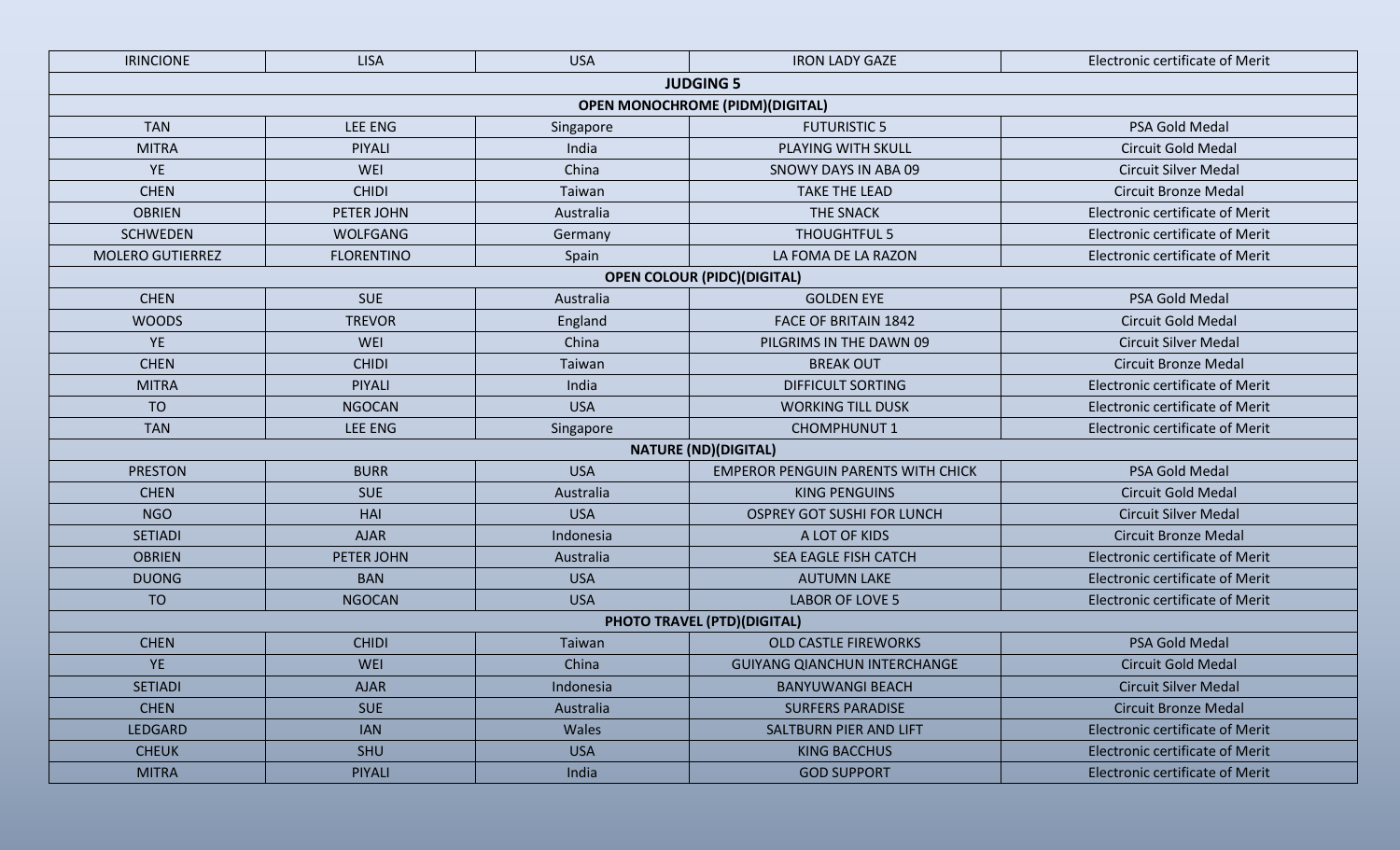| <b>ACCEPTANCE LIST</b> |                   |                  |                   |                              |                                        |                               |                    |  |  |
|------------------------|-------------------|------------------|-------------------|------------------------------|----------------------------------------|-------------------------------|--------------------|--|--|
| <b>Country</b>         | <b>Salutation</b> | <b>Last Name</b> | <b>First Name</b> | <b>Image Title</b>           | <b>Prize</b>                           | <b>Section Name</b>           | <b>Judging No.</b> |  |  |
| Australia              | Mr.               | <b>OBRIEN</b>    | PETER JOHN        | <b>DEATH THROWS</b>          | A                                      | NATURE (ND)                   | <b>JUDGING 1</b>   |  |  |
| Australia              | Mr.               | <b>OBRIEN</b>    | PETER JOHN        | <b>DEATH THROWS</b>          | Electronic certificate of Merit        | NATURE (ND)                   | <b>JUDGING 2</b>   |  |  |
| Australia              | Mr.               | <b>OBRIEN</b>    | PETER JOHN        | <b>DEATH THROWS</b>          | Electronic certificate of Merit        | NATURE (ND)                   | <b>JUDGING 3</b>   |  |  |
| Australia              | Mr.               | <b>OBRIEN</b>    | PETER JOHN        | <b>DEATH THROWS</b>          | A                                      | NATURE (ND)                   | <b>JUDGING 5</b>   |  |  |
| Australia              | Mr.               | <b>OBRIEN</b>    | PETER JOHN        | SEA EAGLE FISH CATCH         | A                                      | NATURE (ND)                   | <b>JUDGING 1</b>   |  |  |
| Australia              | Mr.               | <b>OBRIEN</b>    | PETER JOHN        | SEA EAGLE FISH CATCH         | A                                      | NATURE (ND)                   | <b>JUDGING 3</b>   |  |  |
| Australia              | Mr.               | <b>OBRIEN</b>    | PETER JOHN        | SEA EAGLE FISH CATCH         | Electronic certificate of Merit        | NATURE (ND)                   | <b>JUDGING 5</b>   |  |  |
| Australia              | Mr.               | <b>OBRIEN</b>    | PETER JOHN        | YUMM BREAKFAST               | A                                      | NATURE (ND)                   | <b>JUDGING 1</b>   |  |  |
| Australia              | Mr.               | <b>OBRIEN</b>    | PETER JOHN        | <b>ITALO IN FULL SWING</b>   | $\overline{A}$                         | <b>OPEN COLOUR (PIDC)</b>     | <b>JUDGING 1</b>   |  |  |
| Australia              | Mr.               | <b>OBRIEN</b>    | PETER JOHN        | <b>ITALO IN FULL SWING</b>   | <b>Circuit Bronze Medal</b>            | <b>OPEN COLOUR (PIDC)</b>     | <b>JUDGING 2</b>   |  |  |
| Australia              | Mr.               | <b>OBRIEN</b>    | PETER JOHN        | <b>ITALO IN FULL SWING</b>   | Electronic certificate of Merit        | <b>OPEN COLOUR (PIDC)</b>     | <b>JUDGING 3</b>   |  |  |
| Australia              | Mr.               | <b>OBRIEN</b>    | PETER JOHN        | <b>ITALO IN FULL SWING</b>   | A                                      | <b>OPEN COLOUR (PIDC)</b>     | <b>JUDGING 5</b>   |  |  |
| Australia              | Mr.               | <b>OBRIEN</b>    | PETER JOHN        | LOCKDOWN JUST GOES ON        | A                                      | <b>OPEN COLOUR (PIDC)</b>     | <b>JUDGING 1</b>   |  |  |
| Australia              | Mr.               | <b>OBRIEN</b>    | PETER JOHN        | <b>LOCKDOWN JUST GOES ON</b> | A                                      | <b>OPEN COLOUR (PIDC)</b>     | <b>JUDGING 5</b>   |  |  |
| Australia              | Mr.               | <b>OBRIEN</b>    | PETER JOHN        | <b>MEDINA GOES AIR</b>       | A                                      | <b>OPEN COLOUR (PIDC)</b>     | <b>JUDGING 2</b>   |  |  |
| Australia              | Mr.               | <b>OBRIEN</b>    | PETER JOHN        | <b>MEDINA GOES AIR</b>       | A                                      | <b>OPEN COLOUR (PIDC)</b>     | <b>JUDGING 3</b>   |  |  |
| Australia              | Mr.               | <b>OBRIEN</b>    | PETER JOHN        | <b>EARLY MORNING SURF</b>    | A                                      | <b>OPEN MONOCHROME (PIDM)</b> | JUDGING 1          |  |  |
| Australia              | Mr.               | <b>OBRIEN</b>    | PETER JOHN        | <b>EARLY MORNING SURF</b>    | A                                      | <b>OPEN MONOCHROME (PIDM)</b> | <b>JUDGING 2</b>   |  |  |
| Australia              | Mr.               | <b>OBRIEN</b>    | PETER JOHN        | <b>EARLY MORNING SURF</b>    | Electronic certificate of Merit        | <b>OPEN MONOCHROME (PIDM)</b> | <b>JUDGING 3</b>   |  |  |
| Australia              | Mr.               | <b>OBRIEN</b>    | PETER JOHN        | <b>EARLY MORNING SURF</b>    | A                                      | <b>OPEN MONOCHROME (PIDM)</b> | <b>JUDGING 4</b>   |  |  |
| Australia              | Mr.               | <b>OBRIEN</b>    | PETER JOHN        | THE SNACK                    | <b>Electronic certificate of Merit</b> | <b>OPEN MONOCHROME (PIDM)</b> | <b>JUDGING 5</b>   |  |  |
| Australia              | Mr.               | <b>OYSTON</b>    | <b>ROB</b>        | <b>CORMORANT FLIGHT</b>      | A                                      | NATURE (ND)                   | <b>JUDGING 3</b>   |  |  |
| Australia              | Mr.               | <b>OYSTON</b>    | <b>ROB</b>        | <b>CORMORANT FLIGHT</b>      | A                                      | NATURE (ND)                   | <b>JUDGING 5</b>   |  |  |
| Australia              | Mr.               | <b>OYSTON</b>    | <b>ROB</b>        | <b>LIGHT LOAD</b>            | A                                      | NATURE (ND)                   | <b>JUDGING 2</b>   |  |  |
| Australia              | Mr.               | <b>OYSTON</b>    | <b>ROB</b>        | <b>LIGHT LOAD</b>            | A                                      | NATURE (ND)                   | <b>JUDGING 4</b>   |  |  |
| Australia              | Mr.               | <b>OYSTON</b>    | <b>ROB</b>        | <b>STAND OFF</b>             | A                                      | NATURE (ND)                   | <b>JUDGING 1</b>   |  |  |
| Australia              | Mr.               | <b>OYSTON</b>    | <b>ROB</b>        | <b>STAND OFF</b>             | A                                      | NATURE (ND)                   | <b>JUDGING 2</b>   |  |  |
| Australia              | Mr.               | <b>OYSTON</b>    | <b>ROB</b>        | <b>STAND OFF</b>             | A                                      | NATURE (ND)                   | <b>JUDGING 3</b>   |  |  |
| Australia              | Mr.               | <b>OYSTON</b>    | <b>ROB</b>        | <b>EMBRACE</b>               | A                                      | <b>OPEN MONOCHROME (PIDM)</b> | <b>JUDGING 1</b>   |  |  |
| Australia              | Mr.               | <b>OYSTON</b>    | <b>ROB</b>        | <b>EMBRACE</b>               | $\mathsf{A}$                           | <b>OPEN MONOCHROME (PIDM)</b> | <b>JUDGING 3</b>   |  |  |
| Australia              | Mr.               | <b>OYSTON</b>    | <b>ROB</b>        | <b>EMBRACE</b>               | A                                      | <b>OPEN MONOCHROME (PIDM)</b> | <b>JUDGING 5</b>   |  |  |
| Australia              | Mr.               | <b>OYSTON</b>    | <b>ROB</b>        | <b>UNIVERSITY STOP 1</b>     | PSA Gold Medal                         | <b>OPEN MONOCHROME (PIDM)</b> | <b>JUDGING 1</b>   |  |  |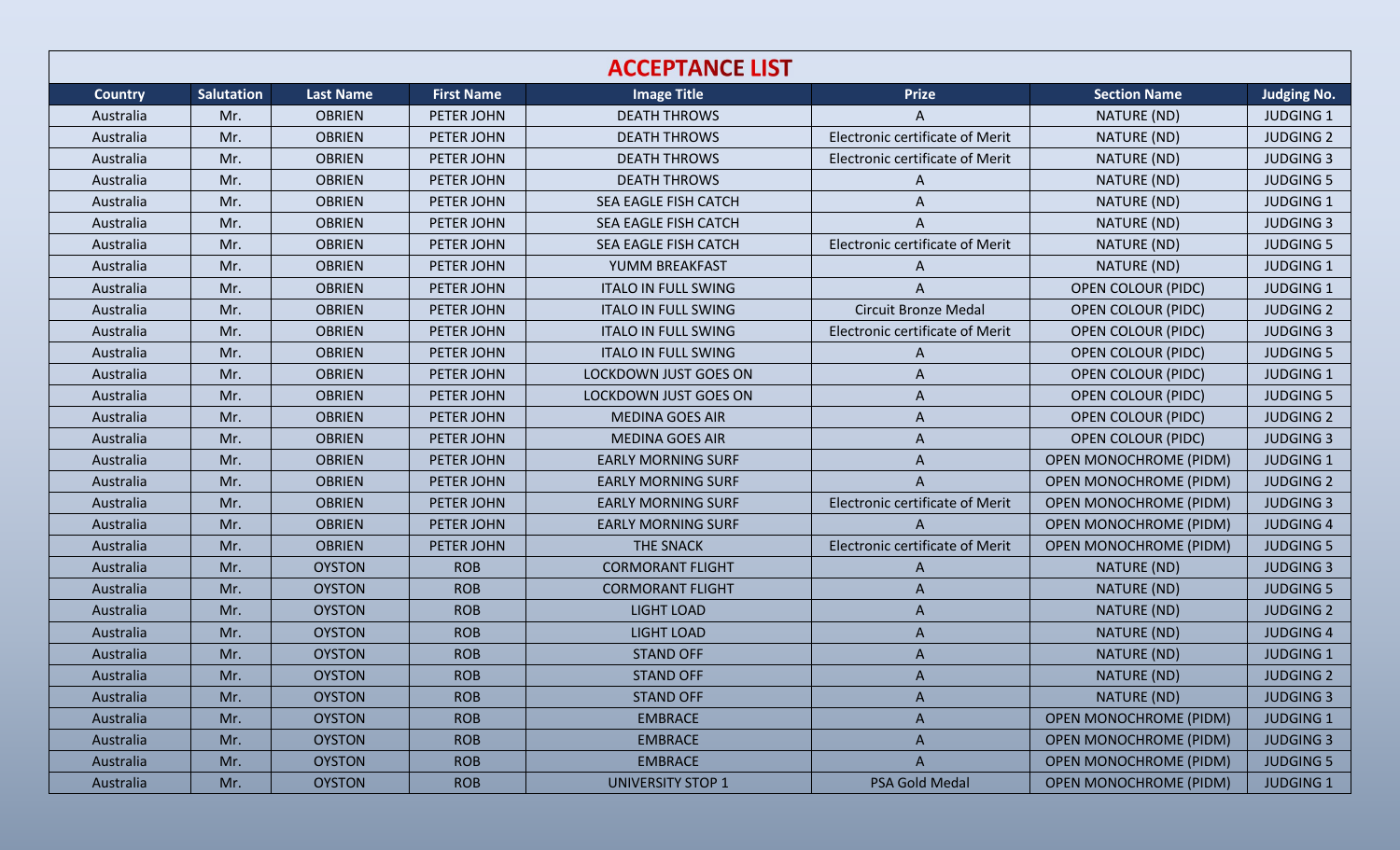| Australia | Mr. | <b>OYSTON</b>  | <b>ROB</b>     | <b>UNIVERSITY STOP 1</b> | A                           | <b>OPEN MONOCHROME (PIDM)</b> | <b>JUDGING 4</b> |
|-----------|-----|----------------|----------------|--------------------------|-----------------------------|-------------------------------|------------------|
| Australia | Mr. | <b>VENNING</b> | <b>JEFFREY</b> | <b>HAVING A PEEK</b>     | A                           | NATURE (ND)                   | <b>JUDGING 2</b> |
| Australia | Mr. | <b>VENNING</b> | <b>JEFFREY</b> | <b>MANY FEATHERS</b>     | A                           | NATURE (ND)                   | <b>JUDGING 4</b> |
| Australia | Mr. | <b>VENNING</b> | <b>JEFFREY</b> | <b>MANY FEATHERS</b>     | A                           | NATURE (ND)                   | <b>JUDGING 5</b> |
| Australia | Mr. | <b>VENNING</b> | <b>JEFFREY</b> | THREES A CROWD           | A                           | NATURE (ND)                   | <b>JUDGING 3</b> |
| Australia | Mr. | <b>VENNING</b> | <b>JEFFREY</b> | <b>JUST AHEAD</b>        | A                           | <b>OPEN COLOUR (PIDC)</b>     | <b>JUDGING 2</b> |
| Australia | Mr. | <b>VENNING</b> | <b>JEFFREY</b> | <b>SPUN THREE TIMES</b>  | A                           | <b>OPEN COLOUR (PIDC)</b>     | <b>JUDGING 4</b> |
| Australia | Mr. | <b>VENNING</b> | <b>JEFFREY</b> | <b>CLEVER GIRL</b>       | A                           | <b>OPEN MONOCHROME (PIDM)</b> | <b>JUDGING 4</b> |
| Australia | Mr. | <b>VENNING</b> | <b>JEFFREY</b> | <b>CLEVER GIRL</b>       | A                           | <b>OPEN MONOCHROME (PIDM)</b> | <b>JUDGING 5</b> |
| Australia | Mr. | <b>VENNING</b> | <b>JEFFREY</b> | ROOM WITH A VIEW         | A                           | PHOTO TRAVEL (PTD)            | <b>JUDGING 1</b> |
| Australia | Mr. | <b>VENNING</b> | <b>JEFFREY</b> | ROOM WITH A VIEW         | A                           | PHOTO TRAVEL (PTD)            | <b>JUDGING 2</b> |
| Australia | Mr. | <b>VENNING</b> | <b>JEFFREY</b> | <b>ROOM WITH A VIEW</b>  | A                           | PHOTO TRAVEL (PTD)            | <b>JUDGING 4</b> |
| Australia | Ms. | <b>CHEN</b>    | <b>SUE</b>     | ANY BODY OUT THERE       | Α                           | NATURE (ND)                   | <b>JUDGING 3</b> |
| Australia | Ms. | <b>CHEN</b>    | <b>SUE</b>     | ANY BODY OUT THERE       | A                           | NATURE (ND)                   | <b>JUDGING 4</b> |
| Australia | Ms. | <b>CHEN</b>    | <b>SUE</b>     | ANY BODY OUT THERE       | A                           | NATURE (ND)                   | <b>JUDGING 5</b> |
| Australia | Ms. | <b>CHEN</b>    | <b>SUE</b>     | <b>CHILL OUT</b>         | A                           | NATURE (ND)                   | <b>JUDGING 3</b> |
| Australia | Ms. | <b>CHEN</b>    | <b>SUE</b>     | <b>CHILL OUT</b>         | A                           | NATURE (ND)                   | <b>JUDGING 4</b> |
| Australia | Ms. | <b>CHEN</b>    | <b>SUE</b>     | <b>KING PENGUINS</b>     | A                           | NATURE (ND)                   | <b>JUDGING 1</b> |
| Australia | Ms. | <b>CHEN</b>    | <b>SUE</b>     | <b>KING PENGUINS</b>     | <b>Circuit Silver Medal</b> | NATURE (ND)                   | <b>JUDGING 2</b> |
| Australia | Ms. | <b>CHEN</b>    | <b>SUE</b>     | <b>KING PENGUINS</b>     | A                           | NATURE (ND)                   | <b>JUDGING 4</b> |
| Australia | Ms. | <b>CHEN</b>    | <b>SUE</b>     | <b>KING PENGUINS</b>     | Circuit Gold Medal          | NATURE (ND)                   | <b>JUDGING 5</b> |
| Australia | Ms. | <b>CHEN</b>    | <b>SUE</b>     | <b>SLAPPING TAIL</b>     | PSA Gold Medal              | NATURE (ND)                   | <b>JUDGING 4</b> |
| Australia | Ms. | <b>CHEN</b>    | <b>SUE</b>     | <b>GOLDEN EYE</b>        | A                           | <b>OPEN COLOUR (PIDC)</b>     | <b>JUDGING 3</b> |
| Australia | Ms. | <b>CHEN</b>    | <b>SUE</b>     | <b>GOLDEN EYE</b>        | A                           | <b>OPEN COLOUR (PIDC)</b>     | <b>JUDGING 4</b> |
| Australia | Ms. | <b>CHEN</b>    | <b>SUE</b>     | <b>GOLDEN EYE</b>        | PSA Gold Medal              | <b>OPEN COLOUR (PIDC)</b>     | <b>JUDGING 5</b> |
| Australia | Ms. | <b>CHEN</b>    | <b>SUE</b>     | <b>IMMORTAL LEGEND</b>   | A                           | <b>OPEN COLOUR (PIDC)</b>     | <b>JUDGING 1</b> |
| Australia | Ms. | <b>CHEN</b>    | <b>SUE</b>     | <b>IMMORTAL LEGEND</b>   | A                           | <b>OPEN COLOUR (PIDC)</b>     | <b>JUDGING 4</b> |
| Australia | Ms. | <b>CHEN</b>    | <b>SUE</b>     | <b>IMMORTAL LEGEND</b>   | A                           | <b>OPEN COLOUR (PIDC)</b>     | <b>JUDGING 5</b> |
| Australia | Ms. | <b>CHEN</b>    | <b>SUE</b>     | <b>TRANQUILITY</b>       | A                           | <b>OPEN COLOUR (PIDC)</b>     | <b>JUDGING 1</b> |
| Australia | Ms. | <b>CHEN</b>    | <b>SUE</b>     | <b>TRANQUILITY</b>       | $\mathsf{A}$                | <b>OPEN COLOUR (PIDC)</b>     | <b>JUDGING 2</b> |
| Australia | Ms. | <b>CHEN</b>    | <b>SUE</b>     | <b>TRANQUILITY</b>       | A                           | <b>OPEN COLOUR (PIDC)</b>     | <b>JUDGING 3</b> |
| Australia | Ms. | <b>CHEN</b>    | <b>SUE</b>     | <b>TRANQUILITY</b>       | $\mathsf{A}$                | <b>OPEN COLOUR (PIDC)</b>     | <b>JUDGING 4</b> |
| Australia | Ms. | <b>CHEN</b>    | <b>SUE</b>     | <b>TRANQUILITY</b>       | $\mathsf{A}$                | <b>OPEN COLOUR (PIDC)</b>     | <b>JUDGING 5</b> |
| Australia | Ms. | <b>CHEN</b>    | <b>SUE</b>     | <b>DEEP IN THOUGHTS</b>  | $\mathsf{A}$                | <b>OPEN MONOCHROME (PIDM)</b> | <b>JUDGING 1</b> |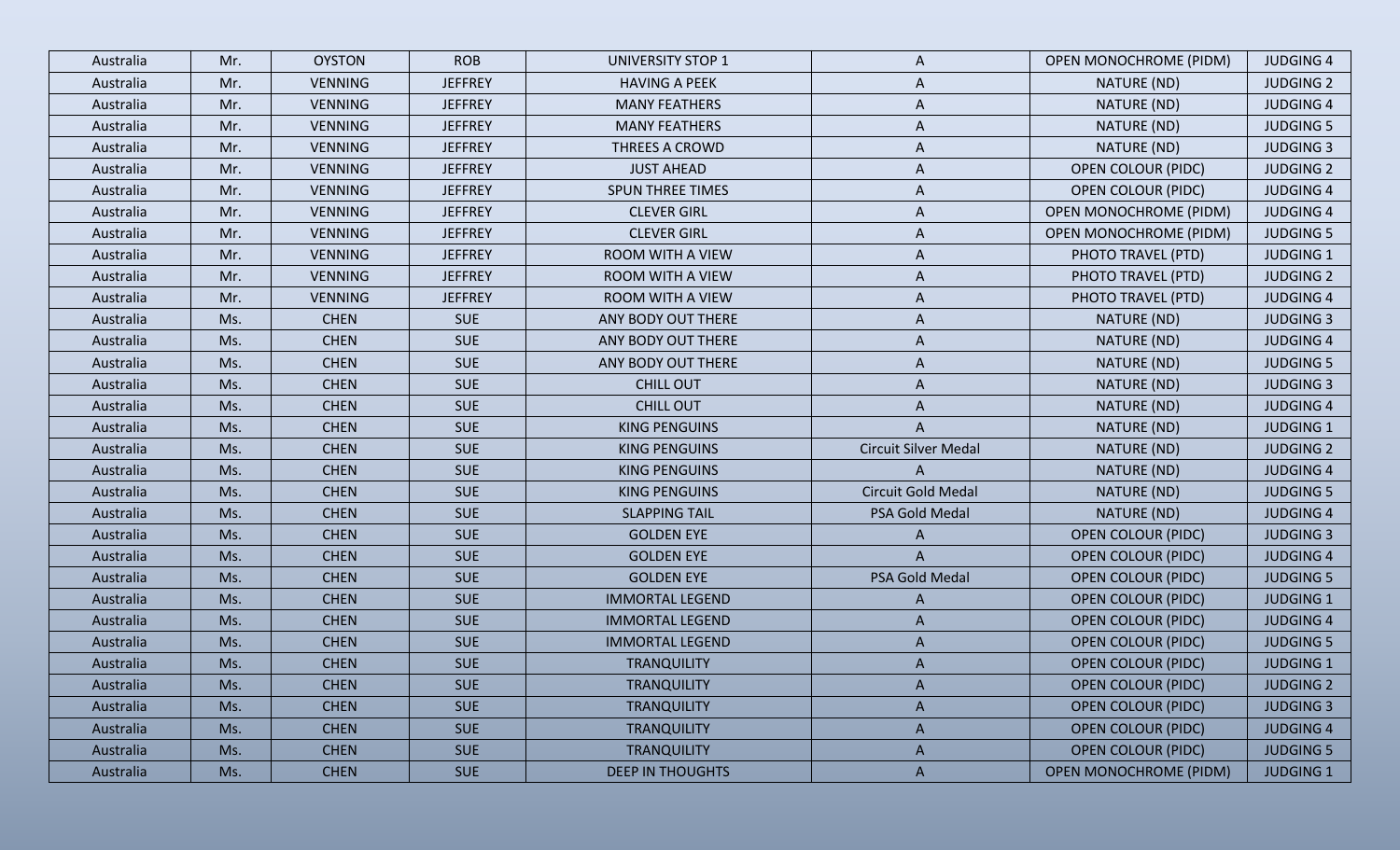| Australia  | Ms. | <b>CHEN</b>  | <b>SUE</b>    | <b>DEEP IN THOUGHTS</b>   | <b>Circuit Bronze Medal</b>     | <b>OPEN MONOCHROME (PIDM)</b> | <b>JUDGING 2</b> |
|------------|-----|--------------|---------------|---------------------------|---------------------------------|-------------------------------|------------------|
| Australia  | Ms. | <b>CHEN</b>  | <b>SUE</b>    | <b>DEEP IN THOUGHTS</b>   | A                               | <b>OPEN MONOCHROME (PIDM)</b> | <b>JUDGING 3</b> |
| Australia  | Ms. | <b>CHEN</b>  | <b>SUE</b>    | <b>DEEP IN THOUGHTS</b>   | <b>Circuit Silver Medal</b>     | <b>OPEN MONOCHROME (PIDM)</b> | <b>JUDGING 4</b> |
| Australia  | Ms. | <b>CHEN</b>  | <b>SUE</b>    | <b>DIFFERENT PATH</b>     | A                               | <b>OPEN MONOCHROME (PIDM)</b> | <b>JUDGING 4</b> |
| Australia  | Ms. | <b>CHEN</b>  | <b>SUE</b>    | <b>GAZING</b>             | A                               | <b>OPEN MONOCHROME (PIDM)</b> | <b>JUDGING 1</b> |
| Australia  | Ms. | <b>CHEN</b>  | <b>SUE</b>    | <b>GAZING</b>             | A                               | <b>OPEN MONOCHROME (PIDM)</b> | <b>JUDGING 2</b> |
| Australia  | Ms. | <b>CHEN</b>  | <b>SUE</b>    | <b>ANTARCTICA SUNSET</b>  | A                               | PHOTO TRAVEL (PTD)            | <b>JUDGING 5</b> |
| Australia  | Ms. | <b>CHEN</b>  | <b>SUE</b>    | <b>LIGHT SHOW</b>         | A                               | PHOTO TRAVEL (PTD)            | <b>JUDGING 2</b> |
| Australia  | Ms. | <b>CHEN</b>  | <b>SUE</b>    | <b>LIGHT SHOW</b>         | A                               | PHOTO TRAVEL (PTD)            | <b>JUDGING 3</b> |
| Australia  | Ms. | <b>CHEN</b>  | <b>SUE</b>    | LIGHT SHOW                | A                               | PHOTO TRAVEL (PTD)            | <b>JUDGING 5</b> |
| Australia  | Ms. | <b>CHEN</b>  | <b>SUE</b>    | <b>SURFERS PARADISE</b>   | <b>Circuit Bronze Medal</b>     | PHOTO TRAVEL (PTD)            | <b>JUDGING 5</b> |
| Australia  | Ms. | <b>CHEN</b>  | <b>SUE</b>    | <b>TWINS</b>              | A                               | PHOTO TRAVEL (PTD)            | <b>JUDGING 5</b> |
| Bangladesh | Mr. | <b>AHMED</b> | <b>SIKDER</b> | A BUSY DAY IN RICE MILL B | A                               | <b>OPEN COLOUR (PIDC)</b>     | <b>JUDGING 2</b> |
| Bangladesh | Mr. | AHMED        | <b>SIKDER</b> | A BUSY DAY IN RICE MILL B | A                               | <b>OPEN COLOUR (PIDC)</b>     | <b>JUDGING 3</b> |
| Bangladesh | Mr. | AHMED        | <b>SIKDER</b> | A BUSY DAY IN RICE MILL B | A                               | <b>OPEN COLOUR (PIDC)</b>     | <b>JUDGING 5</b> |
| Bangladesh | Mr. | AHMED        | <b>SIKDER</b> | <b>ALMOST THERE A</b>     | A                               | <b>OPEN COLOUR (PIDC)</b>     | <b>JUDGING 2</b> |
| Bangladesh | Mr. | AHMED        | <b>SIKDER</b> | <b>ALMOST THERE A</b>     | A                               | <b>OPEN COLOUR (PIDC)</b>     | <b>JUDGING 4</b> |
| Bangladesh | Mr. | AHMED        | <b>SIKDER</b> | <b>ALMOST THERE A</b>     | A                               | <b>OPEN COLOUR (PIDC)</b>     | <b>JUDGING 5</b> |
| Bangladesh | Mr. | AHMED        | <b>SIKDER</b> | <b>FLOWERS B</b>          | A                               | <b>OPEN COLOUR (PIDC)</b>     | <b>JUDGING 2</b> |
| Bangladesh | Mr. | <b>AHMED</b> | <b>SIKDER</b> | WORLD OF COLOR C          | PSA Gold Medal                  | <b>OPEN COLOUR (PIDC)</b>     | <b>JUDGING 2</b> |
| Bangladesh | Mr. | AHMED        | <b>SIKDER</b> | WORLD OF COLOR C          | A                               | <b>OPEN COLOUR (PIDC)</b>     | <b>JUDGING 3</b> |
| Bangladesh | Mr. | <b>AHMED</b> | <b>SIKDER</b> | WORLD OF COLOR C          | A                               | <b>OPEN COLOUR (PIDC)</b>     | <b>JUDGING 4</b> |
| Bangladesh | Mr. | <b>AHMED</b> | <b>SIKDER</b> | WORLD OF COLOR C          | A                               | <b>OPEN COLOUR (PIDC)</b>     | <b>JUDGING 5</b> |
| Bangladesh | Mr. | AHMED        | <b>SIKDER</b> | <b>EMPTYNESS C</b>        | PSA Gold Medal                  | <b>OPEN MONOCHROME (PIDM)</b> | <b>JUDGING 2</b> |
| Bangladesh | Mr. | <b>AHMED</b> | <b>SIKDER</b> | <b>EMPTYNESS C</b>        | A                               | <b>OPEN MONOCHROME (PIDM)</b> | <b>JUDGING 3</b> |
| Bangladesh | Mr. | <b>AHMED</b> | <b>SIKDER</b> | <b>EMPTYNESS C</b>        | Electronic certificate of Merit | <b>OPEN MONOCHROME (PIDM)</b> | <b>JUDGING 4</b> |
| Bangladesh | Mr. | AHMED        | <b>SIKDER</b> | <b>EMPTYNESS C</b>        | A                               | <b>OPEN MONOCHROME (PIDM)</b> | <b>JUDGING 5</b> |
| Bangladesh | Mr. | AHMED        | <b>SIKDER</b> | END OF A LIFE CYCLE C     | A                               | <b>OPEN MONOCHROME (PIDM)</b> | <b>JUDGING 3</b> |
| Bangladesh | Mr. | <b>AHMED</b> | <b>SIKDER</b> | END OF A LIFE CYCLE C     | A                               | OPEN MONOCHROME (PIDM)        | <b>JUDGING 5</b> |
| Bangladesh | Mr. | AHMED        | <b>SIKDER</b> | <b>HONEYCOM A</b>         | A                               | <b>OPEN MONOCHROME (PIDM)</b> | <b>JUDGING 5</b> |
| Bangladesh | Mr. | <b>AHMED</b> | <b>SIKDER</b> | LOVING THE WEATHER A      | A                               | <b>OPEN MONOCHROME (PIDM)</b> | <b>JUDGING 1</b> |
| Bangladesh | Mr. | AHMED        | <b>SIKDER</b> | LOVING THE WEATHER A      | $\mathsf{A}$                    | <b>OPEN MONOCHROME (PIDM)</b> | <b>JUDGING 4</b> |
| Bangladesh | Mr. | AHMED        | <b>SIKDER</b> | BLUE WAVE IN HEAVEN B     | $\mathsf{A}$                    | PHOTO TRAVEL (PTD)            | <b>JUDGING 5</b> |
| Bangladesh | Mr. | AHMED        | <b>SIKDER</b> | HAVE A LOOK C             | $\mathsf{A}$                    | PHOTO TRAVEL (PTD)            | <b>JUDGING 5</b> |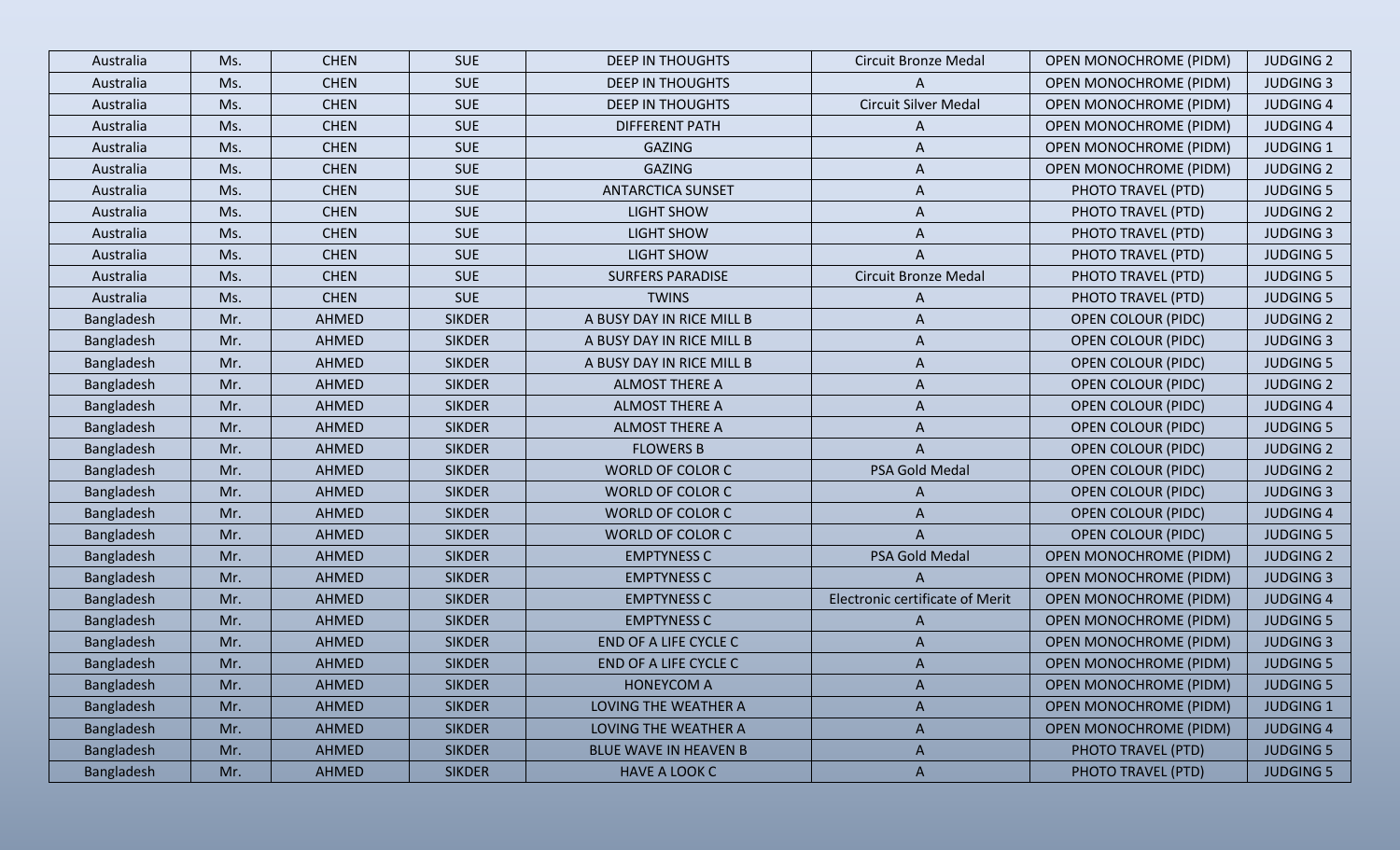| Bangladesh | Mr.  | AHMED       | <b>SIKDER</b> | LOVING EVERY MOMENT OF SUNDOWN C | A                               | PHOTO TRAVEL (PTD)            | <b>JUDGING 4</b> |
|------------|------|-------------|---------------|----------------------------------|---------------------------------|-------------------------------|------------------|
| Bangladesh | Mr.  | AHMED       | <b>SIKDER</b> | LOVING EVERY MOMENT OF SUNDOWN C | A                               | PHOTO TRAVEL (PTD)            | <b>JUDGING 5</b> |
| Canada     | Mrs. | <b>YE</b>   | <b>DANLEI</b> | A STAGE FOR WILDLIFE17           | A                               | NATURE (ND)                   | <b>JUDGING 1</b> |
| Canada     | Mrs. | YE          | <b>DANLEI</b> | A STAGE FOR WILDLIFE17           | A                               | NATURE (ND)                   | <b>JUDGING 2</b> |
| Canada     | Mrs. | <b>YE</b>   | <b>DANLEI</b> | A STAGE FOR WILDLIFE17           | A                               | NATURE (ND)                   | <b>JUDGING 3</b> |
| Canada     | Mrs. | YE          | <b>DANLEI</b> | A STAGE FOR WILDLIFE17           | A                               | NATURE (ND)                   | <b>JUDGING 5</b> |
| Canada     | Mrs. | YE          | <b>DANLEI</b> | IN NAMIBIA19                     | A                               | NATURE (ND)                   | <b>JUDGING 2</b> |
| Canada     | Mrs. | <b>YE</b>   | <b>DANLEI</b> | THE CUTE HUMMINGBIRD29           | A                               | NATURE (ND)                   | <b>JUDGING 1</b> |
| Canada     | Mrs. | YE          | <b>DANLEI</b> | THE CUTE HUMMINGBIRD29           | A                               | NATURE (ND)                   | <b>JUDGING 2</b> |
| Canada     | Mrs. | <b>YE</b>   | <b>DANLEI</b> | THE CUTE HUMMINGBIRD29           | A                               | NATURE (ND)                   | <b>JUDGING 3</b> |
| Canada     | Mrs. | YE          | <b>DANLEI</b> | THE CUTE HUMMINGBIRD29           | A                               | NATURE (ND)                   | <b>JUDGING 4</b> |
| Canada     | Mrs. | YE          | <b>DANLEI</b> | THE CUTE HUMMINGBIRD6            | A                               | NATURE (ND)                   | <b>JUDGING 1</b> |
| Canada     | Mrs. | YE          | <b>DANLEI</b> | THE CUTE HUMMINGBIRD6            | A                               | NATURE (ND)                   | <b>JUDGING 2</b> |
| Canada     | Mrs. | <b>YE</b>   | <b>DANLEI</b> | THE CUTE HUMMINGBIRD6            | A                               | NATURE (ND)                   | <b>JUDGING 3</b> |
| Canada     | Mrs. | <b>YE</b>   | <b>DANLEI</b> | <b>JUNGLE LIFESTYLE47</b>        | A                               | <b>OPEN COLOUR (PIDC)</b>     | <b>JUDGING 2</b> |
| Canada     | Mrs. | YE          | <b>DANLEI</b> | <b>AFRICAN LIFESTYLE38</b>       | A                               | <b>OPEN MONOCHROME (PIDM)</b> | <b>JUDGING 2</b> |
| Canada     | Mrs. | <b>YE</b>   | <b>DANLEI</b> | <b>AFRICAN LIFESTYLE38</b>       | A                               | <b>OPEN MONOCHROME (PIDM)</b> | <b>JUDGING 4</b> |
| Canada     | Mrs. | YE          | <b>DANLEI</b> | <b>AFRICAN LIFESTYLE38</b>       | A                               | <b>OPEN MONOCHROME (PIDM)</b> | <b>JUDGING 5</b> |
| Canada     | Mrs. | YE          | <b>DANLEI</b> | CHILDHOOD IN THE JUNGLE67        | A                               | <b>OPEN MONOCHROME (PIDM)</b> | <b>JUDGING 2</b> |
| Canada     | Mrs. | <b>YE</b>   | <b>DANLEI</b> | <b>CUBAN LIFESTYLE54</b>         | A                               | <b>OPEN MONOCHROME (PIDM)</b> | <b>JUDGING 1</b> |
| Canada     | Mrs. | <b>YE</b>   | <b>DANLEI</b> | <b>CUBAN LIFESTYLE54</b>         | Electronic certificate of Merit | <b>OPEN MONOCHROME (PIDM)</b> | <b>JUDGING 2</b> |
| Canada     | Mrs. | <b>YE</b>   | <b>DANLEI</b> | <b>CUBAN LIFESTYLE54</b>         | A                               | <b>OPEN MONOCHROME (PIDM)</b> | <b>JUDGING 5</b> |
| Canada     | Mrs. | <b>YE</b>   | <b>DANLEI</b> | LIVELIHOOD OF IRANIANS20         | A                               | PHOTO TRAVEL (PTD)            | <b>JUDGING 1</b> |
| Canada     | Mrs. | <b>YE</b>   | <b>DANLEI</b> | LIVELIHOOD OF IRANIANS20         | A                               | PHOTO TRAVEL (PTD)            | <b>JUDGING 4</b> |
| Canada     | Mrs. | <b>YE</b>   | <b>DANLEI</b> | LIVELIHOOD OF IRANIANS20         | A                               | PHOTO TRAVEL (PTD)            | <b>JUDGING 5</b> |
| China      | Mr.  | <b>FENG</b> | <b>LAIGEN</b> | <b>ALOOFNESS</b>                 | A                               | <b>OPEN MONOCHROME (PIDM)</b> | <b>JUDGING 4</b> |
| China      | Mr.  | <b>FENG</b> | <b>LAIGEN</b> | <b>ALOOFNESS</b>                 | A                               | <b>OPEN MONOCHROME (PIDM)</b> | <b>JUDGING 5</b> |
| China      | Mr.  | <b>FENG</b> | <b>LAIGEN</b> | <b>DESERT AND SUNSET</b>         | A                               | <b>OPEN MONOCHROME (PIDM)</b> | <b>JUDGING 3</b> |
| China      | Mr.  | <b>FENG</b> | <b>LAIGEN</b> | LOOKING AT GEESE FLYING SOUTH    |                                 | <b>OPEN MONOCHROME (PIDM)</b> | <b>JUDGING 5</b> |
| China      | Mr.  | <b>GAO</b>  | <b>FENG</b>   | THE SOUND OF ACACIA FLOWERS      | $\mathsf{A}$                    | <b>OPEN COLOUR (PIDC)</b>     | <b>JUDGING 4</b> |
| China      | Mr.  | <b>GAO</b>  | <b>FENG</b>   | WATCH THE WIND AND RAIN QUIETLY  | Circuit Gold Medal              | <b>OPEN COLOUR (PIDC)</b>     | <b>JUDGING 3</b> |
| China      | Mr.  | <b>GAO</b>  | <b>FENG</b>   | WATCH THE WIND AND RAIN QUIETLY  | <b>Circuit Gold Medal</b>       | <b>OPEN COLOUR (PIDC)</b>     | <b>JUDGING 4</b> |
| China      | Mr.  | <b>GAO</b>  | <b>FENG</b>   | WATCH THE WIND AND RAIN QUIETLY  | $\mathsf{A}$                    | <b>OPEN COLOUR (PIDC)</b>     | <b>JUDGING 5</b> |
| China      | Mr.  | <b>GAO</b>  | <b>FENG</b>   | <b>WATER BALLET</b>              | $\mathsf{A}$                    | <b>OPEN COLOUR (PIDC)</b>     | <b>JUDGING 1</b> |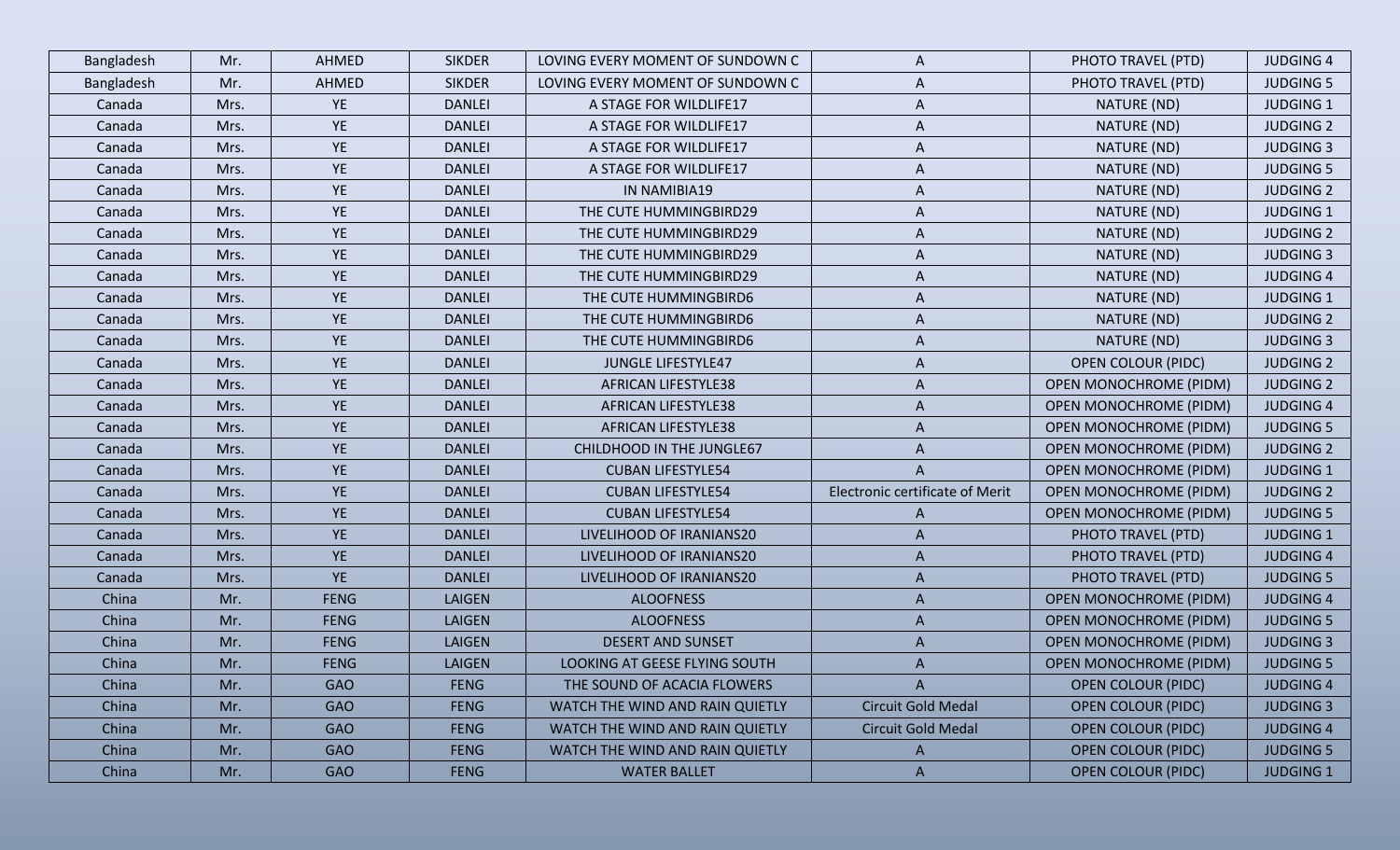| China | Mr. | <b>GAO</b>              | <b>FENG</b>    | <b>WATER BALLET</b>                   | A                               | <b>OPEN COLOUR (PIDC)</b>     | <b>JUDGING 2</b> |
|-------|-----|-------------------------|----------------|---------------------------------------|---------------------------------|-------------------------------|------------------|
| China | Mr. | <b>GAO</b>              | <b>FENG</b>    | <b>WATER BALLET</b>                   | A                               | <b>OPEN COLOUR (PIDC)</b>     | <b>JUDGING 3</b> |
| China | Mr. | <b>GAO</b>              | <b>FENG</b>    | <b>WATER BALLET</b>                   | A                               | <b>OPEN COLOUR (PIDC)</b>     | <b>JUDGING 5</b> |
| China | Mr. | <b>GAO</b>              | <b>FENG</b>    | FOLK ART CANDIED HAWS                 | A                               | <b>OPEN MONOCHROME (PIDM)</b> | <b>JUDGING 2</b> |
| China | Mr. | <b>GAO</b>              | <b>FENG</b>    | FOLK ART CANDIED HAWS                 | A                               | <b>OPEN MONOCHROME (PIDM)</b> | <b>JUDGING 3</b> |
| China | Mr. | <b>GAO</b>              | <b>FENG</b>    | FOLK ART CANDIED HAWS                 | $\overline{A}$                  | <b>OPEN MONOCHROME (PIDM)</b> | <b>JUDGING 4</b> |
| China | Mr. | <b>GAO</b>              | <b>FENG</b>    | FOLK ART CANDIED HAWS                 | A                               | <b>OPEN MONOCHROME (PIDM)</b> | <b>JUDGING 5</b> |
| China | Mr. | <b>GAO</b>              | <b>FENG</b>    | <b>QILIAN MOUNTAINS SUNSET GLOW 2</b> | A                               | <b>OPEN MONOCHROME (PIDM)</b> | <b>JUDGING 5</b> |
| China | Mr. | <b>GAO</b>              | <b>FENG</b>    | SAND SEA ROLLING WAVES                | A                               | <b>OPEN MONOCHROME (PIDM)</b> | <b>JUDGING 3</b> |
| China | Mr. | <b>GAO</b>              | <b>FENG</b>    | SAND SEA ROLLING WAVES                | A                               | <b>OPEN MONOCHROME (PIDM)</b> | <b>JUDGING 4</b> |
| China | Mr. | <b>GAO</b>              | <b>FENG</b>    | SAND SEA ROLLING WAVES                | A                               | <b>OPEN MONOCHROME (PIDM)</b> | <b>JUDGING 5</b> |
| China | Mr. | <b>GAO</b>              | <b>FENG</b>    | TIANZI MOUNTAIN IN THE MORNING        | A                               | PHOTO TRAVEL (PTD)            | <b>JUDGING 5</b> |
| China | Mr. | $\mathsf{L}\mathsf{L}$  | <b>JUNMING</b> | <b>OUJIANG PAINTING</b>               | A                               | <b>OPEN MONOCHROME (PIDM)</b> | <b>JUDGING 2</b> |
| China | Mr. | $\mathsf{L}\mathsf{L}$  | <b>JUNMING</b> | <b>OUJIANG PAINTING</b>               | A                               | <b>OPEN MONOCHROME (PIDM)</b> | <b>JUDGING 3</b> |
| China | Mr. | $\mathsf{L}\mathsf{L}$  | <b>JUNMING</b> | <b>OUJIANG PAINTING</b>               | A                               | <b>OPEN MONOCHROME (PIDM)</b> | <b>JUDGING 4</b> |
| China | Mr. | $\mathsf{L}\mathsf{L}$  | <b>JUNMING</b> | <b>OUJIANG PAINTING</b>               | A                               | <b>OPEN MONOCHROME (PIDM)</b> | <b>JUDGING 5</b> |
| China | Mr. | $\mathsf{L}\mathsf{L}$  | <b>JUNMING</b> | THE BEAUTY OF BADA                    | A                               | <b>OPEN MONOCHROME (PIDM)</b> | <b>JUDGING 4</b> |
| China | Mr. | $\mathsf{L}\mathsf{L}$  | <b>JUNMING</b> | THE BEAUTY OF BADA                    | A                               | <b>OPEN MONOCHROME (PIDM)</b> | <b>JUDGING 5</b> |
| China | Mr. | $\mathsf{L}\mathsf{L}$  | <b>JUNMING</b> | THOROUGHFARE                          | A                               | <b>OPEN MONOCHROME (PIDM)</b> | <b>JUDGING 1</b> |
| China | Mr. | $\mathsf{L}\mathsf{L}$  | <b>JUNMING</b> | THOROUGHFARE                          | A                               | <b>OPEN MONOCHROME (PIDM)</b> | <b>JUDGING 2</b> |
| China | Mr. | $\mathsf{L}\mathsf{L}$  | <b>JUNMING</b> | THOROUGHFARE                          | A                               | <b>OPEN MONOCHROME (PIDM)</b> | <b>JUDGING 3</b> |
| China | Mr. | $\mathsf{L}\mathsf{L}%$ | <b>JUNMING</b> | THOROUGHFARE                          | A                               | <b>OPEN MONOCHROME (PIDM)</b> | <b>JUDGING 4</b> |
| China | Mr. | <b>YE</b>               | WEI            | <b>EYES OF URSUT</b>                  | A                               | NATURE (ND)                   | <b>JUDGING 5</b> |
| China | Mr. | <b>YE</b>               | WEI            | SEA OF CLOUDS                         | A                               | NATURE (ND)                   | <b>JUDGING 1</b> |
| China | Mr. | <b>YE</b>               | WEI            | SEA OF CLOUDS                         | A                               | NATURE (ND)                   | <b>JUDGING 5</b> |
| China | Mr. | <b>YE</b>               | WEI            | 2019 HARVEST MAP                      | A                               | <b>OPEN COLOUR (PIDC)</b>     | <b>JUDGING 1</b> |
| China | Mr. | <b>YE</b>               | WEI            | 2019 HARVEST MAP                      | Electronic certificate of Merit | <b>OPEN COLOUR (PIDC)</b>     | <b>JUDGING 2</b> |
| China | Mr. | <b>YE</b>               | WEI            | 2019 HARVEST MAP                      | PSA Gold Medal                  | <b>OPEN COLOUR (PIDC)</b>     | <b>JUDGING 4</b> |
| China | Mr. | <b>YE</b>               | WEI            | 2019 HARVEST MAP                      |                                 | <b>OPEN COLOUR (PIDC)</b>     | <b>JUDGING 5</b> |
| China | Mr. | <b>YE</b>               | WEI            | PILGRIMS IN THE DAWN 09               | $\mathsf{A}$                    | <b>OPEN COLOUR (PIDC)</b>     | <b>JUDGING 3</b> |
| China | Mr. | <b>YE</b>               | WEI            | PILGRIMS IN THE DAWN 09               | <b>Circuit Silver Medal</b>     | <b>OPEN COLOUR (PIDC)</b>     | <b>JUDGING 5</b> |
| China | Mr. | YE                      | WEI            | THE SUN SCATTERS THE CLOUDS           | $\mathsf{A}$                    | <b>OPEN COLOUR (PIDC)</b>     | <b>JUDGING 2</b> |
| China | Mr. | <b>YE</b>               | WEI            | THE SUN SCATTERS THE CLOUDS           | A                               | <b>OPEN COLOUR (PIDC)</b>     | <b>JUDGING 4</b> |
| China | Mr. | YE                      | WEI            | THE SUN SCATTERS THE CLOUDS           | $\mathsf{A}$                    | <b>OPEN COLOUR (PIDC)</b>     | <b>JUDGING 5</b> |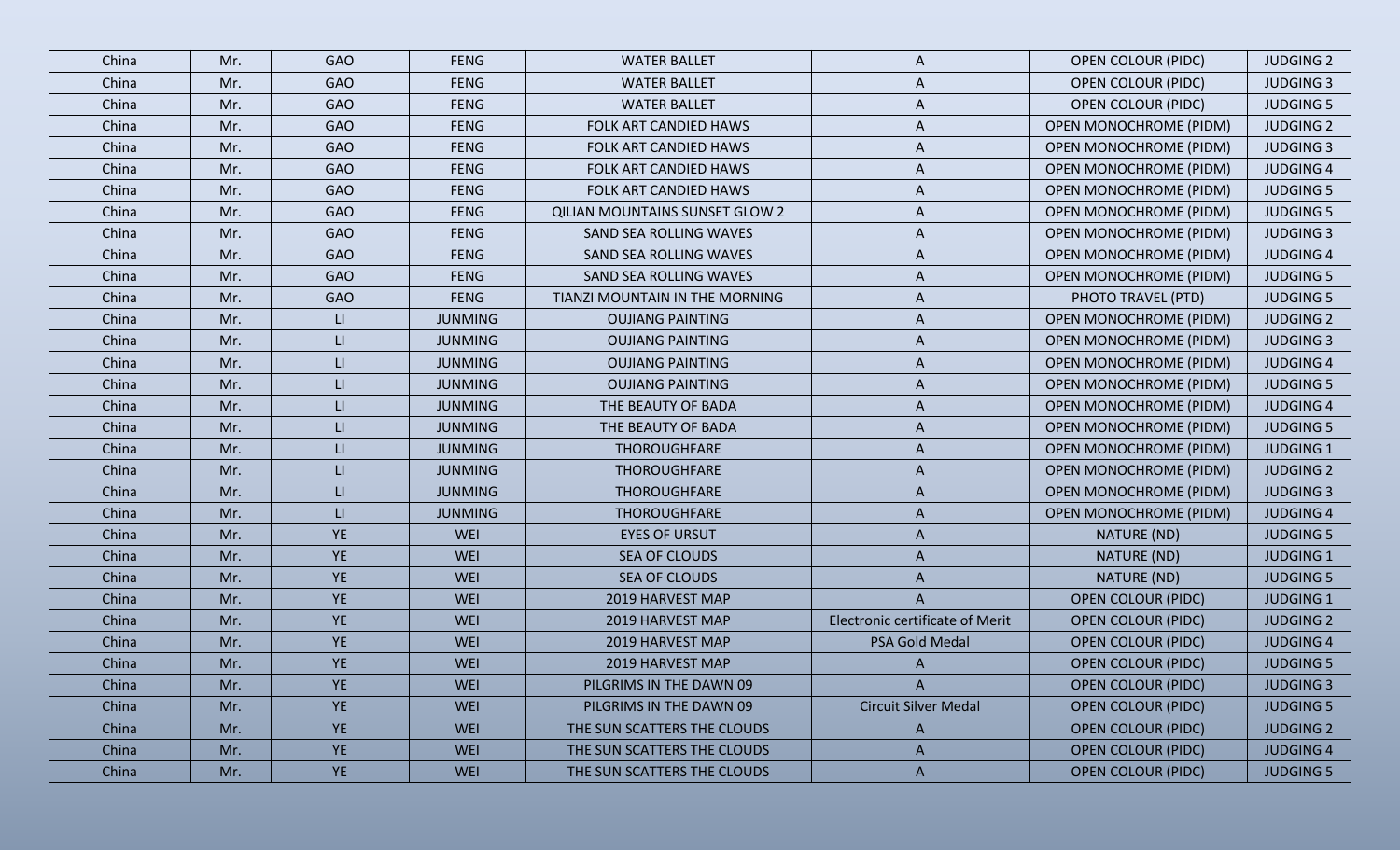| China | Mr.  | YE          | WEI          | YURT MILK TEA                       | A                           | <b>OPEN COLOUR (PIDC)</b>     | <b>JUDGING 1</b> |
|-------|------|-------------|--------------|-------------------------------------|-----------------------------|-------------------------------|------------------|
| China | Mr.  | YE          | WEI          | YURT MILK TEA                       | A                           | <b>OPEN COLOUR (PIDC)</b>     | <b>JUDGING 2</b> |
| China | Mr.  | <b>YE</b>   | WEI          | YURT MILK TEA                       | A                           | <b>OPEN COLOUR (PIDC)</b>     | <b>JUDGING 4</b> |
| China | Mr.  | YE          | WEI          | YURT MILK TEA                       | A                           | <b>OPEN COLOUR (PIDC)</b>     | <b>JUDGING 5</b> |
| China | Mr.  | <b>YE</b>   | <b>WEI</b>   | <b>BIBLICAL GIRL</b>                | A                           | <b>OPEN MONOCHROME (PIDM)</b> | <b>JUDGING 2</b> |
| China | Mr.  | <b>YE</b>   | WEI          | <b>BIBLICAL GIRL</b>                |                             | <b>OPEN MONOCHROME (PIDM)</b> | <b>JUDGING 4</b> |
| China | Mr.  | <b>YE</b>   | WEI          | DONG OLD WOMAN 03                   | Circuit Gold Medal          | <b>OPEN MONOCHROME (PIDM)</b> | <b>JUDGING 2</b> |
| China | Mr.  | <b>YE</b>   | WEI          | DONG OLD WOMAN 03                   | A                           | <b>OPEN MONOCHROME (PIDM)</b> | <b>JUDGING 5</b> |
| China | Mr.  | <b>YE</b>   | WEI          | LIANGSHAN CATTLE BREEDER 05         | A                           | <b>OPEN MONOCHROME (PIDM)</b> | <b>JUDGING 1</b> |
| China | Mr.  | YE          | WEI          | LIANGSHAN CATTLE BREEDER 05         | A                           | <b>OPEN MONOCHROME (PIDM)</b> | <b>JUDGING 2</b> |
| China | Mr.  | <b>YE</b>   | WEI          | LIANGSHAN CATTLE BREEDER 05         | A                           | <b>OPEN MONOCHROME (PIDM)</b> | <b>JUDGING 3</b> |
| China | Mr.  | YE          | WEI          | LIANGSHAN CATTLE BREEDER 05         | A                           | <b>OPEN MONOCHROME (PIDM)</b> | <b>JUDGING 4</b> |
| China | Mr.  | <b>YE</b>   | WEI          | LIANGSHAN CATTLE BREEDER 05         | A                           | <b>OPEN MONOCHROME (PIDM)</b> | <b>JUDGING 5</b> |
| China | Mr.  | <b>YE</b>   | WEI          | SNOWY DAYS IN ABA 09                | A                           | <b>OPEN MONOCHROME (PIDM)</b> | <b>JUDGING 3</b> |
| China | Mr.  | <b>YE</b>   | WEI          | SNOWY DAYS IN ABA 09                | A                           | <b>OPEN MONOCHROME (PIDM)</b> | <b>JUDGING 4</b> |
| China | Mr.  | YE          | WEI          | SNOWY DAYS IN ABA 09                | <b>Circuit Silver Medal</b> | <b>OPEN MONOCHROME (PIDM)</b> | <b>JUDGING 5</b> |
| China | Mr.  | <b>YE</b>   | <b>WEI</b>   | DONG CATTLE KING COMPETITION        | A                           | PHOTO TRAVEL (PTD)            | <b>JUDGING 2</b> |
| China | Mr.  | YE          | WEI          | DONG CATTLE KING COMPETITION        | A                           | PHOTO TRAVEL (PTD)            | <b>JUDGING 4</b> |
| China | Mr.  | <b>YE</b>   | WEI          | DONG CATTLE KING COMPETITION        | A                           | PHOTO TRAVEL (PTD)            | <b>JUDGING 5</b> |
| China | Mr.  | <b>YE</b>   | WEI          | <b>GUIYANG QIANCHUN INTERCHANGE</b> | A                           | PHOTO TRAVEL (PTD)            | <b>JUDGING 2</b> |
| China | Mr.  | <b>YE</b>   | <b>WEI</b>   | <b>GUIYANG QIANCHUN INTERCHANGE</b> | Circuit Gold Medal          | PHOTO TRAVEL (PTD)            | <b>JUDGING 5</b> |
| China | Mr.  | <b>YE</b>   | <b>WEI</b>   | LOTUS NIGHT 03                      | A                           | PHOTO TRAVEL (PTD)            | <b>JUDGING 2</b> |
| China | Mr.  | <b>YE</b>   | <b>WEI</b>   | LOTUS NIGHT 03                      | A                           | PHOTO TRAVEL (PTD)            | <b>JUDGING 5</b> |
| China | Mr.  | YE          | <b>WEI</b>   | ZHAOXING DONG VILLAGE 02            | <b>Circuit Gold Medal</b>   | PHOTO TRAVEL (PTD)            | <b>JUDGING 2</b> |
| China | Mr.  | <b>YE</b>   | WEI          | ZHAOXING DONG VILLAGE 02            | A                           | PHOTO TRAVEL (PTD)            | <b>JUDGING 3</b> |
| China | Mr.  | YE          | WEI          | ZHAOXING DONG VILLAGE 02            | A                           | PHOTO TRAVEL (PTD)            | <b>JUDGING 5</b> |
| China | Mrs. | <b>WANG</b> | <b>YICHI</b> | AN UNSTOPPABLE KISS                 | A                           | NATURE (ND)                   | <b>JUDGING 1</b> |
| China | Mrs. | <b>WANG</b> | <b>YICHI</b> | AN UNSTOPPABLE KISS                 | A                           | NATURE (ND)                   | <b>JUDGING 2</b> |
| China | Mrs. | <b>WANG</b> | <b>YICHI</b> | AN UNSTOPPABLE KISS                 |                             | NATURE (ND)                   | <b>JUDGING 3</b> |
| China | Mrs. | <b>WANG</b> | <b>YICHI</b> | <b>ANXIOUS</b>                      | $\mathsf{A}$                | NATURE (ND)                   | <b>JUDGING 2</b> |
| China | Mrs. | <b>WANG</b> | <b>YICHI</b> | FRONT GUARD AND BACK SUPPORT        | $\mathsf{A}$                | NATURE (ND)                   | <b>JUDGING 4</b> |
| China | Mrs. | <b>WANG</b> | <b>YICHI</b> | <b>LOVE TALK</b>                    | $\mathsf{A}$                | NATURE (ND)                   | <b>JUDGING 3</b> |
| China | Mrs. | <b>WANG</b> | <b>YICHI</b> | <b>LOVE TALK</b>                    | A                           | NATURE (ND)                   | <b>JUDGING 4</b> |
| China | Mrs. | <b>WANG</b> | <b>YICHI</b> | <b>EARTH BLOOD</b>                  | $\mathsf{A}$                | <b>OPEN COLOUR (PIDC)</b>     | <b>JUDGING 2</b> |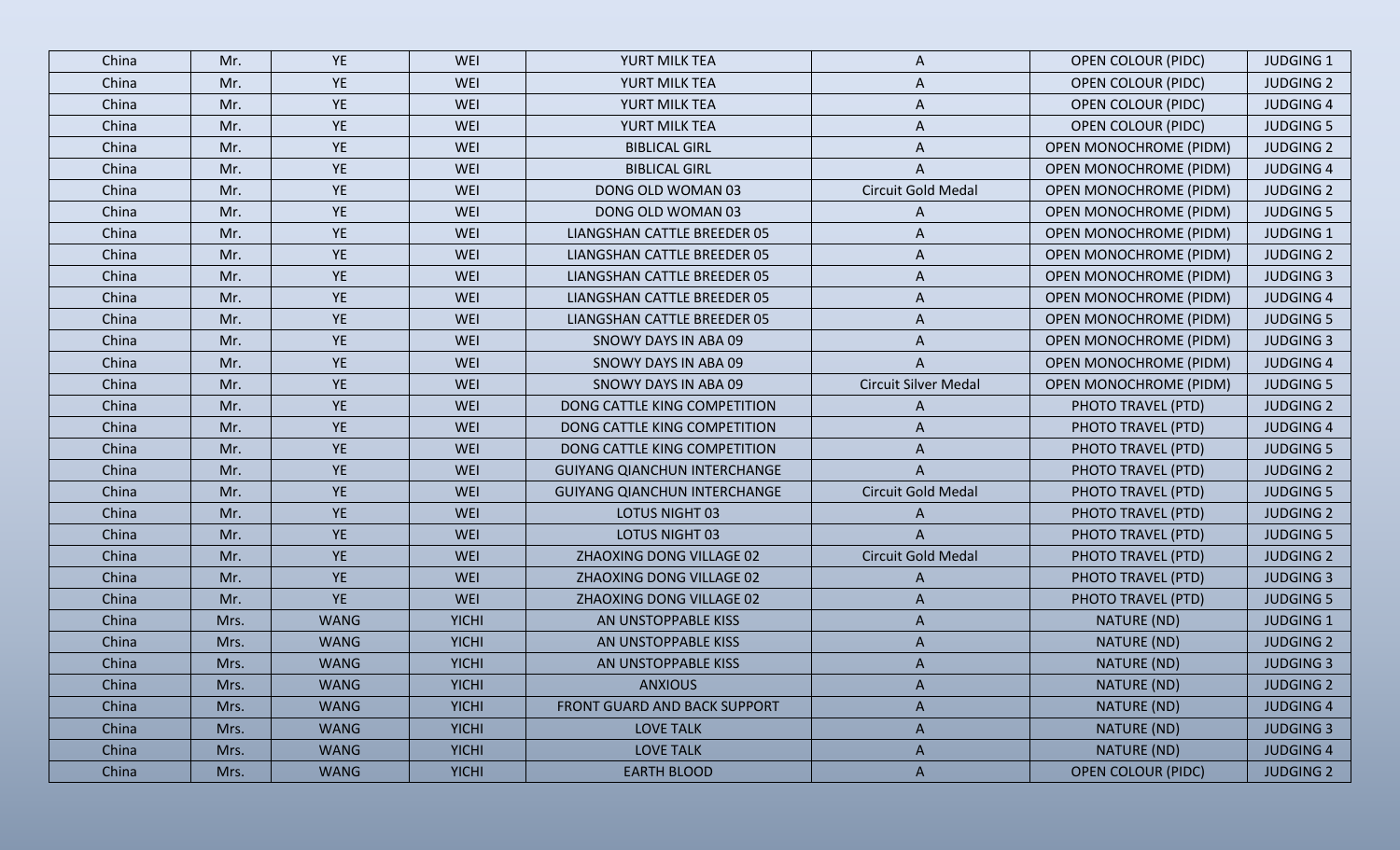| China   | Mrs. | <b>WANG</b>   | <b>YICHI</b>       | <b>EARTH BLOOD</b>        | A                           | <b>OPEN COLOUR (PIDC)</b>     | <b>JUDGING 3</b> |
|---------|------|---------------|--------------------|---------------------------|-----------------------------|-------------------------------|------------------|
| China   | Mrs. | <b>WANG</b>   | <b>YICHI</b>       | <b>EARTH BLOOD</b>        | A                           | <b>OPEN COLOUR (PIDC)</b>     | <b>JUDGING 5</b> |
| China   | Mrs. | <b>WANG</b>   | <b>YICHI</b>       | MOVIES IN THE COUNTRYSIDE | Circuit Gold Medal          | <b>OPEN COLOUR (PIDC)</b>     | <b>JUDGING 2</b> |
| China   | Mrs. | <b>WANG</b>   | <b>YICHI</b>       | MOVIES IN THE COUNTRYSIDE | A                           | <b>OPEN COLOUR (PIDC)</b>     | <b>JUDGING 4</b> |
| China   | Mrs. | <b>WANG</b>   | <b>YICHI</b>       | MOVIES IN THE COUNTRYSIDE | A                           | <b>OPEN COLOUR (PIDC)</b>     | <b>JUDGING 5</b> |
| China   | Mrs. | <b>WANG</b>   | <b>YICHI</b>       | <b>SNOWY MORNING</b>      | A                           | <b>OPEN COLOUR (PIDC)</b>     | <b>JUDGING 1</b> |
| China   | Mrs. | <b>WANG</b>   | <b>YICHI</b>       | <b>SNOWY MORNING</b>      | A                           | <b>OPEN COLOUR (PIDC)</b>     | <b>JUDGING 2</b> |
| China   | Mrs. | <b>WANG</b>   | <b>YICHI</b>       | <b>SNOWY MORNING</b>      | <b>Circuit Silver Medal</b> | <b>OPEN COLOUR (PIDC)</b>     | <b>JUDGING 4</b> |
| China   | Mrs. | <b>WANG</b>   | <b>YICHI</b>       | <b>SNOWY MORNING</b>      | A                           | <b>OPEN COLOUR (PIDC)</b>     | <b>JUDGING 5</b> |
| China   | Mrs. | <b>WANG</b>   | <b>YICHI</b>       | <b>WILD</b>               | A                           | <b>OPEN COLOUR (PIDC)</b>     | <b>JUDGING 1</b> |
| China   | Mrs. | <b>WANG</b>   | <b>YICHI</b>       | <b>WILD</b>               | A                           | <b>OPEN COLOUR (PIDC)</b>     | <b>JUDGING 2</b> |
| China   | Mrs. | <b>WANG</b>   | <b>YICHI</b>       | <b>WILD</b>               | PSA Gold Medal              | <b>OPEN COLOUR (PIDC)</b>     | <b>JUDGING 3</b> |
| China   | Mrs. | <b>WANG</b>   | <b>YICHI</b>       | <b>WILD</b>               | A                           | <b>OPEN COLOUR (PIDC)</b>     | <b>JUDGING 5</b> |
| China   | Mrs. | <b>WANG</b>   | <b>YICHI</b>       | <b>DREAM</b>              | A                           | <b>OPEN MONOCHROME (PIDM)</b> | <b>JUDGING 2</b> |
| China   | Mrs. | <b>WANG</b>   | <b>YICHI</b>       | <b>DREAM</b>              | A                           | <b>OPEN MONOCHROME (PIDM)</b> | <b>JUDGING 3</b> |
| China   | Mrs. | <b>WANG</b>   | <b>YICHI</b>       | <b>INFINITE SPACE</b>     | A                           | <b>OPEN MONOCHROME (PIDM)</b> | <b>JUDGING 2</b> |
| China   | Mrs. | <b>WANG</b>   | <b>YICHI</b>       | <b>INFINITE SPACE</b>     | A                           | <b>OPEN MONOCHROME (PIDM)</b> | <b>JUDGING 3</b> |
| China   | Mrs. | <b>WANG</b>   | <b>YICHI</b>       | <b>INFINITE SPACE</b>     | A                           | <b>OPEN MONOCHROME (PIDM)</b> | <b>JUDGING 4</b> |
| China   | Mrs. | <b>WANG</b>   | <b>YICHI</b>       | <b>INFINITE SPACE</b>     | A                           | <b>OPEN MONOCHROME (PIDM)</b> | <b>JUDGING 5</b> |
| China   | Mrs. | <b>WANG</b>   | <b>YICHI</b>       | <b>TERRIFIED 1</b>        | A                           | <b>OPEN MONOCHROME (PIDM)</b> | <b>JUDGING 2</b> |
| China   | Mrs. | <b>WANG</b>   | <b>YICHI</b>       | <b>WAVERIDER</b>          | A                           | <b>OPEN MONOCHROME (PIDM)</b> | <b>JUDGING 1</b> |
| China   | Mrs. | <b>WANG</b>   | <b>YICHI</b>       | WAVERIDER                 | A                           | <b>OPEN MONOCHROME (PIDM)</b> | <b>JUDGING 2</b> |
| China   | Mrs. | <b>WANG</b>   | <b>YICHI</b>       | <b>WAVERIDER</b>          | A                           | <b>OPEN MONOCHROME (PIDM)</b> | <b>JUDGING 3</b> |
| China   | Mrs. | <b>WANG</b>   | <b>YICHI</b>       | WAVERIDER                 | A                           | <b>OPEN MONOCHROME (PIDM)</b> | <b>JUDGING 4</b> |
| China   | Mrs. | <b>WANG</b>   | <b>YICHI</b>       | <b>WAVERIDER</b>          | A                           | <b>OPEN MONOCHROME (PIDM)</b> | <b>JUDGING 5</b> |
| China   | Mrs. | <b>WANG</b>   | <b>YICHI</b>       | <b>COLD AND FROZEN</b>    | A                           | PHOTO TRAVEL (PTD)            | <b>JUDGING 5</b> |
| China   | Mrs. | <b>WANG</b>   | <b>YICHI</b>       | SEVERE COLD IN MARCH      | A                           | PHOTO TRAVEL (PTD)            | <b>JUDGING 2</b> |
| China   | Mrs. | <b>ZHAO</b>   | XIN                | LOTUS SHADOW SWAYING 2    | A                           | <b>OPEN COLOUR (PIDC)</b>     | <b>JUDGING 4</b> |
| China   | Mrs. | <b>ZHAO</b>   | XIN                | SACRIFICIAL ALTAR 3       | A                           | <b>OPEN MONOCHROME (PIDM)</b> | <b>JUDGING 1</b> |
| China   | Mrs. | ZHAO          | XIN                | SACRIFICIAL ALTAR 4       | A                           | <b>OPEN MONOCHROME (PIDM)</b> | <b>JUDGING 4</b> |
| Denmark | Mr.  | <b>HANSEN</b> | <b>BJARNE JUHL</b> | <b>AROS OPUS 5</b>        | A                           | <b>OPEN COLOUR (PIDC)</b>     | <b>JUDGING 2</b> |
| Denmark | Mr.  | <b>HANSEN</b> | <b>BJARNE JUHL</b> | <b>DRESSMAKERS OPUS 3</b> | A                           | <b>OPEN COLOUR (PIDC)</b>     | <b>JUDGING 2</b> |
| Denmark | Mr.  | <b>HANSEN</b> | <b>BJARNE JUHL</b> | <b>DRESSMAKERS OPUS 3</b> | $\mathsf{A}$                | <b>OPEN COLOUR (PIDC)</b>     | <b>JUDGING 5</b> |
| Denmark | Mr.  | <b>HANSEN</b> | <b>BJARNE JUHL</b> | <b>PAINTER OPUS 3</b>     | $\mathsf{A}$                | <b>OPEN COLOUR (PIDC)</b>     | <b>JUDGING 1</b> |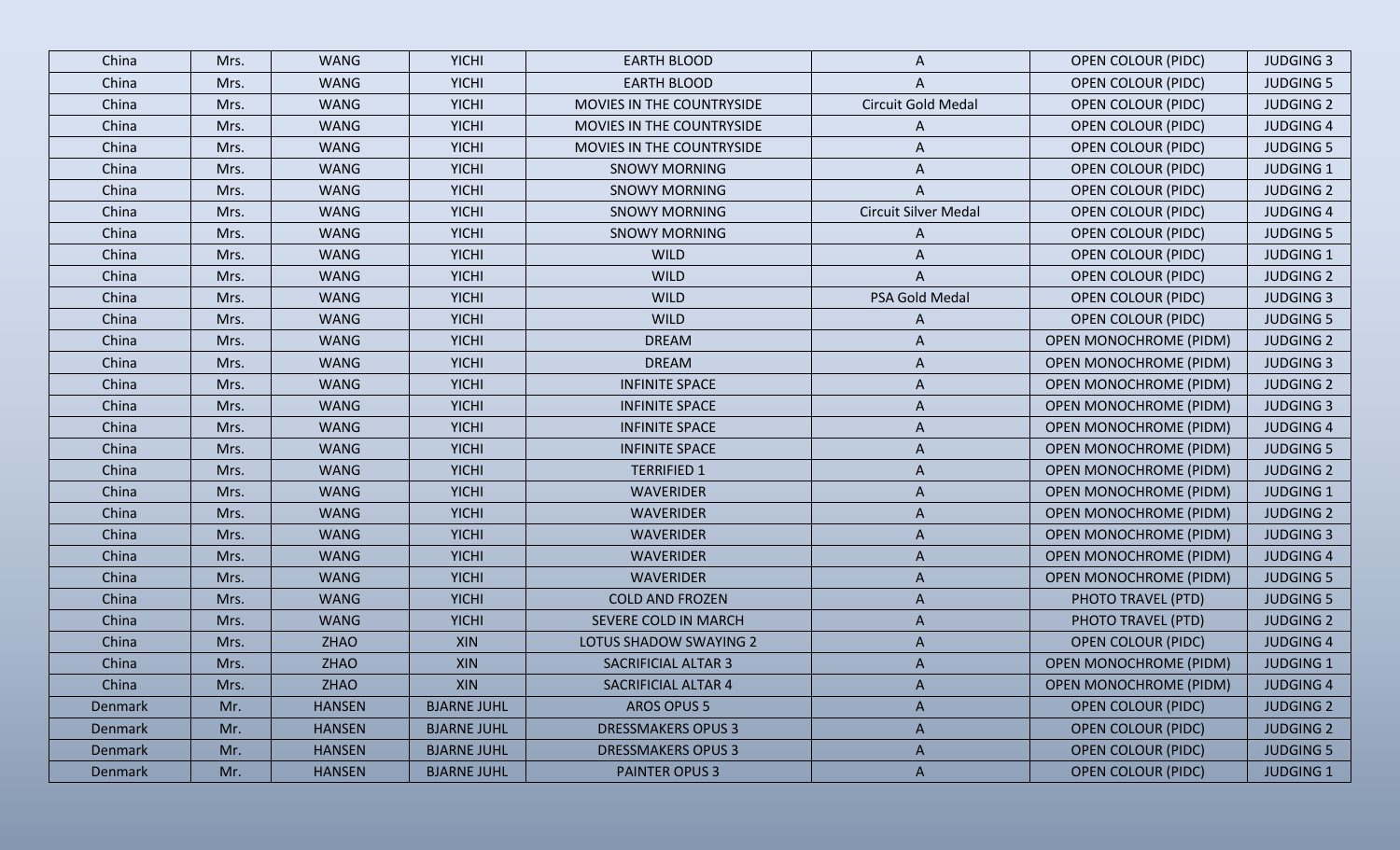| Denmark | Mr. | <b>HANSEN</b> | <b>BJARNE JUHL</b> | PAINTER OPUS 3                        | A              | <b>OPEN COLOUR (PIDC)</b>     | <b>JUDGING 2</b> |
|---------|-----|---------------|--------------------|---------------------------------------|----------------|-------------------------------|------------------|
| Denmark | Mr. | <b>HANSEN</b> | <b>BJARNE JUHL</b> | PAINTER OPUS 3                        | A              | <b>OPEN COLOUR (PIDC)</b>     | <b>JUDGING 4</b> |
| Denmark | Mr. | <b>HANSEN</b> | <b>BJARNE JUHL</b> | <b>COBBLER AND APPRENTICE</b>         | A              | <b>OPEN MONOCHROME (PIDM)</b> | <b>JUDGING 2</b> |
| Denmark | Mr. | <b>HANSEN</b> | <b>BJARNE JUHL</b> | <b>COBBLER AND APPRENTICE</b>         | A              | <b>OPEN MONOCHROME (PIDM)</b> | <b>JUDGING 3</b> |
| Denmark | Mr. | <b>HANSEN</b> | <b>BJARNE JUHL</b> | <b>GENTLEMAN IN OLD CITY</b>          | A              | <b>OPEN MONOCHROME (PIDM)</b> | <b>JUDGING 3</b> |
| Denmark | Mr. | <b>HANSEN</b> | <b>BJARNE JUHL</b> | <b>GENTLEMAN IN OLD CITY</b>          | A              | <b>OPEN MONOCHROME (PIDM)</b> | <b>JUDGING 5</b> |
| Denmark | Mr. | <b>HANSEN</b> | <b>BJARNE JUHL</b> | <b>HORSE AND GIRL</b>                 | A              | <b>OPEN MONOCHROME (PIDM)</b> | <b>JUDGING 2</b> |
| Denmark | Mr. | <b>HANSEN</b> | <b>BJARNE JUHL</b> | <b>HORSE AND GIRL</b>                 | A              | <b>OPEN MONOCHROME (PIDM)</b> | <b>JUDGING 3</b> |
| Denmark | Mr. | <b>HANSEN</b> | <b>BJARNE JUHL</b> | <b>HORSE AND GIRL</b>                 | A              | <b>OPEN MONOCHROME (PIDM)</b> | <b>JUDGING 4</b> |
| Denmark | Mr. | <b>HANSEN</b> | <b>BJARNE JUHL</b> | <b>SLEEPY BOY</b>                     | A              | <b>OPEN MONOCHROME (PIDM)</b> | <b>JUDGING 4</b> |
| Denmark | Mr. | <b>HANSEN</b> | <b>BJARNE JUHL</b> | <b>SLEEPY BOY</b>                     | A              | <b>OPEN MONOCHROME (PIDM)</b> | <b>JUDGING 5</b> |
| Denmark | Mr. | <b>HANSEN</b> | <b>BJARNE JUHL</b> | <b>COLOSSEUM ROME 3</b>               | A              | PHOTO TRAVEL (PTD)            | <b>JUDGING 1</b> |
| Denmark | Mr. | <b>HANSEN</b> | <b>BJARNE JUHL</b> | <b>COLOSSEUM ROME 3</b>               | PSA Gold Medal | PHOTO TRAVEL (PTD)            | <b>JUDGING 2</b> |
| Denmark | Mr. | <b>HANSEN</b> | <b>BJARNE JUHL</b> | <b>COLOSSEUM ROME 3</b>               | A              | PHOTO TRAVEL (PTD)            | <b>JUDGING 3</b> |
| Denmark | Mr. | <b>HANSEN</b> | <b>BJARNE JUHL</b> | <b>COLOSSEUM ROME 3</b>               | A              | PHOTO TRAVEL (PTD)            | <b>JUDGING 4</b> |
| England | Mr. | <b>CLARE</b>  | <b>JOHN</b>        | POLAR SHADOW                          | A              | <b>OPEN COLOUR (PIDC)</b>     | <b>JUDGING 1</b> |
| England | Mr. | <b>CLARE</b>  | <b>JOHN</b>        | POLAR SHADOW                          | A              | <b>OPEN COLOUR (PIDC)</b>     | <b>JUDGING 3</b> |
| England | Mr. | <b>CLARE</b>  | <b>JOHN</b>        | POLAR SHADOW                          | A              | <b>OPEN COLOUR (PIDC)</b>     | <b>JUDGING 4</b> |
| England | Mr. | <b>CLARE</b>  | <b>JOHN</b>        | POLAR SHADOW                          | A              | <b>OPEN COLOUR (PIDC)</b>     | <b>JUDGING 5</b> |
| England | Mr. | <b>CLARE</b>  | <b>JOHN</b>        | DEADLY HIDE AND SEEK                  | A              | PHOTO TRAVEL (PTD)            | <b>JUDGING 3</b> |
| England | Mr. | <b>CLARE</b>  | <b>JOHN</b>        | DEADLY HIDE AND SEEK                  | A              | PHOTO TRAVEL (PTD)            | <b>JUDGING 4</b> |
| England | Mr. | <b>CLARE</b>  | <b>JOHN</b>        | ON THE MALECON                        | A              | PHOTO TRAVEL (PTD)            | <b>JUDGING 2</b> |
| England | Mr. | <b>CLARE</b>  | <b>JOHN</b>        | ON THE MALECON                        | A              | PHOTO TRAVEL (PTD)            | <b>JUDGING 4</b> |
| England | Mr. | <b>PRICE</b>  | <b>DAVID</b>       | <b>CHASER ON BRANCH-10</b>            | A              | NATURE (ND)                   | <b>JUDGING 3</b> |
| England | Mr. | <b>PRICE</b>  | <b>DAVID</b>       | COMMON DARTER MATING IN FLIGHT        | A              | NATURE (ND)                   | <b>JUDGING 1</b> |
| England | Mr. | <b>PRICE</b>  | <b>DAVID</b>       | <b>COMMON DARTER MATING IN FLIGHT</b> | A              | NATURE (ND)                   | <b>JUDGING 3</b> |
| England | Mr. | <b>PRICE</b>  | <b>DAVID</b>       | <b>COMMON DARTER MATING IN FLIGHT</b> | A              | NATURE (ND)                   | <b>JUDGING 4</b> |
| England | Mr. | <b>PRICE</b>  | <b>DAVID</b>       | <b>COMMON DARTER MATING IN FLIGHT</b> | $\mathsf{A}$   | NATURE (ND)                   | <b>JUDGING 5</b> |
| England | Mr. | <b>PRICE</b>  | <b>DAVID</b>       | <b>SEAL A</b>                         | A              | NATURE (ND)                   | <b>JUDGING 3</b> |
| England | Mr. | <b>PRICE</b>  | <b>DAVID</b>       | <b>SEAL C</b>                         | $\mathsf{A}$   | NATURE (ND)                   | <b>JUDGING 2</b> |
| England | Mr. | <b>PRICE</b>  | <b>DAVID</b>       | <b>SEAL C</b>                         | A              | NATURE (ND)                   | <b>JUDGING 3</b> |
| England | Mr. | <b>PRICE</b>  | <b>DAVID</b>       | <b>SEAL C</b>                         | A              | NATURE (ND)                   | <b>JUDGING 4</b> |
| England | Mr. | <b>PRICE</b>  | <b>DAVID</b>       | <b>BETWEEN THE WIRES</b>              | $\mathsf{A}$   | <b>OPEN COLOUR (PIDC)</b>     | <b>JUDGING 2</b> |
| England | Mr. | <b>PRICE</b>  | <b>DAVID</b>       | <b>BETWEEN THE WIRES</b>              | $\mathsf{A}$   | <b>OPEN COLOUR (PIDC)</b>     | <b>JUDGING 4</b> |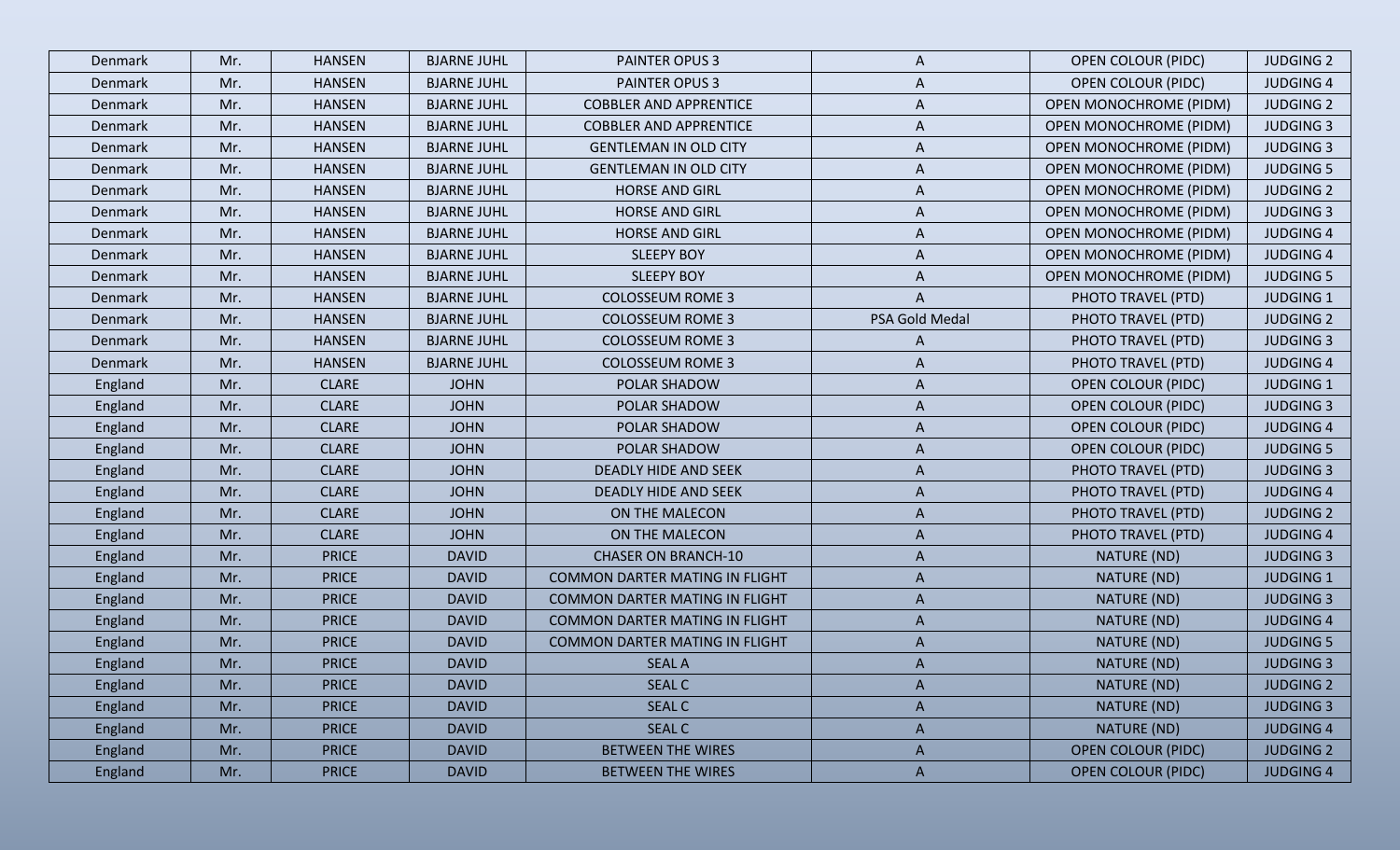| England | Mr. | <b>PRICE</b> | <b>DAVID</b>  | <b>KEEPER OF THE KEYS</b>            | A                               | <b>OPEN COLOUR (PIDC)</b>     | <b>JUDGING 1</b> |
|---------|-----|--------------|---------------|--------------------------------------|---------------------------------|-------------------------------|------------------|
| England | Mr. | <b>PRICE</b> | <b>DAVID</b>  | <b>KEEPER OF THE KEYS</b>            | A                               | <b>OPEN COLOUR (PIDC)</b>     | <b>JUDGING 2</b> |
| England | Mr. | <b>PRICE</b> | <b>DAVID</b>  | <b>KEEPER OF THE KEYS</b>            | A                               | <b>OPEN COLOUR (PIDC)</b>     | <b>JUDGING 3</b> |
| England | Mr. | <b>PRICE</b> | <b>DAVID</b>  | <b>MAD MONK</b>                      | A                               | <b>OPEN COLOUR (PIDC)</b>     | <b>JUDGING 1</b> |
| England | Mr. | <b>PRICE</b> | <b>DAVID</b>  | <b>MAD MONK</b>                      | A                               | <b>OPEN COLOUR (PIDC)</b>     | <b>JUDGING 3</b> |
| England | Mr. | <b>PRICE</b> | <b>DAVID</b>  | <b>MAD MONK</b>                      | A                               | <b>OPEN COLOUR (PIDC)</b>     | <b>JUDGING 5</b> |
| England | Mr. | <b>PRICE</b> | <b>DAVID</b>  | <b>STAMP SALESMAN</b>                | Electronic certificate of Merit | <b>OPEN COLOUR (PIDC)</b>     | <b>JUDGING 2</b> |
| England | Mr. | <b>PRICE</b> | <b>DAVID</b>  | <b>STAMP SALESMAN</b>                | A                               | <b>OPEN COLOUR (PIDC)</b>     | <b>JUDGING 4</b> |
| England | Mr. | <b>PRICE</b> | <b>DAVID</b>  | <b>CHUCKA</b>                        | A                               | <b>OPEN MONOCHROME (PIDM)</b> | <b>JUDGING 1</b> |
| England | Mr. | <b>PRICE</b> | <b>DAVID</b>  | <b>CHUCK A</b>                       | A                               | <b>OPEN MONOCHROME (PIDM)</b> | <b>JUDGING 2</b> |
| England | Mr. | <b>PRICE</b> | <b>DAVID</b>  | <b>I WANT MY MUM</b>                 | A                               | <b>OPEN MONOCHROME (PIDM)</b> | <b>JUDGING 3</b> |
| England | Mr. | <b>PRICE</b> | <b>DAVID</b>  | <b>I WANT MY MUM</b>                 | A                               | <b>OPEN MONOCHROME (PIDM)</b> | <b>JUDGING 5</b> |
| England | Mr. | <b>PRICE</b> | <b>DAVID</b>  | <b>LOCO 49</b>                       | A                               | <b>OPEN MONOCHROME (PIDM)</b> | <b>JUDGING 2</b> |
| England | Mr. | <b>PRICE</b> | <b>DAVID</b>  | <b>YUK</b>                           | A                               | <b>OPEN MONOCHROME (PIDM)</b> | <b>JUDGING 3</b> |
| England | Mr. | <b>PRICE</b> | <b>DAVID</b>  | <b>KNIT AND NATTER</b>               | A                               | PHOTO TRAVEL (PTD)            | <b>JUDGING 1</b> |
| England | Mr. | <b>PRICE</b> | <b>DAVID</b>  | OFF TO MARKET                        | A                               | PHOTO TRAVEL (PTD)            | <b>JUDGING 1</b> |
| England | Mr. | <b>PRICE</b> | <b>DAVID</b>  | OFF TO MARKET                        | A                               | PHOTO TRAVEL (PTD)            | <b>JUDGING 2</b> |
| England | Mr. | <b>PRICE</b> | <b>DAVID</b>  | OFF TO MARKET                        | A                               | PHOTO TRAVEL (PTD)            | <b>JUDGING 4</b> |
| England | Mr. | SAWYER       | <b>KEITH</b>  | <b>BROKEN</b>                        | A                               | <b>OPEN COLOUR (PIDC)</b>     | <b>JUDGING 3</b> |
| England | Mr. | SAWYER       | <b>KEITH</b>  | <b>BROKEN</b>                        | A                               | <b>OPEN COLOUR (PIDC)</b>     | <b>JUDGING 5</b> |
| England | Mr. | SAWYER       | <b>KEITH</b>  | <b>RED ASSERTION</b>                 | A                               | <b>OPEN COLOUR (PIDC)</b>     | <b>JUDGING 1</b> |
| England | Mr. | SAWYER       | <b>KEITH</b>  | <b>RED ASSERTION</b>                 | A                               | <b>OPEN COLOUR (PIDC)</b>     | <b>JUDGING 4</b> |
| England | Mr. | SAWYER       | <b>KEITH</b>  | <b>RED ASSERTION</b>                 | A                               | <b>OPEN COLOUR (PIDC)</b>     | <b>JUDGING 5</b> |
| England | Mr. | <b>WOODS</b> | <b>TREVOR</b> | <b>AVOCET WITH CHICK 3663</b>        | A                               | NATURE (ND)                   | <b>JUDGING 4</b> |
| England | Mr. | <b>WOODS</b> | <b>TREVOR</b> | <b>GREAT CRESTED GREBE 5202</b>      | A                               | NATURE (ND)                   | <b>JUDGING 1</b> |
| England | Mr. | <b>WOODS</b> | <b>TREVOR</b> | <b>GREAT CRESTED GREBE 5202</b>      | Electronic certificate of Merit | NATURE (ND)                   | <b>JUDGING 3</b> |
| England | Mr. | <b>WOODS</b> | <b>TREVOR</b> | <b>GREAT CRESTED GREBE 5202</b>      | A                               | NATURE (ND)                   | <b>JUDGING 4</b> |
| England | Mr. | <b>WOODS</b> | <b>TREVOR</b> | <b>GREY HERON NEST BUILDING 9882</b> | A                               | NATURE (ND)                   | <b>JUDGING 1</b> |
| England | Mr. | <b>WOODS</b> | <b>TREVOR</b> | <b>GREY HERON NEST BUILDING 9882</b> |                                 | NATURE (ND)                   | <b>JUDGING 2</b> |
| England | Mr. | <b>WOODS</b> | <b>TREVOR</b> | <b>GREY HERON NEST BUILDING 9882</b> | A                               | NATURE (ND)                   | <b>JUDGING 3</b> |
| England | Mr. | <b>WOODS</b> | <b>TREVOR</b> | <b>GREY HERON NEST BUILDING 9882</b> | A                               | NATURE (ND)                   | <b>JUDGING 4</b> |
| England | Mr. | <b>WOODS</b> | <b>TREVOR</b> | <b>GREY HERON NEST BUILDING 9882</b> | A                               | NATURE (ND)                   | <b>JUDGING 5</b> |
| England | Mr. | <b>WOODS</b> | <b>TREVOR</b> | <b>RED SQUIRREL 6247</b>             | A                               | NATURE (ND)                   | <b>JUDGING 1</b> |
| England | Mr. | <b>WOODS</b> | <b>TREVOR</b> | <b>RED SQUIRREL 6247</b>             | $\mathsf{A}$                    | NATURE (ND)                   | <b>JUDGING 4</b> |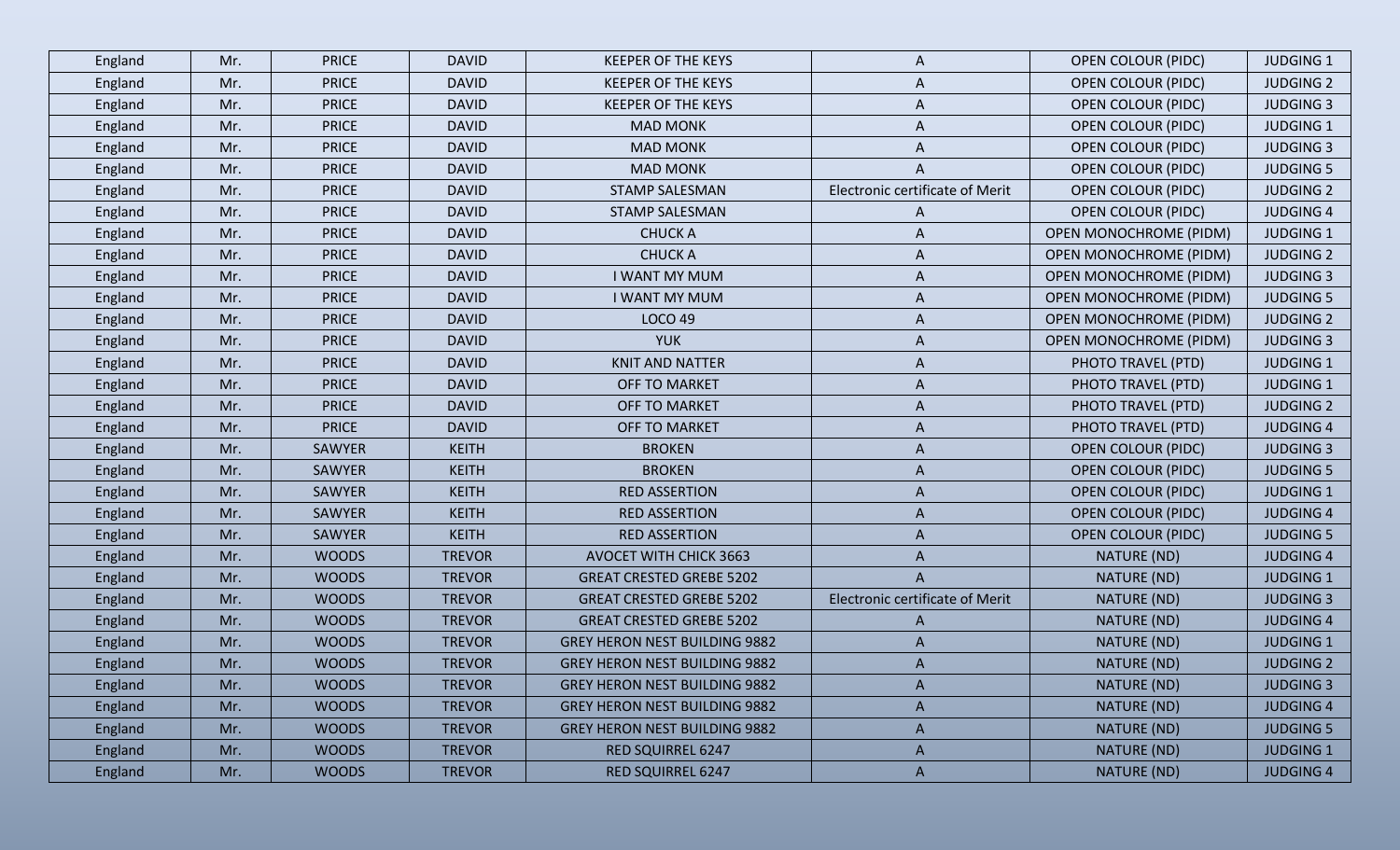| England<br>England<br>England | Mr.<br>Mr. | <b>WOODS</b><br><b>WOODS</b> | <b>TREVOR</b> | <b>RED SQUIRREL 6247</b>               | A                               | NATURE (ND)                   | <b>JUDGING 5</b> |
|-------------------------------|------------|------------------------------|---------------|----------------------------------------|---------------------------------|-------------------------------|------------------|
|                               |            |                              |               |                                        |                                 |                               |                  |
|                               |            |                              | <b>TREVOR</b> | <b>BRIDGE OVER TROUBLED WORLD 1448</b> | A                               | <b>OPEN COLOUR (PIDC)</b>     | <b>JUDGING 1</b> |
|                               | Mr.        | <b>WOODS</b>                 | <b>TREVOR</b> | BRIDGE OVER TROUBLED WORLD 1448        | A                               | <b>OPEN COLOUR (PIDC)</b>     | <b>JUDGING 4</b> |
| England                       | Mr.        | <b>WOODS</b>                 | <b>TREVOR</b> | CITYSCAPE 1155                         | A                               | <b>OPEN COLOUR (PIDC)</b>     | <b>JUDGING 4</b> |
| England                       | Mr.        | <b>WOODS</b>                 | <b>TREVOR</b> | FACE OF BRITAIN 1842                   | A                               | <b>OPEN COLOUR (PIDC)</b>     | <b>JUDGING 1</b> |
| England                       | Mr.        | <b>WOODS</b>                 | <b>TREVOR</b> | <b>FACE OF BRITAIN 1842</b>            | A                               | <b>OPEN COLOUR (PIDC)</b>     | <b>JUDGING 2</b> |
| England                       | Mr.        | <b>WOODS</b>                 | <b>TREVOR</b> | FACE OF BRITAIN 1842                   | Circuit Gold Medal              | <b>OPEN COLOUR (PIDC)</b>     | <b>JUDGING 5</b> |
| England                       | Mr.        | <b>WOODS</b>                 | <b>TREVOR</b> | FACE OF BRITAIN 6344                   | A                               | <b>OPEN COLOUR (PIDC)</b>     | <b>JUDGING 2</b> |
| England                       | Mr.        | <b>WOODS</b>                 | <b>TREVOR</b> | FACE OF BRITAIN 0599                   | A                               | <b>OPEN MONOCHROME (PIDM)</b> | <b>JUDGING 1</b> |
| England                       | Mr.        | <b>WOODS</b>                 | <b>TREVOR</b> | FACE OF BRITAIN 0599                   | Electronic certificate of Merit | <b>OPEN MONOCHROME (PIDM)</b> | <b>JUDGING 2</b> |
| England                       | Mr.        | <b>WOODS</b>                 | <b>TREVOR</b> | FACE OF BRITAIN 7201                   | A                               | <b>OPEN MONOCHROME (PIDM)</b> | <b>JUDGING 2</b> |
| England                       | Mr.        | <b>WOODS</b>                 | <b>TREVOR</b> | FACE OF BRITAIN 7201                   | A                               | <b>OPEN MONOCHROME (PIDM)</b> | <b>JUDGING 3</b> |
| England                       | Mr.        | <b>WOODS</b>                 | <b>TREVOR</b> | FACE OF BRITAIN 7201                   | A                               | <b>OPEN MONOCHROME (PIDM)</b> | <b>JUDGING 4</b> |
| England                       | Mr.        | <b>WOODS</b>                 | <b>TREVOR</b> | <b>FACE OF BRITAIN 7201</b>            | A                               | <b>OPEN MONOCHROME (PIDM)</b> | <b>JUDGING 5</b> |
| England                       | Mr.        | <b>WOODS</b>                 | <b>TREVOR</b> | <b>ATLANTIC COAST 7096</b>             | <b>Circuit Bronze Medal</b>     | PHOTO TRAVEL (PTD)            | <b>JUDGING 4</b> |
| England                       | Mr.        | <b>WOODS</b>                 | <b>TREVOR</b> | <b>ATLANTIC COAST 7096</b>             | A                               | PHOTO TRAVEL (PTD)            | <b>JUDGING 5</b> |
| England                       | Mr.        | <b>WOODS</b>                 | <b>TREVOR</b> | GREEN POOL 3884                        | A                               | PHOTO TRAVEL (PTD)            | <b>JUDGING 1</b> |
| England                       | Mr.        | <b>WOODS</b>                 | <b>TREVOR</b> | GREEN POOL 3884                        | A                               | PHOTO TRAVEL (PTD)            | <b>JUDGING 3</b> |
| England                       | Mr.        | <b>WOODS</b>                 | <b>TREVOR</b> | GREEN POOL 3884                        | A                               | PHOTO TRAVEL (PTD)            | <b>JUDGING 4</b> |
| England                       | Mr.        | <b>WOODS</b>                 | <b>TREVOR</b> | <b>GREEN POOL 3884</b>                 | A                               | PHOTO TRAVEL (PTD)            | <b>JUDGING 5</b> |
| England                       | Mr.        | <b>WOODS</b>                 | <b>TREVOR</b> | <b>HEAD OF THE VALLEY 1606</b>         | A                               | PHOTO TRAVEL (PTD)            | <b>JUDGING 2</b> |
| England                       | Mr.        | <b>WOODS</b>                 | <b>TREVOR</b> | HEAD OF THE VALLEY 1606                | A                               | PHOTO TRAVEL (PTD)            | <b>JUDGING 4</b> |
| England                       | Mr.        | <b>WOODS</b>                 | <b>TREVOR</b> | HEAD OF THE VALLEY 1606                | A                               | PHOTO TRAVEL (PTD)            | <b>JUDGING 5</b> |
| England                       | Mr.        | <b>WOODS</b>                 | <b>TREVOR</b> | <b>HIGHLAND WATERFALL 2565</b>         | A                               | PHOTO TRAVEL (PTD)            | <b>JUDGING 1</b> |
| England                       | Mr.        | <b>WOODS</b>                 | <b>TREVOR</b> | HIGHLAND WATERFALL 2565                | A                               | PHOTO TRAVEL (PTD)            | <b>JUDGING 3</b> |
| England                       | Mr.        | <b>WOODS</b>                 | <b>TREVOR</b> | <b>HIGHLAND WATERFALL 2565</b>         | A                               | PHOTO TRAVEL (PTD)            | <b>JUDGING 5</b> |
| France                        | Mr.        | <b>DUMANGIN</b>              | <b>JACKY</b>  | <b>COLIBRI HUPPE</b>                   | A                               | NATURE (ND)                   | <b>JUDGING 3</b> |
| France                        | Mr.        | <b>DUMANGIN</b>              | <b>JACKY</b>  | <b>ENVOL</b>                           | A                               | NATURE (ND)                   | <b>JUDGING 5</b> |
| France                        | Mr.        | <b>DUMANGIN</b>              | <b>JACKY</b>  | <b>ELABORATION</b>                     | Electronic certificate of Merit | <b>OPEN COLOUR (PIDC)</b>     | <b>JUDGING 1</b> |
| France                        | Mr.        | <b>DUMANGIN</b>              | <b>JACKY</b>  | <b>ELABORATION</b>                     | $\mathsf{A}$                    | <b>OPEN COLOUR (PIDC)</b>     | <b>JUDGING 3</b> |
| France                        | Mr.        | <b>DUMANGIN</b>              | <b>JACKY</b>  | <b>ELABORATION</b>                     | A                               | <b>OPEN COLOUR (PIDC)</b>     | <b>JUDGING 4</b> |
| France                        | Mr.        | <b>DUMANGIN</b>              | <b>JACKY</b>  | <b>QUATRE CHEVAUX</b>                  | A                               | <b>OPEN COLOUR (PIDC)</b>     | <b>JUDGING 1</b> |
| France                        | Mr.        | <b>DUMANGIN</b>              | <b>JACKY</b>  | <b>QUATRE CHEVAUX</b>                  | $\mathsf{A}$                    | <b>OPEN COLOUR (PIDC)</b>     | <b>JUDGING 2</b> |
| France                        | Mr.        | <b>DUMANGIN</b>              | <b>JACKY</b>  | <b>CAROLINE</b>                        | $\mathsf{A}$                    | <b>OPEN MONOCHROME (PIDM)</b> | JUDGING 1        |
|                               |            |                              |               |                                        |                                 |                               |                  |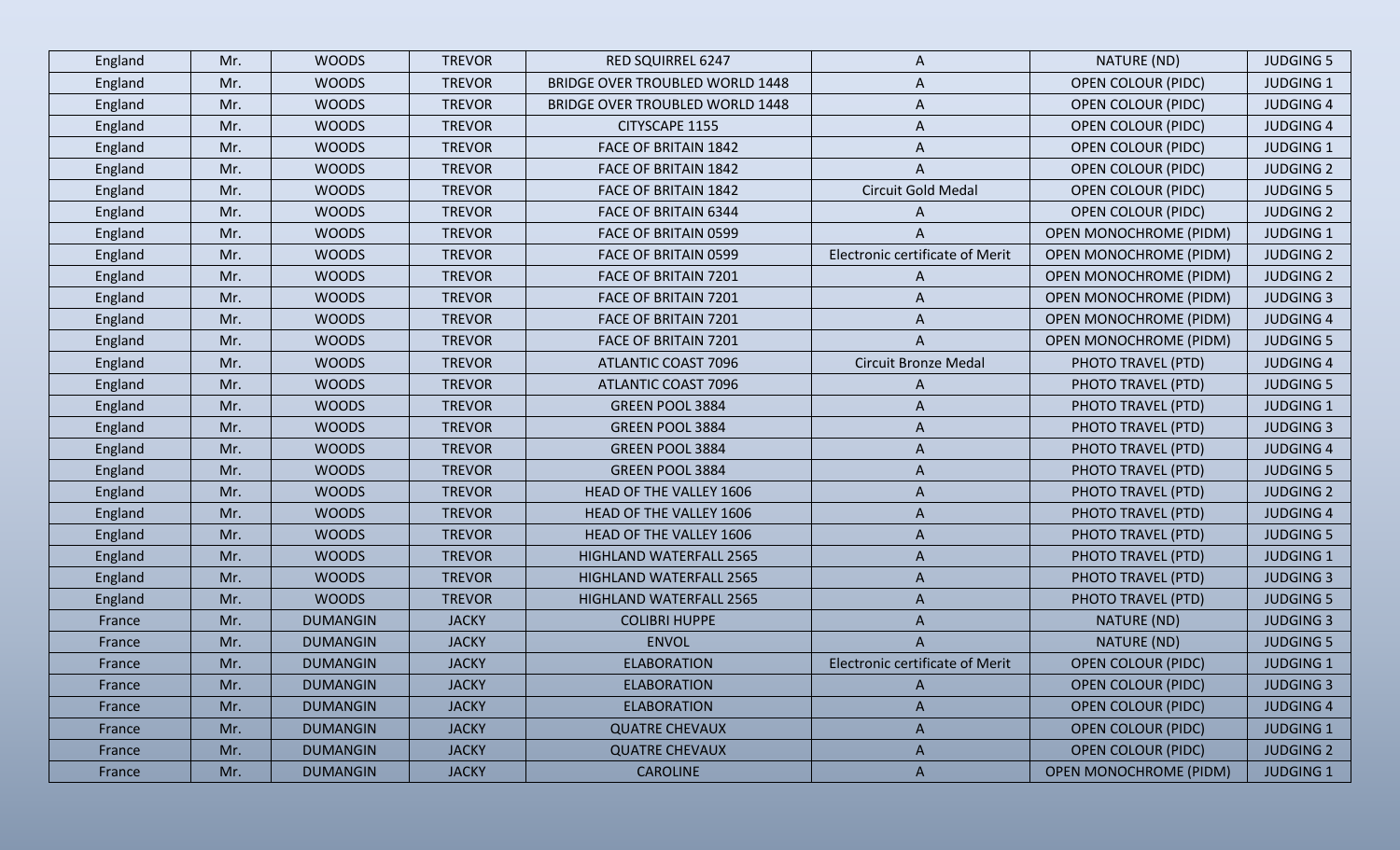| France  | Mr. | <b>DUMANGIN</b>    | <b>JACKY</b>    | <b>CAROLINE</b>             | A                               | <b>OPEN MONOCHROME (PIDM)</b> | <b>JUDGING 4</b> |
|---------|-----|--------------------|-----------------|-----------------------------|---------------------------------|-------------------------------|------------------|
| France  | Mr. | <b>DUMANGIN</b>    | <b>JACKY</b>    | <b>MOTARDS</b>              | Circuit Gold Medal              | <b>OPEN MONOCHROME (PIDM)</b> | <b>JUDGING 1</b> |
| France  | Mr. | <b>DUMANGIN</b>    | <b>JACKY</b>    | <b>MOTARDS</b>              | A                               | <b>OPEN MONOCHROME (PIDM)</b> | <b>JUDGING 4</b> |
| France  | Mr. | <b>DUMANGIN</b>    | <b>JACKY</b>    | PORT DU MARIN               | A                               | PHOTO TRAVEL (PTD)            | <b>JUDGING 1</b> |
| France  | Mr. | <b>DUMANGIN</b>    | <b>JACKY</b>    | <b>TREPORT</b>              | A                               | PHOTO TRAVEL (PTD)            | <b>JUDGING 1</b> |
| France  | Mr. | <b>DUMANGIN</b>    | <b>JACKY</b>    | <b>TREPORT</b>              | A                               | PHOTO TRAVEL (PTD)            | <b>JUDGING 4</b> |
| Germany | Mr. | <b>FOERSTER</b>    | <b>HELMUT</b>   | <b>FROST COVERED 16</b>     | A                               | <b>OPEN COLOUR (PIDC)</b>     | <b>JUDGING 3</b> |
| Germany | Mr. | <b>FOERSTER</b>    | <b>HELMUT</b>   | KUNI 21                     | A                               | <b>OPEN COLOUR (PIDC)</b>     | <b>JUDGING 5</b> |
| Germany | Mr. | <b>FOERSTER</b>    | <b>HELMUT</b>   | <b>PARKED</b>               | A                               | <b>OPEN MONOCHROME (PIDM)</b> | <b>JUDGING 4</b> |
| Germany | Mr. | <b>FOERSTER</b>    | <b>HELMUT</b>   | DIE SKULPTUR                | A                               | PHOTO TRAVEL (PTD)            | <b>JUDGING 4</b> |
| Germany | Mr. | <b>FOERSTER</b>    | <b>HELMUT</b>   | UMBRELLAS IN THE AIR        | A                               | PHOTO TRAVEL (PTD)            | <b>JUDGING 2</b> |
| Germany | Mr. | <b>MEYERHOEFER</b> | <b>GABRIELE</b> | <b>GREEN BEETLE</b>         |                                 | NATURE (ND)                   | <b>JUDGING 2</b> |
| Germany | Mr. | <b>MEYERHOEFER</b> | GABRIELE        | MASKENWEBER                 | Electronic certificate of Merit | NATURE (ND)                   | <b>JUDGING 2</b> |
| Germany | Mr. | <b>MEYERHOEFER</b> | GABRIELE        | MASKENWEBER                 | A                               | NATURE (ND)                   | <b>JUDGING 3</b> |
| Germany | Mr. | <b>MEYERHOEFER</b> | <b>GABRIELE</b> | MASKENWEBER                 | A                               | NATURE (ND)                   | <b>JUDGING 4</b> |
| Germany | Mr. | <b>MEYERHOEFER</b> | GABRIELE        | <b>DARK FUTURE</b>          | A                               | <b>OPEN COLOUR (PIDC)</b>     | <b>JUDGING 4</b> |
| Germany | Mr. | <b>MEYERHOEFER</b> | <b>GABRIELE</b> | <b>RAINBOWS WALK 02</b>     | A                               | <b>OPEN COLOUR (PIDC)</b>     | <b>JUDGING 2</b> |
| Germany | Mr. | <b>MEYERHOEFER</b> | <b>GABRIELE</b> | RAINBOWS WALK 02            | A                               | <b>OPEN COLOUR (PIDC)</b>     | <b>JUDGING 4</b> |
| Germany | Mr. | <b>MEYERHOEFER</b> | <b>GABRIELE</b> | <b>RAINBOWS WALK 02</b>     | A                               | <b>OPEN COLOUR (PIDC)</b>     | <b>JUDGING 5</b> |
| Germany | Mr. | <b>MEYERHOEFER</b> | <b>GABRIELE</b> | <b>STAIRS WITH ELEVATOR</b> | A                               | <b>OPEN COLOUR (PIDC)</b>     | <b>JUDGING 1</b> |
| Germany | Mr. | <b>MEYERHOEFER</b> | <b>GABRIELE</b> | <b>STAIRS WITH ELEVATOR</b> | A                               | <b>OPEN COLOUR (PIDC)</b>     | <b>JUDGING 3</b> |
| Germany | Mr. | <b>MEYERHOEFER</b> | <b>GABRIELE</b> | <b>STAIRS WITH ELEVATOR</b> | A                               | <b>OPEN COLOUR (PIDC)</b>     | <b>JUDGING 4</b> |
| Germany | Mr. | <b>MEYERHOEFER</b> | <b>GABRIELE</b> | <b>STAIRS WITH ELEVATOR</b> | A                               | <b>OPEN COLOUR (PIDC)</b>     | <b>JUDGING 5</b> |
| Germany | Mr. | <b>MEYERHOEFER</b> | <b>GABRIELE</b> | <b>WILD GARLIC FOREST</b>   | A                               | <b>OPEN COLOUR (PIDC)</b>     | <b>JUDGING 3</b> |
| Germany | Mr. | <b>MEYERHOEFER</b> | <b>GABRIELE</b> | <b>WILD GARLIC FOREST</b>   | A                               | <b>OPEN COLOUR (PIDC)</b>     | <b>JUDGING 5</b> |
| Germany | Mr. | <b>MEYERHOEFER</b> | <b>GABRIELE</b> | ON THE RUN                  | A                               | <b>OPEN MONOCHROME (PIDM)</b> | <b>JUDGING 2</b> |
| Germany | Mr. | <b>MEYERHOEFER</b> | <b>GABRIELE</b> | <b>WALK IN HAMBURG</b>      | A                               | <b>OPEN MONOCHROME (PIDM)</b> | <b>JUDGING 1</b> |
| Germany | Mr. | <b>MEYERHOEFER</b> | <b>GABRIELE</b> | <b>WALK IN HAMBURG</b>      | A                               | <b>OPEN MONOCHROME (PIDM)</b> | <b>JUDGING 2</b> |
| Germany | Mr. | <b>MEYERHOEFER</b> | <b>GABRIELE</b> | <b>WALK IN HAMBURG</b>      | A                               | <b>OPEN MONOCHROME (PIDM)</b> | <b>JUDGING 4</b> |
| Germany | Mr. | <b>MEYERHOEFER</b> | <b>GABRIELE</b> | <b>BIELEFELD UBAHN 01</b>   | A                               | PHOTO TRAVEL (PTD)            | <b>JUDGING 2</b> |
| Germany | Mr. | <b>MEYERHOEFER</b> | <b>GABRIELE</b> | <b>EBLELTOFT 01</b>         | A                               | PHOTO TRAVEL (PTD)            | <b>JUDGING 4</b> |
| Germany | Mr. | <b>MEYERHOEFER</b> | <b>GABRIELE</b> | <b>EXTERNSTEINE 04</b>      | A                               | PHOTO TRAVEL (PTD)            | <b>JUDGING 1</b> |
| Germany | Mr. | <b>MEYERHOEFER</b> | <b>GABRIELE</b> | <b>EXTERNSTEINE 04</b>      | A                               | PHOTO TRAVEL (PTD)            | <b>JUDGING 2</b> |
| Germany | Mr. | <b>MEYERHOEFER</b> | <b>GABRIELE</b> | <b>EXTERNSTEINE 04</b>      | $\mathsf{A}$                    | PHOTO TRAVEL (PTD)            | <b>JUDGING 4</b> |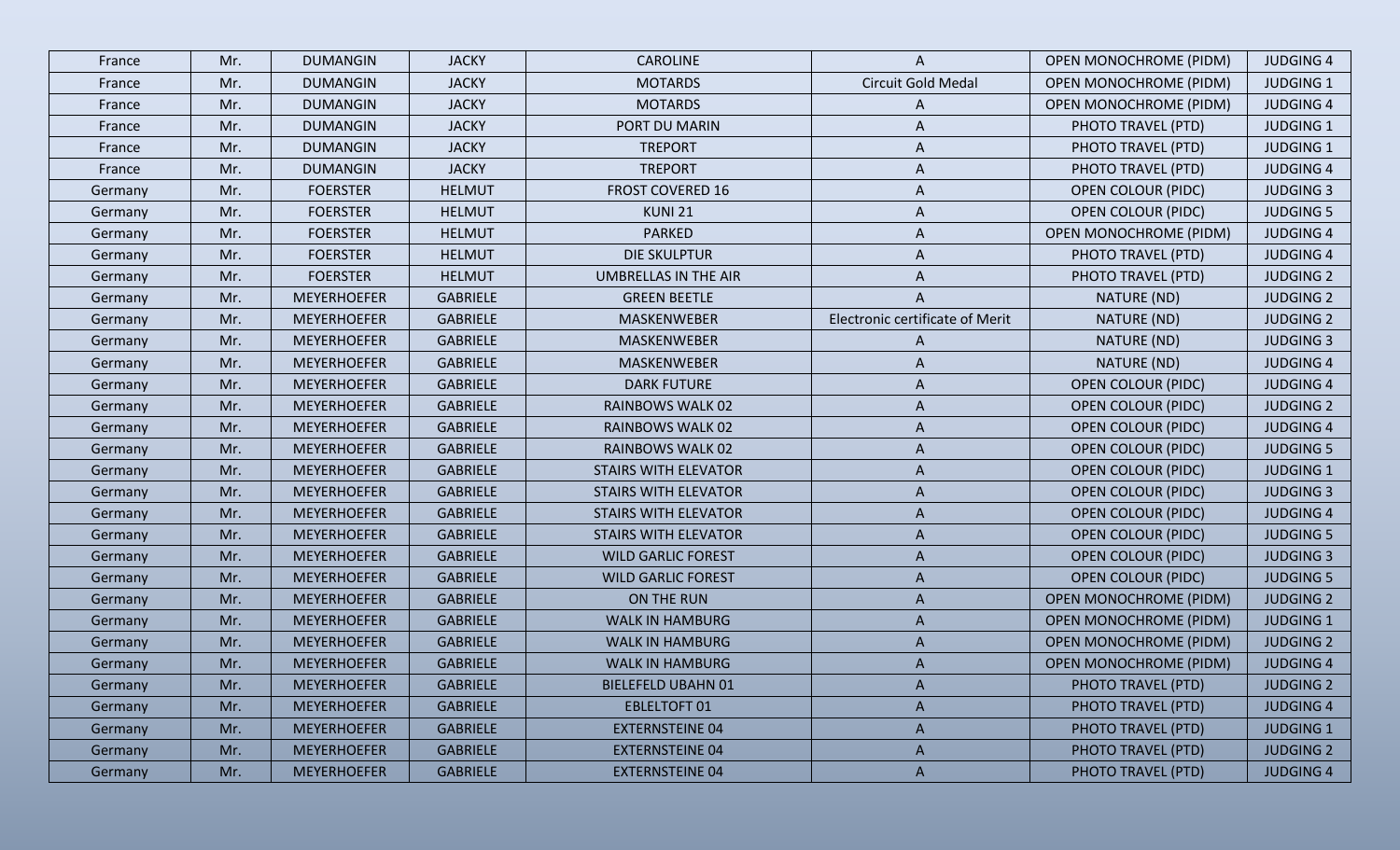| Germany | Mr. | <b>MEYERHOEFER</b> | <b>GABRIELE</b> | TYSSEN BY NIGTH                | A                               | PHOTO TRAVEL (PTD)            | <b>JUDGING 3</b> |
|---------|-----|--------------------|-----------------|--------------------------------|---------------------------------|-------------------------------|------------------|
| Germany | Mr. | <b>SCHMITZ</b>     | <b>WILLI</b>    | <b>BLACKBIRD IN WINTERTIME</b> | A                               | NATURE (ND)                   | <b>JUDGING 2</b> |
| Germany | Mr. | <b>SCHMITZ</b>     | <b>WILLI</b>    | <b>BLACKBIRD IN WINTERTIME</b> | <b>Circuit Bronze Medal</b>     | NATURE (ND)                   | <b>JUDGING 4</b> |
| Germany | Mr. | <b>SCHMITZ</b>     | <b>WILLI</b>    | <b>BLACKBIRD IN WINTERTIME</b> | A                               | NATURE (ND)                   | <b>JUDGING 5</b> |
| Germany | Mr. | <b>SCHMITZ</b>     | <b>WILLI</b>    | <b>COLORFUL WINTER</b>         | <b>Circuit Bronze Medal</b>     | NATURE (ND)                   | <b>JUDGING 3</b> |
| Germany | Mr. | <b>SCHMITZ</b>     | <b>WILLI</b>    | <b>COLORFUL WINTER</b>         | A                               | NATURE (ND)                   | <b>JUDGING 4</b> |
| Germany | Mr. | <b>SCHMITZ</b>     | <b>WILLI</b>    | <b>COLORFUL WINTER</b>         | A                               | NATURE (ND)                   | <b>JUDGING 5</b> |
| Germany | Mr. | <b>SCHMITZ</b>     | <b>WILLI</b>    | DUEL IN THE AIR                | A                               | NATURE (ND)                   | JUDGING 1        |
| Germany | Mr. | <b>SCHMITZ</b>     | <b>WILLI</b>    | DUEL IN THE AIR                | A                               | NATURE (ND)                   | <b>JUDGING 3</b> |
| Germany | Mr. | <b>SCHMITZ</b>     | <b>WILLI</b>    | DUEL IN THE AIR                | A                               | NATURE (ND)                   | <b>JUDGING 4</b> |
| Germany | Mr. | <b>SCHMITZ</b>     | <b>WILLI</b>    | <b>FIGHTING</b>                | A                               | NATURE (ND)                   | <b>JUDGING 1</b> |
| Germany | Mr. | <b>SCHMITZ</b>     | <b>WILLI</b>    | <b>FIGHTING</b>                | A                               | NATURE (ND)                   | <b>JUDGING 3</b> |
| Germany | Mr. | <b>SCHMITZ</b>     | <b>WILLI</b>    | <b>FIGHTING</b>                | A                               | NATURE (ND)                   | <b>JUDGING 4</b> |
| Germany | Mr. | <b>SCHMITZ</b>     | <b>WILLI</b>    | <b>COLORFUL WINTERTIME</b>     | A                               | <b>OPEN COLOUR (PIDC)</b>     | <b>JUDGING 1</b> |
| Germany | Mr. | <b>SCHMITZ</b>     | <b>WILLI</b>    | <b>COLORFUL WINTERTIME</b>     | A                               | <b>OPEN COLOUR (PIDC)</b>     | <b>JUDGING 2</b> |
| Germany | Mr. | <b>SCHMITZ</b>     | <b>WILLI</b>    | <b>COLORFUL WINTERTIME</b>     | A                               | <b>OPEN COLOUR (PIDC)</b>     | <b>JUDGING 3</b> |
| Germany | Mr. | <b>SCHMITZ</b>     | <b>WILLI</b>    | <b>COLORFUL WINTERTIME</b>     | Electronic certificate of Merit | <b>OPEN COLOUR (PIDC)</b>     | <b>JUDGING 4</b> |
| Germany | Mr. | <b>SCHMITZ</b>     | <b>WILLI</b>    | <b>COLORFUL WINTERTIME</b>     | A                               | <b>OPEN COLOUR (PIDC)</b>     | <b>JUDGING 5</b> |
| Germany | Mr. | <b>SCHMITZ</b>     | <b>WILLI</b>    | <b>FRIENDS OR ENEMIES</b>      | A                               | <b>OPEN COLOUR (PIDC)</b>     | <b>JUDGING 4</b> |
| Germany | Mr. | <b>SCHMITZ</b>     | <b>WILLI</b>    | <b>LOOKOUT POINT</b>           | A                               | <b>OPEN COLOUR (PIDC)</b>     | <b>JUDGING 1</b> |
| Germany | Mr. | <b>SCHMITZ</b>     | <b>WILLI</b>    | LOOKOUT POINT                  | A                               | <b>OPEN COLOUR (PIDC)</b>     | <b>JUDGING 2</b> |
| Germany | Mr. | <b>SCHMITZ</b>     | <b>WILLI</b>    | LOOKOUT POINT                  | A                               | <b>OPEN COLOUR (PIDC)</b>     | <b>JUDGING 3</b> |
| Germany | Mr. | <b>SCHMITZ</b>     | <b>WILLI</b>    | <b>LOOKOUT POINT</b>           | A                               | <b>OPEN COLOUR (PIDC)</b>     | <b>JUDGING 4</b> |
| Germany | Mr. | <b>SCHMITZ</b>     | <b>WILLI</b>    | WHAT IS THERE TO SEE HERE      | A                               | <b>OPEN COLOUR (PIDC)</b>     | <b>JUDGING 1</b> |
| Germany | Mr. | <b>SCHMITZ</b>     | <b>WILLI</b>    | WHAT IS THERE TO SEE HERE      | A                               | <b>OPEN COLOUR (PIDC)</b>     | <b>JUDGING 3</b> |
| Germany | Mr. | <b>SCHMITZ</b>     | <b>WILLI</b>    | <b>DARK CLOUDS</b>             | A                               | <b>OPEN MONOCHROME (PIDM)</b> | <b>JUDGING 3</b> |
| Germany | Mr. | <b>SCHMITZ</b>     | <b>WILLI</b>    | <b>DARK CLOUDS</b>             | A                               | <b>OPEN MONOCHROME (PIDM)</b> | <b>JUDGING 4</b> |
| Germany | Mr. | <b>SCHMITZ</b>     | <b>WILLI</b>    | HUT IN THE MOUNTAINS           | A                               | <b>OPEN MONOCHROME (PIDM)</b> | <b>JUDGING 3</b> |
| Germany | Mr. | <b>SCHMITZ</b>     | <b>WILLI</b>    | <b>JUST WANT TO NIBBLE</b>     | A                               | <b>OPEN MONOCHROME (PIDM)</b> | <b>JUDGING 1</b> |
| Germany | Mr. | <b>SCHMITZ</b>     | <b>WILLI</b>    | <b>JUST WANT TO NIBBLE</b>     | A                               | <b>OPEN MONOCHROME (PIDM)</b> | <b>JUDGING 4</b> |
| Germany | Mr. | <b>SCHMITZ</b>     | <b>WILLI</b>    | <b>SAD LOOK</b>                | A                               | <b>OPEN MONOCHROME (PIDM)</b> | <b>JUDGING 1</b> |
| Germany | Mr. | <b>SCHMITZ</b>     | <b>WILLI</b>    | <b>AUTUMN IN THE EIFEL</b>     | A                               | PHOTO TRAVEL (PTD)            | <b>JUDGING 5</b> |
| Germany | Mr. | <b>SCHMITZ</b>     | <b>WILLI</b>    | DARK CLOUDS IN THE DOLOMITES   | $\mathsf{A}$                    | PHOTO TRAVEL (PTD)            | <b>JUDGING 1</b> |
| Germany | Mr. | <b>SCHMITZ</b>     | <b>WILLI</b>    | <b>DOLOMITES</b>               | $\mathsf{A}$                    | PHOTO TRAVEL (PTD)            | <b>JUDGING 1</b> |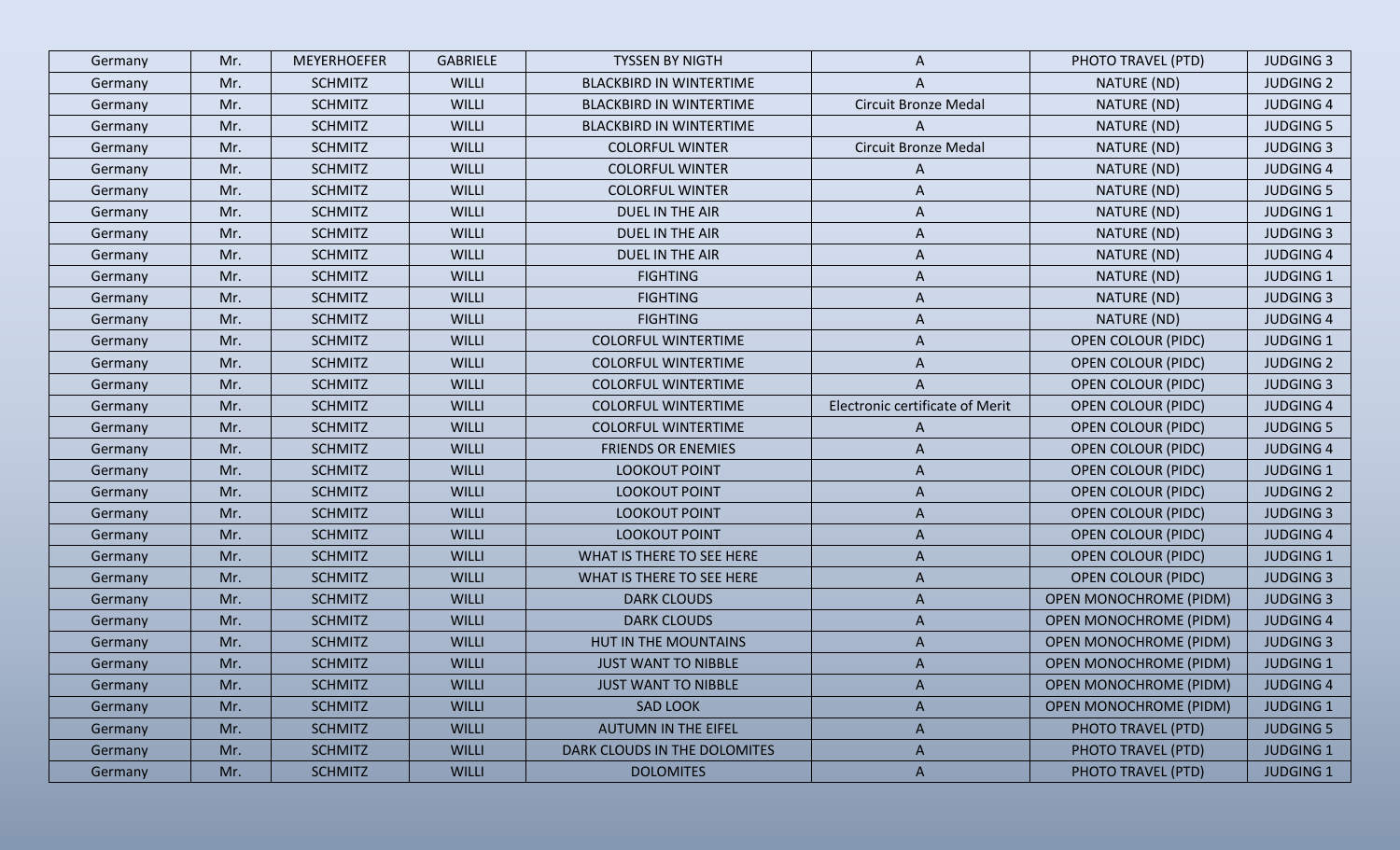| Germany | Mr.  | <b>SCHMITZ</b>        | <b>WILLI</b>    | <b>DOLOMITES</b>        | A                               | PHOTO TRAVEL (PTD)            | <b>JUDGING 2</b> |
|---------|------|-----------------------|-----------------|-------------------------|---------------------------------|-------------------------------|------------------|
| Germany | Mr.  | <b>SCHMITZ</b>        | <b>WILLI</b>    | <b>DOLOMITES</b>        | A                               | PHOTO TRAVEL (PTD)            | <b>JUDGING 3</b> |
| Germany | Mr.  | <b>SCHMITZ</b>        | WILLI           | <b>DOLOMITES</b>        | A                               | PHOTO TRAVEL (PTD)            | <b>JUDGING 4</b> |
| Germany | Mr.  | <b>SCHMITZ</b>        | <b>WILLI</b>    | LAKE IN THE DOLOMITES   | A                               | PHOTO TRAVEL (PTD)            | <b>JUDGING 1</b> |
| Germany | Mr.  | <b>SCHMITZ</b>        | <b>WILLI</b>    | LAKE IN THE DOLOMITES   | A                               | PHOTO TRAVEL (PTD)            | <b>JUDGING 2</b> |
| Germany | Mr.  | <b>SCHMITZ</b>        | <b>WILLI</b>    | LAKE IN THE DOLOMITES   | A                               | PHOTO TRAVEL (PTD)            | <b>JUDGING 5</b> |
| Germany | Mr.  | <b>SCHWEDEN</b>       | WOLFGANG        | FEHMARN IN AUTUMN 1     | A                               | <b>OPEN COLOUR (PIDC)</b>     | <b>JUDGING 3</b> |
| Germany | Mr.  | <b>SCHWEDEN</b>       | <b>WOLFGANG</b> | SOME LIKE IT RED 1      | A                               | <b>OPEN COLOUR (PIDC)</b>     | <b>JUDGING 1</b> |
| Germany | Mr.  | <b>SCHWEDEN</b>       | WOLFGANG        | SOME LIKE IT RED 1      | A                               | <b>OPEN COLOUR (PIDC)</b>     | <b>JUDGING 3</b> |
| Germany | Mr.  | <b>SCHWEDEN</b>       | WOLFGANG        | SOME LIKE IT RED 1      | A                               | <b>OPEN COLOUR (PIDC)</b>     | <b>JUDGING 4</b> |
| Germany | Mr.  | <b>SCHWEDEN</b>       | WOLFGANG        | SOME LIKE IT RED 1      | A                               | <b>OPEN COLOUR (PIDC)</b>     | <b>JUDGING 5</b> |
| Germany | Mr.  | <b>SCHWEDEN</b>       | WOLFGANG        | <b>WELCOME 1</b>        |                                 | <b>OPEN COLOUR (PIDC)</b>     | <b>JUDGING 5</b> |
| Germany | Mr.  | <b>SCHWEDEN</b>       | WOLFGANG        | <b>HARNESS RACING 2</b> | <b>Circuit Bronze Medal</b>     | <b>OPEN MONOCHROME (PIDM)</b> | <b>JUDGING 1</b> |
| Germany | Mr.  | <b>SCHWEDEN</b>       | WOLFGANG        | <b>HARNESS RACING 2</b> | A                               | <b>OPEN MONOCHROME (PIDM)</b> | <b>JUDGING 4</b> |
| Germany | Mr.  | <b>SCHWEDEN</b>       | WOLFGANG        | SOME DAYS AGO 1         | A                               | <b>OPEN MONOCHROME (PIDM)</b> | <b>JUDGING 3</b> |
| Germany | Mr.  | <b>SCHWEDEN</b>       | WOLFGANG        | <b>THOUGHTFUL 5</b>     | A                               | <b>OPEN MONOCHROME (PIDM)</b> | <b>JUDGING 1</b> |
| Germany | Mr.  | <b>SCHWEDEN</b>       | WOLFGANG        | THOUGHTFUL 5            | A                               | <b>OPEN MONOCHROME (PIDM)</b> | <b>JUDGING 2</b> |
| Germany | Mr.  | <b>SCHWEDEN</b>       | WOLFGANG        | THOUGHTFUL 5            | Electronic certificate of Merit | <b>OPEN MONOCHROME (PIDM)</b> | <b>JUDGING 5</b> |
| Germany | Mr.  | <b>SCHWEDEN</b>       | WOLFGANG        | <b>WALKING ELKS 1</b>   | A                               | <b>OPEN MONOCHROME (PIDM)</b> | <b>JUDGING 4</b> |
| Germany | Mrs. | HALVAS-NIELSEN        | <b>HERDIS</b>   | <b>BITING BABY</b>      | A                               | NATURE (ND)                   | <b>JUDGING 1</b> |
| Germany | Mrs. | HALVAS-NIELSEN        | <b>HERDIS</b>   | <b>BITING BABY</b>      | A                               | NATURE (ND)                   | <b>JUDGING 2</b> |
| Germany | Mrs. | HALVAS-NIELSEN        | <b>HERDIS</b>   | <b>BITING BABY</b>      | A                               | NATURE (ND)                   | <b>JUDGING 5</b> |
| Germany | Mrs. | HALVAS-NIELSEN        | <b>HERDIS</b>   | LION ON THE LOG 2       | <b>Circuit Bronze Medal</b>     | NATURE (ND)                   | <b>JUDGING 1</b> |
| Germany | Mrs. | HALVAS-NIELSEN        | <b>HERDIS</b>   | LION ON THE LOG 2       |                                 | NATURE (ND)                   | <b>JUDGING 2</b> |
| Germany | Mrs. | HALVAS-NIELSEN        | <b>HERDIS</b>   | LION ON THE LOG 2       | Electronic certificate of Merit | NATURE (ND)                   | <b>JUDGING 4</b> |
| Germany | Mrs. | <b>HALVAS-NIELSEN</b> | <b>HERDIS</b>   | SWINGING IN THE TREE    | A                               | NATURE (ND)                   | <b>JUDGING 1</b> |
| Germany | Mrs. | HALVAS-NIELSEN        | <b>HERDIS</b>   | SWINGING IN THE TREE    | A                               | NATURE (ND)                   | <b>JUDGING 3</b> |
| Germany | Mrs. | HALVAS-NIELSEN        | <b>HERDIS</b>   | DEAD TREE IN THE DESERT | A                               | <b>OPEN COLOUR (PIDC)</b>     | <b>JUDGING 3</b> |
| Germany | Mrs. | HALVAS-NIELSEN        | <b>HERDIS</b>   | <b>RESTING LION</b>     | A                               | <b>OPEN COLOUR (PIDC)</b>     | <b>JUDGING 1</b> |
| Germany | Mrs. | HALVAS-NIELSEN        | <b>HERDIS</b>   | <b>RESTING LION</b>     | A                               | <b>OPEN COLOUR (PIDC)</b>     | <b>JUDGING 3</b> |
| Germany | Mrs. | HALVAS-NIELSEN        | <b>HERDIS</b>   | KAMCHATKA SWIMMING      | A                               | <b>OPEN MONOCHROME (PIDM)</b> | <b>JUDGING 3</b> |
| Germany | Mrs. | HALVAS-NIELSEN        | <b>HERDIS</b>   | <b>TWO ARABIANS</b>     | $\mathsf{A}$                    | <b>OPEN MONOCHROME (PIDM)</b> | <b>JUDGING 1</b> |
| Germany | Mrs. | HALVAS-NIELSEN        | <b>HERDIS</b>   | <b>TWO ARABIANS</b>     | PSA Gold Medal                  | <b>OPEN MONOCHROME (PIDM)</b> | <b>JUDGING 3</b> |
| Germany | Mrs. | HALVAS-NIELSEN        | <b>HERDIS</b>   | <b>TWO ARABIANS</b>     | $\mathsf{A}$                    | <b>OPEN MONOCHROME (PIDM)</b> | <b>JUDGING 4</b> |
|         |      |                       |                 |                         |                                 |                               |                  |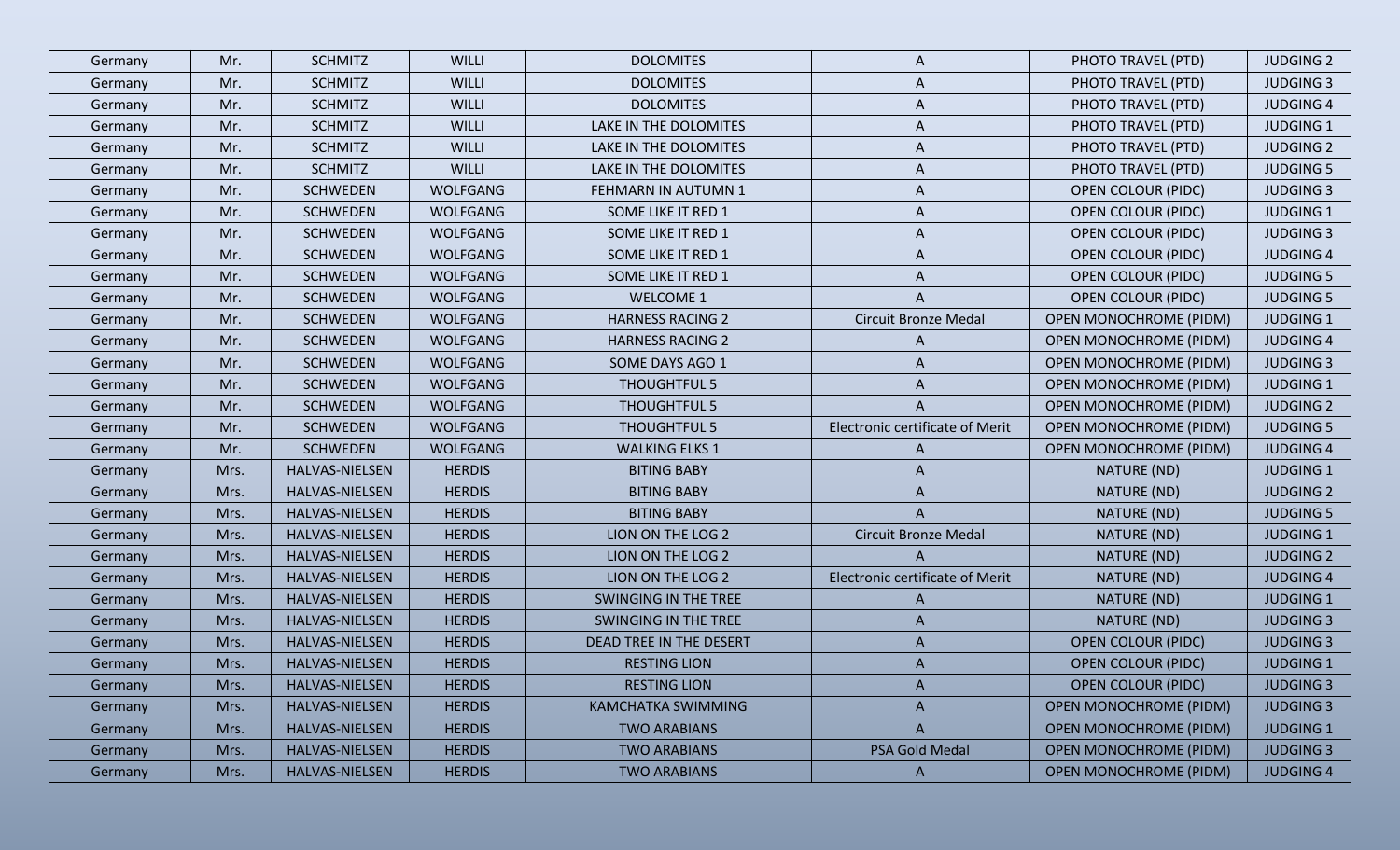| Germany          | Mrs. | HALVAS-NIELSEN | <b>HERDIS</b>        | <b>TWO ARABIANS</b>            | A                               | <b>OPEN MONOCHROME (PIDM)</b> | <b>JUDGING 5</b> |
|------------------|------|----------------|----------------------|--------------------------------|---------------------------------|-------------------------------|------------------|
| Germany          | Mrs. | HALVAS-NIELSEN | <b>HERDIS</b>        | <b>CURIOUS BABY</b>            | A                               | PHOTO TRAVEL (PTD)            | <b>JUDGING 5</b> |
| Germany          | Mrs. | HALVAS-NIELSEN | <b>HERDIS</b>        | IN THE KARO VILLAGE            | A                               | PHOTO TRAVEL (PTD)            | <b>JUDGING 2</b> |
| Germany          | Mrs. | HALVAS-NIELSEN | <b>HERDIS</b>        | IN THE KARO VILLAGE            | A                               | PHOTO TRAVEL (PTD)            | <b>JUDGING 5</b> |
| Germany          | Mrs. | HALVAS-NIELSEN | <b>HERDIS</b>        | <b>KONSO ACTIVITY</b>          | A                               | PHOTO TRAVEL (PTD)            | <b>JUDGING 3</b> |
| Hong Kong        | Mrs. | <b>CHOI</b>    | <b>CHI KUN</b>       | <b>123 FLY</b>                 | A                               | NATURE (ND)                   | <b>JUDGING 2</b> |
| Hong Kong        | Mrs. | <b>CHOI</b>    | <b>CHI KUN</b>       | <b>BIG FAMILY</b>              | A                               | NATURE (ND)                   | <b>JUDGING 2</b> |
| Hong Kong        | Mrs. | CHOI           | <b>CHI KUN</b>       | <b>BIG FAMILY</b>              | A                               | NATURE (ND)                   | <b>JUDGING 5</b> |
| Hong Kong        | Mrs. | CHOI           | <b>CHI KUN</b>       | <b>CHASE</b>                   | A                               | NATURE (ND)                   | <b>JUDGING 2</b> |
| Hong Kong        | Mrs. | CHOI           | <b>CHI KUN</b>       | <b>CHASE</b>                   | A                               | NATURE (ND)                   | <b>JUDGING 4</b> |
| Hong Kong        | Mrs. | <b>CHOI</b>    | <b>CHI KUN</b>       | WATCH OUT I AM SO HUNGRY       | A                               | NATURE (ND)                   | <b>JUDGING 1</b> |
| Hong Kong        | Mrs. | CHOI           | <b>CHI KUN</b>       | WATCH OUT I AM SO HUNGRY       | A                               | NATURE (ND)                   | <b>JUDGING 2</b> |
| Hong Kong        | Mrs. | CHOI           | <b>CHI KUN</b>       | WATCH OUT I AM SO HUNGRY       | A                               | NATURE (ND)                   | <b>JUDGING 3</b> |
| Hong Kong        | Mrs. | CHOI           | <b>CHI KUN</b>       | WATCH OUT I AM SO HUNGRY       | A                               | NATURE (ND)                   | <b>JUDGING 5</b> |
| Hong Kong        | Mrs. | CHOI           | <b>CHI KUN</b>       | <b>RIBBON DANCE</b>            | A                               | <b>OPEN COLOUR (PIDC)</b>     | <b>JUDGING 2</b> |
| Hong Kong        | Mrs. | CHOI           | <b>CHI KUN</b>       | <b>RIBBON DANCE</b>            | A                               | <b>OPEN COLOUR (PIDC)</b>     | <b>JUDGING 3</b> |
| Hong Kong        | Mrs. | CHOI           | <b>CHI KUN</b>       | <b>RIBBON DANCE</b>            | A                               | <b>OPEN COLOUR (PIDC)</b>     | <b>JUDGING 4</b> |
| Hong Kong        | Mrs. | <b>NG</b>      | <b>CHI FUN FANNY</b> | <b>FAMILY OF FOUR</b>          | $\mathsf{A}$                    | NATURE (ND)                   | <b>JUDGING 1</b> |
| Hong Kong        | Mrs. | <b>NG</b>      | <b>CHI FUN FANNY</b> | <b>FAMILY OF FOUR</b>          | PSA Gold Medal                  | NATURE (ND)                   | <b>JUDGING 2</b> |
| Hong Kong        | Mrs. | <b>NG</b>      | <b>CHI FUN FANNY</b> | <b>FAMILY OF FOUR</b>          | A                               | NATURE (ND)                   | <b>JUDGING 4</b> |
| Hong Kong        | Mrs. | <b>NG</b>      | <b>CHI FUN FANNY</b> | <b>MOTHERLY CUDDLE</b>         | A                               | NATURE (ND)                   | <b>JUDGING 1</b> |
| Hong Kong        | Mrs. | <b>NG</b>      | <b>CHI FUN FANNY</b> | MOTHERLY CUDDLE                | A                               | NATURE (ND)                   | <b>JUDGING 2</b> |
| Hong Kong        | Mrs. | <b>NG</b>      | <b>CHI FUN FANNY</b> | <b>TOO BUSY EATING</b>         | Electronic certificate of Merit | NATURE (ND)                   | <b>JUDGING 1</b> |
| Hong Kong        | Mrs. | <b>NG</b>      | <b>CHI FUN FANNY</b> | <b>TOO BUSY EATING</b>         | A                               | NATURE (ND)                   | <b>JUDGING 2</b> |
| Hong Kong        | Mrs. | <b>NG</b>      | <b>CHI FUN FANNY</b> | <b>TOO BUSY EATING</b>         | A                               | NATURE (ND)                   | <b>JUDGING 5</b> |
| Hong Kong        | Mrs. | <b>NG</b>      | <b>CHI FUN FANNY</b> | A GOOD COMPANION               | A                               | <b>OPEN COLOUR (PIDC)</b>     | <b>JUDGING 4</b> |
| Hong Kong        | Mrs. | <b>NG</b>      | <b>CHI FUN FANNY</b> | <b>MIGHTINESS</b>              | A                               | <b>OPEN COLOUR (PIDC)</b>     | <b>JUDGING 1</b> |
| Hong Kong        | Mrs. | <b>NG</b>      | <b>CHI FUN FANNY</b> | PROUD MONASTERY IN THE VALLEY  | A                               | <b>OPEN COLOUR (PIDC)</b>     | <b>JUDGING 2</b> |
| Hong Kong        | Mrs. | <b>NG</b>      | <b>CHI FUN FANNY</b> | PROUD MONASTERY IN THE VALLEY  | A                               | <b>OPEN COLOUR (PIDC)</b>     | <b>JUDGING 3</b> |
| Hong Kong        | Mrs. | <b>NG</b>      | <b>CHI FUN FANNY</b> | PROUD MONASTERY IN THE VALLEY  | A                               | <b>OPEN COLOUR (PIDC)</b>     | <b>JUDGING 4</b> |
| <b>Hong Kong</b> | Mrs. | <b>NG</b>      | <b>CHI FUN FANNY</b> | PROUD MONASTERY IN THE VALLEY  | A                               | <b>OPEN COLOUR (PIDC)</b>     | <b>JUDGING 5</b> |
| Hong Kong        | Mrs. | <b>NG</b>      | <b>CHI FUN FANNY</b> | <b>RUNNING HORSES ON WATER</b> | A                               | <b>OPEN COLOUR (PIDC)</b>     | <b>JUDGING 1</b> |
| Hong Kong        | Mrs. | <b>NG</b>      | <b>CHI FUN FANNY</b> | <b>RUNNING HORSES ON WATER</b> | $\mathsf{A}$                    | <b>OPEN COLOUR (PIDC)</b>     | <b>JUDGING 2</b> |
| Hong Kong        | Mrs. | <b>NG</b>      | <b>CHI FUN FANNY</b> | <b>RUNNING HORSES ON WATER</b> | $\mathsf{A}$                    | <b>OPEN COLOUR (PIDC)</b>     | <b>JUDGING 4</b> |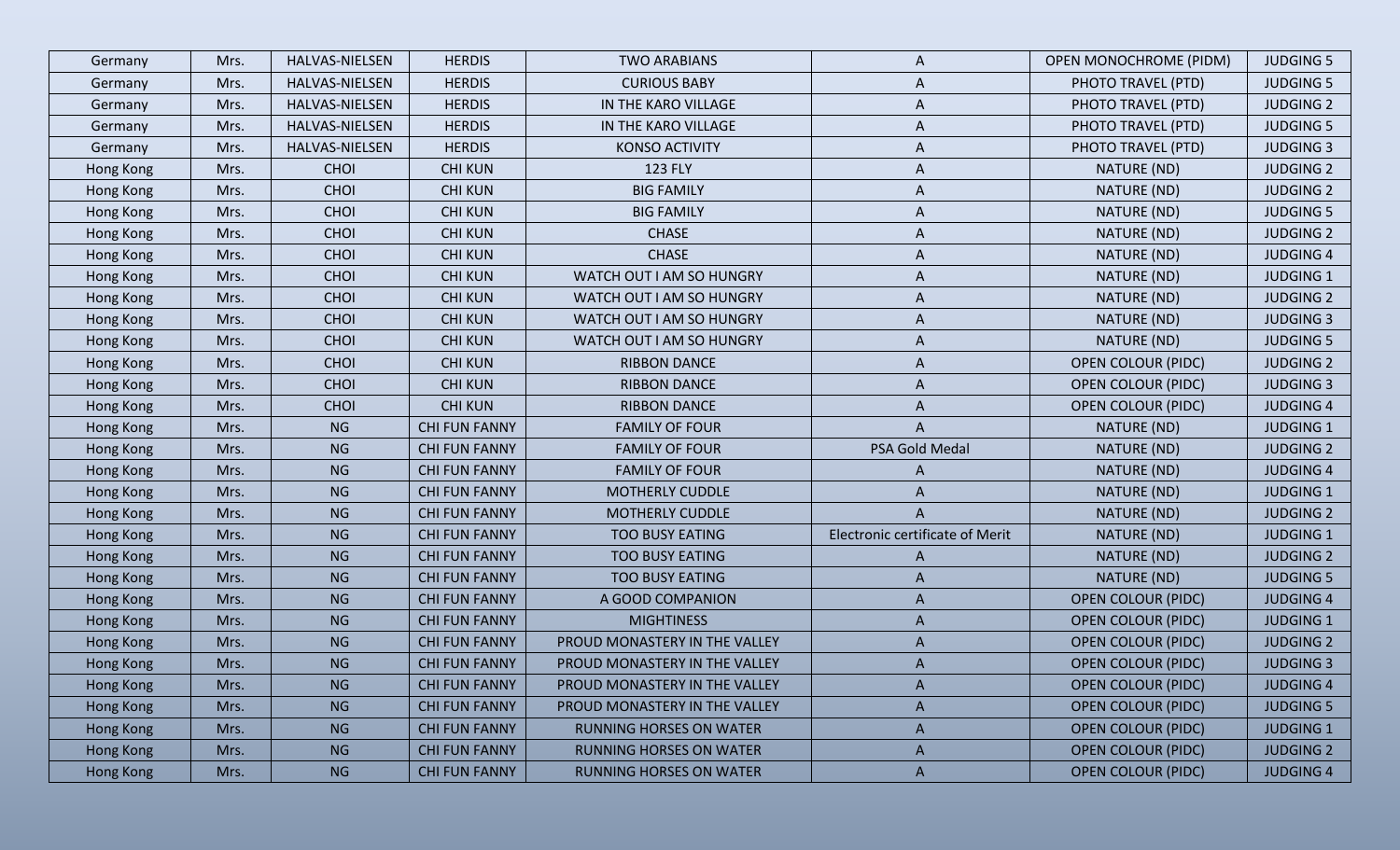| Hong Kong | Mrs. | <b>NG</b>    | <b>CHI FUN FANNY</b> | MUSHROOM CLOUD                   | A                               | <b>OPEN MONOCHROME (PIDM)</b> | <b>JUDGING 1</b> |
|-----------|------|--------------|----------------------|----------------------------------|---------------------------------|-------------------------------|------------------|
| Hong Kong | Mrs. | <b>NG</b>    | <b>CHI FUN FANNY</b> | MUSHROOM CLOUD                   | A                               | <b>OPEN MONOCHROME (PIDM)</b> | <b>JUDGING 5</b> |
| Hong Kong | Mrs. | <b>NG</b>    | <b>CHI FUN FANNY</b> | <b>TEA PICKER</b>                | A                               | <b>OPEN MONOCHROME (PIDM)</b> | <b>JUDGING 2</b> |
| Hong Kong | Mrs. | <b>NG</b>    | <b>CHI FUN FANNY</b> | <b>TEA PICKER</b>                | A                               | <b>OPEN MONOCHROME (PIDM)</b> | <b>JUDGING 3</b> |
| Hong Kong | Mrs. | <b>NG</b>    | <b>CHI FUN FANNY</b> | YOUNG MONK IN BAGAN              | A                               | <b>OPEN MONOCHROME (PIDM)</b> | <b>JUDGING 2</b> |
| Hong Kong | Mrs. | <b>NG</b>    | <b>CHI FUN FANNY</b> | <b>CRACKS ON ICE</b>             | A                               | PHOTO TRAVEL (PTD)            | <b>JUDGING 2</b> |
| Hong Kong | Mrs. | <b>NG</b>    | <b>CHI FUN FANNY</b> | <b>CRACKS ON ICE</b>             | Electronic certificate of Merit | PHOTO TRAVEL (PTD)            | <b>JUDGING 3</b> |
| Hong Kong | Mrs. | <b>NG</b>    | <b>CHI FUN FANNY</b> | <b>CRACKS ON ICE</b>             | Circuit Gold Medal              | PHOTO TRAVEL (PTD)            | <b>JUDGING 4</b> |
| Hong Kong | Mrs. | <b>NG</b>    | <b>CHI FUN FANNY</b> | <b>CRACKS ON ICE</b>             | A                               | PHOTO TRAVEL (PTD)            | <b>JUDGING 5</b> |
| Hong Kong | Mrs. | <b>NG</b>    | <b>CHI FUN FANNY</b> | MORNING MIST ON INLE LAKE        | A                               | PHOTO TRAVEL (PTD)            | <b>JUDGING 2</b> |
| Hong Kong | Mrs. | <b>NG</b>    | <b>CHI FUN FANNY</b> | MORNING MIST ON INLE LAKE        | A                               | PHOTO TRAVEL (PTD)            | <b>JUDGING 5</b> |
| Hong Kong | Mrs. | <b>NG</b>    | <b>CHI FUN FANNY</b> | <b>TEMPLE ON WATER</b>           | A                               | PHOTO TRAVEL (PTD)            | <b>JUDGING 2</b> |
| India     | Mr.  | <b>DAS</b>   | <b>TUHIN KANTI</b>   | BATTLE ZONE OF MONGLAGODI        | A                               | NATURE (ND)                   | <b>JUDGING 1</b> |
| India     | Mr.  | <b>DAS</b>   | <b>TUHIN KANTI</b>   | BATTLE ZONE OF MONGLAGODI        | A                               | NATURE (ND)                   | <b>JUDGING 2</b> |
| India     | Mr.  | <b>DAS</b>   | <b>TUHIN KANTI</b>   | <b>BATTLE ZONE OF MONGLAGODI</b> | A                               | NATURE (ND)                   | <b>JUDGING 3</b> |
| India     | Mr.  | <b>DAS</b>   | <b>TUHIN KANTI</b>   | WE ARE ON SAME BOAT              | A                               | NATURE (ND)                   | <b>JUDGING 2</b> |
| India     | Mr.  | <b>DAS</b>   | <b>TUHIN KANTI</b>   | WE ARE PINKS                     | A                               | NATURE (ND)                   | <b>JUDGING 5</b> |
| India     | Mr.  | <b>DAS</b>   | <b>TUHIN KANTI</b>   | <b>MAJESTIC KATRINA</b>          | A                               | <b>OPEN COLOUR (PIDC)</b>     | <b>JUDGING 1</b> |
| India     | Mr.  | <b>DAS</b>   | <b>TUHIN KANTI</b>   | <b>GLAMOUR APPEAL-001</b>        | A                               | <b>OPEN MONOCHROME (PIDM)</b> | <b>JUDGING 1</b> |
| India     | Mr.  | <b>DAS</b>   | <b>TUHIN KANTI</b>   | <b>GLAMOUR APPEAL-001</b>        | A                               | <b>OPEN MONOCHROME (PIDM)</b> | <b>JUDGING 4</b> |
| India     | Mr.  | <b>DAS</b>   | <b>TUHIN KANTI</b>   | <b>JUNE</b>                      | A                               | <b>OPEN MONOCHROME (PIDM)</b> | <b>JUDGING 1</b> |
| India     | Mr.  | <b>DAS</b>   | <b>TUHIN KANTI</b>   | SOMLATA IN BLACK-001             | A                               | <b>OPEN MONOCHROME (PIDM)</b> | <b>JUDGING 1</b> |
| India     | Mr.  | <b>DAS</b>   | <b>TUHIN KANTI</b>   | SOMLATA IN BLACK-001             | A                               | <b>OPEN MONOCHROME (PIDM)</b> | <b>JUDGING 2</b> |
| India     | Mr.  | <b>DAS</b>   | <b>TUHIN KANTI</b>   | SOMLATA IN BLACK-001             | A                               | <b>OPEN MONOCHROME (PIDM)</b> | <b>JUDGING 3</b> |
| India     | Mr.  | <b>DAS</b>   | <b>TUHIN KANTI</b>   | SOMLATA IN BLACK-001             | A                               | <b>OPEN MONOCHROME (PIDM)</b> | <b>JUDGING 4</b> |
| India     | Mr.  | <b>DAS</b>   | <b>TUHIN KANTI</b>   | SOMLATA IN BLACK-001             | A                               | <b>OPEN MONOCHROME (PIDM)</b> | <b>JUDGING 5</b> |
| India     | Mr.  | <b>DAS</b>   | <b>TUHIN KANTI</b>   | <b>CITY OF LONG MARCH</b>        | A                               | PHOTO TRAVEL (PTD)            | <b>JUDGING 1</b> |
| India     | Mr.  | <b>DAS</b>   | <b>TUHIN KANTI</b>   | <b>CITY OF LONG MARCH</b>        | A                               | PHOTO TRAVEL (PTD)            | <b>JUDGING 2</b> |
| India     | Mr.  | <b>DAS</b>   | <b>TUHIN KANTI</b>   | <b>CITY OF LONG MARCH</b>        |                                 | PHOTO TRAVEL (PTD)            | <b>JUDGING 3</b> |
| India     | Mr.  | <b>DAS</b>   | <b>TUHIN KANTI</b>   | <b>CITY OF LONG MARCH</b>        | A                               | PHOTO TRAVEL (PTD)            | <b>JUDGING 4</b> |
| India     | Mr.  | <b>DAS</b>   | <b>TUHIN KANTI</b>   | <b>CITY OF LONG MARCH</b>        | A                               | PHOTO TRAVEL (PTD)            | <b>JUDGING 5</b> |
| India     | Mr.  | <b>DAS</b>   | <b>TUHIN KANTI</b>   | ICE FIELD SANDAKHPU              | A                               | PHOTO TRAVEL (PTD)            | <b>JUDGING 4</b> |
| India     | Mrs. | <b>MITRA</b> | PIYALI               | MY HOME                          | $\mathsf{A}$                    | NATURE (ND)                   | <b>JUDGING 2</b> |
| India     | Mrs. | <b>MITRA</b> | PIYALI               | <b>WELL BALANCED</b>             | $\mathsf{A}$                    | NATURE (ND)                   | <b>JUDGING 2</b> |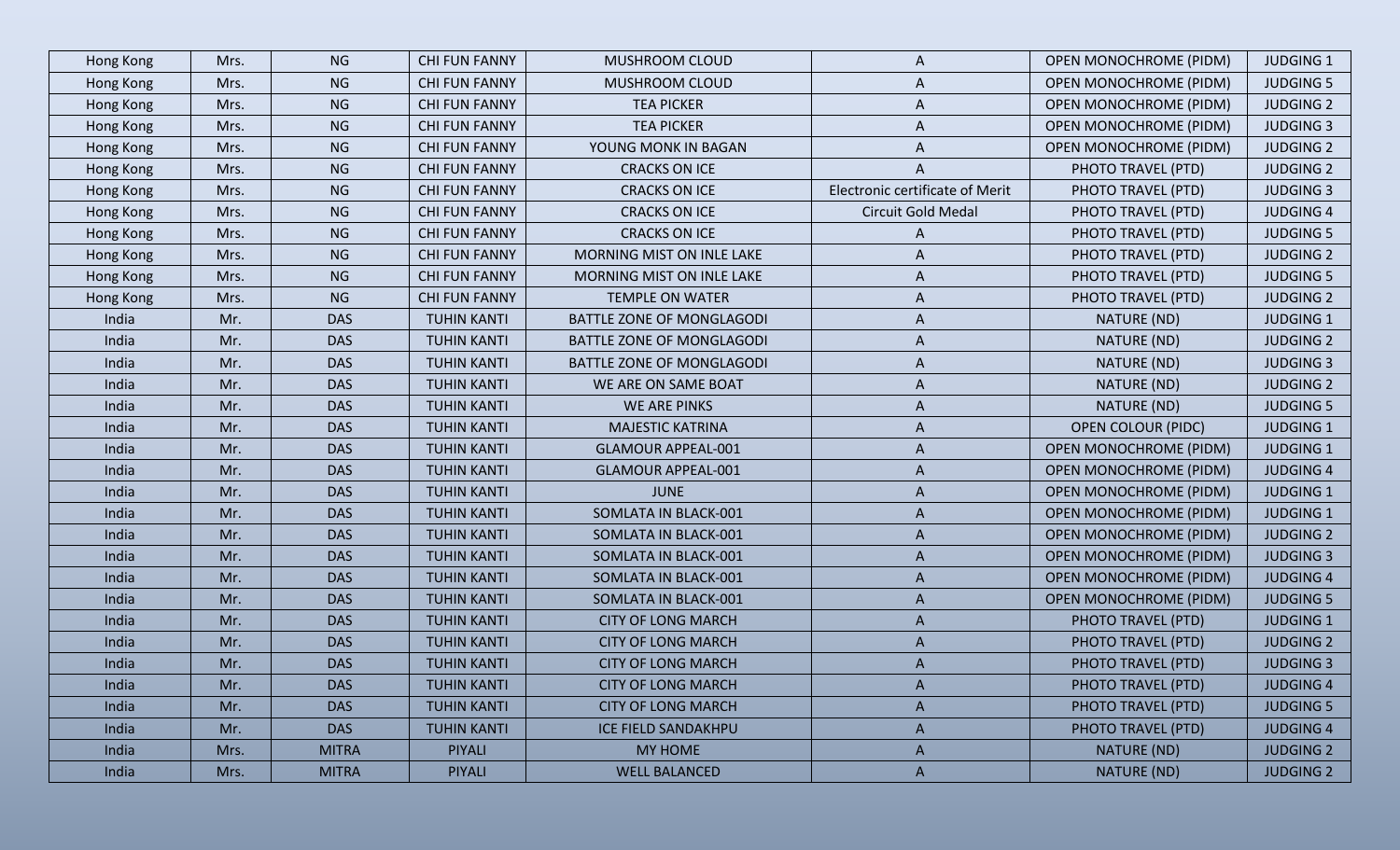| India     | Mrs. | <b>MITRA</b>   | PIYALI        | <b>CRITICALLY POSED</b> | A                               | <b>OPEN COLOUR (PIDC)</b>     | <b>JUDGING 3</b> |
|-----------|------|----------------|---------------|-------------------------|---------------------------------|-------------------------------|------------------|
| India     | Mrs. | <b>MITRA</b>   | PIYALI        | DIFFICULT SORTING       | A                               | <b>OPEN COLOUR (PIDC)</b>     | <b>JUDGING 2</b> |
| India     | Mrs. | <b>MITRA</b>   | <b>PIYALI</b> | DIFFICULT SORTING       | A                               | <b>OPEN COLOUR (PIDC)</b>     | <b>JUDGING 3</b> |
| India     | Mrs. | <b>MITRA</b>   | PIYALI        | DIFFICULT SORTING       | Electronic certificate of Merit | <b>OPEN COLOUR (PIDC)</b>     | <b>JUDGING 5</b> |
| India     | Mrs. | <b>MITRA</b>   | PIYALI        | <b>NEXT GENERATION</b>  | A                               | <b>OPEN COLOUR (PIDC)</b>     | <b>JUDGING 2</b> |
| India     | Mrs. | <b>MITRA</b>   | PIYALI        | <b>NOT HEALED</b>       | A                               | <b>OPEN COLOUR (PIDC)</b>     | <b>JUDGING 3</b> |
| India     | Mrs. | <b>MITRA</b>   | PIYALI        | <b>NOT HEALED</b>       | A                               | <b>OPEN COLOUR (PIDC)</b>     | <b>JUDGING 4</b> |
| India     | Mrs. | <b>MITRA</b>   | PIYALI        | <b>COUNTERFEIT</b>      | Electronic certificate of Merit | <b>OPEN MONOCHROME (PIDM)</b> | <b>JUDGING 2</b> |
| India     | Mrs. | <b>MITRA</b>   | PIYALI        | <b>COUNTERFEIT</b>      | <b>Circuit Silver Medal</b>     | <b>OPEN MONOCHROME (PIDM)</b> | <b>JUDGING 3</b> |
| India     | Mrs. | <b>MITRA</b>   | PIYALI        | <b>COUNTERFEIT</b>      | A                               | <b>OPEN MONOCHROME (PIDM)</b> | <b>JUDGING 4</b> |
| India     | Mrs. | <b>MITRA</b>   | PIYALI        | <b>COUNTERFEIT</b>      | A                               | <b>OPEN MONOCHROME (PIDM)</b> | <b>JUDGING 5</b> |
| India     | Mrs. | <b>MITRA</b>   | PIYALI        | <b>KEEPER OF GOAT</b>   | <b>Circuit Silver Medal</b>     | <b>OPEN MONOCHROME (PIDM)</b> | <b>JUDGING 1</b> |
| India     | Mrs. | <b>MITRA</b>   | PIYALI        | <b>KEEPER OF GOAT</b>   | A                               | <b>OPEN MONOCHROME (PIDM)</b> | <b>JUDGING 2</b> |
| India     | Mrs. | <b>MITRA</b>   | PIYALI        | <b>KEEPER OF GOAT</b>   | A                               | <b>OPEN MONOCHROME (PIDM)</b> | <b>JUDGING 3</b> |
| India     | Mrs. | <b>MITRA</b>   | PIYALI        | <b>KEEPER OF GOAT</b>   | <b>Circuit Bronze Medal</b>     | <b>OPEN MONOCHROME (PIDM)</b> | <b>JUDGING 4</b> |
| India     | Mrs. | <b>MITRA</b>   | PIYALI        | <b>KEEPER OF GOAT</b>   | A                               | <b>OPEN MONOCHROME (PIDM)</b> | <b>JUDGING 5</b> |
| India     | Mrs. | <b>MITRA</b>   | PIYALI        | PENULTIMATE             | A                               | <b>OPEN MONOCHROME (PIDM)</b> | <b>JUDGING 2</b> |
| India     | Mrs. | <b>MITRA</b>   | PIYALI        | <b>PENULTIMATE</b>      | A                               | <b>OPEN MONOCHROME (PIDM)</b> | <b>JUDGING 3</b> |
| India     | Mrs. | <b>MITRA</b>   | PIYALI        | PENULTIMATE             | A                               | <b>OPEN MONOCHROME (PIDM)</b> | <b>JUDGING 4</b> |
| India     | Mrs. | <b>MITRA</b>   | PIYALI        | PENULTIMATE             | A                               | <b>OPEN MONOCHROME (PIDM)</b> | <b>JUDGING 5</b> |
| India     | Mrs. | <b>MITRA</b>   | PIYALI        | PLAYING WITH SKULL      | A                               | <b>OPEN MONOCHROME (PIDM)</b> | <b>JUDGING 1</b> |
| India     | Mrs. | <b>MITRA</b>   | PIYALI        | PLAYING WITH SKULL      | A                               | <b>OPEN MONOCHROME (PIDM)</b> | <b>JUDGING 2</b> |
| India     | Mrs. | <b>MITRA</b>   | PIYALI        | PLAYING WITH SKULL      | A                               | <b>OPEN MONOCHROME (PIDM)</b> | <b>JUDGING 3</b> |
| India     | Mrs. | <b>MITRA</b>   | PIYALI        | PLAYING WITH SKULL      | A                               | <b>OPEN MONOCHROME (PIDM)</b> | <b>JUDGING 4</b> |
| India     | Mrs. | <b>MITRA</b>   | <b>PIYALI</b> | PLAYING WITH SKULL      | Circuit Gold Medal              | <b>OPEN MONOCHROME (PIDM)</b> | <b>JUDGING 5</b> |
| India     | Mrs. | <b>MITRA</b>   | PIYALI        | <b>GOD SUPPORT</b>      | A                               | PHOTO TRAVEL (PTD)            | <b>JUDGING 1</b> |
| India     | Mrs. | <b>MITRA</b>   | <b>PIYALI</b> | <b>GOD SUPPORT</b>      | Circuit Gold Medal              | PHOTO TRAVEL (PTD)            | <b>JUDGING 3</b> |
| India     | Mrs. | <b>MITRA</b>   | PIYALI        | <b>GOD SUPPORT</b>      | Electronic certificate of Merit | PHOTO TRAVEL (PTD)            | <b>JUDGING 5</b> |
| India     | Mrs. | <b>MITRA</b>   | <b>PIYALI</b> | <b>JOYOUS KALI</b>      |                                 | PHOTO TRAVEL (PTD)            | <b>JUDGING 3</b> |
| Indonesia | Mr.  | <b>SETIADI</b> | <b>AJAR</b>   | A LOT OF KIDS           | A                               | NATURE (ND)                   | <b>JUDGING 1</b> |
| Indonesia | Mr.  | <b>SETIADI</b> | <b>AJAR</b>   | A LOT OF KIDS           | A                               | NATURE (ND)                   | <b>JUDGING 2</b> |
| Indonesia | Mr.  | <b>SETIADI</b> | <b>AJAR</b>   | A LOT OF KIDS           | A                               | NATURE (ND)                   | <b>JUDGING 3</b> |
| Indonesia | Mr.  | <b>SETIADI</b> | <b>AJAR</b>   | A LOT OF KIDS           | <b>Circuit Silver Medal</b>     | NATURE (ND)                   | <b>JUDGING 4</b> |
| Indonesia | Mr.  | <b>SETIADI</b> | <b>AJAR</b>   | A LOT OF KIDS           | <b>Circuit Bronze Medal</b>     | NATURE (ND)                   | <b>JUDGING 5</b> |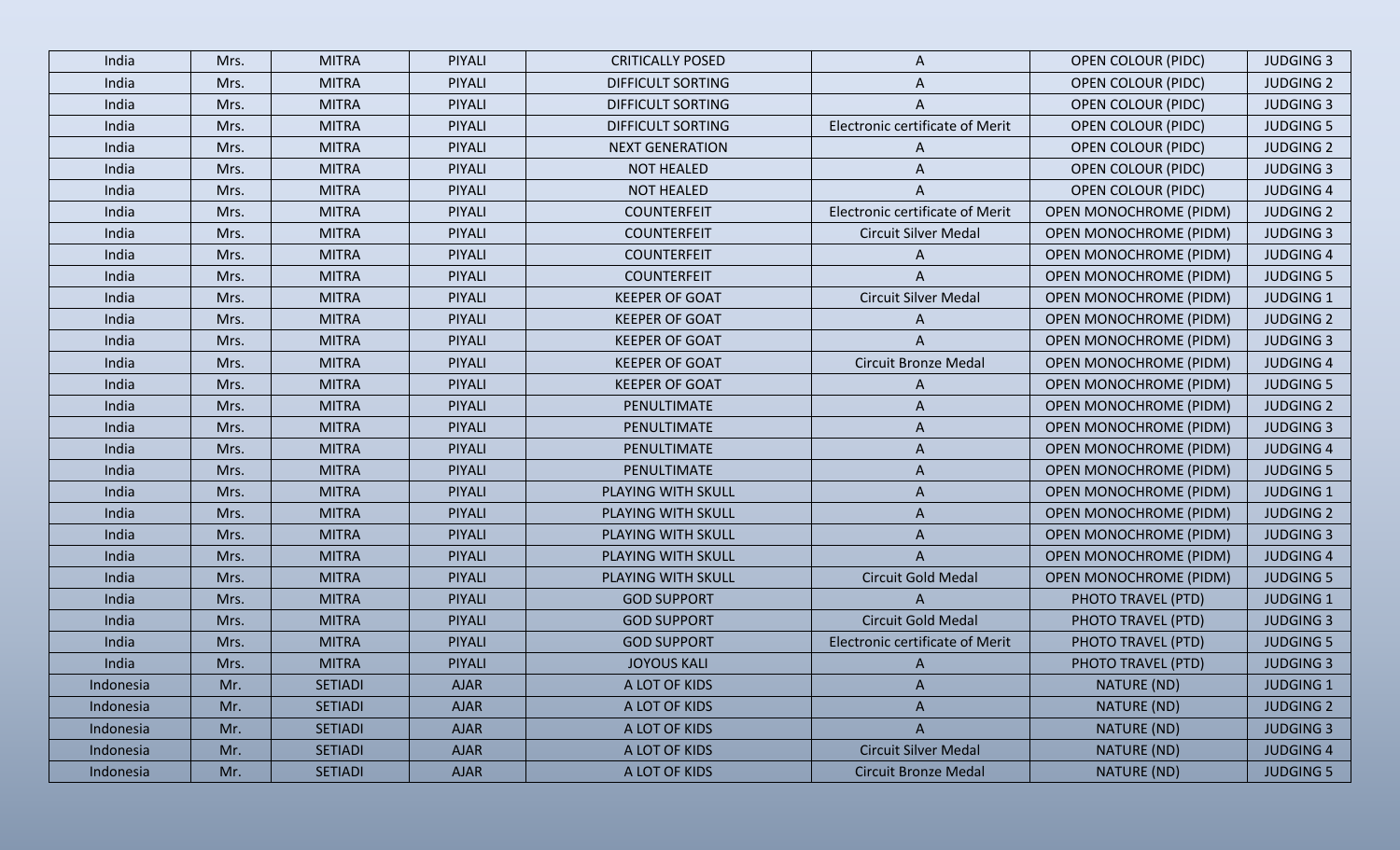| Indonesia | Mr. | <b>SETIADI</b> | <b>AJAR</b> | <b>HAPPY MATTING</b>     | PSA Gold Medal                         | NATURE (ND)                   | <b>JUDGING 1</b> |
|-----------|-----|----------------|-------------|--------------------------|----------------------------------------|-------------------------------|------------------|
| Indonesia | Mr. | <b>SETIADI</b> | <b>AJAR</b> | <b>HAPPY MATTING</b>     | A                                      | NATURE (ND)                   | <b>JUDGING 3</b> |
| Indonesia | Mr. | <b>SETIADI</b> | <b>AJAR</b> | <b>HAPPY MATTING</b>     | A                                      | NATURE (ND)                   | <b>JUDGING 4</b> |
| Indonesia | Mr. | <b>SETIADI</b> | <b>AJAR</b> | <b>HAPPY MATTING</b>     | A                                      | NATURE (ND)                   | <b>JUDGING 5</b> |
| Indonesia | Mr. | <b>SETIADI</b> | <b>AJAR</b> | THE BIG BEAK ON HEAD     | A                                      | NATURE (ND)                   | <b>JUDGING 3</b> |
| Indonesia | Mr. | <b>SETIADI</b> | <b>AJAR</b> | YELLOW KING FISHER       | A                                      | NATURE (ND)                   | <b>JUDGING 1</b> |
| Indonesia | Mr. | <b>SETIADI</b> | <b>AJAR</b> | YELLOW KING FISHER       | PSA Gold Medal                         | NATURE (ND)                   | <b>JUDGING 3</b> |
| Indonesia | Mr. | <b>SETIADI</b> | <b>AJAR</b> | YELLOW KING FISHER       | A                                      | NATURE (ND)                   | <b>JUDGING 4</b> |
| Indonesia | Mr. | <b>SETIADI</b> | <b>AJAR</b> | YELLOW KING FISHER       | A                                      | NATURE (ND)                   | <b>JUDGING 5</b> |
| Indonesia | Mr. | <b>SETIADI</b> | <b>AJAR</b> | <b>CLOWN AND BALLOON</b> | A                                      | <b>OPEN COLOUR (PIDC)</b>     | <b>JUDGING 1</b> |
| Indonesia | Mr. | <b>SETIADI</b> | <b>AJAR</b> | <b>CLOWN AND BALLOON</b> | A                                      | <b>OPEN COLOUR (PIDC)</b>     | <b>JUDGING 2</b> |
| Indonesia | Mr. | <b>SETIADI</b> | <b>AJAR</b> | <b>CLOWN AND BALLOON</b> | A                                      | <b>OPEN COLOUR (PIDC)</b>     | <b>JUDGING 3</b> |
| Indonesia | Mr. | <b>SETIADI</b> | <b>AJAR</b> | <b>CLOWN AND BALLOON</b> | A                                      | <b>OPEN COLOUR (PIDC)</b>     | <b>JUDGING 4</b> |
| Indonesia | Mr. | <b>SETIADI</b> | <b>AJAR</b> | <b>CLOWN AND BALLOON</b> | A                                      | <b>OPEN COLOUR (PIDC)</b>     | <b>JUDGING 5</b> |
| Indonesia | Mr. | <b>SETIADI</b> | <b>AJAR</b> | <b>DRINKING</b>          | A                                      | <b>OPEN COLOUR (PIDC)</b>     | <b>JUDGING 1</b> |
| Indonesia | Mr. | <b>SETIADI</b> | <b>AJAR</b> | <b>DRINKING</b>          | A                                      | <b>OPEN COLOUR (PIDC)</b>     | <b>JUDGING 2</b> |
| Indonesia | Mr. | <b>SETIADI</b> | <b>AJAR</b> | <b>DRINKING</b>          | Electronic certificate of Merit        | <b>OPEN COLOUR (PIDC)</b>     | <b>JUDGING 3</b> |
| Indonesia | Mr. | <b>SETIADI</b> | <b>AJAR</b> | <b>DRINKING</b>          | A                                      | <b>OPEN COLOUR (PIDC)</b>     | <b>JUDGING 4</b> |
| Indonesia | Mr. | <b>SETIADI</b> | <b>AJAR</b> | <b>DRINKING</b>          | A                                      | <b>OPEN COLOUR (PIDC)</b>     | <b>JUDGING 5</b> |
| Indonesia | Mr. | <b>SETIADI</b> | <b>AJAR</b> | <b>GEISHA</b>            | A                                      | <b>OPEN COLOUR (PIDC)</b>     | <b>JUDGING 3</b> |
| Indonesia | Mr. | <b>SETIADI</b> | <b>AJAR</b> | <b>GEISHA</b>            | A                                      | <b>OPEN COLOUR (PIDC)</b>     | <b>JUDGING 4</b> |
| Indonesia | Mr. | <b>SETIADI</b> | <b>AJAR</b> | <b>GEISHA</b>            | A                                      | <b>OPEN COLOUR (PIDC)</b>     | <b>JUDGING 5</b> |
| Indonesia | Mr. | <b>SETIADI</b> | <b>AJAR</b> | CAROLINA1                | A                                      | <b>OPEN MONOCHROME (PIDM)</b> | <b>JUDGING 1</b> |
| Indonesia | Mr. | <b>SETIADI</b> | <b>AJAR</b> | CAROLINA1                | A                                      | <b>OPEN MONOCHROME (PIDM)</b> | <b>JUDGING 4</b> |
| Indonesia | Mr. | <b>SETIADI</b> | <b>AJAR</b> | <b>CAROLINE</b>          | A                                      | <b>OPEN MONOCHROME (PIDM)</b> | <b>JUDGING 1</b> |
| Indonesia | Mr. | <b>SETIADI</b> | <b>AJAR</b> | <b>CAROLINE</b>          | A                                      | <b>OPEN MONOCHROME (PIDM)</b> | <b>JUDGING 2</b> |
| Indonesia | Mr. | <b>SETIADI</b> | <b>AJAR</b> | <b>CAROLINE</b>          | A                                      | <b>OPEN MONOCHROME (PIDM)</b> | <b>JUDGING 4</b> |
| Indonesia | Mr. | <b>SETIADI</b> | <b>AJAR</b> | <b>MISS HIM</b>          | A                                      | <b>OPEN MONOCHROME (PIDM)</b> | <b>JUDGING 2</b> |
| Indonesia | Mr. | <b>SETIADI</b> | <b>AJAR</b> | <b>MISS HIM</b>          | A                                      | OPEN MONOCHROME (PIDM)        | <b>JUDGING 3</b> |
| Indonesia | Mr. | <b>SETIADI</b> | <b>AJAR</b> | MISS HIM                 | $\mathsf{A}$                           | <b>OPEN MONOCHROME (PIDM)</b> | <b>JUDGING 5</b> |
| Indonesia | Mr. | <b>SETIADI</b> | <b>AJAR</b> | SITTING GEISHA           | <b>Electronic certificate of Merit</b> | <b>OPEN MONOCHROME (PIDM)</b> | <b>JUDGING 1</b> |
| Indonesia | Mr. | <b>SETIADI</b> | <b>AJAR</b> | SITTING GEISHA           | A                                      | <b>OPEN MONOCHROME (PIDM)</b> | <b>JUDGING 2</b> |
| Indonesia | Mr. | <b>SETIADI</b> | <b>AJAR</b> | SITTING GEISHA           | $\mathsf{A}$                           | <b>OPEN MONOCHROME (PIDM)</b> | <b>JUDGING 3</b> |
| Indonesia | Mr. | <b>SETIADI</b> | <b>AJAR</b> | <b>BANYUWANGI BEACH</b>  | <b>Circuit Bronze Medal</b>            | PHOTO TRAVEL (PTD)            | <b>JUDGING 1</b> |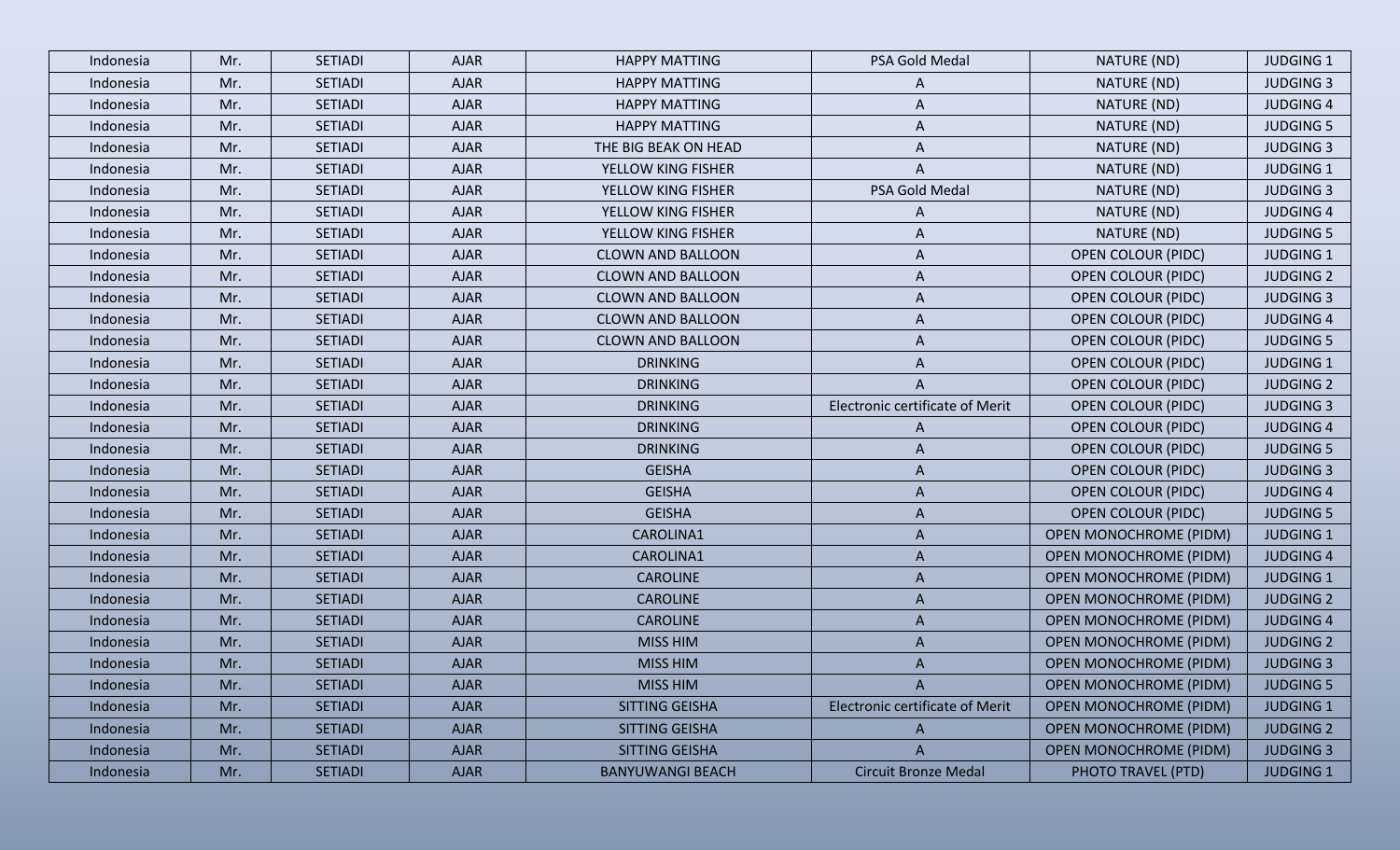| Indonesia | Mr.  | <b>SETIADI</b>    | <b>AJAR</b>     | <b>BANYUWANGI BEACH</b> | A                           | PHOTO TRAVEL (PTD)            | <b>JUDGING 2</b> |
|-----------|------|-------------------|-----------------|-------------------------|-----------------------------|-------------------------------|------------------|
| Indonesia | Mr.  | <b>SETIADI</b>    | <b>AJAR</b>     | <b>BANYUWANGI BEACH</b> | A                           | PHOTO TRAVEL (PTD)            | <b>JUDGING 3</b> |
| Indonesia | Mr.  | <b>SETIADI</b>    | <b>AJAR</b>     | <b>BANYUWANGI BEACH</b> | A                           | PHOTO TRAVEL (PTD)            | <b>JUDGING 4</b> |
| Indonesia | Mr.  | <b>SETIADI</b>    | <b>AJAR</b>     | <b>BANYUWANGI BEACH</b> | <b>Circuit Silver Medal</b> | PHOTO TRAVEL (PTD)            | <b>JUDGING 5</b> |
| Indonesia | Mr.  | <b>SETIADI</b>    | <b>AJAR</b>     | SOME PLACE OF JAKARTA   | A                           | PHOTO TRAVEL (PTD)            | <b>JUDGING 3</b> |
| Indonesia | Mr.  | <b>SETIADI</b>    | <b>AJAR</b>     | THE ESTUARY             | A                           | PHOTO TRAVEL (PTD)            | <b>JUDGING 3</b> |
| Indonesia | Mr.  | <b>SETIADI</b>    | <b>AJAR</b>     | THE ESTUARY             | A                           | PHOTO TRAVEL (PTD)            | <b>JUDGING 5</b> |
| Indonesia | Mr.  | <b>SETIADI</b>    | <b>AJAR</b>     | THE MILKIWAY            | A                           | PHOTO TRAVEL (PTD)            | <b>JUDGING 3</b> |
| Indonesia | Mr.  | <b>SETIADI</b>    | <b>AJAR</b>     | THE MILKIWAY            | A                           | PHOTO TRAVEL (PTD)            | <b>JUDGING 5</b> |
| Italy     | Mr.  | <b>DI PANFILO</b> | <b>VINCENZO</b> | <b>RELAX TIME</b>       | A                           | <b>OPEN COLOUR (PIDC)</b>     | <b>JUDGING 1</b> |
| Italy     | Mr.  | <b>DI PANFILO</b> | <b>VINCENZO</b> | <b>WINDOWS</b>          | A                           | <b>OPEN COLOUR (PIDC)</b>     | <b>JUDGING 1</b> |
| Italy     | Mr.  | <b>DI PANFILO</b> | <b>VINCENZO</b> | <b>BABE IN RED</b>      |                             | <b>OPEN MONOCHROME (PIDM)</b> | <b>JUDGING 1</b> |
| Italy     | Mr.  | <b>DI PANFILO</b> | <b>VINCENZO</b> | MIO FRATELLO            | <b>Circuit Silver Medal</b> | <b>OPEN MONOCHROME (PIDM)</b> | <b>JUDGING 2</b> |
| Italy     | Mr.  | <b>DI PANFILO</b> | <b>VINCENZO</b> | <b>MIO FRATELLO</b>     | A                           | <b>OPEN MONOCHROME (PIDM)</b> | <b>JUDGING 3</b> |
| Italy     | Mr.  | <b>DI PANFILO</b> | <b>VINCENZO</b> | <b>MIO FRATELLO</b>     | A                           | <b>OPEN MONOCHROME (PIDM)</b> | <b>JUDGING 4</b> |
| Italy     | Mr.  | DI PANFILO        | <b>VINCENZO</b> | <b>OCCHI</b>            | A                           | <b>OPEN MONOCHROME (PIDM)</b> | <b>JUDGING 1</b> |
| Italy     | Mr.  | <b>DI PANFILO</b> | <b>VINCENZO</b> | <b>OCCHI</b>            | A                           | <b>OPEN MONOCHROME (PIDM)</b> | <b>JUDGING 2</b> |
| Italy     | Mr.  | <b>DI PANFILO</b> | <b>VINCENZO</b> | <b>OCCHI</b>            | A                           | <b>OPEN MONOCHROME (PIDM)</b> | <b>JUDGING 3</b> |
| Italy     | Mr.  | <b>DI PANFILO</b> | <b>VINCENZO</b> | <b>WARRIORS HILL</b>    | A                           | <b>OPEN MONOCHROME (PIDM)</b> | <b>JUDGING 3</b> |
| Italy     | Mr.  | <b>DI PANFILO</b> | <b>VINCENZO</b> | <b>WARRIORS HILL</b>    | A                           | <b>OPEN MONOCHROME (PIDM)</b> | <b>JUDGING 4</b> |
| Italy     | Mr.  | <b>DI PANFILO</b> | <b>VINCENZO</b> | <b>WARRIORS HILL</b>    | A                           | <b>OPEN MONOCHROME (PIDM)</b> | <b>JUDGING 5</b> |
| Italy     | Mr.  | <b>DI PANFILO</b> | <b>VINCENZO</b> | <b>GHOST VALLEY</b>     | A                           | PHOTO TRAVEL (PTD)            | <b>JUDGING 2</b> |
| Italy     | Mr.  | <b>DI PANFILO</b> | <b>VINCENZO</b> | <b>GHOST VALLEY</b>     | A                           | PHOTO TRAVEL (PTD)            | <b>JUDGING 3</b> |
| Italy     | Mr.  | <b>DI PANFILO</b> | <b>VINCENZO</b> | <b>GHOST VALLEY</b>     |                             | PHOTO TRAVEL (PTD)            | <b>JUDGING 4</b> |
| Italy     | Mr.  | <b>DI PANFILO</b> | <b>VINCENZO</b> | <b>PYRES</b>            | <b>Circuit Silver Medal</b> | PHOTO TRAVEL (PTD)            | <b>JUDGING 1</b> |
| Italy     | Mr.  | <b>DI PANFILO</b> | <b>VINCENZO</b> | <b>PYRES</b>            | A                           | PHOTO TRAVEL (PTD)            | <b>JUDGING 2</b> |
| Italy     | Mr.  | <b>DI PANFILO</b> | <b>VINCENZO</b> | <b>PYRES</b>            | A                           | PHOTO TRAVEL (PTD)            | <b>JUDGING 3</b> |
| Italy     | Mr.  | <b>DI PANFILO</b> | <b>VINCENZO</b> | <b>PYRES</b>            | A                           | PHOTO TRAVEL (PTD)            | <b>JUDGING 5</b> |
| Italy     | Mr.  | <b>DI PANFILO</b> | <b>VINCENZO</b> | <b>WITCH MOUNTAIN</b>   | A                           | PHOTO TRAVEL (PTD)            | <b>JUDGING 1</b> |
| Italy     | Mr.  | <b>DI PANFILO</b> | <b>VINCENZO</b> | <b>WITCH MOUNTAIN</b>   | A                           | PHOTO TRAVEL (PTD)            | <b>JUDGING 2</b> |
| Italy     | Mr.  | <b>DI PANFILO</b> | <b>VINCENZO</b> | <b>WITCH MOUNTAIN</b>   | A                           | PHOTO TRAVEL (PTD)            | <b>JUDGING 3</b> |
| Italy     | Mr.  | <b>DI PANFILO</b> | <b>VINCENZO</b> | <b>WITCH MOUNTAIN</b>   | A                           | PHOTO TRAVEL (PTD)            | <b>JUDGING 5</b> |
| Italy     | Mr.  | DI PANFILO        | <b>VINCENZO</b> | YOUNG PASSENGER         | $\mathsf{A}$                | PHOTO TRAVEL (PTD)            | <b>JUDGING 5</b> |
| Italy     | Mrs. | SANCANDI          | <b>IVANA</b>    | <b>CONTRAST</b>         | $\mathsf{A}$                | NATURE (ND)                   | <b>JUDGING 1</b> |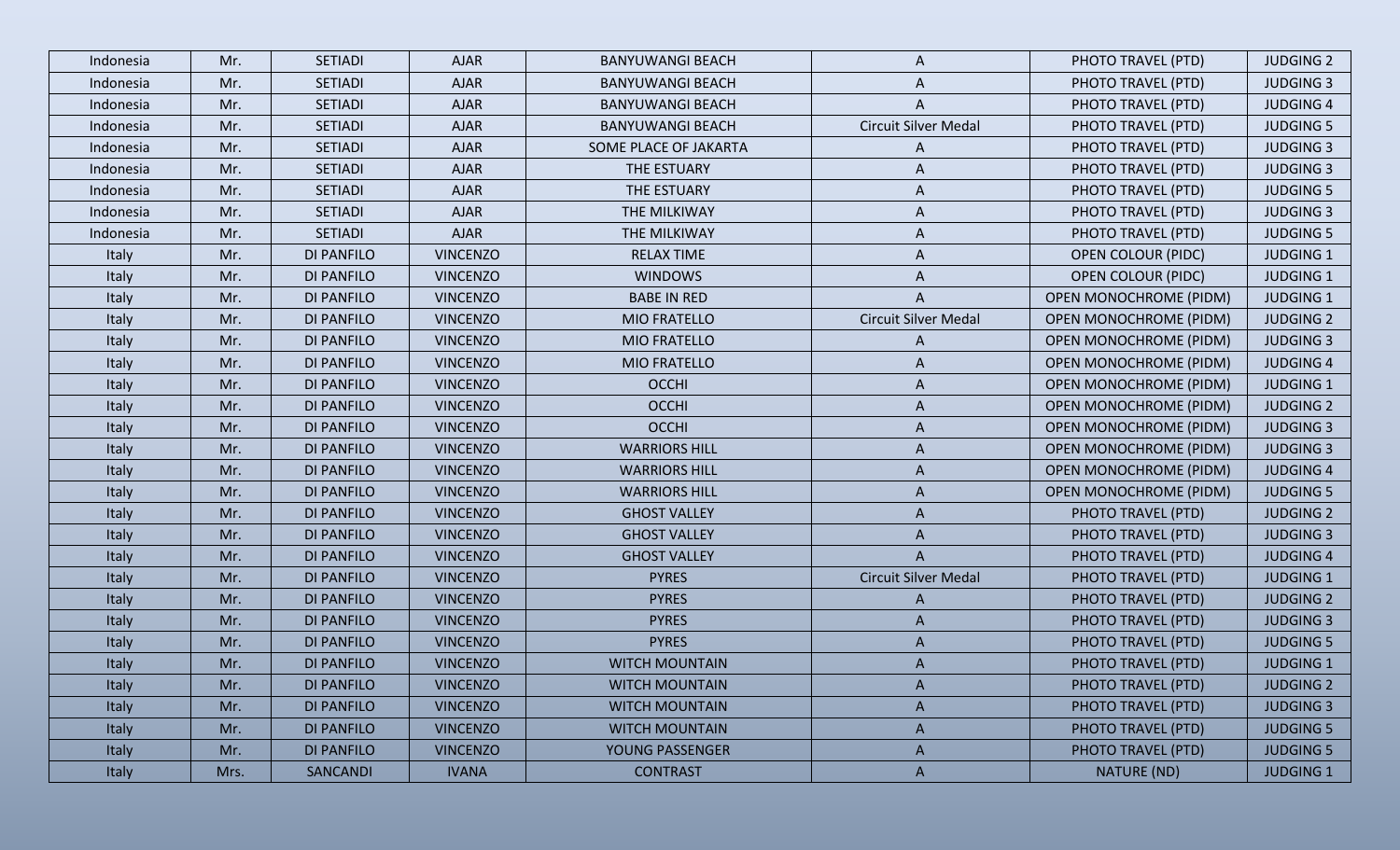| Italy    | Mrs. | SANCANDI        | <b>IVANA</b> | <b>CONTRAST</b>                       | A                               | NATURE (ND)                   | <b>JUDGING 4</b> |
|----------|------|-----------------|--------------|---------------------------------------|---------------------------------|-------------------------------|------------------|
| Italy    | Mrs. | SANCANDI        | <b>IVANA</b> | <b>EARTH AND ICE</b>                  | A                               | NATURE (ND)                   | <b>JUDGING 4</b> |
| Italy    | Mrs. | SANCANDI        | <b>IVANA</b> | THE LAST SNOW                         | A                               | NATURE (ND)                   | <b>JUDGING 4</b> |
| Italy    | Mrs. | SANCANDI        | <b>IVANA</b> | <b>GLANCE</b>                         | A                               | <b>OPEN COLOUR (PIDC)</b>     | <b>JUDGING 1</b> |
| Italy    | Mrs. | SANCANDI        | <b>IVANA</b> | <b>GLANCE</b>                         | A                               | <b>OPEN COLOUR (PIDC)</b>     | <b>JUDGING 2</b> |
| Italy    | Mrs. | SANCANDI        | <b>IVANA</b> | <b>OLD WOMAN</b>                      | A                               | <b>OPEN COLOUR (PIDC)</b>     | <b>JUDGING 1</b> |
| Italy    | Mrs. | SANCANDI        | <b>IVANA</b> | <b>OLD WOMAN</b>                      | A                               | <b>OPEN COLOUR (PIDC)</b>     | <b>JUDGING 2</b> |
| Italy    | Mrs. | SANCANDI        | <b>IVANA</b> | <b>WATER PURIFICATION</b>             | A                               | <b>OPEN COLOUR (PIDC)</b>     | <b>JUDGING 2</b> |
| Italy    | Mrs. | SANCANDI        | <b>IVANA</b> | <b>WATER PURIFICATION</b>             | A                               | <b>OPEN COLOUR (PIDC)</b>     | <b>JUDGING 5</b> |
| Italy    | Mrs. | SANCANDI        | <b>IVANA</b> | AMAL                                  | A                               | <b>OPEN MONOCHROME (PIDM)</b> | <b>JUDGING 1</b> |
| Italy    | Mrs. | SANCANDI        | <b>IVANA</b> | AMAL                                  | A                               | <b>OPEN MONOCHROME (PIDM)</b> | <b>JUDGING 2</b> |
| Italy    | Mrs. | SANCANDI        | <b>IVANA</b> | <b>BEYOND THE GAZA</b>                | A                               | <b>OPEN MONOCHROME (PIDM)</b> | <b>JUDGING 1</b> |
| Italy    | Mrs. | SANCANDI        | <b>IVANA</b> | <b>BEYOND THE GAZA</b>                | A                               | <b>OPEN MONOCHROME (PIDM)</b> | <b>JUDGING 2</b> |
| Italy    | Mrs. | SANCANDI        | <b>IVANA</b> | <b>BEYOND THE GAZA</b>                | A                               | <b>OPEN MONOCHROME (PIDM)</b> | <b>JUDGING 4</b> |
| Italy    | Mrs. | SANCANDI        | <b>IVANA</b> | <b>BEYOND THE GAZA</b>                | A                               | <b>OPEN MONOCHROME (PIDM)</b> | <b>JUDGING 5</b> |
| Italy    | Mrs. | SANCANDI        | <b>IVANA</b> | <b>BHUTANESE GIRL</b>                 | A                               | <b>OPEN MONOCHROME (PIDM)</b> | <b>JUDGING 2</b> |
| Italy    | Mrs. | SANCANDI        | <b>IVANA</b> | <b>BHUTANESE GIRL</b>                 | A                               | <b>OPEN MONOCHROME (PIDM)</b> | <b>JUDGING 4</b> |
| Italy    | Mrs. | SANCANDI        | <b>IVANA</b> | <b>BHUTANESE GIRL</b>                 | A                               | <b>OPEN MONOCHROME (PIDM)</b> | <b>JUDGING 5</b> |
| Italy    | Mrs. | SANCANDI        | <b>IVANA</b> | <b>OLD SAGE</b>                       | Electronic certificate of Merit | <b>OPEN MONOCHROME (PIDM)</b> | <b>JUDGING 1</b> |
| Italy    | Mrs. | SANCANDI        | <b>IVANA</b> | <b>OLD SAGE</b>                       | A                               | <b>OPEN MONOCHROME (PIDM)</b> | <b>JUDGING 2</b> |
| Italy    | Mrs. | SANCANDI        | <b>IVANA</b> | <b>BOAT IN ICE LAGOON</b>             | A                               | PHOTO TRAVEL (PTD)            | <b>JUDGING 1</b> |
| Italy    | Mrs. | SANCANDI        | <b>IVANA</b> | <b>BOAT IN ICE LAGOON</b>             | Electronic certificate of Merit | PHOTO TRAVEL (PTD)            | <b>JUDGING 2</b> |
| Italy    | Mrs. | SANCANDI        | <b>IVANA</b> | <b>BOAT IN ICE LAGOON</b>             | A                               | PHOTO TRAVEL (PTD)            | <b>JUDGING 3</b> |
| Italy    | Mrs. | SANCANDI        | <b>IVANA</b> | <b>CAMPING</b>                        | A                               | PHOTO TRAVEL (PTD)            | <b>JUDGING 1</b> |
| Italy    | Mrs. | SANCANDI        | <b>IVANA</b> | <b>CAMPING</b>                        | A                               | PHOTO TRAVEL (PTD)            | <b>JUDGING 2</b> |
| Italy    | Mrs. | SANCANDI        | <b>IVANA</b> | <b>CAMPING</b>                        | A                               | PHOTO TRAVEL (PTD)            | <b>JUDGING 4</b> |
| Italy    | Mrs. | SANCANDI        | <b>IVANA</b> | MOUNT OF THE WITCH                    | Electronic certificate of Merit | PHOTO TRAVEL (PTD)            | <b>JUDGING 1</b> |
| Italy    | Mrs. | SANCANDI        | <b>IVANA</b> | MOUNT OF THE WITCH                    | A                               | PHOTO TRAVEL (PTD)            | <b>JUDGING 3</b> |
| Italy    | Mrs. | SANCANDI        | <b>IVANA</b> | <b>MOUNT OF THE WITCH</b>             |                                 | PHOTO TRAVEL (PTD)            | <b>JUDGING 4</b> |
| Scotland | Mr.  | <b>MITCHELL</b> | <b>IAN</b>   | <b>GREAT CRESTED GREBE DRYING OFF</b> | A                               | NATURE (ND)                   | <b>JUDGING 3</b> |
| Scotland | Mr.  | <b>MITCHELL</b> | <b>IAN</b>   | <b>GREAT CRESTED GREBE DRYING OFF</b> | A                               | NATURE (ND)                   | <b>JUDGING 4</b> |
| Scotland | Mr.  | <b>MITCHELL</b> | <b>IAN</b>   | MALE CHAFFINCH RUNNING UP BRANCH      | A                               | NATURE (ND)                   | <b>JUDGING 2</b> |
| Scotland | Mr.  | <b>MITCHELL</b> | <b>IAN</b>   | MALE KESTREL PRESENTING PREY          | <b>Circuit Silver Medal</b>     | NATURE (ND)                   | <b>JUDGING 1</b> |
| Scotland | Mr.  | <b>MITCHELL</b> | <b>IAN</b>   | MALE KESTREL PRESENTING PREY          | $\mathsf{A}$                    | NATURE (ND)                   | <b>JUDGING 2</b> |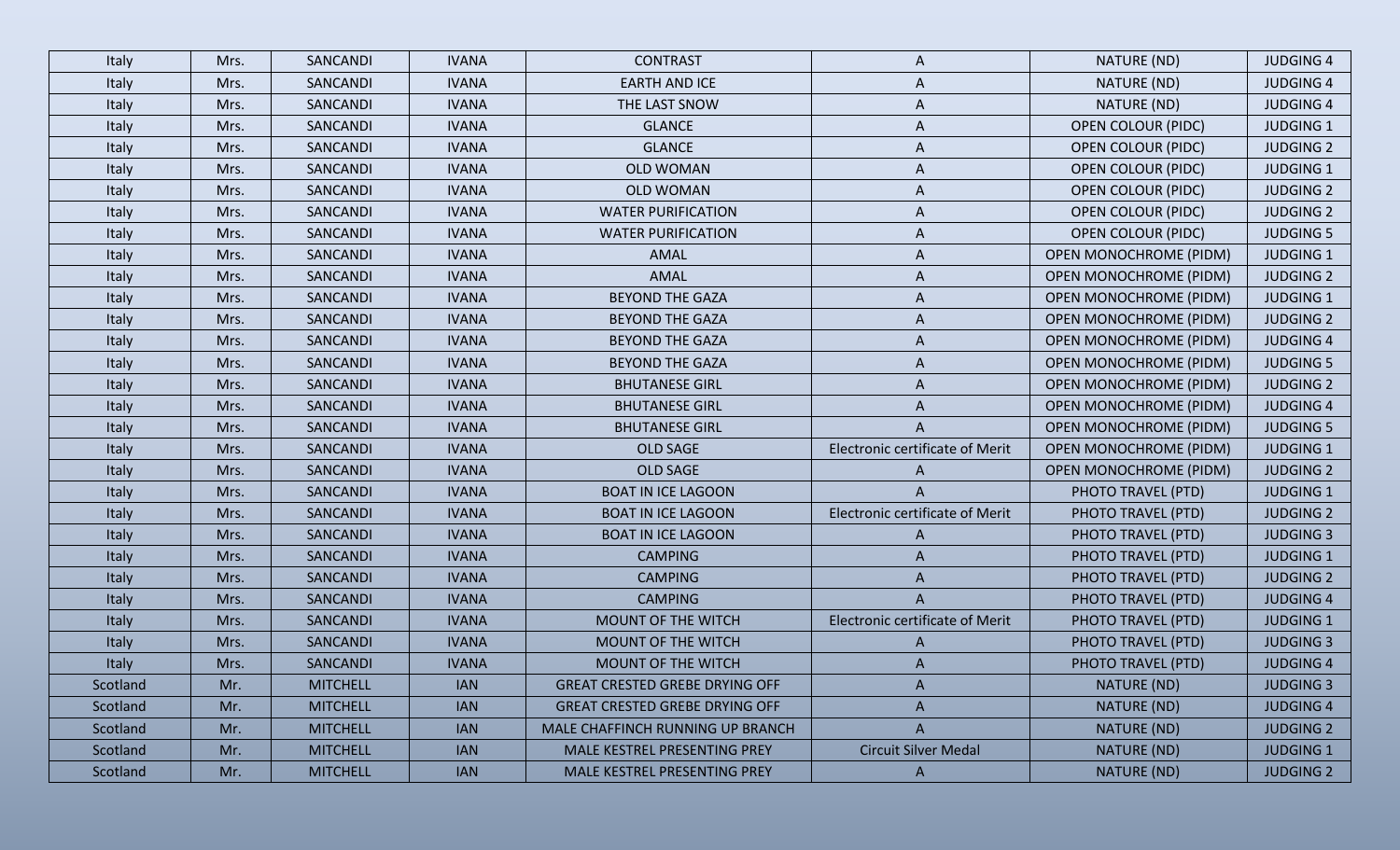| Scotland  | Mr. | <b>MITCHELL</b>    | <b>IAN</b>      | MALE KESTREL PRESENTING PREY     | A                               | NATURE (ND)                   | <b>JUDGING 4</b> |
|-----------|-----|--------------------|-----------------|----------------------------------|---------------------------------|-------------------------------|------------------|
| Scotland  | Mr. | <b>MITCHELL</b>    | <b>IAN</b>      | MALE KESTREL PRESENTING PREY     | A                               | NATURE (ND)                   | <b>JUDGING 5</b> |
| Scotland  | Mr. | <b>MITCHELL</b>    | <b>IAN</b>      | SQUIRREL IN WINTER COAT          | A                               | NATURE (ND)                   | <b>JUDGING 1</b> |
| Scotland  | Mr. | <b>MITCHELL</b>    | <b>IAN</b>      | SQUIRREL IN WINTER COAT          | A                               | NATURE (ND)                   | <b>JUDGING 2</b> |
| Scotland  | Mr. | <b>MITCHELL</b>    | <b>IAN</b>      | SQUIRREL IN WINTER COAT          | A                               | NATURE (ND)                   | <b>JUDGING 4</b> |
| Scotland  | Mr. | <b>MITCHELL</b>    | <b>IAN</b>      | SQUIRREL IN WINTER COAT          | A                               | NATURE (ND)                   | <b>JUDGING 5</b> |
| Serbia    | Mr. | <b>MILOVANOVIC</b> | <b>BORISLAV</b> | <b>ISLAND 0385 W2</b>            | A                               | <b>OPEN MONOCHROME (PIDM)</b> | <b>JUDGING 5</b> |
| Serbia    | Mr. | <b>MILOVANOVIC</b> | <b>BORISLAV</b> | RISOUL <sub>13</sub>             | A                               | <b>OPEN MONOCHROME (PIDM)</b> | <b>JUDGING 3</b> |
| Singapore | Ms. | <b>TAN</b>         | <b>LEE ENG</b>  | <b>ORIENTAL HONEY BUZZARD 49</b> | A                               | NATURE (ND)                   | <b>JUDGING 1</b> |
| Singapore | Ms. | <b>TAN</b>         | LEE ENG         | <b>ORIENTAL HONEY BUZZARD 49</b> | A                               | NATURE (ND)                   | <b>JUDGING 3</b> |
| Singapore | Ms. | <b>TAN</b>         | LEE ENG         | <b>ANGEL AND HORSE 19</b>        | A                               | <b>OPEN COLOUR (PIDC)</b>     | <b>JUDGING 3</b> |
| Singapore | Ms. | <b>TAN</b>         | <b>LEE ENG</b>  | <b>ANGEL AND HORSE 19</b>        | Electronic certificate of Merit | <b>OPEN COLOUR (PIDC)</b>     | <b>JUDGING 4</b> |
| Singapore | Ms. | <b>TAN</b>         | <b>LEE ENG</b>  | <b>CHOMPHUNUT 1</b>              | <b>Circuit Bronze Medal</b>     | <b>OPEN COLOUR (PIDC)</b>     | <b>JUDGING 1</b> |
| Singapore | Ms. | <b>TAN</b>         | <b>LEE ENG</b>  | <b>CHOMPHUNUT 1</b>              | A                               | <b>OPEN COLOUR (PIDC)</b>     | <b>JUDGING 2</b> |
| Singapore | Ms. | <b>TAN</b>         | <b>LEE ENG</b>  | <b>CHOMPHUNUT 1</b>              | A                               | <b>OPEN COLOUR (PIDC)</b>     | <b>JUDGING 3</b> |
| Singapore | Ms. | <b>TAN</b>         | <b>LEE ENG</b>  | <b>CHOMPHUNUT 1</b>              | Electronic certificate of Merit | <b>OPEN COLOUR (PIDC)</b>     | <b>JUDGING 5</b> |
| Singapore | Ms. | <b>TAN</b>         | <b>LEE ENG</b>  | <b>FUTURISTIC 9</b>              | A                               | <b>OPEN COLOUR (PIDC)</b>     | <b>JUDGING 4</b> |
| Singapore | Ms. | <b>TAN</b>         | LEE ENG         | <b>FUTURISTIC 9</b>              | A                               | <b>OPEN COLOUR (PIDC)</b>     | <b>JUDGING 5</b> |
| Singapore | Ms. | <b>TAN</b>         | <b>LEE ENG</b>  | SUISUI 14                        | A                               | <b>OPEN COLOUR (PIDC)</b>     | <b>JUDGING 1</b> |
| Singapore | Ms. | <b>TAN</b>         | <b>LEE ENG</b>  | SUISUI 14                        | A                               | <b>OPEN COLOUR (PIDC)</b>     | <b>JUDGING 3</b> |
| Singapore | Ms. | <b>TAN</b>         | <b>LEE ENG</b>  | <b>CHOMPHUNUT</b>                | A                               | <b>OPEN MONOCHROME (PIDM)</b> | <b>JUDGING 1</b> |
| Singapore | Ms. | <b>TAN</b>         | LEE ENG         | <b>CHOMPHUNUT</b>                | A                               | <b>OPEN MONOCHROME (PIDM)</b> | <b>JUDGING 3</b> |
| Singapore | Ms. | <b>TAN</b>         | <b>LEE ENG</b>  | <b>CHOMPHUNUT</b>                | Electronic certificate of Merit | <b>OPEN MONOCHROME (PIDM)</b> | <b>JUDGING 4</b> |
| Singapore | Ms. | <b>TAN</b>         | <b>LEE ENG</b>  | <b>CHOMPHUNUT</b>                | A                               | <b>OPEN MONOCHROME (PIDM)</b> | <b>JUDGING 5</b> |
| Singapore | Ms. | <b>TAN</b>         | LEE ENG         | <b>EARTHY LILY 7</b>             | A                               | <b>OPEN MONOCHROME (PIDM)</b> | <b>JUDGING 1</b> |
| Singapore | Ms. | <b>TAN</b>         | <b>LEE ENG</b>  | <b>EARTHY LILY 7</b>             | <b>Circuit Bronze Medal</b>     | <b>OPEN MONOCHROME (PIDM)</b> | <b>JUDGING 3</b> |
| Singapore | Ms. | <b>TAN</b>         | <b>LEE ENG</b>  | <b>EARTHY LILY 7</b>             | A                               | <b>OPEN MONOCHROME (PIDM)</b> | <b>JUDGING 5</b> |
| Singapore | Ms. | <b>TAN</b>         | LEE ENG         | <b>FUTURISTIC 5</b>              | A                               | <b>OPEN MONOCHROME (PIDM)</b> | <b>JUDGING 1</b> |
| Singapore | Ms. | <b>TAN</b>         | LEE ENG         | <b>FUTURISTIC 5</b>              | A                               | <b>OPEN MONOCHROME (PIDM)</b> | <b>JUDGING 3</b> |
| Singapore | Ms. | <b>TAN</b>         | LEE ENG         | <b>FUTURISTIC 5</b>              | <b>PSA Gold Medal</b>           | <b>OPEN MONOCHROME (PIDM)</b> | <b>JUDGING 5</b> |
| Singapore | Ms. | <b>TAN</b>         | LEE ENG         | SUISUI 4                         | A                               | <b>OPEN MONOCHROME (PIDM)</b> | <b>JUDGING 1</b> |
| Singapore | Ms. | <b>TAN</b>         | LEE ENG         | SUISUI 4                         | A                               | <b>OPEN MONOCHROME (PIDM)</b> | <b>JUDGING 5</b> |
| Singapore | Ms. | <b>TAN</b>         | LEE ENG         | PACU JAWI 22                     | $\mathsf{A}$                    | PHOTO TRAVEL (PTD)            | <b>JUDGING 1</b> |
| Singapore | Ms. | <b>TAN</b>         | LEE ENG         | PACU JAWI 22                     | $\mathsf{A}$                    | PHOTO TRAVEL (PTD)            | <b>JUDGING 3</b> |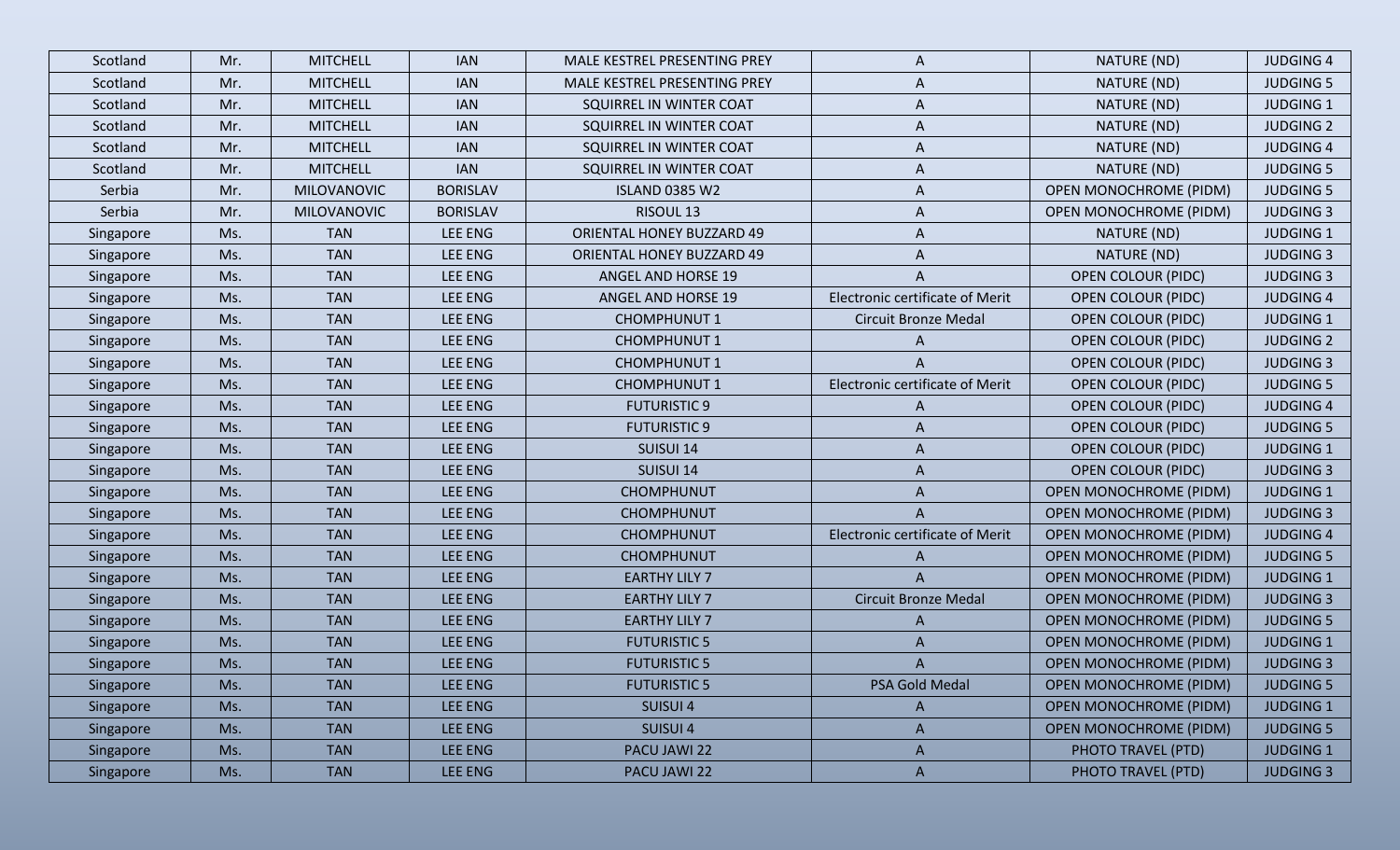| Singapore    | Ms. | <b>TAN</b>             | LEE ENG                         | PACU JAWI 22                     | A                               | PHOTO TRAVEL (PTD)            | <b>JUDGING 4</b> |
|--------------|-----|------------------------|---------------------------------|----------------------------------|---------------------------------|-------------------------------|------------------|
| Singapore    | Ms. | <b>TAN</b>             | LEE ENG                         | <b>SEASIDE FISH MARKET 3</b>     | A                               | PHOTO TRAVEL (PTD)            | <b>JUDGING 1</b> |
| Singapore    | Ms. | <b>TAN</b>             | LEE ENG                         | <b>SEASIDE FISH MARKET 3</b>     | A                               | PHOTO TRAVEL (PTD)            | <b>JUDGING 3</b> |
| Singapore    | Ms. | <b>TAN</b>             | <b>LEE ENG</b>                  | <b>TRADITIONAL GROUNDING 2</b>   | Electronic certificate of Merit | PHOTO TRAVEL (PTD)            | <b>JUDGING 1</b> |
| Singapore    | Ms. | <b>TAN</b>             | LEE ENG                         | <b>TRADITIONAL GROUNDING 2</b>   | A                               | PHOTO TRAVEL (PTD)            | <b>JUDGING 3</b> |
| South Africa | Mr. | <b>WILSON</b>          | <b>DAVID</b>                    | A BIG YAWN                       | A                               | NATURE (ND)                   | <b>JUDGING 1</b> |
| South Africa | Mr. | <b>WILSON</b>          | <b>DAVID</b>                    | A BIG YAWN                       | A                               | NATURE (ND)                   | <b>JUDGING 3</b> |
| South Africa | Mr. | <b>WILSON</b>          | <b>DAVID</b>                    | A BIG YAWN                       | A                               | NATURE (ND)                   | <b>JUDGING 4</b> |
| South Africa | Mr. | <b>WILSON</b>          | <b>DAVID</b>                    | A BIG YAWN                       | A                               | NATURE (ND)                   | <b>JUDGING 5</b> |
| South Africa | Mr. | <b>WILSON</b>          | <b>DAVID</b>                    | <b>VENUS SETTING</b>             | A                               | NATURE (ND)                   | <b>JUDGING 1</b> |
| South Africa | Mr. | <b>WILSON</b>          | <b>DAVID</b>                    | <b>VENUS SETTING</b>             | A                               | NATURE (ND)                   | <b>JUDGING 4</b> |
| South Africa | Mr. | <b>WILSON</b>          | <b>DAVID</b>                    | <b>VENUS SETTING</b>             | A                               | NATURE (ND)                   | <b>JUDGING 5</b> |
| South Africa | Mr. | <b>WILSON</b>          | <b>DAVID</b>                    | <b>WARTHOG AT DRINK</b>          | A                               | NATURE (ND)                   | <b>JUDGING 3</b> |
| South Africa | Mr. | <b>WILSON</b>          | <b>DAVID</b>                    | <b>CEDERVERG FARM SHOP</b>       | A                               | <b>OPEN COLOUR (PIDC)</b>     | <b>JUDGING 3</b> |
| South Africa | Mr. | <b>WILSON</b>          | <b>DAVID</b>                    | <b>CEDERVERG FARM SHOP</b>       | A                               | <b>OPEN COLOUR (PIDC)</b>     | <b>JUDGING 4</b> |
| South Africa | Mr. | <b>WILSON</b>          | <b>DAVID</b>                    | <b>CEDERVERG FARM SHOP</b>       | A                               | <b>OPEN COLOUR (PIDC)</b>     | <b>JUDGING 5</b> |
| South Africa | Mr. | <b>WILSON</b>          | <b>DAVID</b>                    | <b>WRECK OF THE ZEILA</b>        | A                               | <b>OPEN COLOUR (PIDC)</b>     | <b>JUDGING 1</b> |
| South Africa | Mr. | <b>WILSON</b>          | <b>DAVID</b>                    | <b>WRECK OF THE ZEILA</b>        | A                               | <b>OPEN COLOUR (PIDC)</b>     | <b>JUDGING 2</b> |
| South Africa | Mr. | <b>WILSON</b>          | <b>DAVID</b>                    | <b>WRECK OF THE ZEILA</b>        | A                               | <b>OPEN COLOUR (PIDC)</b>     | <b>JUDGING 5</b> |
| South Africa | Mr. | <b>WILSON</b>          | <b>DAVID</b>                    | <b>CATHEDRAL CLOSE WELLS</b>     | A                               | <b>OPEN MONOCHROME (PIDM)</b> | <b>JUDGING 3</b> |
| South Africa | Mr. | <b>WILSON</b>          | <b>DAVID</b>                    | <b>RHINOS AT NIGHT</b>           | A                               | <b>OPEN MONOCHROME (PIDM)</b> | <b>JUDGING 3</b> |
| South Africa | Mr. | <b>WILSON</b>          | <b>DAVID</b>                    | <b>RHINOS AT NIGHT</b>           | Electronic certificate of Merit | <b>OPEN MONOCHROME (PIDM)</b> | <b>JUDGING 4</b> |
| South Africa | Mr. | <b>WILSON</b>          | <b>DAVID</b>                    | ALEKSANDER NEVSKY CATHEDRAL      | A                               | PHOTO TRAVEL (PTD)            | <b>JUDGING 1</b> |
| South Africa | Mr. | <b>WILSON</b>          | <b>DAVID</b>                    | DUNE 45 SOSSUSVLEI               | A                               | PHOTO TRAVEL (PTD)            | <b>JUDGING 3</b> |
| South Africa | Mr. | <b>WILSON</b>          | <b>DAVID</b>                    | DUNE 45 SOSSUSVLEI               | A                               | PHOTO TRAVEL (PTD)            | <b>JUDGING 4</b> |
| South Africa | Mr. | <b>WILSON</b>          | <b>DAVID</b>                    | NYHAVN DOCKS DSC01410            | A                               | PHOTO TRAVEL (PTD)            | <b>JUDGING 1</b> |
| South Africa | Mr. | <b>WILSON</b>          | <b>DAVID</b>                    | NYHAVN DOCKS DSC01410            | A                               | PHOTO TRAVEL (PTD)            | <b>JUDGING 2</b> |
| South Africa | Mr. | <b>WILSON</b>          | <b>DAVID</b>                    | NYHAVN DOCKS DSC01410            | A                               | PHOTO TRAVEL (PTD)            | <b>JUDGING 3</b> |
| South Africa | Mr. | <b>WILSON</b>          | <b>DAVID</b>                    | NYHAVN DOCKS DSC01410            | A                               | PHOTO TRAVEL (PTD)            | <b>JUDGING 4</b> |
| South Africa | Mr. | <b>WILSON</b>          | <b>DAVID</b>                    | PRAGUES CHARLES BRIDGE IN WINTER | A                               | PHOTO TRAVEL (PTD)            | <b>JUDGING 3</b> |
| South Africa | Mr. | <b>WILSON</b>          | <b>DAVID</b>                    | PRAGUES CHARLES BRIDGE IN WINTER | $\mathsf{A}$                    | PHOTO TRAVEL (PTD)            | <b>JUDGING 4</b> |
| Spain        | Mr. | <b>HIGUERAS GARCIA</b> | <b>JUAN</b><br><b>FRANCISCO</b> | <b>LA TERRAZA</b>                | $\mathsf{A}$                    | <b>OPEN COLOUR (PIDC)</b>     | <b>JUDGING 4</b> |
| Spain        | Mr. | <b>HIGUERAS GARCIA</b> | <b>JUAN</b><br><b>FRANCISCO</b> | <b>MANZANA MUSICAL</b>           | Electronic certificate of Merit | <b>OPEN COLOUR (PIDC)</b>     | <b>JUDGING 1</b> |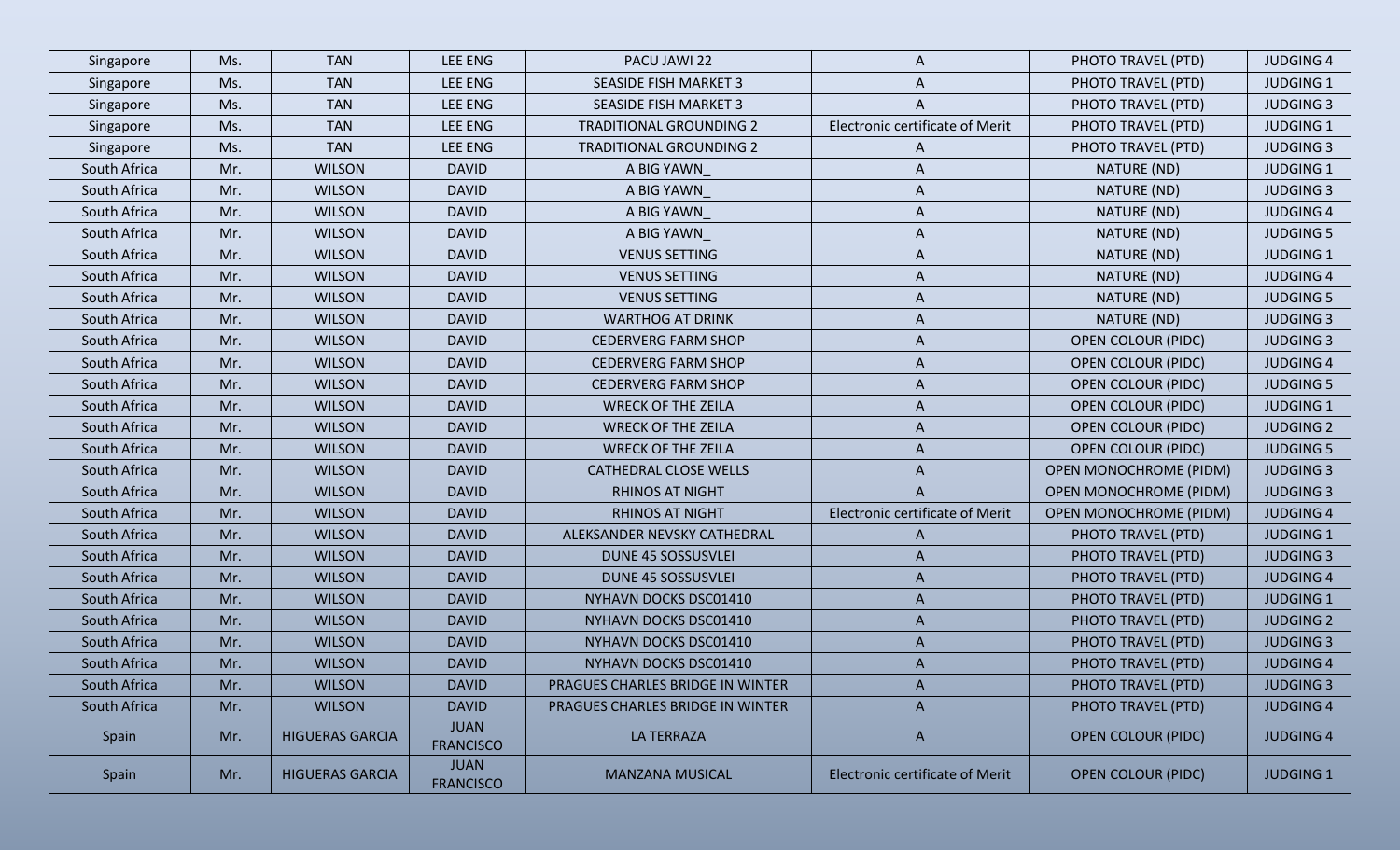| Spain | Mr. | <b>HIGUERAS GARCIA</b>            | <b>JUAN</b><br><b>FRANCISCO</b> | <b>MANZANA MUSICAL</b>        | A                           | <b>OPEN COLOUR (PIDC)</b>     | <b>JUDGING 3</b> |
|-------|-----|-----------------------------------|---------------------------------|-------------------------------|-----------------------------|-------------------------------|------------------|
| Spain | Mr. | <b>HIGUERAS GARCIA</b>            | <b>JUAN</b><br><b>FRANCISCO</b> | CAMINANDO POR LA VIA          | A                           | <b>OPEN MONOCHROME (PIDM)</b> | <b>JUDGING 2</b> |
| Spain | Mr. | <b>HIGUERAS GARCIA</b>            | <b>JUAN</b><br><b>FRANCISCO</b> | <b>GENARO</b>                 | A                           | <b>OPEN MONOCHROME (PIDM)</b> | <b>JUDGING 1</b> |
| Spain | Mr. | <b>HIGUERAS GARCIA</b>            | <b>JUAN</b><br><b>FRANCISCO</b> | <b>GENARO</b>                 | A                           | <b>OPEN MONOCHROME (PIDM)</b> | <b>JUDGING 2</b> |
| Spain | Mr. | <b>HIGUERAS GARCIA</b>            | <b>JUAN</b><br><b>FRANCISCO</b> | <b>GENARO</b>                 | $\mathsf{A}$                | <b>OPEN MONOCHROME (PIDM)</b> | <b>JUDGING 3</b> |
| Spain | Mr. | <b>HIGUERAS GARCIA</b>            | <b>JUAN</b><br><b>FRANCISCO</b> | <b>GENARO</b>                 | A                           | <b>OPEN MONOCHROME (PIDM)</b> | <b>JUDGING 5</b> |
| Spain | Mr. | <b>HIGUERAS GARCIA</b>            | <b>JUAN</b><br><b>FRANCISCO</b> | AMSTERDAM EN BICICLETA        | $\mathsf{A}$                | PHOTO TRAVEL (PTD)            | <b>JUDGING 2</b> |
| Spain | Mr. | <b>HIGUERAS GARCIA</b>            | <b>JUAN</b><br><b>FRANCISCO</b> | AMSTERDAM EN BICICLETA        | $\mathsf{A}$                | PHOTO TRAVEL (PTD)            | <b>JUDGING 4</b> |
| Spain | Mr. | <b>HIGUERAS GARCIA</b>            | <b>JUAN</b><br><b>FRANCISCO</b> | ATARDECER EN EL MOLINO        | $\mathsf{A}$                | PHOTO TRAVEL (PTD)            | <b>JUDGING 2</b> |
| Spain | Mr. | <b>HIGUERAS GARCIA</b>            | <b>JUAN</b><br><b>FRANCISCO</b> | ATARDECER EN EL MOLINO        | $\mathsf{A}$                | PHOTO TRAVEL (PTD)            | <b>JUDGING 3</b> |
| Spain | Mr. | <b>HIGUERAS GARCIA</b>            | <b>JUAN</b><br><b>FRANCISCO</b> | ATARDECER EN EL MOLINO        | <b>Circuit Silver Medal</b> | PHOTO TRAVEL (PTD)            | <b>JUDGING 4</b> |
| Spain | Mr. | <b>HIGUERAS GARCIA</b>            | <b>JUAN</b><br><b>FRANCISCO</b> | <b>CAMBRIDGE POR LA TARDE</b> | $\mathsf{A}$                | PHOTO TRAVEL (PTD)            | <b>JUDGING 1</b> |
| Spain | Mr. | <b>MOLERO</b><br><b>GUTIERREZ</b> | <b>FLORENTINO</b>               | <b>CAMPANILLAS</b>            | $\mathsf{A}$                | <b>OPEN COLOUR (PIDC)</b>     | <b>JUDGING 1</b> |
| Spain | Mr. | <b>MOLERO</b><br><b>GUTIERREZ</b> | <b>FLORENTINO</b>               | <b>CAMPANILLAS</b>            | $\mathsf{A}$                | <b>OPEN COLOUR (PIDC)</b>     | <b>JUDGING 3</b> |
| Spain | Mr. | <b>MOLERO</b><br><b>GUTIERREZ</b> | <b>FLORENTINO</b>               | <b>DUA KUBO</b>               | $\mathsf{A}$                | <b>OPEN COLOUR (PIDC)</b>     | <b>JUDGING 3</b> |
| Spain | Mr. | <b>MOLERO</b><br><b>GUTIERREZ</b> | <b>FLORENTINO</b>               | <b>DUA KUBO</b>               | A                           | <b>OPEN COLOUR (PIDC)</b>     | <b>JUDGING 5</b> |
| Spain | Mr. | <b>MOLERO</b><br><b>GUTIERREZ</b> | <b>FLORENTINO</b>               | LAS CHICAS Y EL PATER         | A                           | <b>OPEN COLOUR (PIDC)</b>     | <b>JUDGING 1</b> |
| Spain | Mr. | <b>MOLERO</b><br><b>GUTIERREZ</b> | <b>FLORENTINO</b>               | LAS CHICAS Y EL PATER         | $\mathsf{A}$                | <b>OPEN COLOUR (PIDC)</b>     | <b>JUDGING 3</b> |
| Spain | Mr. | <b>MOLERO</b><br><b>GUTIERREZ</b> | <b>FLORENTINO</b>               | LAS CHICAS Y EL PATER         | $\mathsf{A}$                | <b>OPEN COLOUR (PIDC)</b>     | <b>JUDGING 4</b> |
| Spain | Mr. | <b>MOLERO</b>                     | <b>FLORENTINO</b>               | LAS CHICAS Y EL PATER         | $\mathsf{A}$                | <b>OPEN COLOUR (PIDC)</b>     | <b>JUDGING 5</b> |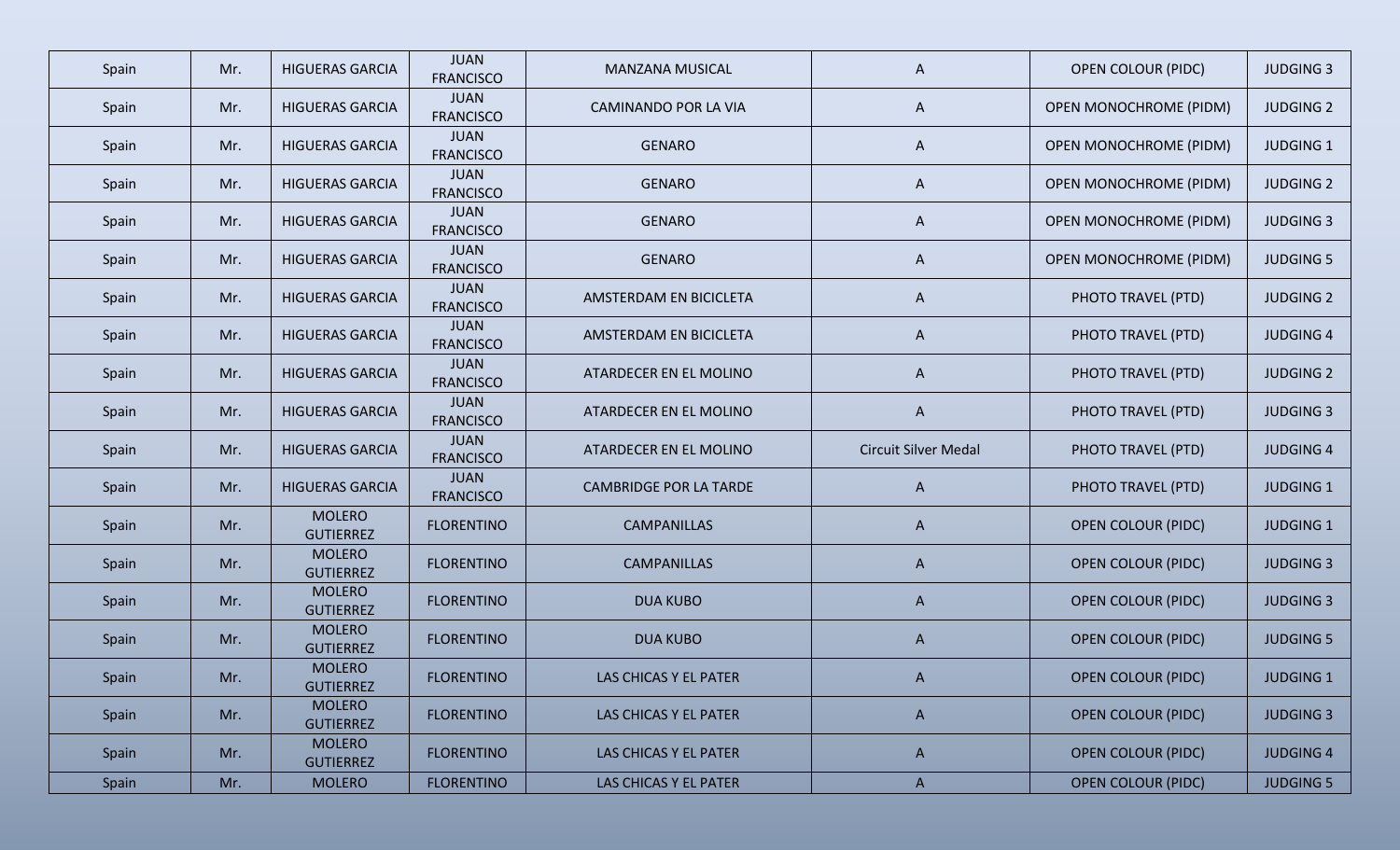|       |     | <b>GUTIERREZ</b>                  |                   |                           |                                 |                               |                  |
|-------|-----|-----------------------------------|-------------------|---------------------------|---------------------------------|-------------------------------|------------------|
| Spain | Mr. | <b>MOLERO</b><br><b>GUTIERREZ</b> | <b>FLORENTINO</b> | <b>RECUPERADO</b>         | A                               | <b>OPEN COLOUR (PIDC)</b>     | <b>JUDGING 1</b> |
| Spain | Mr. | <b>MOLERO</b><br><b>GUTIERREZ</b> | <b>FLORENTINO</b> | <b>RECUPERADO</b>         | Electronic certificate of Merit | <b>OPEN COLOUR (PIDC)</b>     | <b>JUDGING 3</b> |
| Spain | Mr. | <b>MOLERO</b><br><b>GUTIERREZ</b> | <b>FLORENTINO</b> | <b>RECUPERADO</b>         | A                               | <b>OPEN COLOUR (PIDC)</b>     | <b>JUDGING 4</b> |
| Spain | Mr. | <b>MOLERO</b><br><b>GUTIERREZ</b> | <b>FLORENTINO</b> | A DOS PASOS               | A                               | <b>OPEN MONOCHROME (PIDM)</b> | <b>JUDGING 1</b> |
| Spain | Mr. | <b>MOLERO</b><br><b>GUTIERREZ</b> | <b>FLORENTINO</b> | A DOS PASOS               | $\mathsf{A}$                    | <b>OPEN MONOCHROME (PIDM)</b> | <b>JUDGING 4</b> |
| Spain | Mr. | <b>MOLERO</b><br><b>GUTIERREZ</b> | <b>FLORENTINO</b> | A DOS PASOS               | $\mathsf{A}$                    | <b>OPEN MONOCHROME (PIDM)</b> | <b>JUDGING 5</b> |
| Spain | Mr. | <b>MOLERO</b><br><b>GUTIERREZ</b> | <b>FLORENTINO</b> | <b>BEA Y LOS CUADROS</b>  | Electronic certificate of Merit | <b>OPEN MONOCHROME (PIDM)</b> | <b>JUDGING 3</b> |
| Spain | Mr. | <b>MOLERO</b><br><b>GUTIERREZ</b> | <b>FLORENTINO</b> | <b>BEA Y LOS CUADROS</b>  | $\mathsf{A}$                    | <b>OPEN MONOCHROME (PIDM)</b> | <b>JUDGING 5</b> |
| Spain | Mr. | <b>MOLERO</b><br><b>GUTIERREZ</b> | <b>FLORENTINO</b> | LA FOMA DE LA RAZON       | $\mathsf{A}$                    | <b>OPEN MONOCHROME (PIDM)</b> | <b>JUDGING 2</b> |
| Spain | Mr. | <b>MOLERO</b><br><b>GUTIERREZ</b> | <b>FLORENTINO</b> | LA FOMA DE LA RAZON       | $\mathsf{A}$                    | <b>OPEN MONOCHROME (PIDM)</b> | <b>JUDGING 3</b> |
| Spain | Mr. | <b>MOLERO</b><br><b>GUTIERREZ</b> | <b>FLORENTINO</b> | LA FOMA DE LA RAZON       | Electronic certificate of Merit | <b>OPEN MONOCHROME (PIDM)</b> | <b>JUDGING 5</b> |
| Spain | Mr. | <b>MOLERO</b><br><b>GUTIERREZ</b> | <b>FLORENTINO</b> | <b>LINEAS DE LIBERTAD</b> | $\mathsf{A}$                    | <b>OPEN MONOCHROME (PIDM)</b> | <b>JUDGING 1</b> |
| Spain | Mr. | <b>MOLERO</b><br><b>GUTIERREZ</b> | <b>FLORENTINO</b> | <b>LINEAS DE LIBERTAD</b> | $\mathsf{A}$                    | <b>OPEN MONOCHROME (PIDM)</b> | <b>JUDGING 3</b> |
| Spain | Mr. | <b>MOLERO</b><br><b>GUTIERREZ</b> | <b>FLORENTINO</b> | LINEAS DE LIBERTAD        | $\mathsf{A}$                    | <b>OPEN MONOCHROME (PIDM)</b> | <b>JUDGING 5</b> |
| Spain | Mr. | <b>SALINAS D</b><br>ANGLADA       | <b>JOAQUIN</b>    | ANABEL 10                 | $\mathsf{A}$                    | <b>OPEN COLOUR (PIDC)</b>     | <b>JUDGING 1</b> |
| Spain | Mr. | <b>SALINAS D</b><br>ANGLADA       | <b>JOAQUIN</b>    | ANABEL 10                 | Electronic certificate of Merit | <b>OPEN COLOUR (PIDC)</b>     | <b>JUDGING 2</b> |
| Spain | Mr. | <b>SALINAS D</b><br>ANGLADA       | <b>JOAQUIN</b>    | ANABEL 10                 | $\mathsf{A}$                    | <b>OPEN COLOUR (PIDC)</b>     | <b>JUDGING 3</b> |
| Spain | Mr. | <b>SALINAS D</b><br>ANGLADA       | <b>JOAQUIN</b>    | ANABEL 10                 | $\mathsf{A}$                    | <b>OPEN COLOUR (PIDC)</b>     | <b>JUDGING 4</b> |
| Spain | Mr. | <b>SALINAS D</b><br>ANGLADA       | <b>JOAQUIN</b>    | ANABEL 10                 | $\mathsf{A}$                    | <b>OPEN COLOUR (PIDC)</b>     | <b>JUDGING 5</b> |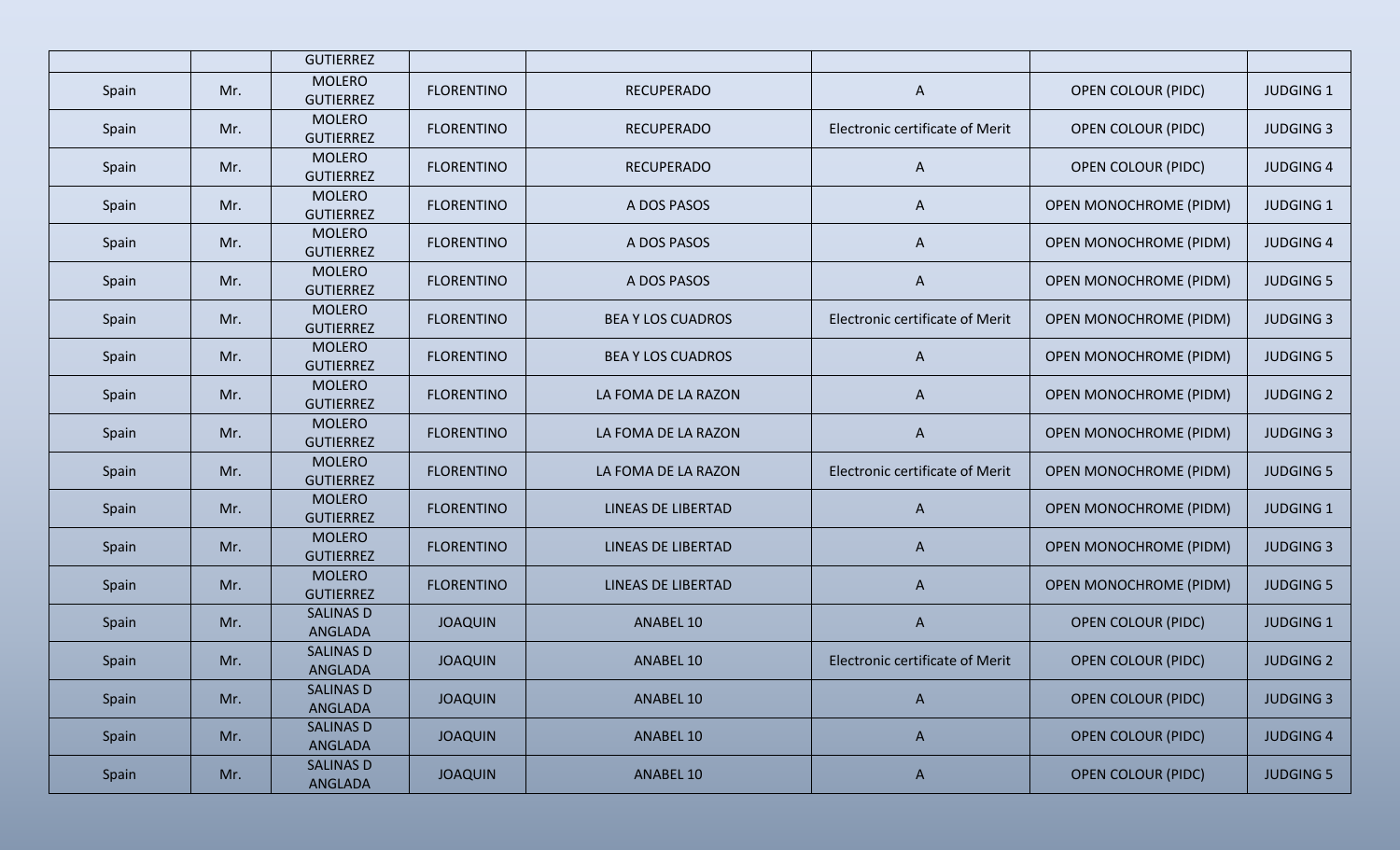| Spain | Mr. | <b>SALINAS D</b><br>ANGLADA | <b>JOAQUIN</b> | <b>IRINA 5</b>    | $\mathsf{A}$       | <b>OPEN COLOUR (PIDC)</b>     | <b>JUDGING 1</b> |
|-------|-----|-----------------------------|----------------|-------------------|--------------------|-------------------------------|------------------|
| Spain | Mr. | <b>SALINAS D</b><br>ANGLADA | <b>JOAQUIN</b> | <b>IRINA 5</b>    | $\mathsf{A}$       | <b>OPEN COLOUR (PIDC)</b>     | <b>JUDGING 2</b> |
| Spain | Mr. | <b>SALINAS D</b><br>ANGLADA | <b>JOAQUIN</b> | <b>IRINA 5</b>    | $\mathsf{A}$       | <b>OPEN COLOUR (PIDC)</b>     | <b>JUDGING 3</b> |
| Spain | Mr. | <b>SALINAS D</b><br>ANGLADA | <b>JOAQUIN</b> | <b>IRINA 5</b>    | $\mathsf{A}$       | <b>OPEN COLOUR (PIDC)</b>     | <b>JUDGING 4</b> |
| Spain | Mr. | <b>SALINAS D</b><br>ANGLADA | <b>JOAQUIN</b> | <b>IRINA 5</b>    | $\mathsf{A}$       | <b>OPEN COLOUR (PIDC)</b>     | <b>JUDGING 5</b> |
| Spain | Mr. | <b>SALINAS D</b><br>ANGLADA | <b>JOAQUIN</b> | LLEGADA A PUERTO  | $\mathsf{A}$       | <b>OPEN COLOUR (PIDC)</b>     | <b>JUDGING 1</b> |
| Spain | Mr. | <b>SALINAS D</b><br>ANGLADA | <b>JOAQUIN</b> | LLEGADA A PUERTO  | $\mathsf{A}$       | <b>OPEN COLOUR (PIDC)</b>     | <b>JUDGING 2</b> |
| Spain | Mr. | <b>SALINAS D</b><br>ANGLADA | <b>JOAQUIN</b> | LLEGADA A PUERTO  | $\mathsf{A}$       | <b>OPEN COLOUR (PIDC)</b>     | <b>JUDGING 3</b> |
| Spain | Mr. | <b>SALINAS D</b><br>ANGLADA | <b>JOAQUIN</b> | LLEGADA A PUERTO  | $\mathsf{A}$       | <b>OPEN COLOUR (PIDC)</b>     | <b>JUDGING 4</b> |
| Spain | Mr. | <b>SALINAS D</b><br>ANGLADA | <b>JOAQUIN</b> | <b>PATRICIA</b>   | Circuit Gold Medal | <b>OPEN COLOUR (PIDC)</b>     | <b>JUDGING 1</b> |
| Spain | Mr. | <b>SALINAS D</b><br>ANGLADA | <b>JOAQUIN</b> | <b>PATRICIA</b>   | $\mathsf{A}$       | <b>OPEN COLOUR (PIDC)</b>     | <b>JUDGING 2</b> |
| Spain | Mr. | <b>SALINAS D</b><br>ANGLADA | <b>JOAQUIN</b> | <b>PATRICIA</b>   | $\mathsf{A}$       | <b>OPEN COLOUR (PIDC)</b>     | <b>JUDGING 4</b> |
| Spain | Mr. | <b>SALINAS D</b><br>ANGLADA | <b>JOAQUIN</b> | <b>PATRICIA</b>   | $\mathsf{A}$       | <b>OPEN COLOUR (PIDC)</b>     | <b>JUDGING 5</b> |
| Spain | Mr. | <b>SALINAS D</b><br>ANGLADA | <b>JOAQUIN</b> | <b>EMOCIONES</b>  | $\mathsf{A}$       | <b>OPEN MONOCHROME (PIDM)</b> | <b>JUDGING 1</b> |
| Spain | Mr. | <b>SALINAS D</b><br>ANGLADA | <b>JOAQUIN</b> | <b>IRINA</b>      | $\mathsf{A}$       | <b>OPEN MONOCHROME (PIDM)</b> | <b>JUDGING 1</b> |
| Spain | Mr. | <b>SALINAS D</b><br>ANGLADA | <b>JOAQUIN</b> | <b>IRINA</b>      | $\mathsf{A}$       | <b>OPEN MONOCHROME (PIDM)</b> | <b>JUDGING 2</b> |
| Spain | Mr. | SALINAS D<br>ANGLADA        | <b>JOAQUIN</b> | <b>IRINA</b>      | $\mathsf{A}$       | <b>OPEN MONOCHROME (PIDM)</b> | <b>JUDGING 3</b> |
| Spain | Mr. | <b>SALINAS D</b><br>ANGLADA | <b>JOAQUIN</b> | <b>IRINA</b>      | $\mathsf{A}$       | <b>OPEN MONOCHROME (PIDM)</b> | <b>JUDGING 4</b> |
| Spain | Mr. | <b>SALINAS D</b><br>ANGLADA | <b>JOAQUIN</b> | <b>MELANCOLIA</b> | $\mathsf{A}$       | <b>OPEN MONOCHROME (PIDM)</b> | <b>JUDGING 1</b> |
| Spain | Mr. | <b>SALINAS D</b>            | <b>JOAQUIN</b> | <b>MELANCOLIA</b> | $\mathsf{A}$       | <b>OPEN MONOCHROME (PIDM)</b> | <b>JUDGING 2</b> |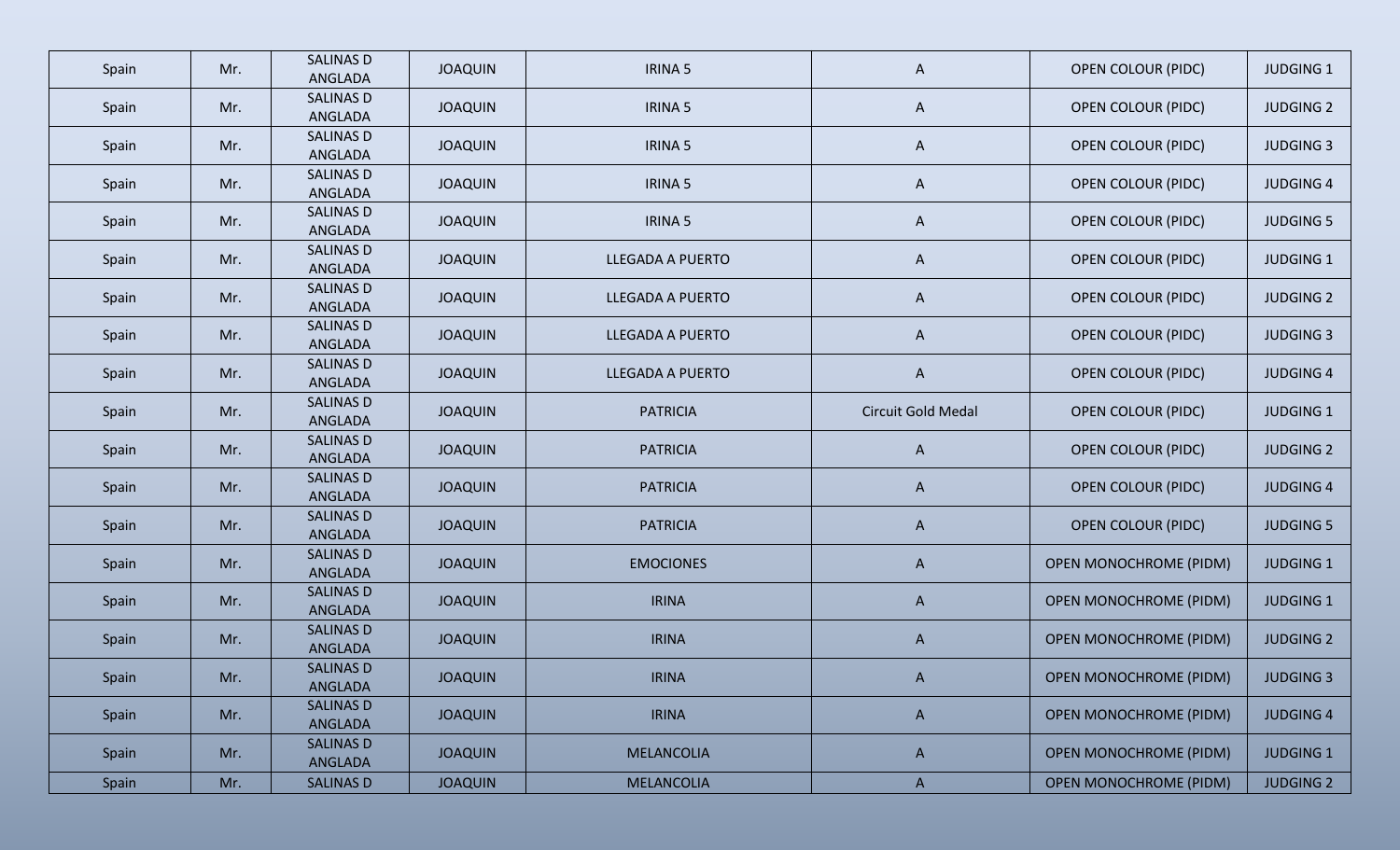|       |     | ANGLADA                     |                |                          |                             |                               |                  |
|-------|-----|-----------------------------|----------------|--------------------------|-----------------------------|-------------------------------|------------------|
| Spain | Mr. | <b>SALINAS D</b><br>ANGLADA | <b>JOAQUIN</b> | MELANCOLIA               | $\mathsf{A}$                | <b>OPEN MONOCHROME (PIDM)</b> | <b>JUDGING 3</b> |
| Spain | Mr. | <b>SALINAS D</b><br>ANGLADA | <b>JOAQUIN</b> | MELANCOLIA               | A                           | <b>OPEN MONOCHROME (PIDM)</b> | <b>JUDGING 4</b> |
| Spain | Mr. | SALINAS D<br>ANGLADA        | <b>JOAQUIN</b> | PILAR                    | A                           | <b>OPEN MONOCHROME (PIDM)</b> | <b>JUDGING 1</b> |
| Spain | Mr. | <b>SALINAS D</b><br>ANGLADA | <b>JOAQUIN</b> | PILAR                    | $\mathsf{A}$                | <b>OPEN MONOCHROME (PIDM)</b> | <b>JUDGING 2</b> |
| Spain | Mr. | <b>SALINAS D</b><br>ANGLADA | <b>JOAQUIN</b> | PILAR                    | $\mathsf{A}$                | <b>OPEN MONOCHROME (PIDM)</b> | <b>JUDGING 3</b> |
| Spain | Mr. | <b>SALINAS D</b><br>ANGLADA | <b>JOAQUIN</b> | PILAR                    | $\mathsf{A}$                | <b>OPEN MONOCHROME (PIDM)</b> | <b>JUDGING 4</b> |
| Spain | Mr. | <b>SALINAS D</b><br>ANGLADA | <b>JOAQUIN</b> | AMANECER ENTRE DOS LUCES | $\mathsf{A}$                | PHOTO TRAVEL (PTD)            | <b>JUDGING 1</b> |
| Spain | Mr. | <b>SALINAS D</b><br>ANGLADA | <b>JOAQUIN</b> | AMANECER ENTRE DOS LUCES | $\mathsf{A}$                | PHOTO TRAVEL (PTD)            | <b>JUDGING 2</b> |
| Spain | Mr. | <b>SALINAS D</b><br>ANGLADA | <b>JOAQUIN</b> | AMANECER ENTRE DOS LUCES | <b>Circuit Bronze Medal</b> | PHOTO TRAVEL (PTD)            | <b>JUDGING 3</b> |
| Spain | Mr. | <b>SALINAS D</b><br>ANGLADA | <b>JOAQUIN</b> | AMANECER ENTRE DOS LUCES | $\mathsf{A}$                | PHOTO TRAVEL (PTD)            | <b>JUDGING 4</b> |
| Spain | Mr. | <b>SALINAS D</b><br>ANGLADA | <b>JOAQUIN</b> | AMANECER ENTRE DOS LUCES | $\mathsf{A}$                | PHOTO TRAVEL (PTD)            | <b>JUDGING 5</b> |
| Spain | Mr. | <b>SALINAS D</b><br>ANGLADA | <b>JOAQUIN</b> | LUCES EN LA NOCHE 3      | $\mathsf{A}$                | PHOTO TRAVEL (PTD)            | <b>JUDGING 1</b> |
| Spain | Mr. | <b>SALINAS D</b><br>ANGLADA | <b>JOAQUIN</b> | LUCES EN LA NOCHE 3      | $\mathsf{A}$                | PHOTO TRAVEL (PTD)            | <b>JUDGING 2</b> |
| Spain | Mr. | <b>SALINAS D</b><br>ANGLADA | <b>JOAQUIN</b> | LUCES EN LA NOCHE 3      | $\mathsf{A}$                | PHOTO TRAVEL (PTD)            | <b>JUDGING 3</b> |
| Spain | Mr. | <b>SALINAS D</b><br>ANGLADA | <b>JOAQUIN</b> | LUCES EN LA NOCHE 3      | $\mathsf{A}$                | PHOTO TRAVEL (PTD)            | <b>JUDGING 4</b> |
| Spain | Mr. | <b>SALINAS D</b><br>ANGLADA | <b>JOAQUIN</b> | <b>NOCHE DE LUNA 5</b>   | $\mathsf{A}$                | PHOTO TRAVEL (PTD)            | <b>JUDGING 1</b> |
| Spain | Mr. | <b>SALINAS D</b><br>ANGLADA | <b>JOAQUIN</b> | <b>NOCHE DE LUNA 5</b>   | $\mathsf{A}$                | PHOTO TRAVEL (PTD)            | <b>JUDGING 2</b> |
| Spain | Mr. | <b>SALINAS D</b><br>ANGLADA | <b>JOAQUIN</b> | <b>NOCHE DE LUNA 5</b>   | $\mathsf{A}$                | PHOTO TRAVEL (PTD)            | <b>JUDGING 3</b> |
| Spain | Mr. | <b>SALINAS D</b><br>ANGLADA | <b>JOAQUIN</b> | <b>NOCHE DE LUNA 5</b>   | $\mathsf{A}$                | PHOTO TRAVEL (PTD)            | <b>JUDGING 4</b> |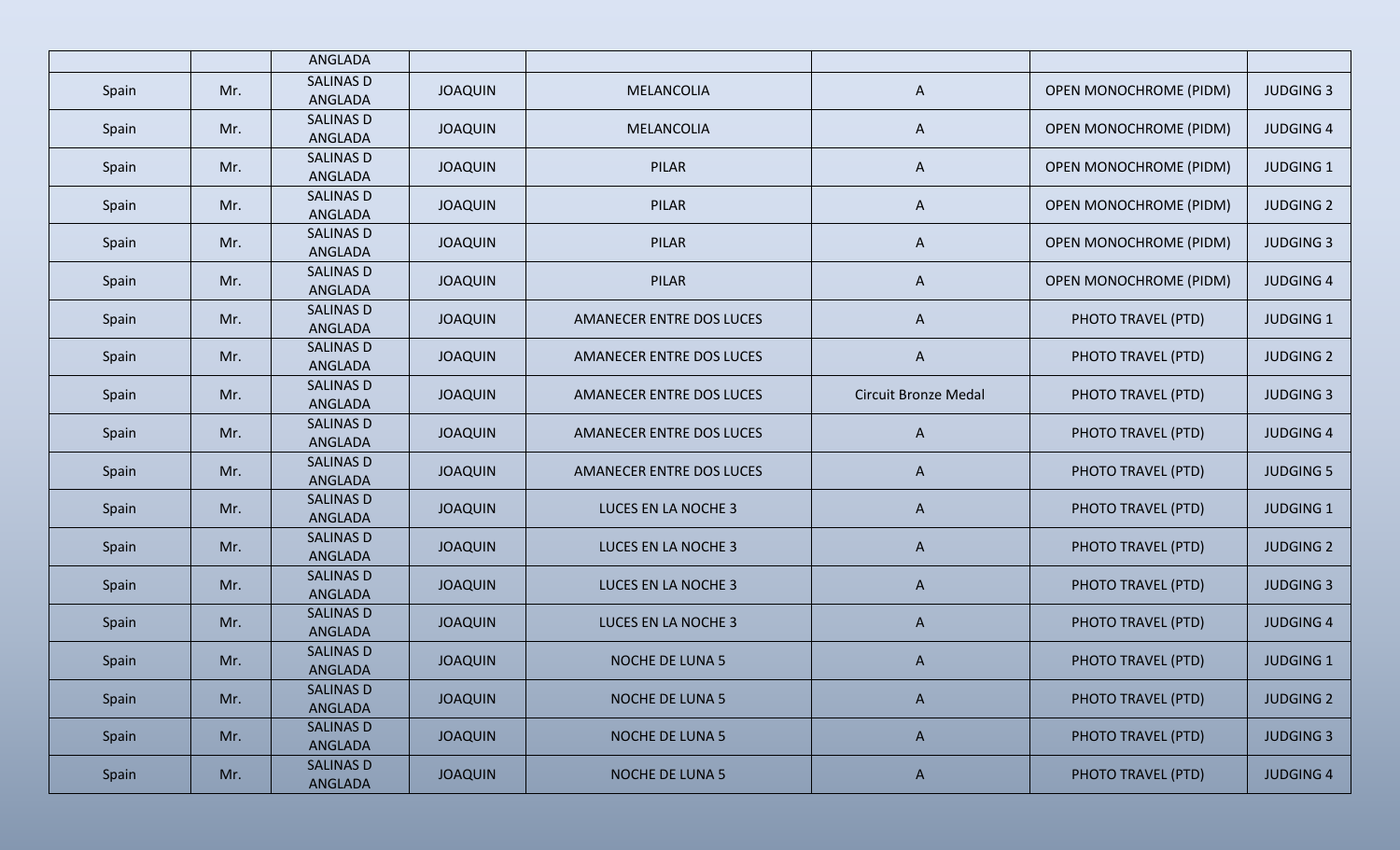| Spain       | Mr. | <b>SALINAS D</b><br>ANGLADA | <b>JOAQUIN</b> | <b>NOCHE DE LUNA 5</b>           | A                               | PHOTO TRAVEL (PTD) | <b>JUDGING 5</b> |
|-------------|-----|-----------------------------|----------------|----------------------------------|---------------------------------|--------------------|------------------|
| Spain       | Mr. | SALINAS D<br>ANGLADA        | <b>JOAQUIN</b> | REFLEJOS AL AMANECER 7           | A                               | PHOTO TRAVEL (PTD) | <b>JUDGING 2</b> |
| Spain       | Mr. | <b>SALINAS D</b><br>ANGLADA | <b>JOAQUIN</b> | REFLEJOS AL AMANECER 7           | A                               | PHOTO TRAVEL (PTD) | <b>JUDGING 3</b> |
| Spain       | Mr. | <b>SALINAS D</b><br>ANGLADA | <b>JOAQUIN</b> | REFLEJOS AL AMANECER 7           | A                               | PHOTO TRAVEL (PTD) | <b>JUDGING 4</b> |
| Spain       | Mr. | <b>SALINAS D</b><br>ANGLADA | <b>JOAQUIN</b> | <b>REFLEJOS AL AMANECER 7</b>    | A                               | PHOTO TRAVEL (PTD) | <b>JUDGING 5</b> |
| Sweden      | Mr. | <b>HOLMBERG</b>             | <b>KENT</b>    | CRAW AND VULTURE 20190521_091215 | A                               | NATURE (ND)        | <b>JUDGING 2</b> |
| Sweden      | Mr. | <b>HOLMBERG</b>             | <b>KENT</b>    | CRAW AND VULTURE 20190521_091215 | A                               | NATURE (ND)        | <b>JUDGING 4</b> |
| Sweden      | Mr. | <b>HOLMBERG</b>             | <b>KENT</b>    | CRAW AND VULTURE 20190521_091215 | A                               | NATURE (ND)        | <b>JUDGING 5</b> |
| Sweden      | Mr. | <b>HOLMBERG</b>             | <b>KENT</b>    | FEMALE LION 20190525_200525      | Electronic certificate of Merit | NATURE (ND)        | <b>JUDGING 1</b> |
| Sweden      | Mr. | <b>HOLMBERG</b>             | <b>KENT</b>    | FEMALE LION 20190525_200525      | A                               | NATURE (ND)        | <b>JUDGING 2</b> |
| Sweden      | Mr. | <b>HOLMBERG</b>             | <b>KENT</b>    | FEMALE LION 20190525 200525      | A                               | NATURE (ND)        | <b>JUDGING 3</b> |
| Sweden      | Mr. | <b>HOLMBERG</b>             | <b>KENT</b>    | FEMALE LION 20190525_200525      | Circuit Gold Medal              | NATURE (ND)        | <b>JUDGING 4</b> |
| Sweden      | Mr. | <b>HOLMBERG</b>             | <b>KENT</b>    | FEMALE LION 20190525_200525      | A                               | NATURE (ND)        | <b>JUDGING 5</b> |
| Sweden      | Mr. | <b>HOLMBERG</b>             | <b>KENT</b>    | GREATER KUDU 20190522_084602     | A                               | NATURE (ND)        | <b>JUDGING 1</b> |
| Sweden      | Mr. | <b>HOLMBERG</b>             | <b>KENT</b>    | WARTHOG FAMILY 20190522 071506   | A                               | NATURE (ND)        | <b>JUDGING 1</b> |
| Sweden      | Mr. | <b>HOLMBERG</b>             | <b>KENT</b>    | WARTHOG FAMILY 20190522_071506   | A                               | NATURE (ND)        | <b>JUDGING 3</b> |
| Sweden      | Mr. | <b>HOLMBERG</b>             | <b>KENT</b>    | WARTHOG FAMILY 20190522_071506   | A                               | NATURE (ND)        | <b>JUDGING 4</b> |
| Sweden      | Mr. | <b>HOLMBERG</b>             | <b>KENT</b>    | WARTHOG FAMILY 20190522_071506   | A                               | NATURE (ND)        | <b>JUDGING 5</b> |
| Switzerland | Mr. | <b>JENZER</b>               | <b>URS</b>     | C1 BASSTOELPEL 6                 | A                               | NATURE (ND)        | <b>JUDGING 2</b> |
| Switzerland | Mr. | <b>JENZER</b>               | <b>URS</b>     | C1 BASSTOELPEL 6                 | A                               | NATURE (ND)        | <b>JUDGING 5</b> |
| Switzerland | Mr. | <b>JENZER</b>               | <b>URS</b>     | C2 OKAVANGO 3 123                | A                               | NATURE (ND)        | <b>JUDGING 1</b> |
| Switzerland | Mr. | <b>JENZER</b>               | <b>URS</b>     | C2 OKAVANGO 3 123                | A                               | NATURE (ND)        | <b>JUDGING 2</b> |
| Switzerland | Mr. | <b>JENZER</b>               | <b>URS</b>     | C2 OKAVANGO 3 123                | Electronic certificate of Merit | NATURE (ND)        | <b>JUDGING 3</b> |
| Switzerland | Mr. | <b>JENZER</b>               | <b>URS</b>     | C2 OKAVANGO 3 123                | A                               | NATURE (ND)        | <b>JUDGING 4</b> |
| Switzerland | Mr. | <b>JENZER</b>               | <b>URS</b>     | C2 OKAVANGO 3 123                | A                               | NATURE (ND)        | <b>JUDGING 5</b> |
| Switzerland | Mr. | <b>JENZER</b>               | <b>URS</b>     | C3 OKAVANGO 3 041                | $\mathsf{A}$                    | NATURE (ND)        | <b>JUDGING 1</b> |
| Switzerland | Mr. | <b>JENZER</b>               | <b>URS</b>     | C3 OKAVANGO 3041                 | <b>Circuit Bronze Medal</b>     | NATURE (ND)        | <b>JUDGING 2</b> |
| Switzerland | Mr. | <b>JENZER</b>               | <b>URS</b>     | C3 OKAVANGO 3041                 | $\mathsf{A}$                    | NATURE (ND)        | <b>JUDGING 3</b> |
| Switzerland | Mr. | <b>JENZER</b>               | <b>URS</b>     | C3 OKAVANGO 3041                 | $\mathsf{A}$                    | NATURE (ND)        | <b>JUDGING 5</b> |
| Switzerland | Mr. | <b>JENZER</b>               | <b>URS</b>     | C4 BASSTOELPEL 18                | $\mathsf{A}$                    | NATURE (ND)        | <b>JUDGING 1</b> |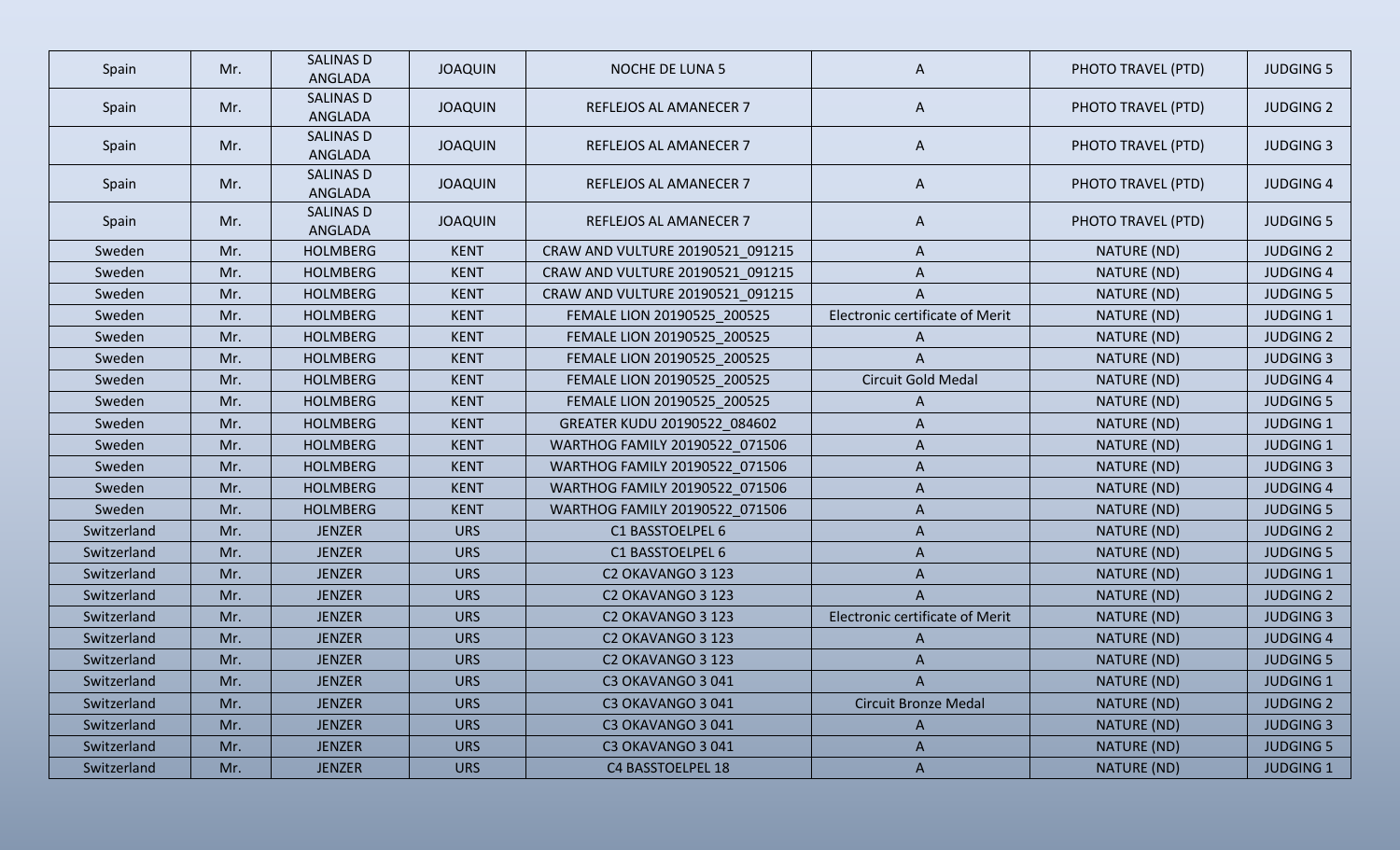| Switzerland | Mr. | <b>JENZER</b> | <b>URS</b>   | C4 BASSTOELPEL 18               | A                                      | NATURE (ND)                   | <b>JUDGING 3</b> |
|-------------|-----|---------------|--------------|---------------------------------|----------------------------------------|-------------------------------|------------------|
| Switzerland | Mr. | <b>JENZER</b> | <b>URS</b>   | C4 BASSTOELPEL 18               | A                                      | NATURE (ND)                   | <b>JUDGING 5</b> |
| Switzerland | Mr. | <b>JENZER</b> | <b>URS</b>   | <b>B1 AFRICANA 1</b>            | A                                      | <b>OPEN COLOUR (PIDC)</b>     | <b>JUDGING 1</b> |
| Switzerland | Mr. | <b>JENZER</b> | <b>URS</b>   | <b>B1 AFRICANA 1</b>            | A                                      | <b>OPEN COLOUR (PIDC)</b>     | <b>JUDGING 2</b> |
| Switzerland | Mr. | <b>JENZER</b> | <b>URS</b>   | <b>B2 ARKTIS EISSCHOLLE 2</b>   | A                                      | <b>OPEN COLOUR (PIDC)</b>     | <b>JUDGING 1</b> |
| Switzerland | Mr. | <b>JENZER</b> | <b>URS</b>   | <b>B2 ARKTIS EISSCHOLLE 2</b>   | A                                      | <b>OPEN COLOUR (PIDC)</b>     | <b>JUDGING 5</b> |
| Switzerland | Mr. | <b>JENZER</b> | <b>URS</b>   | <b>B3 CHINA REISTERASSEN 2</b>  | A                                      | <b>OPEN COLOUR (PIDC)</b>     | <b>JUDGING 1</b> |
| Switzerland | Mr. | <b>JENZER</b> | <b>URS</b>   | <b>B3 CHINA REISTERASSEN 2</b>  | A                                      | <b>OPEN COLOUR (PIDC)</b>     | <b>JUDGING 2</b> |
| Switzerland | Mr. | <b>JENZER</b> | <b>URS</b>   | <b>B3 CHINA REISTERASSEN 2</b>  | A                                      | <b>OPEN COLOUR (PIDC)</b>     | <b>JUDGING 3</b> |
| Switzerland | Mr. | <b>JENZER</b> | <b>URS</b>   | <b>D2 VENEDIG REGATTA 3</b>     | A                                      | PHOTO TRAVEL (PTD)            | <b>JUDGING 1</b> |
| Switzerland | Mr. | <b>JENZER</b> | <b>URS</b>   | <b>D2 VENEDIG REGATTA 3</b>     | A                                      | PHOTO TRAVEL (PTD)            | <b>JUDGING 2</b> |
| Switzerland | Mr. | <b>JENZER</b> | <b>URS</b>   | <b>D2 VENEDIG REGATTA 3</b>     | Electronic certificate of Merit        | PHOTO TRAVEL (PTD)            | <b>JUDGING 3</b> |
| Switzerland | Mr. | <b>JENZER</b> | <b>URS</b>   | <b>D2 VENEDIG REGATTA 3</b>     | <b>Electronic certificate of Merit</b> | PHOTO TRAVEL (PTD)            | <b>JUDGING 4</b> |
| Switzerland | Mr. | <b>JENZER</b> | <b>URS</b>   | <b>D2 VENEDIG REGATTA 3</b>     | A                                      | PHOTO TRAVEL (PTD)            | <b>JUDGING 5</b> |
| Switzerland | Mr. | <b>JENZER</b> | <b>URS</b>   | D3 GMA ANTIGUA 6                | A                                      | PHOTO TRAVEL (PTD)            | <b>JUDGING 1</b> |
| Switzerland | Mr. | <b>JENZER</b> | <b>URS</b>   | D3 GMA ANTIGUA 6                | A                                      | PHOTO TRAVEL (PTD)            | <b>JUDGING 3</b> |
| Switzerland | Mr. | <b>JENZER</b> | <b>URS</b>   | D4 VENEDIG CARNEVALE 20         | A                                      | PHOTO TRAVEL (PTD)            | <b>JUDGING 1</b> |
| Switzerland | Mr. | <b>JENZER</b> | <b>URS</b>   | D4 VENEDIG CARNEVALE 20         | A                                      | PHOTO TRAVEL (PTD)            | <b>JUDGING 2</b> |
| Taiwan      | Mr. | <b>CHEN</b>   | <b>CHIDI</b> | <b>ALPINE GALAXY</b>            | A                                      | NATURE (ND)                   | <b>JUDGING 5</b> |
| Taiwan      | Mr. | <b>CHEN</b>   | <b>CHIDI</b> | <b>COLORFUL EARTH SURFACE</b>   | A                                      | NATURE (ND)                   | <b>JUDGING 5</b> |
| Taiwan      | Mr. | <b>CHEN</b>   | <b>CHIDI</b> | PICTURESQUE COASTLINE           | A                                      | NATURE (ND)                   | <b>JUDGING 2</b> |
| Taiwan      | Mr. | <b>CHEN</b>   | <b>CHIDI</b> | PICTURESQUE COASTLINE           | A                                      | NATURE (ND)                   | <b>JUDGING 5</b> |
| Taiwan      | Mr. | <b>CHEN</b>   | <b>CHIDI</b> | <b>BREAK OUT</b>                | <b>Circuit Silver Medal</b>            | <b>OPEN COLOUR (PIDC)</b>     | <b>JUDGING 1</b> |
| Taiwan      | Mr. | <b>CHEN</b>   | <b>CHIDI</b> | <b>BREAK OUT</b>                | <b>Circuit Silver Medal</b>            | <b>OPEN COLOUR (PIDC)</b>     | <b>JUDGING 3</b> |
| Taiwan      | Mr. | <b>CHEN</b>   | <b>CHIDI</b> | <b>BREAK OUT</b>                | $\mathsf{A}$                           | <b>OPEN COLOUR (PIDC)</b>     | <b>JUDGING 4</b> |
| Taiwan      | Mr. | <b>CHEN</b>   | <b>CHIDI</b> | <b>BREAK OUT</b>                | <b>Circuit Bronze Medal</b>            | <b>OPEN COLOUR (PIDC)</b>     | <b>JUDGING 5</b> |
| Taiwan      | Mr. | <b>CHEN</b>   | <b>CHIDI</b> | <b>EXORCISTS FROM THE HELL</b>  | A                                      | <b>OPEN COLOUR (PIDC)</b>     | <b>JUDGING 1</b> |
| Taiwan      | Mr. | <b>CHEN</b>   | <b>CHIDI</b> | <b>EXORCISTS FROM THE HELL</b>  | A                                      | <b>OPEN COLOUR (PIDC)</b>     | <b>JUDGING 2</b> |
| Taiwan      | Mr. | <b>CHEN</b>   | <b>CHIDI</b> | <b>EXORCISTS FROM THE HELL</b>  | A                                      | <b>OPEN COLOUR (PIDC)</b>     | <b>JUDGING 3</b> |
| Taiwan      | Mr. | <b>CHEN</b>   | <b>CHIDI</b> | <b>EXORCISTS FROM THE HELL</b>  | A                                      | <b>OPEN COLOUR (PIDC)</b>     | <b>JUDGING 5</b> |
| Taiwan      | Mr. | <b>CHEN</b>   | <b>CHIDI</b> | EXPLORE THE UNIVERSE AND BEYOND | A                                      | <b>OPEN COLOUR (PIDC)</b>     | <b>JUDGING 3</b> |
| Taiwan      | Mr. | <b>CHEN</b>   | <b>CHIDI</b> | PRINCESS OF THE CASTLE          | A                                      | <b>OPEN COLOUR (PIDC)</b>     | <b>JUDGING 1</b> |
| Taiwan      | Mr. | <b>CHEN</b>   | <b>CHIDI</b> | PRINCESS OF THE CASTLE          | $\mathsf{A}$                           | <b>OPEN COLOUR (PIDC)</b>     | <b>JUDGING 3</b> |
| Taiwan      | Mr. | <b>CHEN</b>   | <b>CHIDI</b> | A HEAVY PUNCH                   | $\mathsf{A}$                           | <b>OPEN MONOCHROME (PIDM)</b> | <b>JUDGING 1</b> |
|             |     |               |              |                                 |                                        |                               |                  |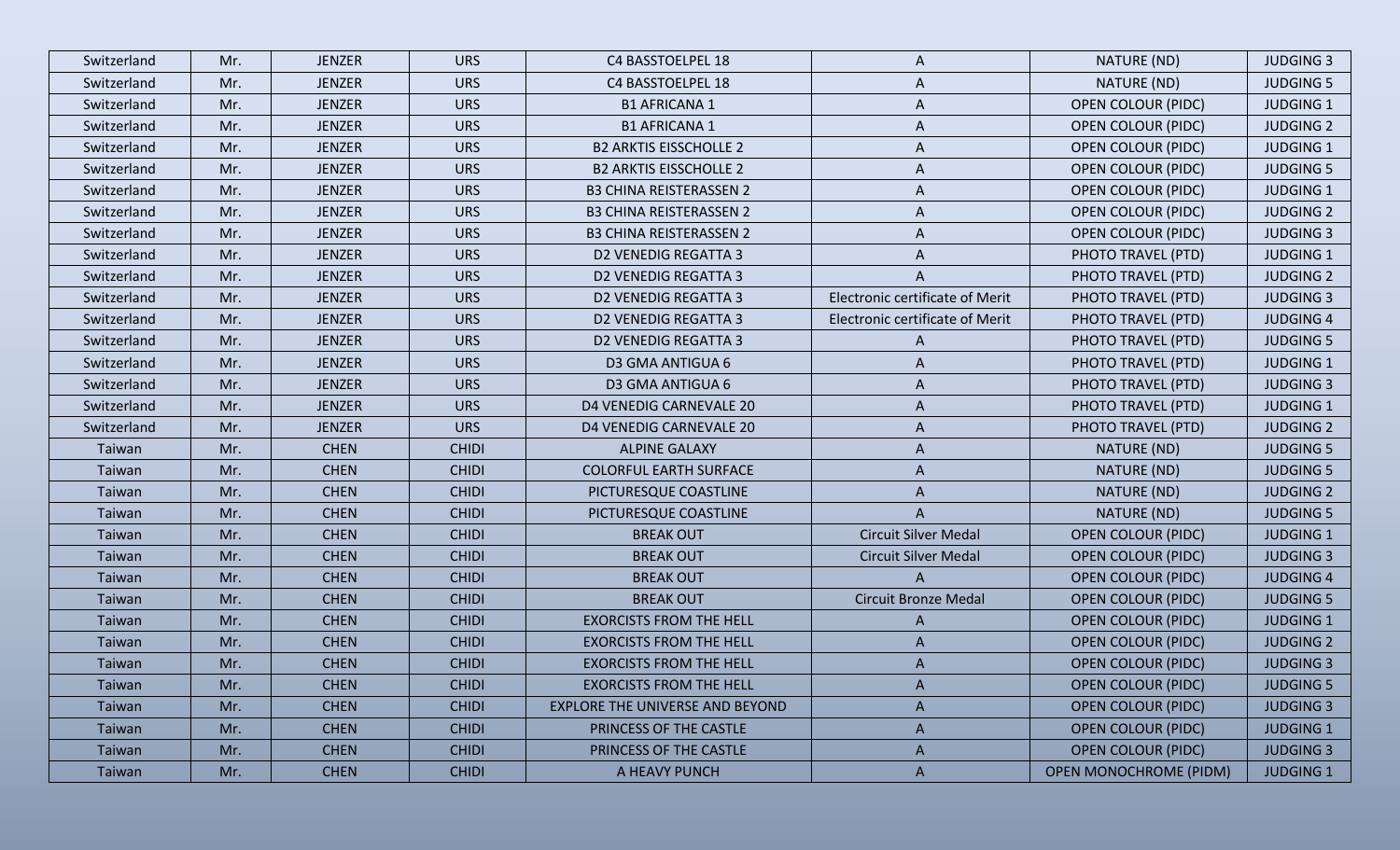| Taiwan                         | Mr. | <b>CHEN</b>       | <b>CHIDI</b> | A HEAVY PUNCH                      | A                                      | <b>OPEN MONOCHROME (PIDM)</b> | <b>JUDGING 2</b> |
|--------------------------------|-----|-------------------|--------------|------------------------------------|----------------------------------------|-------------------------------|------------------|
| Taiwan                         | Mr. | <b>CHEN</b>       | <b>CHIDI</b> | A HEAVY PUNCH                      | Circuit Gold Medal                     | <b>OPEN MONOCHROME (PIDM)</b> | <b>JUDGING 3</b> |
| Taiwan                         | Mr. | <b>CHEN</b>       | <b>CHIDI</b> | A HEAVY PUNCH                      | A                                      | <b>OPEN MONOCHROME (PIDM)</b> | <b>JUDGING 4</b> |
| Taiwan                         | Mr. | <b>CHEN</b>       | <b>CHIDI</b> | A HEAVY PUNCH                      | A                                      | <b>OPEN MONOCHROME (PIDM)</b> | <b>JUDGING 5</b> |
| Taiwan                         | Mr. | <b>CHEN</b>       | <b>CHIDI</b> | A TRAPPED GIANT                    | A                                      | <b>OPEN MONOCHROME (PIDM)</b> | <b>JUDGING 1</b> |
| Taiwan                         | Mr. | <b>CHEN</b>       | <b>CHIDI</b> | A TRAPPED GIANT                    | A                                      | <b>OPEN MONOCHROME (PIDM)</b> | <b>JUDGING 3</b> |
| Taiwan                         | Mr. | <b>CHEN</b>       | <b>CHIDI</b> | A TRAPPED GIANT                    | A                                      | <b>OPEN MONOCHROME (PIDM)</b> | <b>JUDGING 5</b> |
| Taiwan                         | Mr. | <b>CHEN</b>       | <b>CHIDI</b> | MINING IN THE RAIN                 | A                                      | <b>OPEN MONOCHROME (PIDM)</b> | <b>JUDGING 2</b> |
| Taiwan                         | Mr. | <b>CHEN</b>       | <b>CHIDI</b> | MINING IN THE RAIN                 | A                                      | <b>OPEN MONOCHROME (PIDM)</b> | <b>JUDGING 5</b> |
| Taiwan                         | Mr. | <b>CHEN</b>       | <b>CHIDI</b> | <b>TAKE THE LEAD</b>               | A                                      | <b>OPEN MONOCHROME (PIDM)</b> | <b>JUDGING 2</b> |
| Taiwan                         | Mr. | <b>CHEN</b>       | <b>CHIDI</b> | <b>TAKE THE LEAD</b>               | Circuit Bronze Medal                   | <b>OPEN MONOCHROME (PIDM)</b> | <b>JUDGING 5</b> |
| Taiwan                         | Mr. | <b>CHEN</b>       | <b>CHIDI</b> | BEIGANG MAZU CARNIVAL              | A                                      | PHOTO TRAVEL (PTD)            | <b>JUDGING 1</b> |
| Taiwan                         | Mr. | <b>CHEN</b>       | <b>CHIDI</b> | BEIGANG MAZU CARNIVAL              | A                                      | PHOTO TRAVEL (PTD)            | <b>JUDGING 2</b> |
| Taiwan                         | Mr. | <b>CHEN</b>       | <b>CHIDI</b> | <b>BEIGANG MAZU CARNIVAL</b>       | Electronic certificate of Merit        | PHOTO TRAVEL (PTD)            | <b>JUDGING 3</b> |
| Taiwan                         | Mr. | <b>CHEN</b>       | <b>CHIDI</b> | BEIGANG MAZU CARNIVAL              | A                                      | PHOTO TRAVEL (PTD)            | <b>JUDGING 5</b> |
| Taiwan                         | Mr. | <b>CHEN</b>       | <b>CHIDI</b> | <b>BIG DOLL WITH LITTLE HUMANS</b> | A                                      | PHOTO TRAVEL (PTD)            | <b>JUDGING 2</b> |
| Taiwan                         | Mr. | <b>CHEN</b>       | <b>CHIDI</b> | <b>BIG DOLL WITH LITTLE HUMANS</b> | A                                      | PHOTO TRAVEL (PTD)            | <b>JUDGING 4</b> |
| Taiwan                         | Mr. | <b>CHEN</b>       | <b>CHIDI</b> | <b>BIG DOLL WITH LITTLE HUMANS</b> | A                                      | PHOTO TRAVEL (PTD)            | <b>JUDGING 5</b> |
| Taiwan                         | Mr. | <b>CHEN</b>       | <b>CHIDI</b> | <b>OLD CASTLE FIREWORKS</b>        | $\mathsf{A}$                           | PHOTO TRAVEL (PTD)            | <b>JUDGING 1</b> |
| Taiwan                         | Mr. | <b>CHEN</b>       | <b>CHIDI</b> | <b>OLD CASTLE FIREWORKS</b>        | $\mathsf{A}$                           | PHOTO TRAVEL (PTD)            | <b>JUDGING 3</b> |
| Taiwan                         | Mr. | <b>CHEN</b>       | <b>CHIDI</b> | <b>OLD CASTLE FIREWORKS</b>        | PSA Gold Medal                         | PHOTO TRAVEL (PTD)            | <b>JUDGING 4</b> |
| Taiwan                         | Mr. | <b>CHEN</b>       | <b>CHIDI</b> | <b>OLD CASTLE FIREWORKS</b>        | PSA Gold Medal                         | PHOTO TRAVEL (PTD)            | <b>JUDGING 5</b> |
| Taiwan                         | Mr. | <b>CHEN</b>       | <b>CHIDI</b> | <b>TAIWAN GREAT OUTDOORS</b>       | $\mathsf{A}$                           | PHOTO TRAVEL (PTD)            | <b>JUDGING 1</b> |
| Taiwan                         | Mr. | <b>CHEN</b>       | <b>CHIDI</b> | <b>TAIWAN GREAT OUTDOORS</b>       | A                                      | PHOTO TRAVEL (PTD)            | <b>JUDGING 2</b> |
| Taiwan                         | Mr. | <b>CHEN</b>       | <b>CHIDI</b> | <b>TAIWAN GREAT OUTDOORS</b>       | A                                      | PHOTO TRAVEL (PTD)            | <b>JUDGING 3</b> |
| Taiwan                         | Mr. | <b>CHEN</b>       | <b>CHIDI</b> | <b>TAIWAN GREAT OUTDOORS</b>       | A                                      | PHOTO TRAVEL (PTD)            | <b>JUDGING 5</b> |
| <b>United Arab</b><br>Emirates | Mr. | REGHURAJAN        | <b>MANU</b>  | <b>CHEETAHS PLAYING</b>            | $\mathsf{A}$                           | NATURE (ND)                   | <b>JUDGING 1</b> |
| <b>United Arab</b><br>Emirates | Mr. | REGHURAJAN        | <b>MANU</b>  | <b>CHEETAHS PLAYING</b>            | A                                      | NATURE (ND)                   | <b>JUDGING 3</b> |
| <b>United Arab</b><br>Emirates | Mr. | REGHURAJAN        | <b>MANU</b>  | <b>CHEETAHS PLAYING</b>            | $\mathsf{A}$                           | NATURE (ND)                   | <b>JUDGING 5</b> |
| <b>United Arab</b><br>Emirates | Mr. | <b>REGHURAJAN</b> | <b>MANU</b>  | <b>MANTODEA</b>                    | <b>Electronic certificate of Merit</b> | NATURE (ND)                   | <b>JUDGING 4</b> |
| <b>United Arab</b>             | Mr. | <b>REGHURAJAN</b> | <b>MANU</b>  | <b>JOURNEY IN DESERT</b>           | $\mathsf{A}$                           | <b>OPEN COLOUR (PIDC)</b>     | <b>JUDGING 5</b> |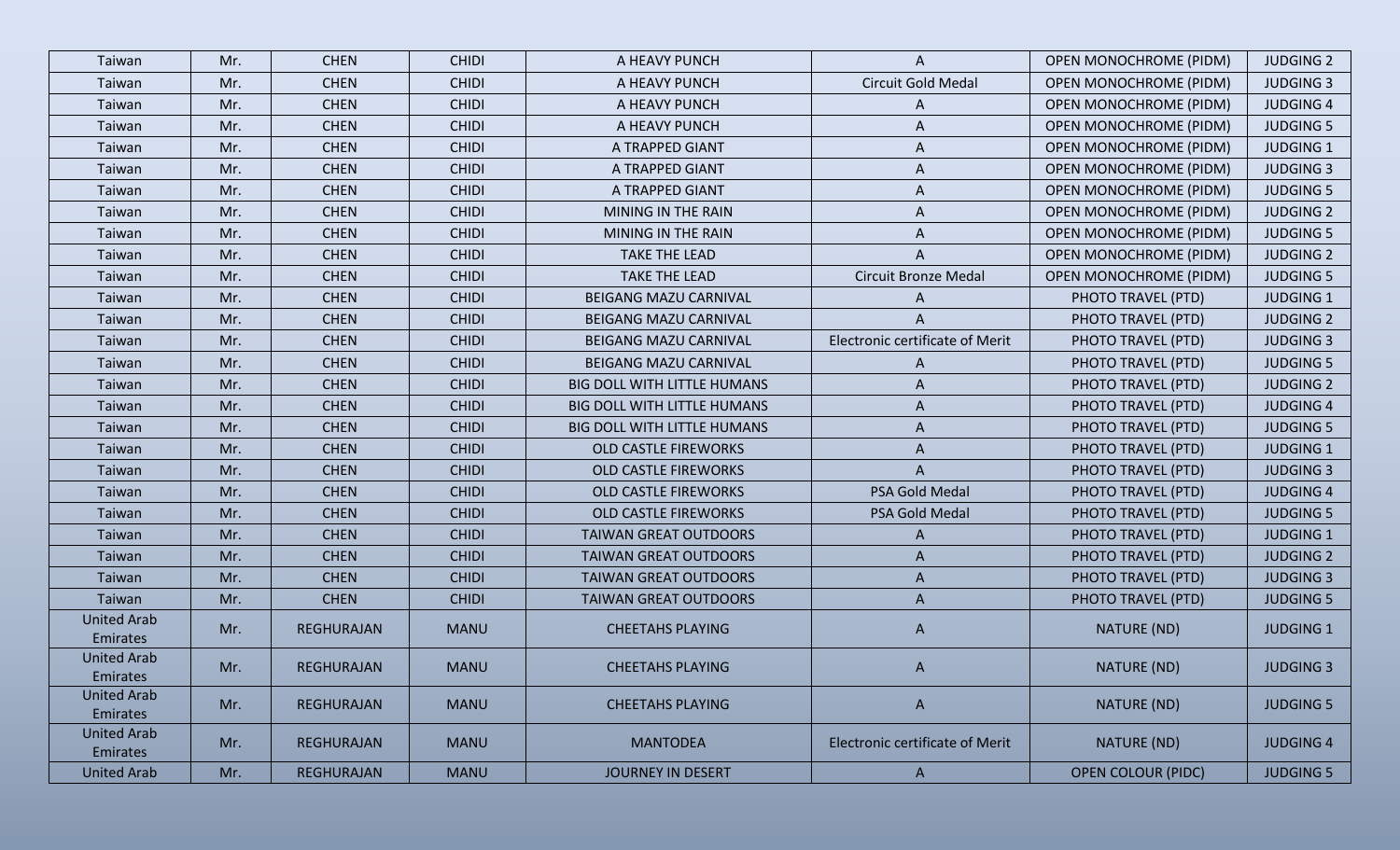| Emirates                       |     |                   |             |                          |                                 |                               |                  |
|--------------------------------|-----|-------------------|-------------|--------------------------|---------------------------------|-------------------------------|------------------|
| <b>United Arab</b><br>Emirates | Mr. | REGHURAJAN        | <b>MANU</b> | SPIDER MEN AT PJ         | A                               | <b>OPEN COLOUR (PIDC)</b>     | <b>JUDGING 2</b> |
| <b>United Arab</b><br>Emirates | Mr. | REGHURAJAN        | <b>MANU</b> | SPIDER MEN AT PJ         | A                               | <b>OPEN COLOUR (PIDC)</b>     | <b>JUDGING 3</b> |
| <b>United Arab</b><br>Emirates | Mr. | REGHURAJAN        | <b>MANU</b> | SPIDER MEN AT PJ         | A                               | <b>OPEN COLOUR (PIDC)</b>     | <b>JUDGING 4</b> |
| <b>United Arab</b><br>Emirates | Mr. | REGHURAJAN        | <b>MANU</b> | SPIDER MEN AT PJ         | A                               | <b>OPEN COLOUR (PIDC)</b>     | <b>JUDGING 5</b> |
| <b>United Arab</b><br>Emirates | Mr. | REGHURAJAN        | <b>MANU</b> | <b>GOING BEYOND</b>      | A                               | <b>OPEN MONOCHROME (PIDM)</b> | <b>JUDGING 2</b> |
| <b>United Arab</b><br>Emirates | Mr. | REGHURAJAN        | <b>MANU</b> | <b>GOING BEYOND</b>      | Electronic certificate of Merit | OPEN MONOCHROME (PIDM)        | <b>JUDGING 3</b> |
| <b>United Arab</b><br>Emirates | Mr. | REGHURAJAN        | <b>MANU</b> | <b>TOWERS OF SHARJAH</b> | $\mathsf{A}$                    | <b>OPEN MONOCHROME (PIDM)</b> | <b>JUDGING 2</b> |
| <b>United Arab</b><br>Emirates | Mr. | REGHURAJAN        | <b>MANU</b> | <b>TOWERS OF SHARJAH</b> | A                               | <b>OPEN MONOCHROME (PIDM)</b> | <b>JUDGING 4</b> |
| <b>United Arab</b><br>Emirates | Mr. | REGHURAJAN        | <b>MANU</b> | <b>TOWERS OF SHARJAH</b> | A                               | <b>OPEN MONOCHROME (PIDM)</b> | <b>JUDGING 5</b> |
| <b>United Arab</b><br>Emirates | Mr. | REGHURAJAN        | <b>MANU</b> | DANCE IN EXPO            | A                               | PHOTO TRAVEL (PTD)            | <b>JUDGING 4</b> |
| <b>United Arab</b><br>Emirates | Mr. | REGHURAJAN        | <b>MANU</b> | <b>EXPO DUBAI</b>        | A                               | PHOTO TRAVEL (PTD)            | <b>JUDGING 2</b> |
| <b>United Arab</b><br>Emirates | Mr. | REGHURAJAN        | <b>MANU</b> | <b>EXPO DUBAI</b>        | A                               | PHOTO TRAVEL (PTD)            | <b>JUDGING 4</b> |
| <b>United Arab</b><br>Emirates | Mr. | REGHURAJAN        | <b>MANU</b> | <b>EXPO DUBAI</b>        | A                               | PHOTO TRAVEL (PTD)            | <b>JUDGING 5</b> |
| <b>United Arab</b><br>Emirates | Mr. | REGHURAJAN        | <b>MANU</b> | <b>SELFIE</b>            | A                               | PHOTO TRAVEL (PTD)            | <b>JUDGING 4</b> |
| <b>United Arab</b><br>Emirates | Mr. | REGHURAJAN        | <b>MANU</b> | <b>SHARJAH MOSQUE</b>    | Electronic certificate of Merit | PHOTO TRAVEL (PTD)            | <b>JUDGING 1</b> |
| <b>United Arab</b><br>Emirates | Mr. | REGHURAJAN        | <b>MANU</b> | <b>SHARJAH MOSQUE</b>    | A                               | PHOTO TRAVEL (PTD)            | <b>JUDGING 2</b> |
| <b>United Arab</b><br>Emirates | Mr. | REGHURAJAN        | <b>MANU</b> | <b>SHARJAH MOSQUE</b>    | $\mathsf{A}$                    | PHOTO TRAVEL (PTD)            | <b>JUDGING 3</b> |
| <b>United Arab</b><br>Emirates | Mr. | <b>REGHURAJAN</b> | <b>MANU</b> | <b>SHARJAH MOSQUE</b>    | $\mathsf{A}$                    | PHOTO TRAVEL (PTD)            | <b>JUDGING 4</b> |
| <b>United Arab</b><br>Emirates | Mr. | <b>REGHURAJAN</b> | <b>MANU</b> | <b>SHARJAH MOSQUE</b>    | A                               | PHOTO TRAVEL (PTD)            | <b>JUDGING 5</b> |
|                                |     |                   |             |                          |                                 |                               |                  |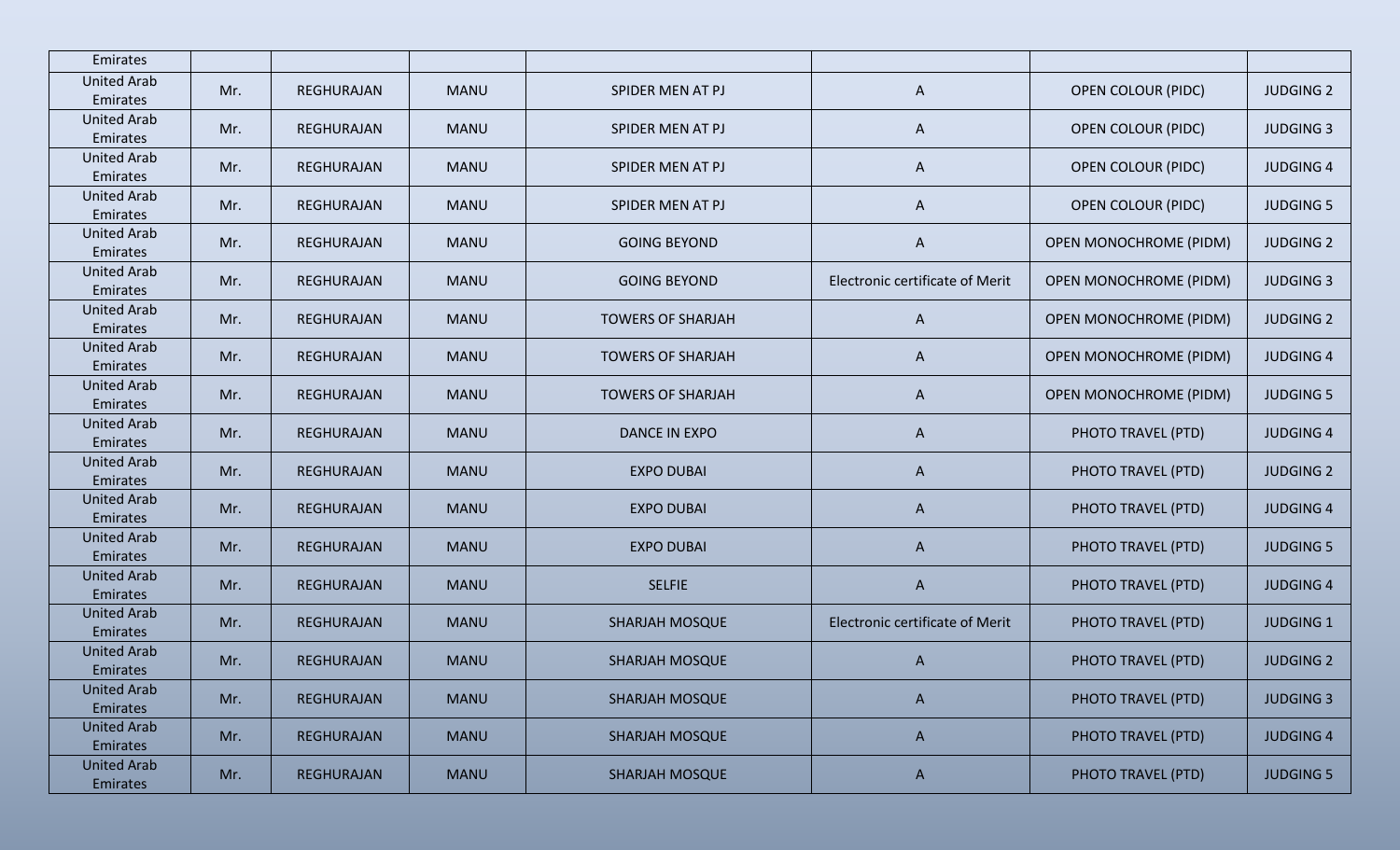| <b>USA</b> | Dr. | <b>MAZANSKY</b> | <b>CYRIL</b>   | <b>BOAT-TAILED GRACKLE 5</b>    | A                               | NATURE (ND)                   | <b>JUDGING 2</b> |
|------------|-----|-----------------|----------------|---------------------------------|---------------------------------|-------------------------------|------------------|
| <b>USA</b> | Dr. | <b>MAZANSKY</b> | <b>CYRIL</b>   | REBECCA GALLOPING IN THE SNOW 2 | A                               | <b>OPEN COLOUR (PIDC)</b>     | <b>JUDGING 1</b> |
| <b>USA</b> | Dr. | <b>MAZANSKY</b> | <b>CYRIL</b>   | REBECCA GALLOPING IN THE SNOW 2 | A                               | <b>OPEN COLOUR (PIDC)</b>     | <b>JUDGING 2</b> |
| <b>USA</b> | Dr. | <b>MAZANSKY</b> | <b>CYRIL</b>   | REBECCA GALLOPING IN THE SNOW 2 | A                               | <b>OPEN COLOUR (PIDC)</b>     | <b>JUDGING 3</b> |
| <b>USA</b> | Dr. | <b>MAZANSKY</b> | <b>CYRIL</b>   | REBECCA GALLOPING IN THE SNOW 2 | A                               | <b>OPEN COLOUR (PIDC)</b>     | <b>JUDGING 5</b> |
| <b>USA</b> | Dr. | <b>MAZANSKY</b> | <b>CYRIL</b>   | <b>WOMAN OF JAIPUR</b>          | A                               | <b>OPEN MONOCHROME (PIDM)</b> | <b>JUDGING 2</b> |
| <b>USA</b> | Dr. | <b>MAZANSKY</b> | <b>CYRIL</b>   | <b>WRANGLER TOM BY ROCKS</b>    | A                               | <b>OPEN MONOCHROME (PIDM)</b> | <b>JUDGING 1</b> |
| <b>USA</b> | Dr. | <b>MAZANSKY</b> | <b>CYRIL</b>   | <b>WRANGLER TOM BY ROCKS</b>    | A                               | <b>OPEN MONOCHROME (PIDM)</b> | <b>JUDGING 3</b> |
| <b>USA</b> | Dr. | <b>MAZANSKY</b> | <b>CYRIL</b>   | OCULUS SEP 21-3                 | Electronic certificate of Merit | PHOTO TRAVEL (PTD)            | <b>JUDGING 4</b> |
| <b>USA</b> | Dr. | <b>MAZANSKY</b> | <b>CYRIL</b>   | THREE RUNNING TO THE FINNISH 1  | A                               | PHOTO TRAVEL (PTD)            | <b>JUDGING 5</b> |
| <b>USA</b> | Dr. | <b>ROBERTS</b>  | LILLIAN        | SNOW GEESE 4 LANDING 2020 01    | A                               | NATURE (ND)                   | <b>JUDGING 2</b> |
| <b>USA</b> | Dr. | <b>ROBERTS</b>  | LILLIAN        | CAIMAN W DINOSAUR SMILE         | A                               | <b>OPEN COLOUR (PIDC)</b>     | <b>JUDGING 1</b> |
| <b>USA</b> | Dr. | <b>ROBERTS</b>  | LILLIAN        | CAIMAN W DINOSAUR SMILE         | A                               | <b>OPEN COLOUR (PIDC)</b>     | <b>JUDGING 2</b> |
| <b>USA</b> | Dr. | <b>ROBERTS</b>  | LILLIAN        | CAIMAN W DINOSAUR SMILE         | A                               | <b>OPEN COLOUR (PIDC)</b>     | <b>JUDGING 3</b> |
| <b>USA</b> | Dr. | <b>ROBERTS</b>  | LILLIAN        | CAIMAN W DINOSAUR SMILE         | A                               | <b>OPEN COLOUR (PIDC)</b>     | <b>JUDGING 4</b> |
| <b>USA</b> | Dr. | <b>ROBERTS</b>  | <b>LILLIAN</b> | PALLID BAT BENT WINGTIP         | A                               | <b>OPEN COLOUR (PIDC)</b>     | <b>JUDGING 1</b> |
| <b>USA</b> | Dr. | <b>ROBERTS</b>  | <b>LILLIAN</b> | PALLID BAT BENT WINGTIP         | A                               | <b>OPEN COLOUR (PIDC)</b>     | <b>JUDGING 3</b> |
| <b>USA</b> | Dr. | <b>ROBERTS</b>  | LILLIAN        | PALLID BAT BENT WINGTIP         | A                               | <b>OPEN COLOUR (PIDC)</b>     | <b>JUDGING 4</b> |
| <b>USA</b> | Dr. | <b>ROBERTS</b>  | <b>LILLIAN</b> | WDB TONGUE UP TAIL UP HEAD LOW  | A                               | <b>OPEN COLOUR (PIDC)</b>     | <b>JUDGING 4</b> |
| <b>USA</b> | Dr. | <b>ROBERTS</b>  | LILLIAN        | WDB TONGUE UP TAIL UP HEAD LOW  | A                               | <b>OPEN COLOUR (PIDC)</b>     | <b>JUDGING 5</b> |
| <b>USA</b> | Dr. | <b>ROBERTS</b>  | LILLIAN        | BURNED TREES IN SNOW MONO       | A                               | <b>OPEN MONOCHROME (PIDM)</b> | <b>JUDGING 1</b> |
| <b>USA</b> | Dr. | <b>ROBERTS</b>  | LILLIAN        | BURNED TREES IN SNOW MONO       | A                               | <b>OPEN MONOCHROME (PIDM)</b> | <b>JUDGING 3</b> |
| <b>USA</b> | Dr. | <b>ROBERTS</b>  | <b>LILLIAN</b> | BURNED TREES IN SNOW MONO       | A                               | <b>OPEN MONOCHROME (PIDM)</b> | <b>JUDGING 4</b> |
| <b>USA</b> | Dr. | <b>ROBERTS</b>  | <b>LILLIAN</b> | <b>EARLY MORNING CRANES 01</b>  | A                               | <b>OPEN MONOCHROME (PIDM)</b> | <b>JUDGING 5</b> |
| <b>USA</b> | Dr. | <b>ROBERTS</b>  | LILLIAN        | <b>TOGO VILLAGE GIRL</b>        | A                               | <b>OPEN MONOCHROME (PIDM)</b> | <b>JUDGING 1</b> |
| <b>USA</b> | Dr. | <b>ROBERTS</b>  | LILLIAN        | TREE SHADOWS MONO               | A                               | <b>OPEN MONOCHROME (PIDM)</b> | <b>JUDGING 1</b> |
| <b>USA</b> | Dr. | <b>ROBERTS</b>  | LILLIAN        | TREE SHADOWS MONO               | A                               | <b>OPEN MONOCHROME (PIDM)</b> | <b>JUDGING 5</b> |
| <b>USA</b> | Dr. | <b>ROBERTS</b>  | LILLIAN        | <b>CUSCO STREET SCENE</b>       | A                               | PHOTO TRAVEL (PTD)            | <b>JUDGING 3</b> |
| <b>USA</b> | Mr. | <b>CHEUK</b>    | SHU            | <b>PROPOSAL</b>                 |                                 | NATURE (ND)                   | <b>JUDGING 1</b> |
| <b>USA</b> | Mr. | <b>CHEUK</b>    | SHU            | PROPOSAL                        | A                               | NATURE (ND)                   | <b>JUDGING 3</b> |
| <b>USA</b> | Mr. | <b>CHEUK</b>    | SHU            | <b>PROPOSAL</b>                 | A                               | NATURE (ND)                   | <b>JUDGING 5</b> |
| <b>USA</b> | Mr. | <b>CHEUK</b>    | SHU            | GMYDOG AT LSU 2021              | A                               | <b>OPEN COLOUR (PIDC)</b>     | <b>JUDGING 2</b> |
| <b>USA</b> | Mr. | <b>CHEUK</b>    | SHU            | GMYDOG AT LSU 2021              | A                               | <b>OPEN COLOUR (PIDC)</b>     | <b>JUDGING 5</b> |
| <b>USA</b> | Mr. | <b>CHEUK</b>    | SHU            | LSU VS NC BAR 2019              | A                               | <b>OPEN COLOUR (PIDC)</b>     | <b>JUDGING 4</b> |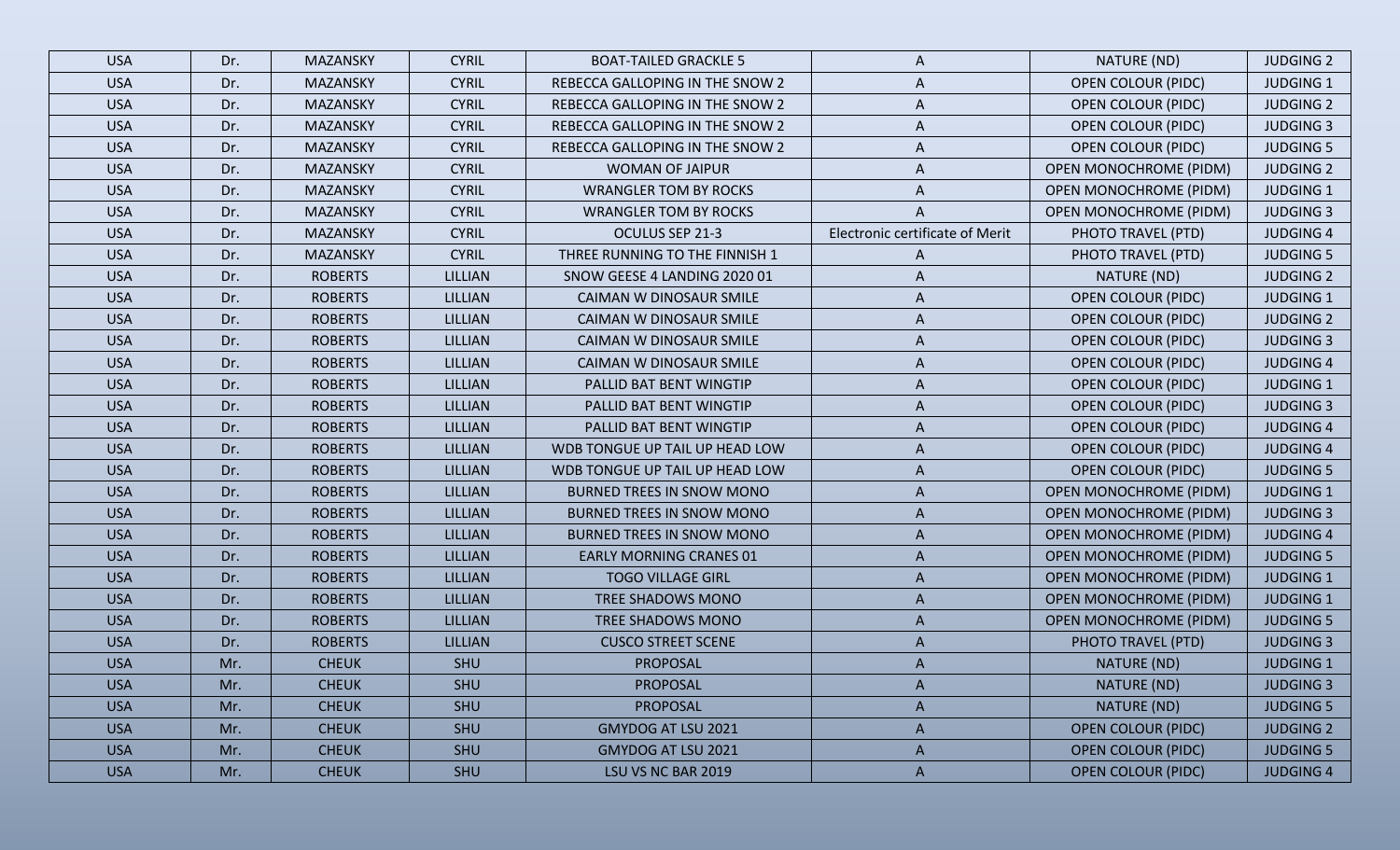| <b>USA</b> | Mr. | <b>CHEUK</b> | SHU        | LSU VS NC BAR 2019               | A                               | <b>OPEN COLOUR (PIDC)</b>     | <b>JUDGING 5</b> |
|------------|-----|--------------|------------|----------------------------------|---------------------------------|-------------------------------|------------------|
| <b>USA</b> | Mr. | <b>CHEUK</b> | SHU        | <b>TIGHT LIPS</b>                | A                               | <b>OPEN COLOUR (PIDC)</b>     | <b>JUDGING 3</b> |
| <b>USA</b> | Mr. | <b>CHEUK</b> | SHU        | <b>TIGHT LIPS</b>                | A                               | <b>OPEN COLOUR (PIDC)</b>     | <b>JUDGING 4</b> |
| <b>USA</b> | Mr. | <b>CHEUK</b> | SHU        | <b>VERTICAL PROPULATION</b>      | A                               | <b>OPEN COLOUR (PIDC)</b>     | <b>JUDGING 3</b> |
| <b>USA</b> | Mr. | <b>CHEUK</b> | SHU        | <b>JUMP FOR JOY</b>              | A                               | <b>OPEN MONOCHROME (PIDM)</b> | <b>JUDGING 2</b> |
| <b>USA</b> | Mr. | <b>CHEUK</b> | SHU        | JUMP FOR JOY                     | A                               | <b>OPEN MONOCHROME (PIDM)</b> | <b>JUDGING 3</b> |
| <b>USA</b> | Mr. | <b>CHEUK</b> | SHU        | <b>JUMP FOR JOY</b>              | Circuit Gold Medal              | <b>OPEN MONOCHROME (PIDM)</b> | <b>JUDGING 4</b> |
| <b>USA</b> | Mr. | <b>CHEUK</b> | SHU        | <b>JUMP FOR JOY</b>              | A                               | <b>OPEN MONOCHROME (PIDM)</b> | <b>JUDGING 5</b> |
| <b>USA</b> | Mr. | <b>CHEUK</b> | SHU        | <b>RED CURLY TOP</b>             | A                               | <b>OPEN MONOCHROME (PIDM)</b> | <b>JUDGING 4</b> |
| <b>USA</b> | Mr. | <b>CHEUK</b> | SHU        | <b>RED CURLY TOP</b>             | A                               | <b>OPEN MONOCHROME (PIDM)</b> | <b>JUDGING 5</b> |
| <b>USA</b> | Mr. | <b>CHEUK</b> | SHU        | ROOM TO SPARE                    | A                               | <b>OPEN MONOCHROME (PIDM)</b> | <b>JUDGING 5</b> |
| <b>USA</b> | Mr. | <b>CHEUK</b> | SHU        | KING BACCHUS                     |                                 | PHOTO TRAVEL (PTD)            | <b>JUDGING 1</b> |
| <b>USA</b> | Mr. | <b>CHEUK</b> | SHU        | KING BACCHUS                     | Electronic certificate of Merit | PHOTO TRAVEL (PTD)            | <b>JUDGING 5</b> |
| <b>USA</b> | Mr. | <b>CHEUK</b> | SHU        | MOSQUE BY THE VOLGA              | A                               | PHOTO TRAVEL (PTD)            | <b>JUDGING 1</b> |
| <b>USA</b> | Mr. | <b>CHEUK</b> | SHU        | MOSQUE BY THE VOLGA              | A                               | PHOTO TRAVEL (PTD)            | <b>JUDGING 3</b> |
| <b>USA</b> | Mr. | <b>CHIU</b>  | <b>BOB</b> | AFRICAN ELEPHANTS43              | A                               | NATURE (ND)                   | <b>JUDGING 2</b> |
| <b>USA</b> | Mr. | CHIU         | <b>BOB</b> | THE LION KING8                   | A                               | NATURE (ND)                   | <b>JUDGING 1</b> |
| <b>USA</b> | Mr. | <b>CHIU</b>  | <b>BOB</b> | ZEBRAS33                         | A                               | NATURE (ND)                   | <b>JUDGING 5</b> |
| <b>USA</b> | Mr. | <b>CHIU</b>  | <b>BOB</b> | <b>ETHIOPIAS TRIBE71</b>         | A                               | <b>OPEN COLOUR (PIDC)</b>     | <b>JUDGING 2</b> |
| <b>USA</b> | Mr. | <b>CHIU</b>  | <b>BOB</b> | <b>JUNGLE LIFESTYLE23</b>        | <b>Circuit Silver Medal</b>     | <b>OPEN COLOUR (PIDC)</b>     | <b>JUDGING 2</b> |
| <b>USA</b> | Mr. | CHIU         | <b>BOB</b> | <b>ROCK VIEW IN UTAH4</b>        | A                               | <b>OPEN COLOUR (PIDC)</b>     | <b>JUDGING 2</b> |
| <b>USA</b> | Mr. | <b>CHIU</b>  | <b>BOB</b> | <b>ROCK VIEW IN UTAH4</b>        | A                               | <b>OPEN COLOUR (PIDC)</b>     | <b>JUDGING 5</b> |
| <b>USA</b> | Mr. | <b>CHIU</b>  | <b>BOB</b> | THE INDIAN VILLAGE13             | A                               | <b>OPEN COLOUR (PIDC)</b>     | <b>JUDGING 2</b> |
| <b>USA</b> | Mr. | <b>CHIU</b>  | <b>BOB</b> | AFRICAN LEOPARD11                | A                               | <b>OPEN MONOCHROME (PIDM)</b> | <b>JUDGING 2</b> |
| <b>USA</b> | Mr. | <b>CHIU</b>  | <b>BOB</b> | <b>AFRICAN LEOPARD11</b>         | A                               | <b>OPEN MONOCHROME (PIDM)</b> | <b>JUDGING 3</b> |
| <b>USA</b> | Mr. | <b>CHIU</b>  | <b>BOB</b> | CHILDHOOD IN THE JUNGLE26        | A                               | <b>OPEN MONOCHROME (PIDM)</b> | <b>JUDGING 2</b> |
| <b>USA</b> | Mr. | <b>CHIU</b>  | <b>BOB</b> | INDIAN35                         | $\overline{A}$                  | <b>OPEN MONOCHROME (PIDM)</b> | <b>JUDGING 1</b> |
| <b>USA</b> | Mr. | <b>CHIU</b>  | <b>BOB</b> | INDIAN35                         | A                               | <b>OPEN MONOCHROME (PIDM)</b> | <b>JUDGING 2</b> |
| <b>USA</b> | Mr. | <b>CHIU</b>  | <b>BOB</b> | INDIAN35                         |                                 | <b>OPEN MONOCHROME (PIDM)</b> | <b>JUDGING 4</b> |
| <b>USA</b> | Mr. | <b>CHIU</b>  | <b>BOB</b> | INDIAN35                         | $\mathsf{A}$                    | <b>OPEN MONOCHROME (PIDM)</b> | <b>JUDGING 5</b> |
| <b>USA</b> | Mr. | <b>CHIU</b>  | <b>BOB</b> | <b>WHEAT FIELDS IN SPOKANE28</b> | A                               | <b>OPEN MONOCHROME (PIDM)</b> | <b>JUDGING 1</b> |
| <b>USA</b> | Mr. | <b>CHIU</b>  | <b>BOB</b> | <b>WHEAT FIELDS IN SPOKANE28</b> | $\mathsf{A}$                    | <b>OPEN MONOCHROME (PIDM)</b> | <b>JUDGING 4</b> |
| <b>USA</b> | Mr. | <b>CHIU</b>  | <b>BOB</b> | <b>WHEAT FIELDS IN SPOKANE28</b> | $\mathsf{A}$                    | <b>OPEN MONOCHROME (PIDM)</b> | <b>JUDGING 5</b> |
| <b>USA</b> | Mr. | <b>CHIU</b>  | <b>BOB</b> | THE WAILING WALL4                | $\mathsf{A}$                    | PHOTO TRAVEL (PTD)            | <b>JUDGING 1</b> |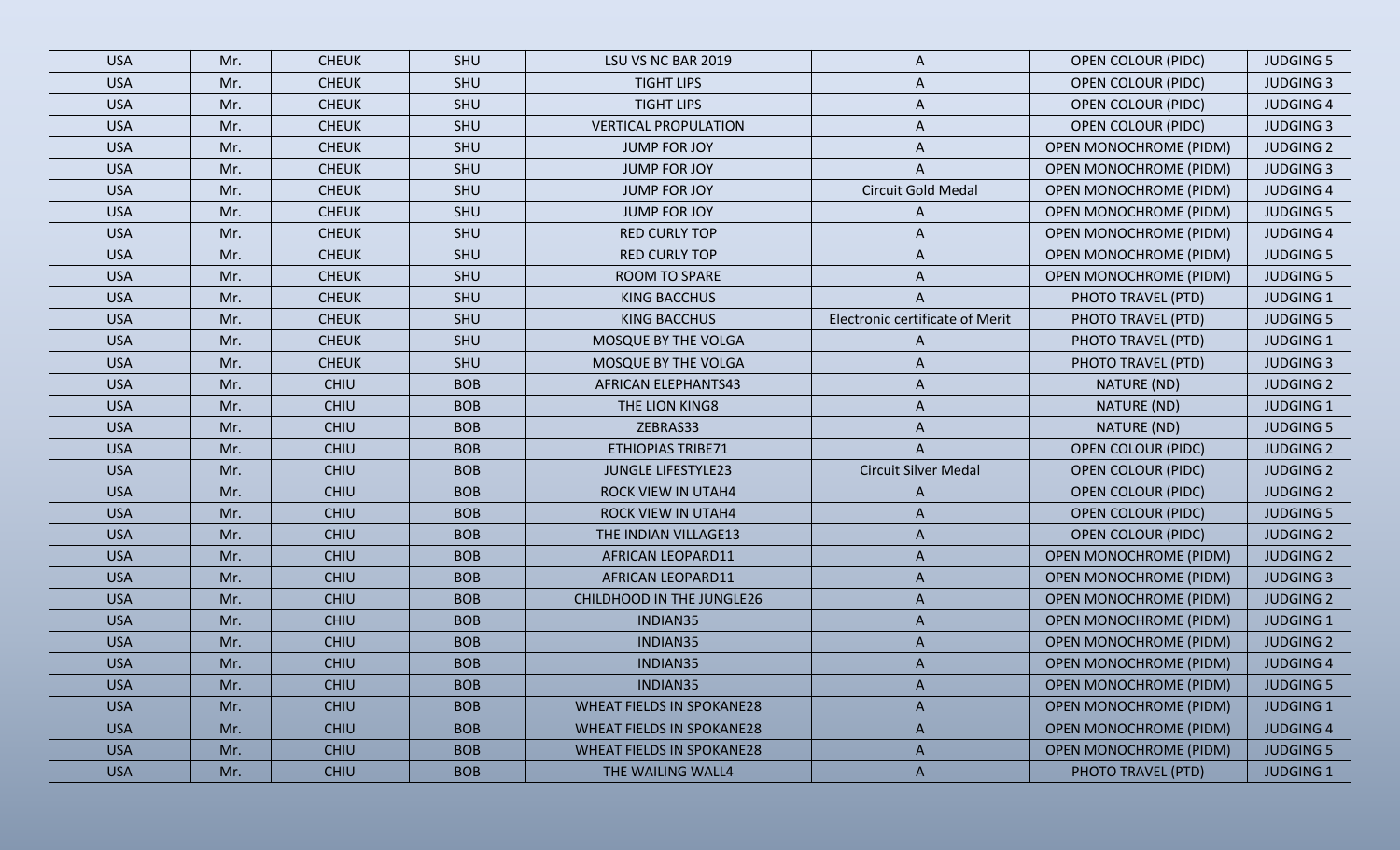| <b>USA</b> | Mr. | <b>CHIU</b>     | <b>BOB</b>    | THE WAILING WALL4               | <b>Circuit Silver Medal</b>     | PHOTO TRAVEL (PTD)            | <b>JUDGING 2</b> |
|------------|-----|-----------------|---------------|---------------------------------|---------------------------------|-------------------------------|------------------|
| <b>USA</b> | Mr. | <b>DEDONATO</b> | <b>DONALD</b> | <b>CLINGING TO A BUD</b>        | A                               | NATURE (ND)                   | <b>JUDGING 2</b> |
| <b>USA</b> | Mr. | <b>DEDONATO</b> | <b>DONALD</b> | <b>CLINGING TO A BUD</b>        | A                               | NATURE (ND)                   | <b>JUDGING 4</b> |
| <b>USA</b> | Mr. | <b>DEDONATO</b> | <b>DONALD</b> | <b>CLINGING TO A BUD</b>        | A                               | NATURE (ND)                   | <b>JUDGING 5</b> |
| <b>USA</b> | Mr. | <b>DEDONATO</b> | <b>DONALD</b> | RED-TAILED HAWK_043             | A                               | NATURE (ND)                   | <b>JUDGING 2</b> |
| <b>USA</b> | Mr. | <b>DEDONATO</b> | <b>DONALD</b> | RED-TAILED HAWK_043             | A                               | NATURE (ND)                   | <b>JUDGING 3</b> |
| <b>USA</b> | Mr. | <b>DEDONATO</b> | <b>DONALD</b> | <b>SCREECH RED PHASE_033</b>    | A                               | NATURE (ND)                   | <b>JUDGING 5</b> |
| <b>USA</b> | Mr. | <b>DEDONATO</b> | <b>DONALD</b> | <b>TWO COYOTE PUPS</b>          | A                               | NATURE (ND)                   | <b>JUDGING 2</b> |
| <b>USA</b> | Mr. | <b>DEDONATO</b> | <b>DONALD</b> | <b>TWO COYOTE PUPS</b>          | A                               | NATURE (ND)                   | <b>JUDGING 4</b> |
| <b>USA</b> | Mr. | <b>DEDONATO</b> | <b>DONALD</b> | <b>TWO COYOTE PUPS</b>          | A                               | NATURE (ND)                   | <b>JUDGING 5</b> |
| <b>USA</b> | Mr. | <b>DEDONATO</b> | <b>DONALD</b> | <b>ENGINE 1385</b>              | A                               | <b>OPEN COLOUR (PIDC)</b>     | <b>JUDGING 2</b> |
| <b>USA</b> | Mr. | <b>DEDONATO</b> | <b>DONALD</b> | <b>MAASTRICHT WATERFRONT</b>    |                                 | <b>OPEN COLOUR (PIDC)</b>     | <b>JUDGING 1</b> |
| <b>USA</b> | Mr. | <b>DEDONATO</b> | <b>DONALD</b> | TIMID WOLF PUP                  | Electronic certificate of Merit | <b>OPEN COLOUR (PIDC)</b>     | <b>JUDGING 1</b> |
| <b>USA</b> | Mr. | <b>DEDONATO</b> | <b>DONALD</b> | <b>TIMID WOLF PUP</b>           | A                               | <b>OPEN COLOUR (PIDC)</b>     | <b>JUDGING 3</b> |
| <b>USA</b> | Mr. | <b>DEDONATO</b> | <b>DONALD</b> | <b>VERITABLE PREDATOR</b>       | A                               | <b>OPEN COLOUR (PIDC)</b>     | <b>JUDGING 1</b> |
| <b>USA</b> | Mr. | <b>DEDONATO</b> | <b>DONALD</b> | <b>VERITABLE PREDATOR</b>       | A                               | <b>OPEN COLOUR (PIDC)</b>     | <b>JUDGING 4</b> |
| <b>USA</b> | Mr. | <b>DEDONATO</b> | <b>DONALD</b> | <b>ALERT BARN OWL</b>           | A                               | <b>OPEN MONOCHROME (PIDM)</b> | <b>JUDGING 1</b> |
| <b>USA</b> | Mr. | <b>DEDONATO</b> | <b>DONALD</b> | <b>ALERT BARN OWL</b>           | A                               | <b>OPEN MONOCHROME (PIDM)</b> | <b>JUDGING 3</b> |
| <b>USA</b> | Mr. | <b>DEDONATO</b> | <b>DONALD</b> | <b>ALERT BARN OWL</b>           |                                 | <b>OPEN MONOCHROME (PIDM)</b> | <b>JUDGING 4</b> |
| <b>USA</b> | Mr. | <b>DEDONATO</b> | <b>DONALD</b> | <b>ANTIQUE BARBER SHOP</b>      | Electronic certificate of Merit | <b>OPEN MONOCHROME (PIDM)</b> | <b>JUDGING 1</b> |
| <b>USA</b> | Mr. | <b>DEDONATO</b> | <b>DONALD</b> | <b>ATER THE KILL</b>            | A                               | <b>OPEN MONOCHROME (PIDM)</b> | <b>JUDGING 1</b> |
| <b>USA</b> | Mr. | <b>DEDONATO</b> | <b>DONALD</b> | ATER THE KILL                   | A                               | <b>OPEN MONOCHROME (PIDM)</b> | <b>JUDGING 2</b> |
| <b>USA</b> | Mr. | <b>DEDONATO</b> | <b>DONALD</b> | ATER THE KILL                   | A                               | <b>OPEN MONOCHROME (PIDM)</b> | <b>JUDGING 3</b> |
| <b>USA</b> | Mr. | <b>DEDONATO</b> | <b>DONALD</b> | <b>ATER THE KILL</b>            | A                               | <b>OPEN MONOCHROME (PIDM)</b> | <b>JUDGING 5</b> |
| <b>USA</b> | Mr. | <b>DEDONATO</b> | <b>DONALD</b> | <b>RED-TAILED STARE</b>         | A                               | <b>OPEN MONOCHROME (PIDM)</b> | <b>JUDGING 1</b> |
| <b>USA</b> | Mr. | <b>DEDONATO</b> | <b>DONALD</b> | <b>CANAL GUILD HOUSES GHENT</b> | A                               | PHOTO TRAVEL (PTD)            | <b>JUDGING 2</b> |
| <b>USA</b> | Mr. | <b>DEDONATO</b> | <b>DONALD</b> | <b>CORDOBA AT NIGHT</b>         | A                               | PHOTO TRAVEL (PTD)            | <b>JUDGING 1</b> |
| <b>USA</b> | Mr. | <b>DEDONATO</b> | <b>DONALD</b> | <b>CORDOBA AT NIGHT</b>         | A                               | PHOTO TRAVEL (PTD)            | <b>JUDGING 2</b> |
| <b>USA</b> | Mr. | <b>DEDONATO</b> | <b>DONALD</b> | <b>CORDOBA AT NIGHT</b>         |                                 | PHOTO TRAVEL (PTD)            | <b>JUDGING 3</b> |
| <b>USA</b> | Mr. | <b>DEDONATO</b> | <b>DONALD</b> | <b>CORDOBA AT NIGHT</b>         | A                               | PHOTO TRAVEL (PTD)            | <b>JUDGING 4</b> |
| <b>USA</b> | Mr. | <b>DEDONATO</b> | <b>DONALD</b> | <b>CORDOBA AT NIGHT</b>         | A                               | PHOTO TRAVEL (PTD)            | <b>JUDGING 5</b> |
| <b>USA</b> | Mr. | <b>DEDONATO</b> | <b>DONALD</b> | <b>SCISSORTAIL PARK OKC</b>     | A                               | PHOTO TRAVEL (PTD)            | <b>JUDGING 1</b> |
| <b>USA</b> | Mr. | <b>DEDONATO</b> | <b>DONALD</b> | <b>SCISSORTAIL PARK OKC</b>     | $\mathsf{A}$                    | PHOTO TRAVEL (PTD)            | <b>JUDGING 4</b> |
| <b>USA</b> | Mr. | <b>DUONG</b>    | <b>BAN</b>    | <b>AUTUMN LAKE</b>              | $\mathsf{A}$                    | NATURE (ND)                   | <b>JUDGING 3</b> |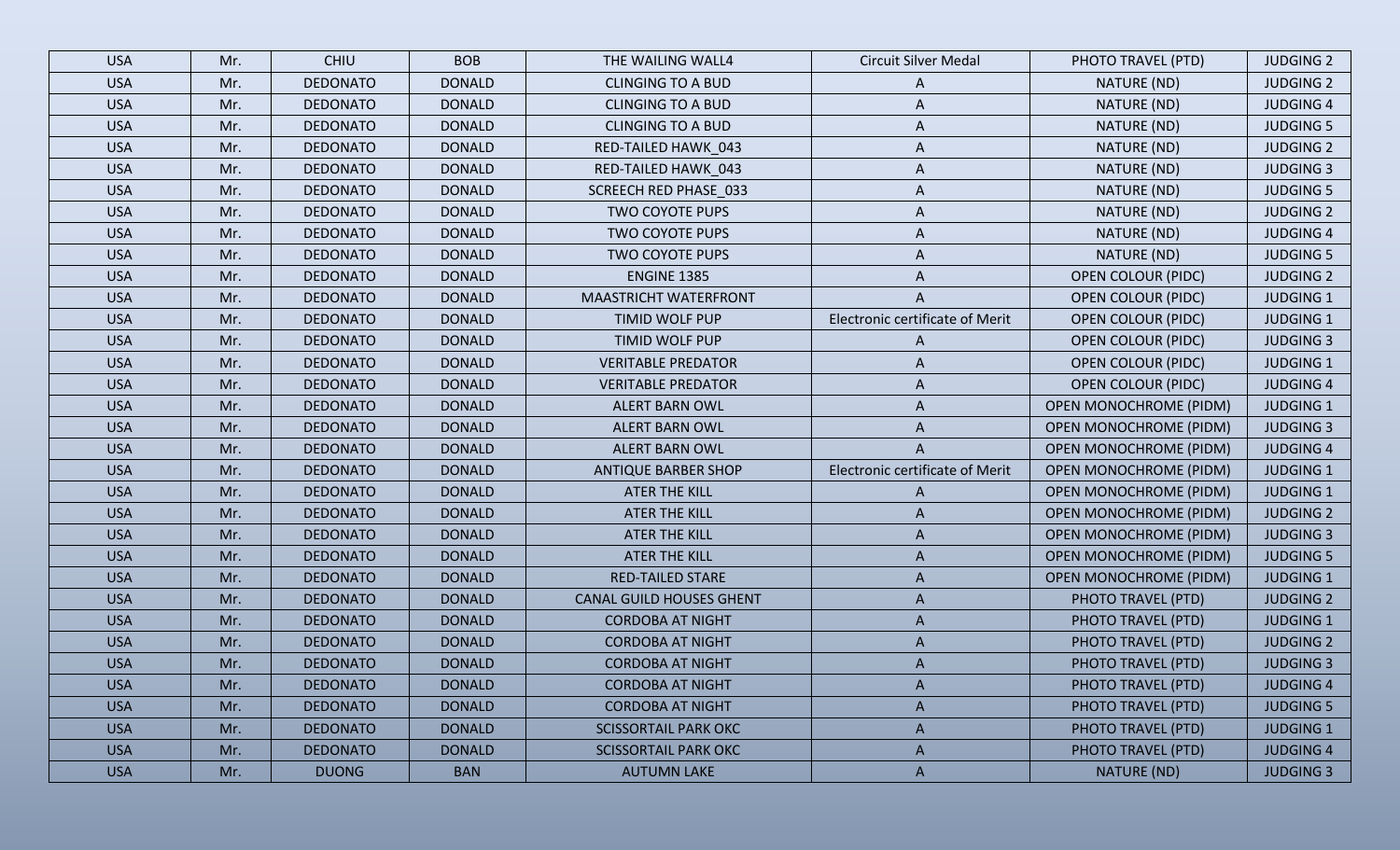| <b>USA</b> | Mr. | <b>DUONG</b> | <b>BAN</b> | <b>AUTUMN LAKE</b>                    | Electronic certificate of Merit | NATURE (ND)               | <b>JUDGING 5</b> |
|------------|-----|--------------|------------|---------------------------------------|---------------------------------|---------------------------|------------------|
| <b>USA</b> | Mr. | <b>DUONG</b> | <b>BAN</b> | <b>CENTER ROCK</b>                    | A                               | NATURE (ND)               | <b>JUDGING 1</b> |
| <b>USA</b> | Mr. | <b>DUONG</b> | <b>BAN</b> | <b>CENTER ROCK</b>                    | A                               | NATURE (ND)               | <b>JUDGING 3</b> |
| <b>USA</b> | Mr. | <b>DUONG</b> | <b>BAN</b> | <b>CENTER ROCK</b>                    | A                               | NATURE (ND)               | <b>JUDGING 4</b> |
| <b>USA</b> | Mr. | <b>DUONG</b> | <b>BAN</b> | <b>MOON LAKE</b>                      | A                               | <b>OPEN COLOUR (PIDC)</b> | <b>JUDGING 4</b> |
| <b>USA</b> | Mr. | <b>DUONG</b> | <b>BAN</b> | <b>NORTH LAKE SUNSET</b>              | Α                               | <b>OPEN COLOUR (PIDC)</b> | <b>JUDGING 3</b> |
| <b>USA</b> | Mr. | <b>DUONG</b> | <b>BAN</b> | <b>NORTH LAKE SUNSET</b>              |                                 | <b>OPEN COLOUR (PIDC)</b> | <b>JUDGING 4</b> |
| <b>USA</b> | Mr. | <b>DUONG</b> | <b>BAN</b> | <b>TUFA SUNRISE</b>                   | PSA Gold Medal                  | <b>OPEN COLOUR (PIDC)</b> | <b>JUDGING 1</b> |
| <b>USA</b> | Mr. | <b>DUONG</b> | <b>BAN</b> | <b>TUFA SUNRISE</b>                   | A                               | <b>OPEN COLOUR (PIDC)</b> | <b>JUDGING 3</b> |
| <b>USA</b> | Mr. | <b>DUONG</b> | <b>BAN</b> | <b>TUFA SUNRISE</b>                   | A                               | <b>OPEN COLOUR (PIDC)</b> | <b>JUDGING 4</b> |
| <b>USA</b> | Mr. | <b>DUONG</b> | <b>BAN</b> | <b>TUFA SUNRISE</b>                   | A                               | <b>OPEN COLOUR (PIDC)</b> | <b>JUDGING 5</b> |
| <b>USA</b> | Mr. | <b>DUONG</b> | <b>BAN</b> | <b>YOSEMITE</b>                       |                                 | <b>OPEN COLOUR (PIDC)</b> | <b>JUDGING 1</b> |
| <b>USA</b> | Mr. | <b>DUONG</b> | <b>BAN</b> | <b>YOSEMITE</b>                       | <b>Circuit Bronze Medal</b>     | <b>OPEN COLOUR (PIDC)</b> | <b>JUDGING 4</b> |
| <b>USA</b> | Mr. | <b>DUONG</b> | <b>BAN</b> | <b>YOSEMITE</b>                       | A                               | <b>OPEN COLOUR (PIDC)</b> | <b>JUDGING 5</b> |
| <b>USA</b> | Mr. | <b>DUONG</b> | <b>BAN</b> | <b>HERMOSA GOLDEN HOUR</b>            | A                               | PHOTO TRAVEL (PTD)        | <b>JUDGING 2</b> |
| <b>USA</b> | Mr. | <b>DUONG</b> | <b>BAN</b> | <b>HERMOSA GOLDEN HOUR</b>            | A                               | PHOTO TRAVEL (PTD)        | <b>JUDGING 3</b> |
| <b>USA</b> | Mr. | <b>DUONG</b> | <b>BAN</b> | <b>MACHU PICCHU CIRCLE</b>            | A                               | PHOTO TRAVEL (PTD)        | <b>JUDGING 1</b> |
| <b>USA</b> | Mr. | <b>DUONG</b> | <b>BAN</b> | MACHU PICCHU CIRCLE                   | PSA Gold Medal                  | PHOTO TRAVEL (PTD)        | <b>JUDGING 3</b> |
| <b>USA</b> | Mr. | <b>DUONG</b> | <b>BAN</b> | <b>WD MUSIC HALL</b>                  | A                               | PHOTO TRAVEL (PTD)        | <b>JUDGING 1</b> |
| <b>USA</b> | Mr. | <b>DUONG</b> | <b>BAN</b> | <b>WD MUSIC HALL</b>                  | A                               | PHOTO TRAVEL (PTD)        | <b>JUDGING 3</b> |
| <b>USA</b> | Mr. | <b>DUONG</b> | <b>BAN</b> | <b>WHITE TUFA</b>                     | A                               | PHOTO TRAVEL (PTD)        | <b>JUDGING 3</b> |
| <b>USA</b> | Mr. | <b>NGO</b>   | HAI        | EGRET ATTACKED BY SNAPPING TURTLE     | $\mathsf{A}$                    | NATURE (ND)               | <b>JUDGING 1</b> |
| <b>USA</b> | Mr. | <b>NGO</b>   | HAI        | EGRET ATTACKED BY SNAPPING TURTLE     | A                               | NATURE (ND)               | <b>JUDGING 4</b> |
| <b>USA</b> | Mr. | <b>NGO</b>   | HAI        | <b>OSPREY AND GOLDEN FISH</b>         | A                               | NATURE (ND)               | <b>JUDGING 1</b> |
| <b>USA</b> | Mr. | <b>NGO</b>   | <b>HAI</b> | <b>OSPREY AND GOLDEN FISH</b>         | $\mathsf{A}$                    | NATURE (ND)               | <b>JUDGING 3</b> |
| <b>USA</b> | Mr. | <b>NGO</b>   | <b>HAI</b> | <b>OSPREY AND GOLDEN FISH</b>         | A                               | NATURE (ND)               | <b>JUDGING 5</b> |
| <b>USA</b> | Mr. | <b>NGO</b>   | <b>HAI</b> | <b>OSPREY GOT SUSHI FOR LUNCH</b>     | $\mathsf{A}$                    | NATURE (ND)               | <b>JUDGING 3</b> |
| <b>USA</b> | Mr. | <b>NGO</b>   | <b>HAI</b> | <b>OSPREY GOT SUSHI FOR LUNCH</b>     | <b>Circuit Silver Medal</b>     | NATURE (ND)               | <b>JUDGING 5</b> |
| <b>USA</b> | Mr. | <b>NGO</b>   | <b>HAI</b> | SNOW OWL IN FLIGHT                    |                                 | NATURE (ND)               | <b>JUDGING 5</b> |
| <b>USA</b> | Mr. | <b>NGO</b>   | HAI        | <b>HELLO HANDSOME</b>                 | $\mathsf{A}$                    | <b>OPEN COLOUR (PIDC)</b> | <b>JUDGING 1</b> |
| <b>USA</b> | Mr. | <b>NGO</b>   | HAI        | <b>HELLO HANDSOME</b>                 | $\mathsf{A}$                    | <b>OPEN COLOUR (PIDC)</b> | <b>JUDGING 3</b> |
| <b>USA</b> | Mr. | <b>NGO</b>   | <b>HAI</b> | INDONESIA LOCAL CUSTOM CULTURE        | $\mathsf{A}$                    | <b>OPEN COLOUR (PIDC)</b> | <b>JUDGING 1</b> |
| <b>USA</b> | Mr. | <b>NGO</b>   | HAI        | <b>INDONESIA LOCAL CUSTOM CULTURE</b> | A                               | <b>OPEN COLOUR (PIDC)</b> | <b>JUDGING 2</b> |
| <b>USA</b> | Mr. | <b>NGO</b>   | HAI        | INDONESIA LOCAL CUSTOM CULTURE        | $\mathsf{A}$                    | <b>OPEN COLOUR (PIDC)</b> | <b>JUDGING 3</b> |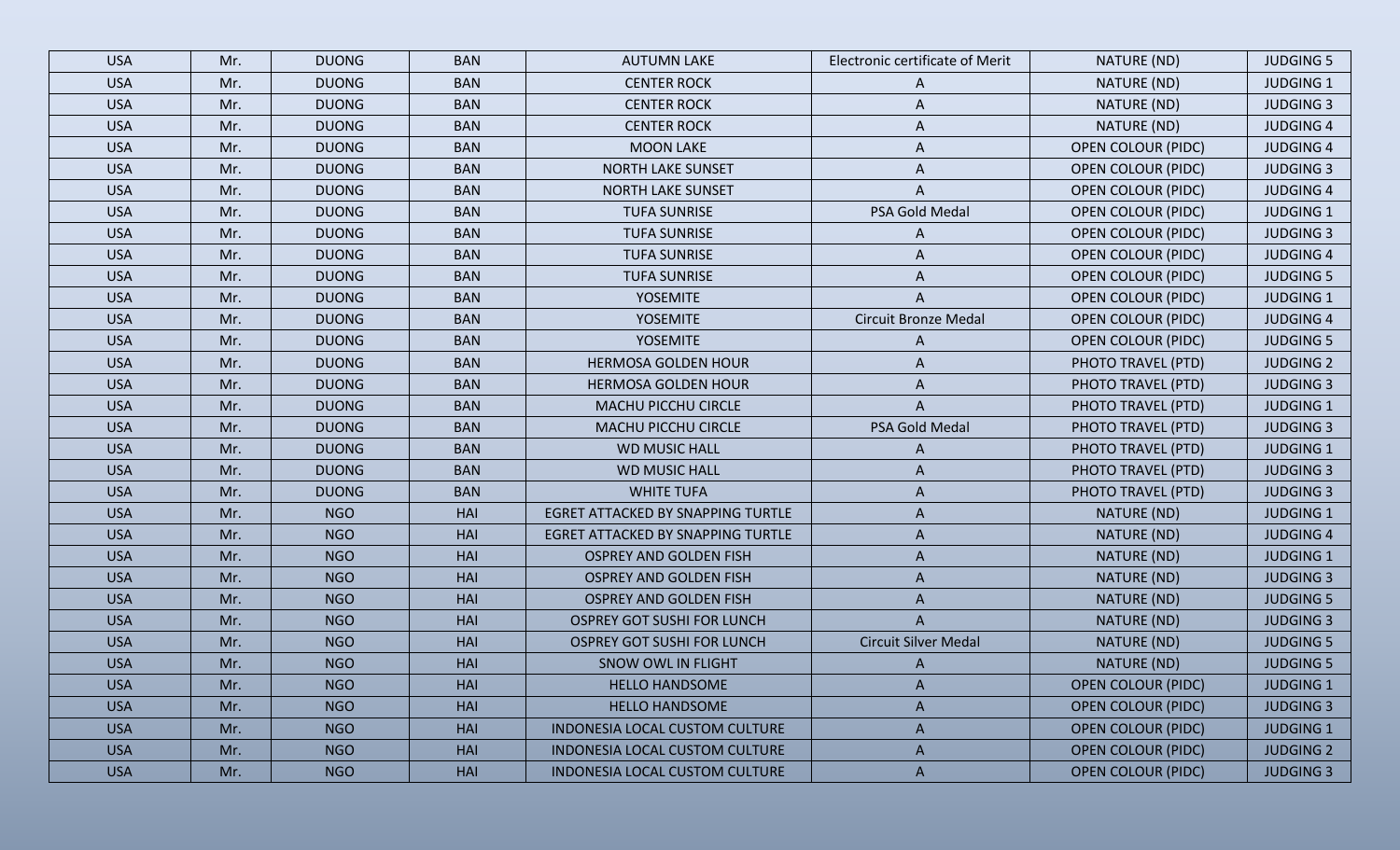| <b>USA</b> | Mr. | <b>NGO</b>     | HAI         | LOCAL PEOPLE_OR_ML                        | $\mathsf{A}$              | <b>OPEN COLOUR (PIDC)</b>     | <b>JUDGING 2</b> |
|------------|-----|----------------|-------------|-------------------------------------------|---------------------------|-------------------------------|------------------|
| <b>USA</b> | Mr. | <b>NGO</b>     | HAI         | SNOW OWL FLIGHT IN THE DARK OC            | A                         | <b>OPEN COLOUR (PIDC)</b>     | <b>JUDGING 2</b> |
| <b>USA</b> | Mr. | <b>PRESTON</b> | <b>BURR</b> | <b>EMPEROR PENGUIN PARENTS WITH CHICK</b> | Circuit Gold Medal        | NATURE (ND)                   | <b>JUDGING 1</b> |
| <b>USA</b> | Mr. | <b>PRESTON</b> | <b>BURR</b> | <b>EMPEROR PENGUIN PARENTS WITH CHICK</b> | Circuit Gold Medal        | NATURE (ND)                   | <b>JUDGING 2</b> |
| <b>USA</b> | Mr. | <b>PRESTON</b> | <b>BURR</b> | <b>EMPEROR PENGUIN PARENTS WITH CHICK</b> | <b>Circuit Gold Medal</b> | NATURE (ND)                   | <b>JUDGING 3</b> |
| <b>USA</b> | Mr. | <b>PRESTON</b> | <b>BURR</b> | <b>EMPEROR PENGUIN PARENTS WITH CHICK</b> | PSA Gold Medal            | NATURE (ND)                   | <b>JUDGING 5</b> |
| <b>USA</b> | Mr. | <b>PRESTON</b> | <b>BURR</b> | HALLEY EMPEROR PENGUIN COLONY 4           | A                         | NATURE (ND)                   | <b>JUDGING 1</b> |
| <b>USA</b> | Mr. | <b>PRESTON</b> | <b>BURR</b> | HALLEY EMPEROR PENGUIN COLONY 4           | A                         | NATURE (ND)                   | <b>JUDGING 3</b> |
| <b>USA</b> | Mr. | <b>PRESTON</b> | <b>BURR</b> | WEDDELL SEAL LICKING ITS FLIPPER          | A                         | NATURE (ND)                   | <b>JUDGING 2</b> |
| <b>USA</b> | Mr. | <b>PRESTON</b> | <b>BURR</b> | WEDDELL SEAL LICKING ITS FLIPPER          | A                         | NATURE (ND)                   | <b>JUDGING 3</b> |
| <b>USA</b> | Mr. | <b>PRESTON</b> | <b>BURR</b> | WEDDELL SEAL LICKING ITS FLIPPER          | A                         | NATURE (ND)                   | <b>JUDGING 4</b> |
| <b>USA</b> | Mr. | <b>PRESTON</b> | <b>BURR</b> | WEDDELL SEAL LICKING ITS FLIPPER          | A                         | NATURE (ND)                   | <b>JUDGING 5</b> |
| <b>USA</b> | Mr. | <b>PRESTON</b> | <b>BURR</b> | <b>BURMA U BEINS BRIDGE 2</b>             | A                         | <b>OPEN COLOUR (PIDC)</b>     | <b>JUDGING 2</b> |
| <b>USA</b> | Mr. | <b>PRESTON</b> | <b>BURR</b> | NAMIBIA SOSSUSVLEI SAND DUNES 2           | A                         | <b>OPEN COLOUR (PIDC)</b>     | <b>JUDGING 2</b> |
| <b>USA</b> | Mr. | <b>PRESTON</b> | <b>BURR</b> | NAMIBIA SOSSUSVLEI SAND DUNES 2           | A                         | <b>OPEN COLOUR (PIDC)</b>     | <b>JUDGING 4</b> |
| <b>USA</b> | Mr. | <b>PRESTON</b> | <b>BURR</b> | PAGAN IN THE HAZE                         | A                         | <b>OPEN COLOUR (PIDC)</b>     | <b>JUDGING 5</b> |
| <b>USA</b> | Mr. | <b>PRESTON</b> | <b>BURR</b> | SOLITUDE AT BUCHANAN LAKE                 | A                         | <b>OPEN COLOUR (PIDC)</b>     | <b>JUDGING 5</b> |
| <b>USA</b> | Mr. | <b>PRESTON</b> | <b>BURR</b> | <b>DISNEY CONCERT HALL 4</b>              | A                         | <b>OPEN MONOCHROME (PIDM)</b> | <b>JUDGING 3</b> |
| <b>USA</b> | Mr. | <b>PRESTON</b> | <b>BURR</b> | <b>DISNEY CONCERT HALL 4</b>              | A                         | <b>OPEN MONOCHROME (PIDM)</b> | <b>JUDGING 4</b> |
| <b>USA</b> | Mr. | <b>PRESTON</b> | <b>BURR</b> | PIER 24 PHOTO MUSEUM 1                    | $\mathsf{A}$              | <b>OPEN MONOCHROME (PIDM)</b> | <b>JUDGING 2</b> |
| <b>USA</b> | Mr. | <b>PRESTON</b> | <b>BURR</b> | PIER 24 PHOTO MUSEUM 1                    | PSA Gold Medal            | <b>OPEN MONOCHROME (PIDM)</b> | <b>JUDGING 4</b> |
| <b>USA</b> | Mr. | <b>PRESTON</b> | <b>BURR</b> | BURMA MANDALAY SANDAMUNI PAGODA           | PSA Gold Medal            | PHOTO TRAVEL (PTD)            | <b>JUDGING 1</b> |
| <b>USA</b> | Mr. | <b>PRESTON</b> | <b>BURR</b> | BURMA MANDALAY SANDAMUNI PAGODA           | A                         | PHOTO TRAVEL (PTD)            | <b>JUDGING 2</b> |
| <b>USA</b> | Mr. | <b>PRESTON</b> | <b>BURR</b> | BURMA MANDALAY SANDAMUNI PAGODA           | $\mathsf{A}$              | PHOTO TRAVEL (PTD)            | <b>JUDGING 3</b> |
| <b>USA</b> | Mr. | <b>PRESTON</b> | <b>BURR</b> | BURMA PAGAN SHWEZIGON PAGODA 2            | $\mathsf{A}$              | PHOTO TRAVEL (PTD)            | <b>JUDGING 1</b> |
| <b>USA</b> | Mr. | <b>PRESTON</b> | <b>BURR</b> | <b>BURMA PAGAN SHWEZIGON PAGODA 2</b>     | $\mathsf{A}$              | PHOTO TRAVEL (PTD)            | <b>JUDGING 2</b> |
| <b>USA</b> | Mr. | <b>PRESTON</b> | <b>BURR</b> | BURMA PAGAN SHWEZIGON PAGODA 2            | $\mathsf{A}$              | PHOTO TRAVEL (PTD)            | <b>JUDGING 3</b> |
| <b>USA</b> | Mr. | <b>PRESTON</b> | <b>BURR</b> | PAGAN AT SUNRISE HOT AIR BALLOONS         | A                         | PHOTO TRAVEL (PTD)            | <b>JUDGING 2</b> |
| <b>USA</b> | Mr. | <b>PRESTON</b> | <b>BURR</b> | PAGAN AT SUNRISE HOT AIR BALLOONS         | A                         | PHOTO TRAVEL (PTD)            | <b>JUDGING 3</b> |
| <b>USA</b> | Mr. | <b>PRESTON</b> | <b>BURR</b> | PAGAN AT SUNRISE HOT AIR BALLOONS         | $\mathsf{A}$              | PHOTO TRAVEL (PTD)            | <b>JUDGING 4</b> |
| <b>USA</b> | Mr. | <b>PRESTON</b> | <b>BURR</b> | PAGAN AT SUNRISE HOT AIR BALLOONS         | $\mathsf{A}$              | PHOTO TRAVEL (PTD)            | <b>JUDGING 5</b> |
| <b>USA</b> | Mr. | <b>PRESTON</b> | <b>BURR</b> | PRAYING AT PHA THAT LUANG VIENTIANE       | $\mathsf{A}$              | PHOTO TRAVEL (PTD)            | <b>JUDGING 1</b> |
|            |     |                |             |                                           |                           |                               |                  |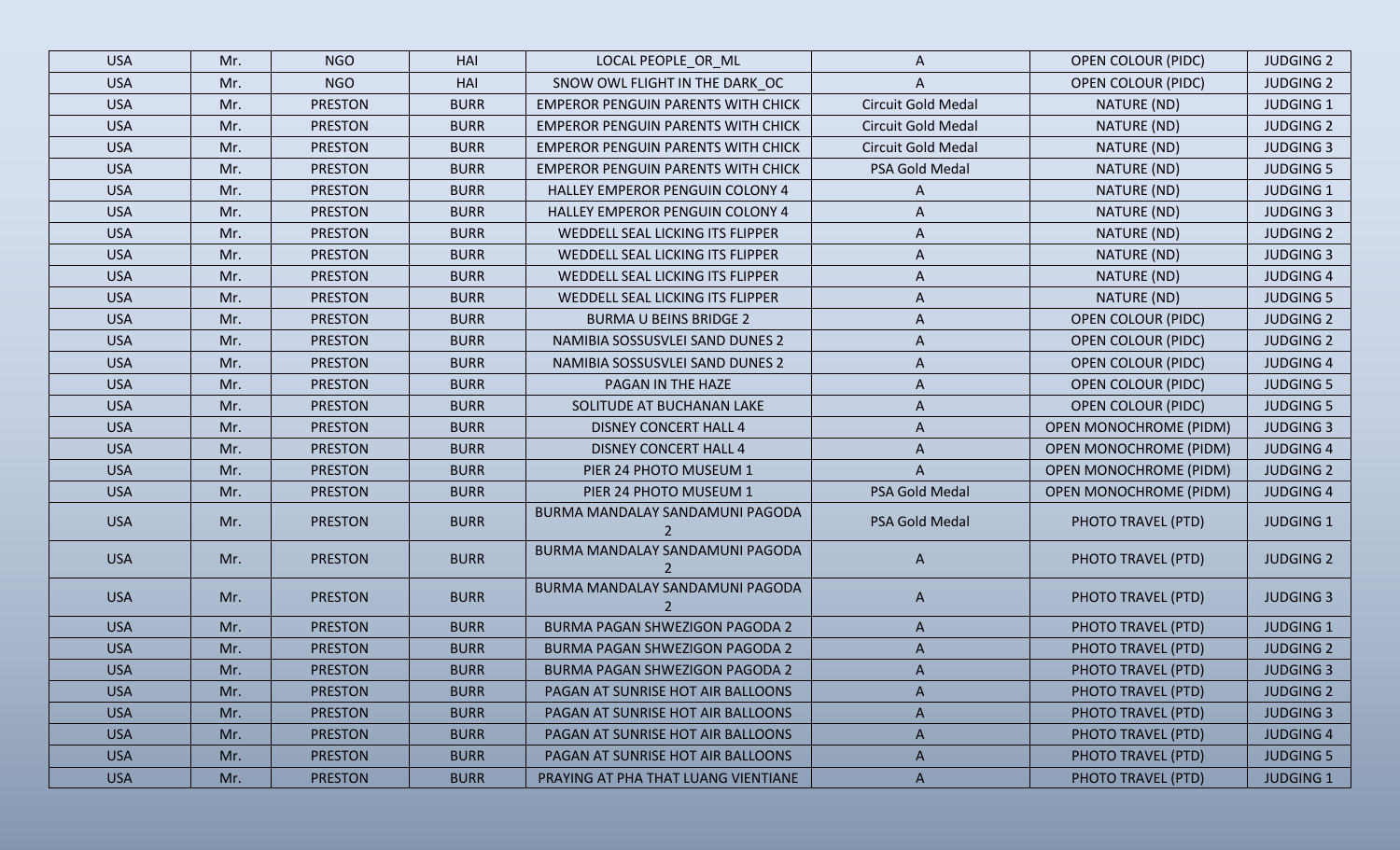| <b>USA</b> | Mr. | <b>PRESTON</b> | <b>BURR</b>   | PRAYING AT PHA THAT LUANG VIENTIANE | Electronic certificate of Merit        | PHOTO TRAVEL (PTD)        | <b>JUDGING 2</b> |
|------------|-----|----------------|---------------|-------------------------------------|----------------------------------------|---------------------------|------------------|
| <b>USA</b> | Mr. | <b>SMITH</b>   | JAMES D.      | <b>DOWNTOWN PHOENIX 2193</b>        | A                                      | <b>OPEN COLOUR (PIDC)</b> | <b>JUDGING 3</b> |
| <b>USA</b> | Mr. | <b>SMITH</b>   | JAMES D.      | <b>DOWNTOWN PHOENIX 2193</b>        | A                                      | <b>OPEN COLOUR (PIDC)</b> | <b>JUDGING 5</b> |
| <b>USA</b> | Mr. | <b>SMITH</b>   | JAMES D.      | NOT TODAY SUNSHINE 5478             | A                                      | <b>OPEN COLOUR (PIDC)</b> | <b>JUDGING 4</b> |
| <b>USA</b> | Mr. | <b>TO</b>      | <b>NGOCAN</b> | <b>FOOD EXCHANGE 2</b>              | A                                      | NATURE (ND)               | <b>JUDGING 1</b> |
| <b>USA</b> | Mr. | <b>TO</b>      | <b>NGOCAN</b> | <b>FOOD EXCHANGE 2</b>              | A                                      | NATURE (ND)               | <b>JUDGING 2</b> |
| <b>USA</b> | Mr. | <b>TO</b>      | <b>NGOCAN</b> | <b>FOOD EXCHANGE 2</b>              | <b>Circuit Silver Medal</b>            | NATURE (ND)               | <b>JUDGING 3</b> |
| <b>USA</b> | Mr. | <b>TO</b>      | <b>NGOCAN</b> | <b>FOOD EXCHANGE 2</b>              | A                                      | NATURE (ND)               | <b>JUDGING 4</b> |
| <b>USA</b> | Mr. | <b>TO</b>      | <b>NGOCAN</b> | FOR COZY NEST 6                     | A                                      | NATURE (ND)               | <b>JUDGING 2</b> |
| <b>USA</b> | Mr. | <b>TO</b>      | <b>NGOCAN</b> | FOR COZY NEST 6                     | A                                      | NATURE (ND)               | <b>JUDGING 4</b> |
| <b>USA</b> | Mr. | <b>TO</b>      | <b>NGOCAN</b> | LABOR OF LOVE 5                     | A                                      | NATURE (ND)               | <b>JUDGING 3</b> |
| <b>USA</b> | Mr. | <b>TO</b>      | <b>NGOCAN</b> | LABOR OF LOVE 5                     | Electronic certificate of Merit        | NATURE (ND)               | <b>JUDGING 4</b> |
| <b>USA</b> | Mr. | TO             | <b>NGOCAN</b> | LABOR OF LOVE 5                     | Electronic certificate of Merit        | NATURE (ND)               | <b>JUDGING 5</b> |
| <b>USA</b> | Mr. | <b>TO</b>      | <b>NGOCAN</b> | <b>PARENTING 5</b>                  | Electronic certificate of Merit        | NATURE (ND)               | <b>JUDGING 1</b> |
| <b>USA</b> | Mr. | <b>TO</b>      | <b>NGOCAN</b> | <b>PARENTING 5</b>                  | A                                      | NATURE (ND)               | <b>JUDGING 4</b> |
| <b>USA</b> | Mr. | <b>TO</b>      | <b>NGOCAN</b> | <b>PARENTING 5</b>                  | A                                      | NATURE (ND)               | <b>JUDGING 5</b> |
| <b>USA</b> | Mr. | <b>TO</b>      | <b>NGOCAN</b> | <b>CRUISING</b>                     | A                                      | <b>OPEN COLOUR (PIDC)</b> | <b>JUDGING 1</b> |
| <b>USA</b> | Mr. | TO             | <b>NGOCAN</b> | <b>CRUISING</b>                     | A                                      | <b>OPEN COLOUR (PIDC)</b> | <b>JUDGING 2</b> |
| <b>USA</b> | Mr. | <b>TO</b>      | <b>NGOCAN</b> | <b>CRUISING</b>                     | A                                      | <b>OPEN COLOUR (PIDC)</b> | <b>JUDGING 4</b> |
| <b>USA</b> | Mr. | <b>TO</b>      | <b>NGOCAN</b> | <b>CRUISING</b>                     | A                                      | <b>OPEN COLOUR (PIDC)</b> | <b>JUDGING 5</b> |
| <b>USA</b> | Mr. | <b>TO</b>      | <b>NGOCAN</b> | <b>LAYERS OF PASSION</b>            | A                                      | <b>OPEN COLOUR (PIDC)</b> | <b>JUDGING 1</b> |
| <b>USA</b> | Mr. | <b>TO</b>      | <b>NGOCAN</b> | <b>LAYERS OF PASSION</b>            | A                                      | <b>OPEN COLOUR (PIDC)</b> | <b>JUDGING 5</b> |
| <b>USA</b> | Mr. | <b>TO</b>      | <b>NGOCAN</b> | SAIL IN THE FOG                     | A                                      | <b>OPEN COLOUR (PIDC)</b> | <b>JUDGING 1</b> |
| <b>USA</b> | Mr. | <b>TO</b>      | <b>NGOCAN</b> | SAIL IN THE FOG                     | <b>Circuit Bronze Medal</b>            | <b>OPEN COLOUR (PIDC)</b> | <b>JUDGING 3</b> |
| <b>USA</b> | Mr. | <b>TO</b>      | <b>NGOCAN</b> | SAIL IN THE FOG                     | A                                      | <b>OPEN COLOUR (PIDC)</b> | <b>JUDGING 4</b> |
| <b>USA</b> | Mr. | <b>TO</b>      | <b>NGOCAN</b> | SAIL IN THE FOG                     | A                                      | <b>OPEN COLOUR (PIDC)</b> | <b>JUDGING 5</b> |
| <b>USA</b> | Mr. | <b>TO</b>      | <b>NGOCAN</b> | <b>WORKING TILL DUSK</b>            | A                                      | <b>OPEN COLOUR (PIDC)</b> | <b>JUDGING 1</b> |
| <b>USA</b> | Mr. | <b>TO</b>      | <b>NGOCAN</b> | <b>WORKING TILL DUSK</b>            | A                                      | <b>OPEN COLOUR (PIDC)</b> | <b>JUDGING 2</b> |
| <b>USA</b> | Mr. | <b>TO</b>      | <b>NGOCAN</b> | <b>WORKING TILL DUSK</b>            |                                        | <b>OPEN COLOUR (PIDC)</b> | <b>JUDGING 3</b> |
| <b>USA</b> | Mr. | <b>TO</b>      | <b>NGOCAN</b> | <b>WORKING TILL DUSK</b>            | A                                      | <b>OPEN COLOUR (PIDC)</b> | <b>JUDGING 4</b> |
| <b>USA</b> | Mr. | <b>TO</b>      | <b>NGOCAN</b> | <b>WORKING TILL DUSK</b>            | <b>Electronic certificate of Merit</b> | <b>OPEN COLOUR (PIDC)</b> | <b>JUDGING 5</b> |
| <b>USA</b> | Mr. | <b>TO</b>      | <b>NGOCAN</b> | DELICATE ARCH IN UTAH               | A                                      | PHOTO TRAVEL (PTD)        | <b>JUDGING 2</b> |
| <b>USA</b> | Mr. | TO             | <b>NGOCAN</b> | <b>DELICATE ARCH IN UTAH</b>        | A                                      | PHOTO TRAVEL (PTD)        | <b>JUDGING 4</b> |
| <b>USA</b> | Mr. | <b>TO</b>      | <b>NGOCAN</b> | DELICATE ARCH IN UTAH               | A                                      | PHOTO TRAVEL (PTD)        | <b>JUDGING 5</b> |